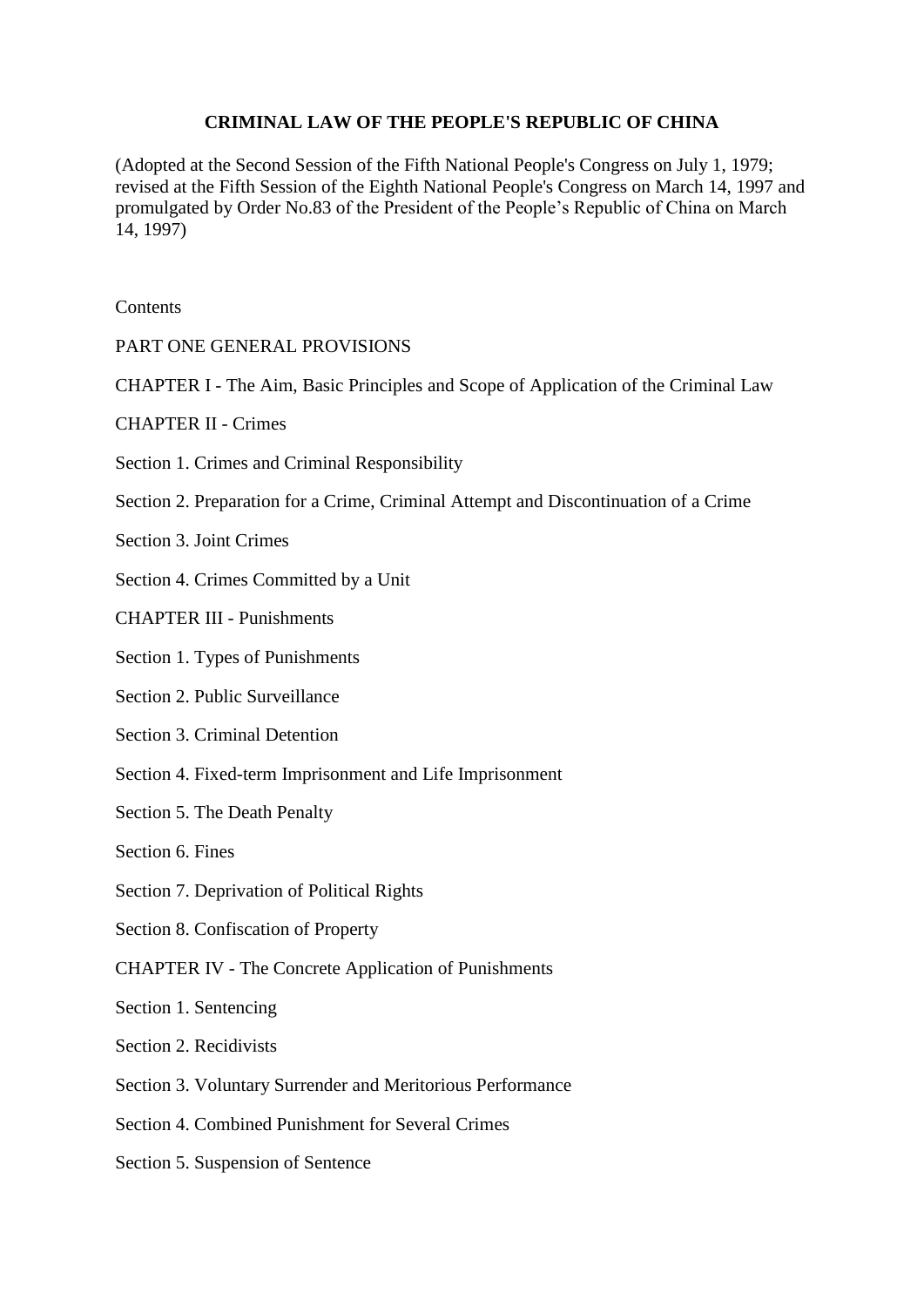Section 6. Commutation of Punishment

Section 7. Parole

Section 8. Limitation

CHAPTER V - Other Provisions

#### PART TWO SPECIFIC PROVISIONS

CHAPTER I - Crimes of Endangering National Security

CHAPTER II - Crimes of Endangering Public Security

CHAPTER III - Crimes of Disrupting the Order of the Socialist Market Economy

Section 1. Crimes of Producing and Marketing Fake or Substandard Commodities

Section 2. Crimes of Smuggling

Section 3. Crimes of Disrupting the Order of Administration of Companies and Enterprises

Section 4. Crimes of Disrupting the Order of Financial Administration

Section 5. Crimes of Financial Fraud

Section 6. Crimes of Jeopardizing Administration of Tax Collection

Section 7. Crimes of Infringing on Intellectual Property Rights

Section 8. Crimes of Disrupting Market Order

CHAPTER IV - Crimes of Infringing upon Citizens' Right of the Person and Democratic Rights

CHAPTER V - Crimes of Property Violation

CHAPTER VI - Crimes of Obstructing the Administration of Public Order

Section 1. Crimes of Disturbing Pubic Order

Section 2. Crimes of Impairing Judicial Administration

Section 3. Crimes Against Control of National Border (Frontier)

Section 4. Crimes Against Control of Cultural Relics

Section 5. Crimes of Impairing Public Health

Section 6. Crimes of Impairing the Protection of Environment and Resources

Section 7. Crimes of Smuggling, Trafficking in, Transporting and Manufacturing Narcotic Drugs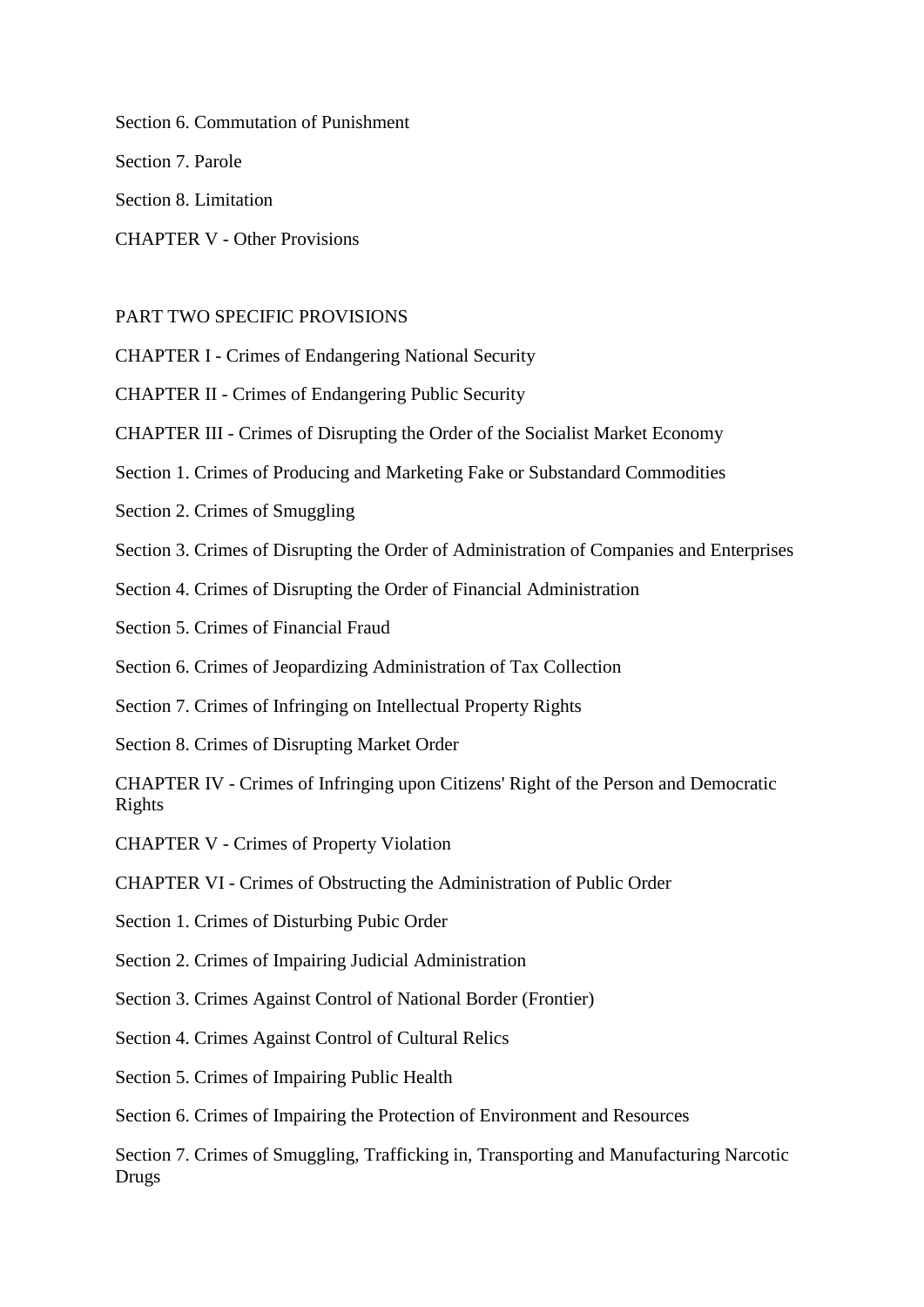Section 8. Crimes of Organizing, Forcing, Luring, Sheltering or Procuring Other Persons to Engage in Prostitution

Section 9. Crimes of Producing, Selling, Disseminating Pornographic Materials

CHAPTER VII - Crimes of Impairing the Interests of National Defence

CHAPTER VIII - Crimes of Embezzlement and Bribery

CHAPTER IX - Crimes of Dereliction of Duty

CHAPTER X - Crimes of Servicemen's Transgression of Duties

CHAPTER XI - Supplementary Provisions

## **PART ONE**

## **GENERAL PROVISIONS**

Chapter I The Aim, Basic Principles and Scope of Application of the Criminal Law

Article 1 In order to punish crimes and protect the people, this Law is enacted on the basis of the Constitution and in the light of the concrete experiences and actual circumstances in China's fight against crimes.

Article 2 The aim of the Criminal Law of the People's Republic of China is to use criminal punishments to fight against all criminal acts in order to safeguard security of the State, to defend the State power of the people's democratic dictatorship and the socialist system, to protect property owned by the State, and property collectively owned by the working people and property privately owned by citizens, to protect citizens' rights of the person and their democratic and other rights, to maintain public and economic order, and to ensure the smooth progress of socialist construction.

Article 3 For acts that are explicitly defined as criminal acts in law, the offenders shall be convicted and punished in accordance with law; otherwise, they shall not be convicted or punished.

Article 4 The law shall be equally applied to anyone who commits a crime. No one shall have the privilege of transcending the law.

Article 5 The degree of punishment shall be commensurate with the crime committed and the criminal responsibility to be borne by the offender.

Article 6 This Law shall be applicable to anyone who commits a crime within the territory and territorial waters and space of the People's republic of China, except as otherwise specifically provided by law.

This Law shall also be applicable to anyone who commits a crime on board a ship or aircraft of the People's Republic of China.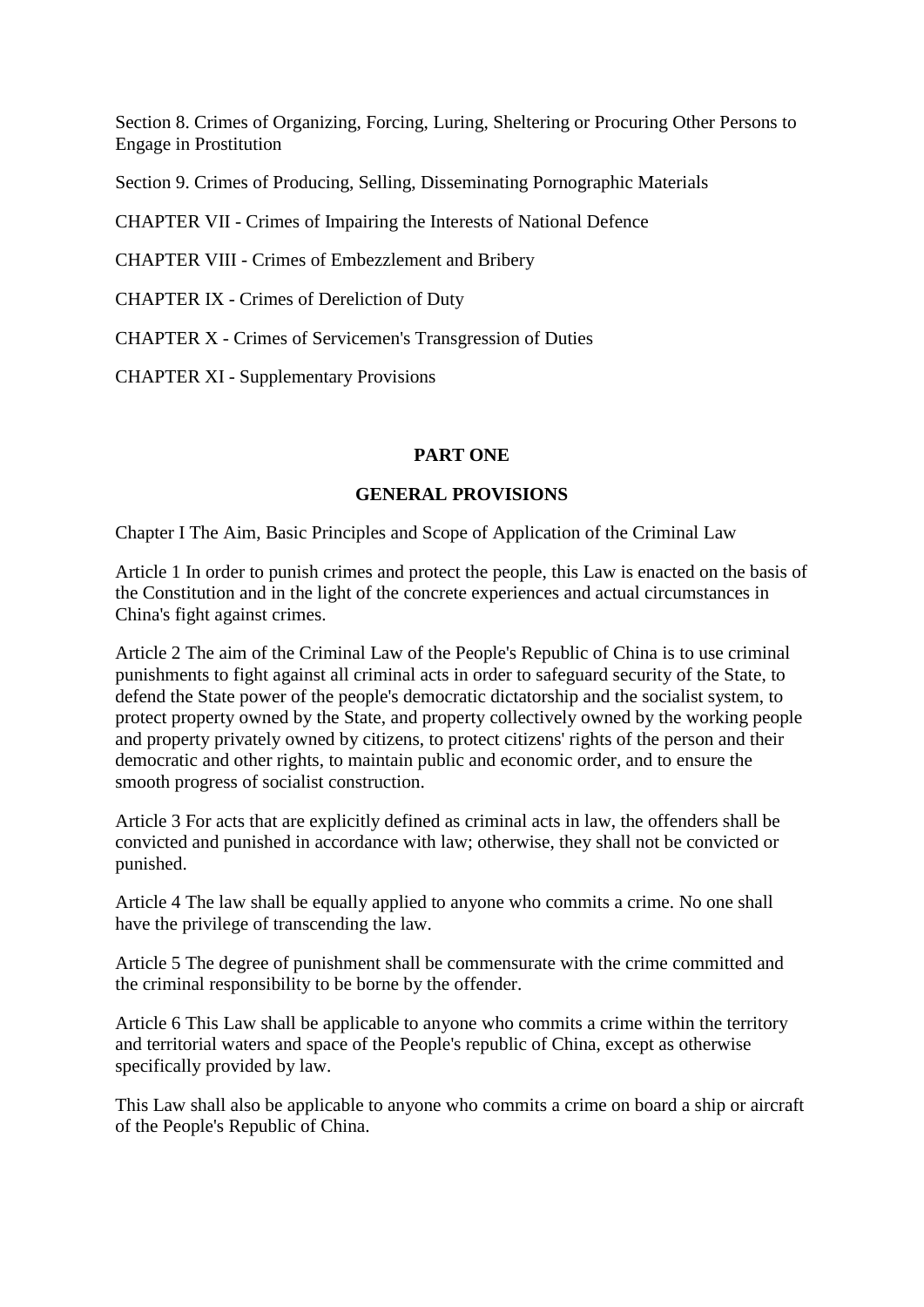If a criminal act or its consequence takes place within the territory or territorial waters or space of the People's Republic of China, the crime shall be deemed to have been committed within the territory and territorial waters and space of the People's Republic of China.

Article 7 This Law shall be applicable to any citizen of the People's Republic of China who commits a crime prescribed in this Law outside the territory and territorial waters and space of the People's Republic of China; however, if the maximum punishment to be imposed is fixed-term imprisonment of not more than three years as stipulated in this Law, he may be exempted from the investigation for his criminal responsibility.

This Law shall be applicable to any State functionary or serviceman who commits a crime prescribed in this Law outside the territory and territorial waters and space of the People's Republic of China.

Article 8 This Law may be applicable to any foreigner who commits a crime outside the territory and territorial waters and space of the People's Republic of China against the State of the People's Republic of China or against any of its citizens, if for that crime this Law prescribes a minimum punishment of fixed-term imprisonment of not less than three years; however, this does not apply to a crime that is not punishable according to the laws of the place where it is committed.

Article 9 This Law shall be applicable to crimes which are stipulated in international treaties concluded or acceded to by the People's Republic of China and over which the People's Republic of China exercises criminal jurisdiction within the scope of obligations, prescribed in these treaties, it agrees to perform.

Article 10 Any person who commits a crime outside the territory and territorial waters and space of the People's Republic of China, for which according to this Law he should bear criminal responsibility, may still be investigated for his criminal responsibility according to this Law, even if he has already been tried in a foreign country. However, if he has already received criminal punishment in the foreign country, he may be exempted from punishment or given a mitigated punishment.

Article 11 The criminal responsibility of foreigners who enjoy diplomatic privileges and immunities shall be solved through diplomatic channels.

Article 12 If an act committed after the founding of the People's Republic of China and before the entry into force of this Law was not deemed a crime under the laws at the time, those laws shall apply. If the act was deemed a crime under the laws in force at the time and is subject to prosecution under the provisions of Section 8, Chapter IV of the General Provisions of this Law, criminal responsibility shall be investigated in accordance with those laws. However, if according to this Law the act is not deemed a crime or is subject to a lighter punishment, this Law shall apply.

Before the entry into force of this Law, any judgment that has been made and has become effective according to the laws at the time shall remain valid.

Chapter II Crimes

Section 1 Crimes and Criminal Responsibility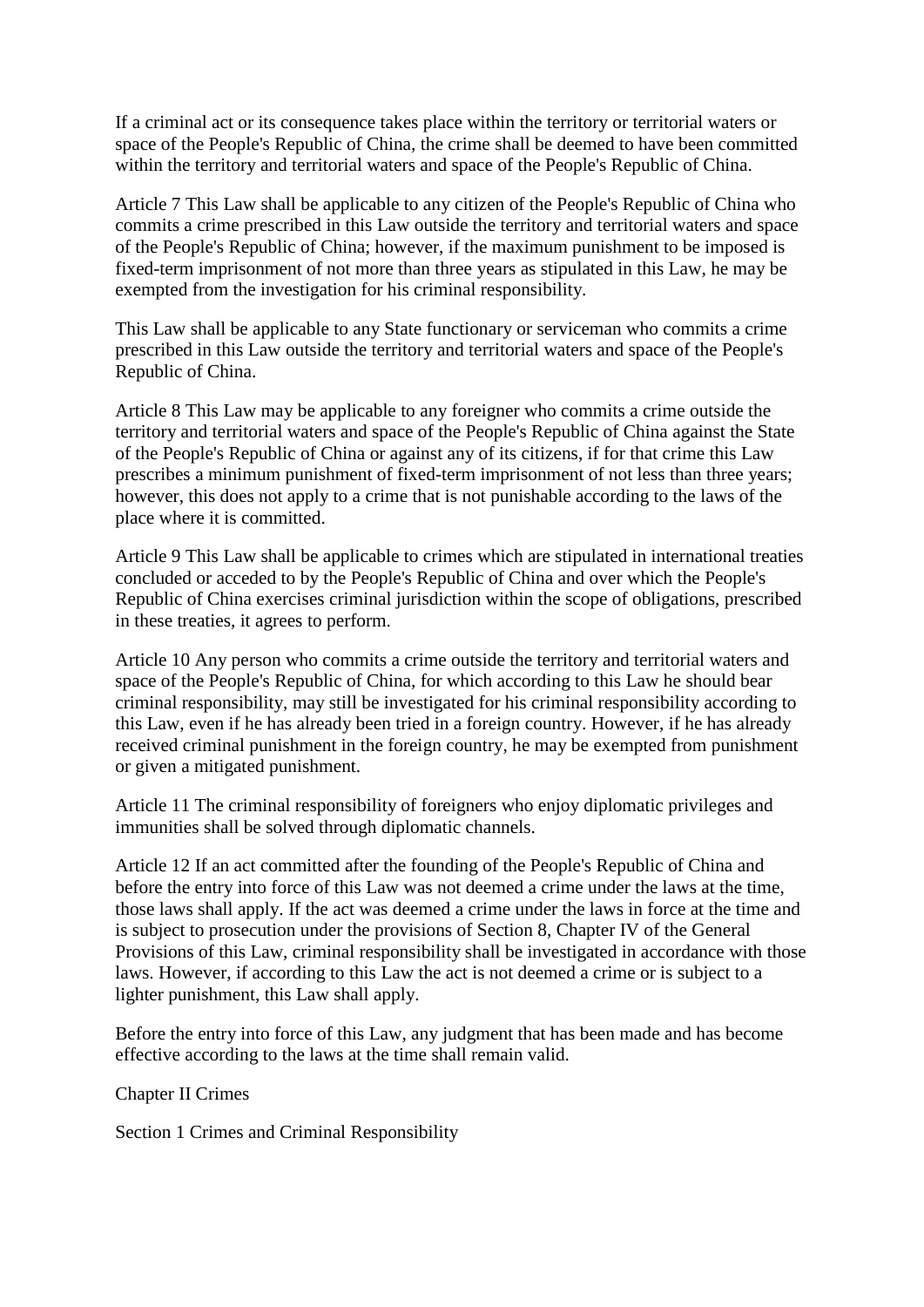Article 13 A crime refers to an act that endangers the sovereignty, territorial integrity and security of the State, splits the State, subverts the State power of the people's democratic dictatorship and overthrows the socialist system, undermines public and economic order, violates State-owned property, property collectively owned by the working people, or property privately owned by citizens, infringes on the citizens' rights of the person, their democratic or other rights, and any other act that endangers society and is subject to punishment according to law. However, if the circumstances are obviously minor and the harm done is not serious, the act shall not be considered a crime.

Article 14 An intentional crime refers to an act committed by a person who clearly knows that his act will entail harmful consequences to society but who wishes or allows such consequences to occur, thus constituting a crime.

Criminal responsibility shall be borne for intentional crimes.

Article 15 A negligent crime refers to an act committed by a person who should have foreseen that his act would possibly entail harmful consequences to society but who fails to do so through his negligence or, having foreseen the consequences, readily believes that they can be avoided, so that the consequences do occur.

Criminal responsibility shall be borne for negligent crimes only when the law so provides.

Article 16 An act is not a crime if it objectively results in harmful consequences due to irresistible or unforeseeable causes rather than intent or negligence.

Article 17 If a person who has reached the age of 16 commits a crime, he shall bear criminal responsibility.

If a person who has reached the age of 14 but not the age of 16 commits intentional homicide, intentionally hurts another person so as to cause serious injury or death of the person, or commits rape, robbery, drug-trafficking, arson, explosion or poisoning, he shall bear criminal responsibility.

If a person who has reached the age of 14 but not the age of 18 commits a crime, he shall be given a lighter or mitigated punishment.

If a person is not given criminal punishment because he has not reached the age of 16, the head of his family or his guardian shall be ordered to discipline him. When necessary, he may be taken in by the government for rehabilitation.

Article 18 If a mental patient causes harmful consequences at a time when he is unable to recognize or control his own conduct, upon verification and confirmation through legal procedure, he shall not bear criminal responsibility, but his family members or guardian shall be ordered to keep him under strict watch and control and arrange for his medical treatment. When necessary, the government may compel him to receive medical treatment.

Any person whose mental illness is of an intermittent nature shall bear criminal responsibility if he commits a crime when he is in a normal mental state.

If a mental patient who has not completely lost the ability of recognizing or controlling his own conduct commits a crime, he shall bear criminal responsibility; however, he may be given a lighter or mitigated punishment.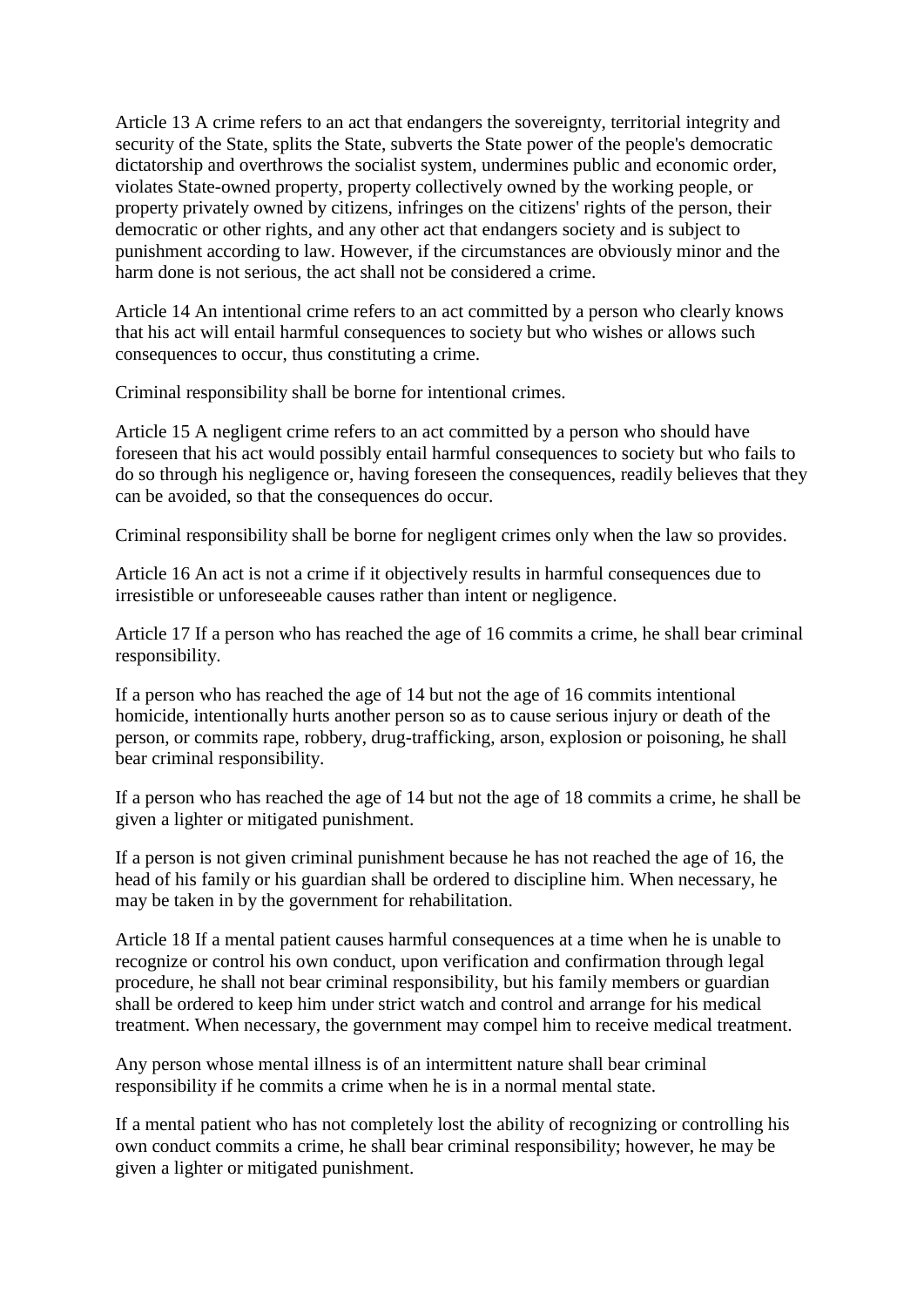Any intoxicated person who commits a crime shall bear criminal responsibility.

Article 19 Any deaf-mute or blind person who commits a crime may be given a lighter or mitigated punishment or be exempted from punishment.

Article 20 An act that a person commits to stop an unlawful infringement in order to prevent the interests of the State and the public, or his own or other person's rights of the person, property or other rights from being infringed upon by the on-going infringement, thus harming the perpetrator, is justifiable defence, and he shall not bear criminal responsibility.

If a person's act of justifiable defence obviously exceeds the limits of necessity and causes serious damage, he shall bear criminal responsibility; however, he shall be given a mitigated punishment or be exempted from punishment.

If a person acts in defence against an on-going assault, murder, robbery, rape, kidnap or any other crime of violence that seriously endangers his personal safety, thus causing injury or death to the perpetrator of the unlawful act, it is not undue defence, and he shall not bear criminal responsibility.

Article 21 If a person is compelled to commit an act in an emergency to avert an immediate danger to the interests of the State or the public, or his own or another person's rights of the person, property or other rights, thus causing damage, he shall not bear criminal responsibility.

If the act committed by a person in an emergency to avert danger exceeds the limits of necessity and causes undue damage, he shall bear criminal responsibility; however, he shall be given a mitigated punishment or be exempted from punishment.

The provisions of the first paragraph of this Article with respect to averting danger to oneself shall not apply to a person who is charged with special responsibility in his post or profession.

Section 2 Preparation for a Crime, Criminal Attempt and Discontinuation of a Crime

Article 22 Preparation for a crime refers to the preparation of the instruments or the creation of the conditions for a crime.

An offender who prepares for a crime may, in comparison with one who completes the crime, be given a lighter or mitigated punishment or be exempted from punishment.

Article 23 A criminal attempt refers to a case where an offender has already started to commit a crime but is prevented from completing it for reasons independent of his will.

An offender who attempts to commit a crime may, in comparison with one who completes the crime, be given a lighter or mitigated punishment.

Article 24 Discontinuation of a crime refers to a case where, in the course of committing a crime, the offender voluntarily discontinues the crime or voluntarily and effectively prevents the consequences of the crime from occurring.

An offender who discontinues a crime shall, if no damage is caused, be exempted from punishment or, if any damage is caused, be given a mitigated punishment.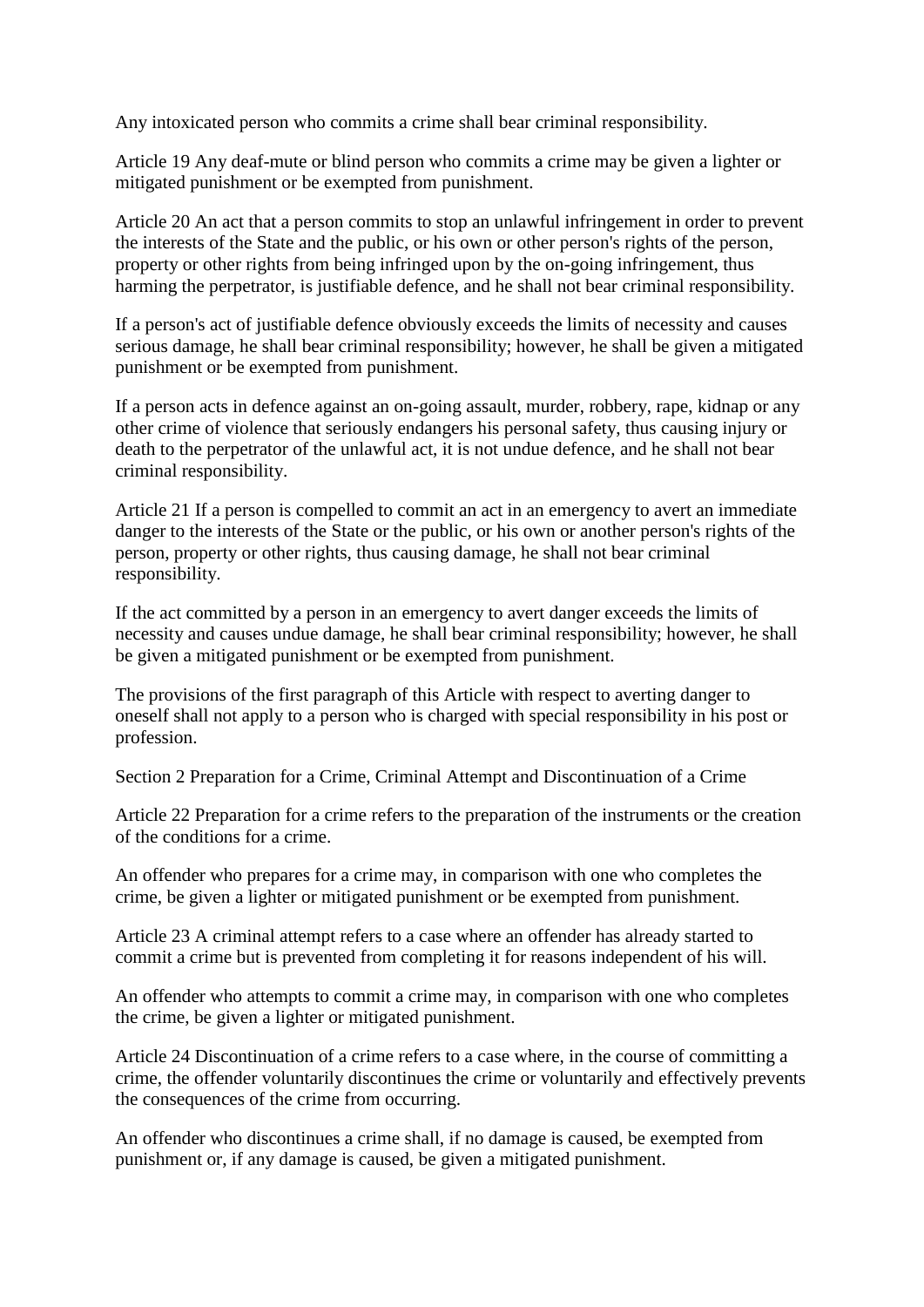Section 3 Joint Crimes

Article 25 A joint crime refers to an intentional crime committed by two or more persons jointly.

A negligent crime committed by two or more persons jointly shall not be punished as a joint crime; however, those who should bear criminal responsibility shall be individually punished according to the crimes they have committed.

Article 26 A principal criminal refers to any person who organizes and leads a criminal group in carrying out criminal activities or plays a principal role in a joint crime.

A criminal group refers to a relatively stable criminal organization formed by three or more persons for the purpose of committing crimes jointly.

Any ringleader who organizes or leads a criminal group shall be punished on the basis of all the crimes that the criminal group has committed.

Any principal criminal not included in Paragraph 3 shall be punished on the basis of all the crimes that he participates in or that he organizes or directs.

Article 27 An accomplice refers to any person who plays a secondary or auxiliary role in a joint crime.

An accomplice shall be given a lighter or mitigated punishment or be exempted from punishment.

Article 28 Anyone who is coerced to participate in a crime shall be given a mitigated punishment or be exempted from punishment in the light of the circumstances of the crime he commits.

Article 29 Anyone who instigates another to commit a crime shall be punished according to the role he plays in a joint crime. Anyone who instigates a person under the age of 18 to commit a crime shall be given a heavier punishment.

If the instigated person has not committed the instigated crime, the instigator may be given a lighter or mitigated punishment.

Section 4 Crimes Committed by a Unit

Article 30 Any company, enterprise, institution, State organ, or organization that commits an act that endangers society, which is prescribed by law as a crime committed by a unit, shall bear criminal responsibility.

Article 31 Where a unit commits a crime, it shall be fined, and the persons who are directly in charge and the other persons who are directly responsible for the crime shall be given criminal punishment. Where it is otherwise provided for in the Specific Provisions of this Law or in other laws, those provisions shall prevail.

Chapter III Punishments

Section 1 Types of Punishments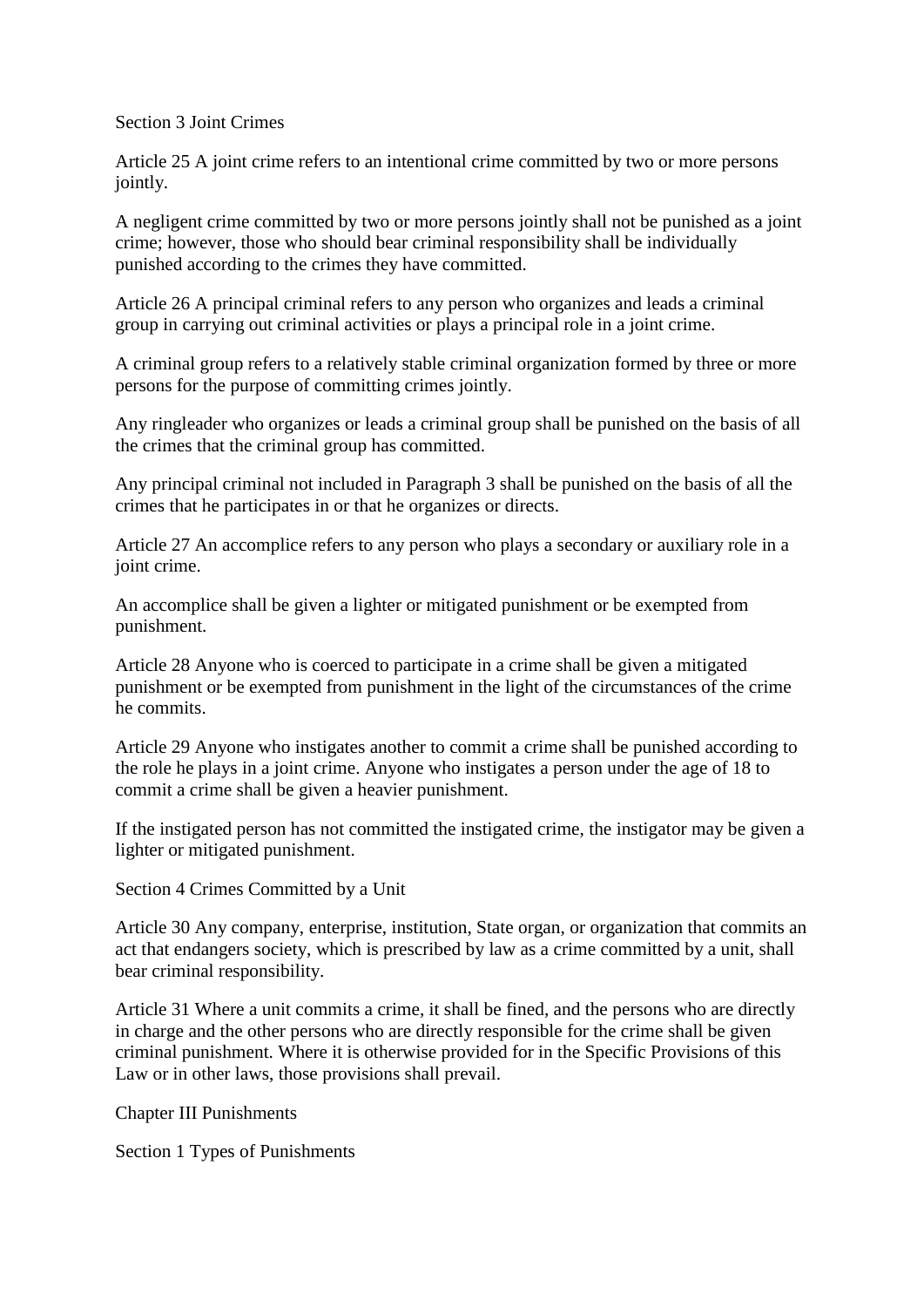Article 32 Punishments are divided into principal punishments and supplementary punishments.

Article 33 The principal punishments are as follows:

- (1) public surveillance;
- (2) criminal detention;
- (3) fixed-term imprisonment;
- (4) life imprisonment; and
- (5) the death penalty.

Article 34 The supplementary punishments are as follows:

(1) fine;

(2) deprivation of political rights; and

(3) confiscation of property.

Supplementary punishments may be imposed independently.

Article 35 Deportation may be imposed independently or supplementarily to a foreigner who commits a crime.

Article 36 If a victim suffers economic losses as a result of a crime, the criminal shall, in addition to receiving a criminal punishment according to law, be sentenced to compensation for the economic losses in the light of the circumstances.

If a criminal who is liable for civil compensation is sentenced to a fine at the same time but his property is not sufficient to pay both the compensation and the fine, or if he is sentenced to confiscation of property at the same time, he shall, first of all, bear his liability for civil compensation to the victim.

Article 37 If the circumstances of a person's crime are minor and do not require criminal punishment, he may be exempted from it; however, he may, depending on the different circumstances of the case, be reprimanded or ordered to make a statement of repentance, offer an apology or pay compensation for the losses, or be subjected to administrative penalty or administrative sanctions by the competent department.

Section 2 Public Surveillance

Article 38 The term of public surveillance shall be not less than three months but not more than two years.

Where a criminal is sentenced to public surveillance, the sentence shall be executed by a public security organ.

Article 39 Any criminal who is sentenced to public surveillance shall observe the following during the term in which his sentence is being executed: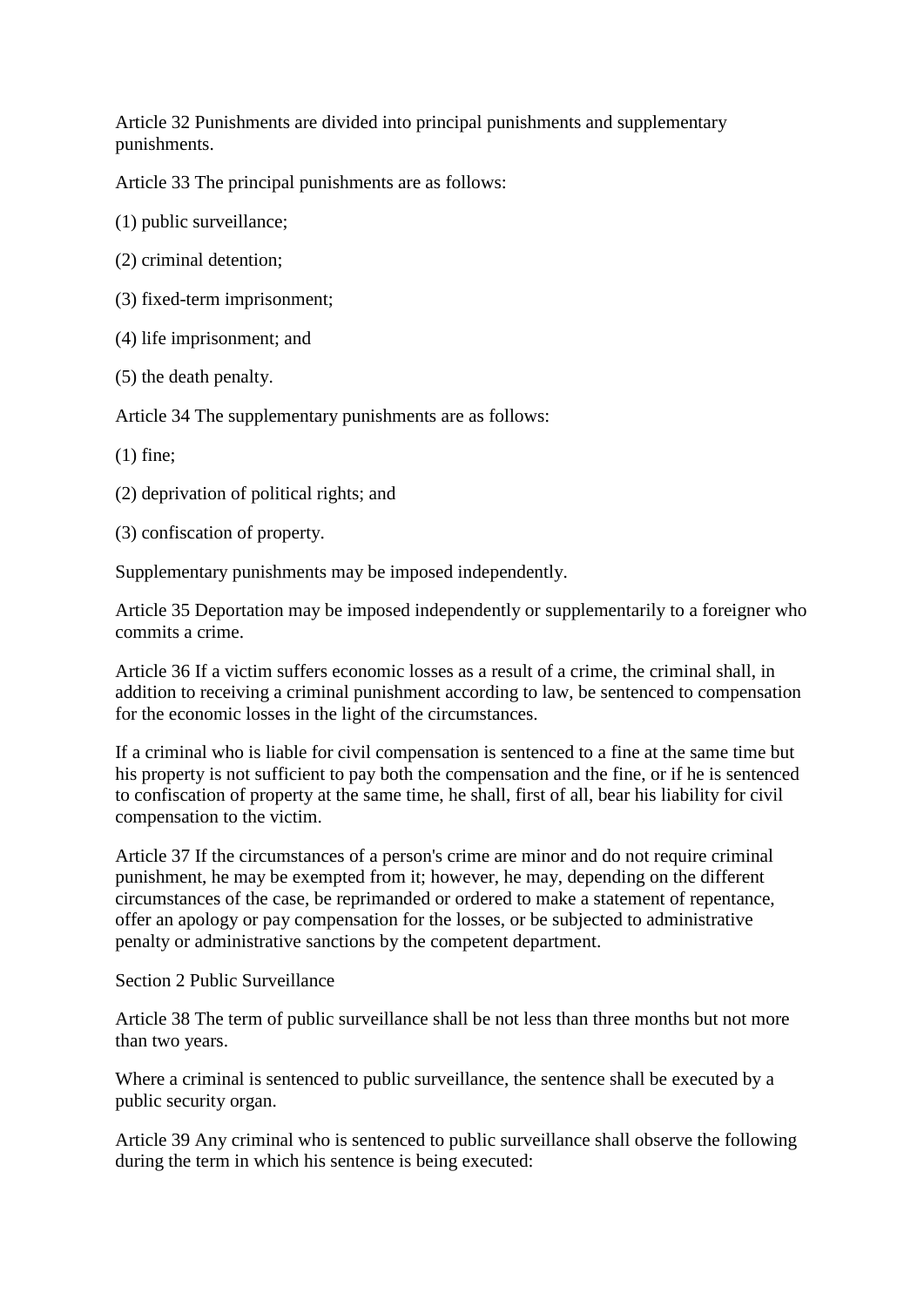(1) observe laws and administrative rules and regulations, and submit to supervision;

(2) exercise no right of freedom of speech, of the press, of assembly, of association, of procession or of demonstration without the approval of the organ executing the public surveillance;

(3) report on his own activities as required by the organ executing the public surveillance;

(4) observe the regulations for receiving visitors stipulated by the organ executing the public surveillance; and

(5) report to obtain approval from the organ executing the public surveillance for any departure from the city or county he lives in or for any change in residence.

Criminals sentenced to public surveillance shall, while engaged in labour, receive equal pay for equal work.

Article 40 Upon the expiration of a term of public surveillance, the executing organ shall immediately announce the termination of public surveillance to the criminal sentenced to public surveillance and to his work unit or the people of the place where he resides.

Article 41 A term of public surveillance shall be counted from the date the judgment begins to be executed; if the criminal is held in custody before the execution of the judgment, one day in custody shall be considered two days of the term sentenced.

Section 3 Criminal Detention

Article 42 A term of criminal detention shall be not less than one month but not more than 6 months.

Article 43 Where a criminal is sentenced to criminal detention, the sentence shall be executed by the public security organ in the vicinity.

During the period of execution, a criminal sentenced to criminal detention may go home for one to two days each month; an appropriate remuneration may be given to those who participate in labor.

Article 44 A term of criminal detention shall be counted from the date the judgment begins to be executed; if the criminal is held in custody before the execution of the judgment, one day in custody shall be considered one day of the term sentenced.

Section 4 Fixed-term Imprisonment and Life Imprisonment

Article 45 A term of fixed-term imprisonment shall be not less than six months but not more than 15 years, except as stipulated in Articles 50 and 69 of this Law.

Article 46 Any criminal who is sentenced to fixed-term imprisonment or life imprisonment shall serve his sentence in prison or another place for the execution. Anyone who is able to work shall do so to accept education and reform through labor.

Article 47 A term of fixed-term imprisonment shall be counted from the date the judgment begins to be executed; if the criminal is held in custody before the execution of the judgment, one day in custody shall be considered one day of the term sentenced.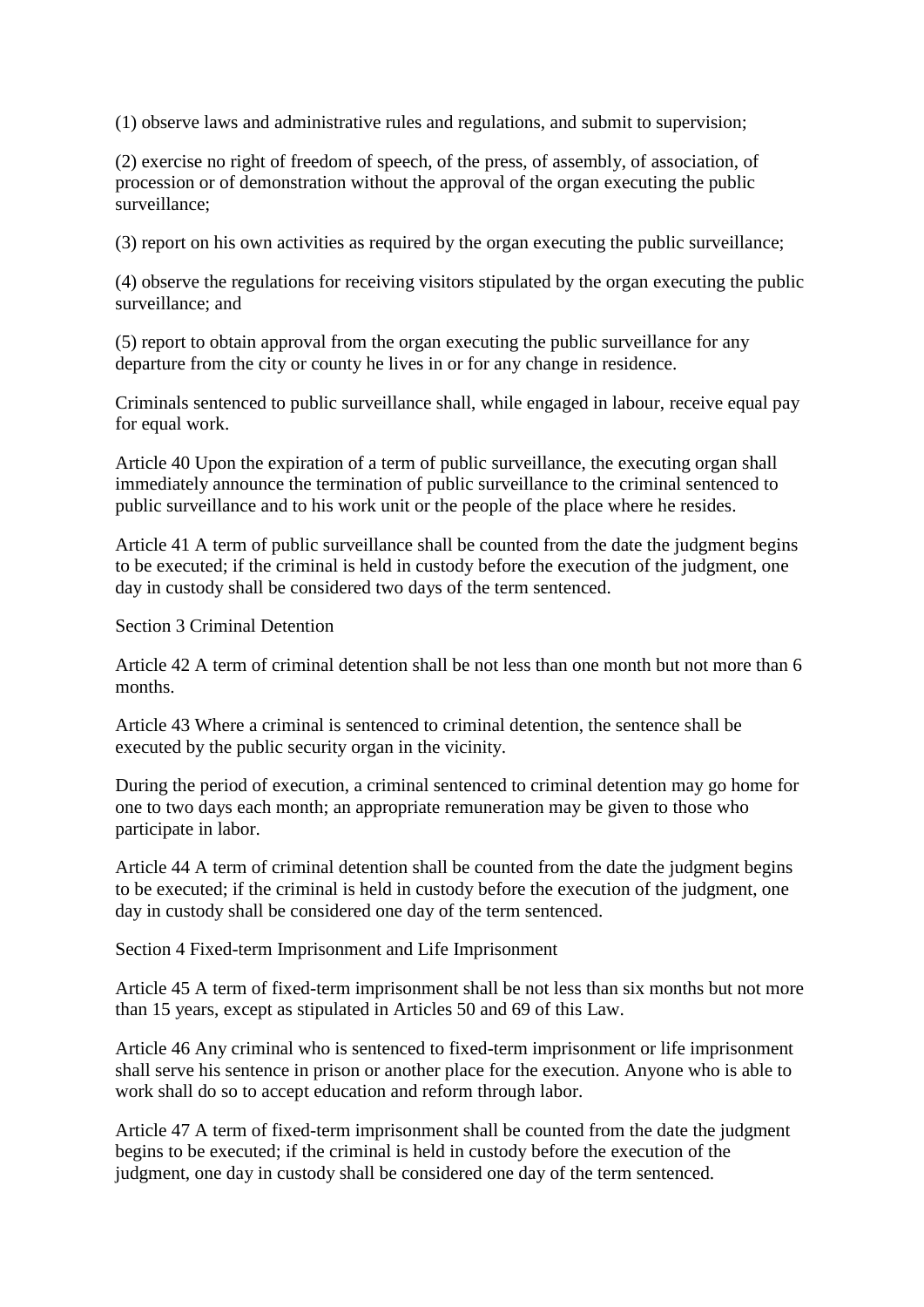Section 5 The Death Penalty

Article 48 The death penalty shall only be applied to criminals who have committed extremely serious crimes. If the immediate execution of a criminal punishable by death is not deemed necessary, a two-year suspension of execution may be pronounced simultaneously with the imposition of the death sentence.

All death sentences, except for those that according to law should be decided by the Supreme People's Court, shall be submitted to the Supreme People's Court for verification and approval. Death sentences with a suspension of execution may be decided or verified and approved by a Higher People's Court.

Article 49 The death penalty shall not be imposed on persons who have not reached the age of 18 at the time the crime is committed or on women who are pregnant at the time of trial.

Article 50 Anyone who is sentenced to death with a suspension of execution commits no intentional crime during the period of suspension, his punishment shall be commuted to life imprisonment upon the expiration of the two-year period; if he has truly performed major meritorious service, his punishment shall be commuted to fixed-term imprisonment of not less than 15 years but not more than 20 years upon the expiration of the two-year period; if it is verified that he has committed an intentional crime, the death penalty shall be executed upon verification and approval of the Supreme People's Court.

Article 51 The term of suspension of execution of a death penalty shall be counted from the date the judgment becomes final. The term of a fixed-term imprisonment that is commuted from a death penalty with suspension of execution shall be counted from the date the suspension of execution expires.

Section 6 Fines

Article 52 The amount of any fine imposed shall be determined according to the circumstances of the crime.

Article 53 A fine may be paid in a lump sum or in installments within the time limit specified in the judgment. If a fine is not paid upon the expiration of that time limit, the payment shall be compelled. If a person is not able to pay the fine in full, the People's Court shall demand the payment whenever it finds the person has property for execution of the fine. If a person has true difficulties in paying because of an irresistible disaster, the fine may be reduced or remitted according to the circumstances.

Section 7 Deprivation of Political Rights

Article 54 Deprivation of political rights refers to deprivation of the following rights:

(1) the right to vote and to stand for election;

(2) the rights of freedom of speech, of the press, of assembly, of association, of procession and of demonstration;

(3) the right to hold a position in a State organ; and

(4) the right to hold a leading position in any State-owned company, enterprise, institution or people's organization.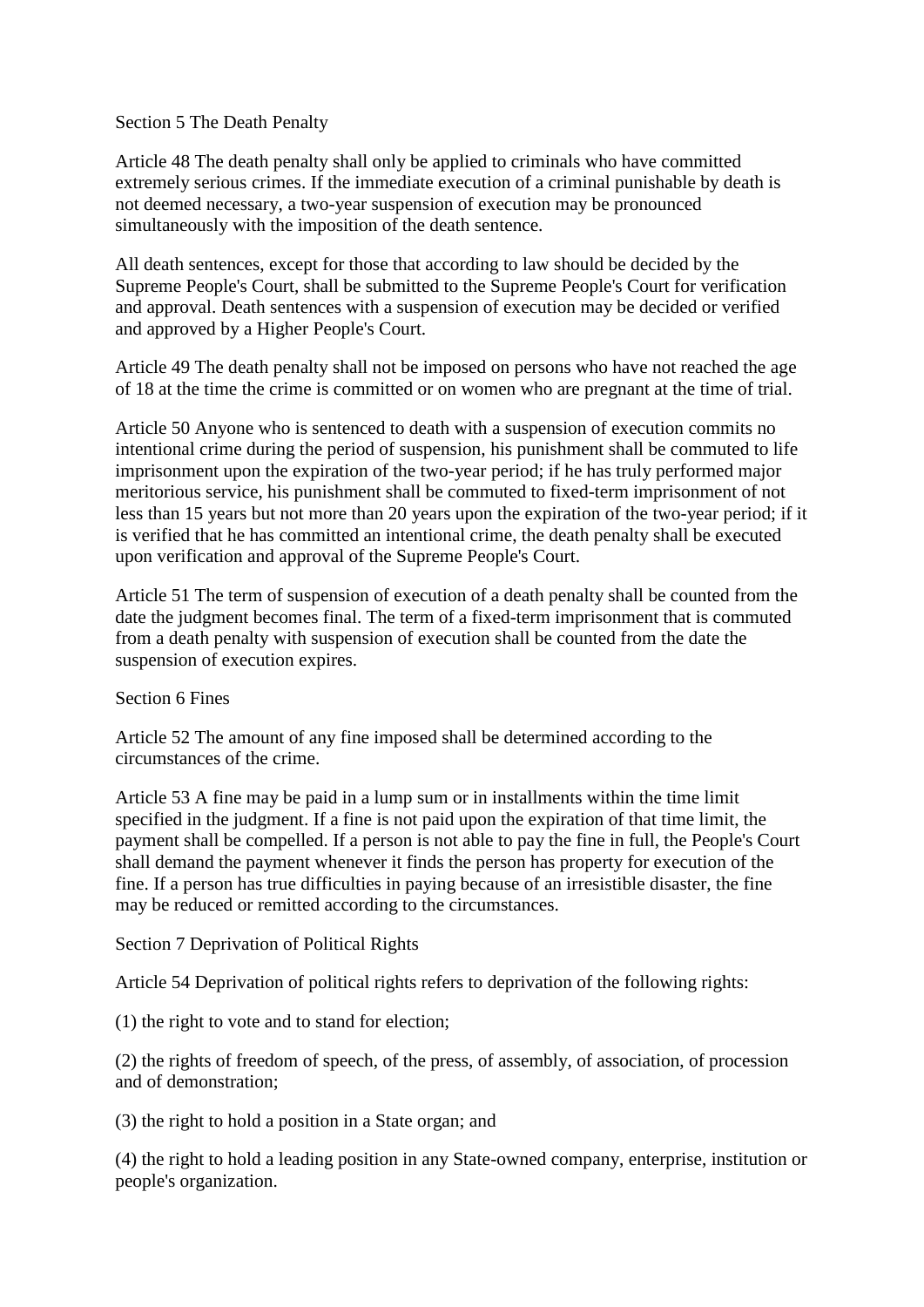Article 55 A term of deprivation of political rights shall be not less than one year but not more than five years, except as stipulated in Article 57 of this Law.

Anyone who is sentenced to public surveillance is deprived of political rights as a supplementary punishment, the term of deprivation of political rights shall be the same as the term of public surveillance, and the punishments shall be executed simultaneously.

Article 56 Anyone who commits the crime of endangering national security shall be sentenced to deprivation of political rights as a supplementary punishment; anyone who commits the crime of seriously undermining public order by intentional homicide, rape, arson, explosion, poisoning or robbery may be sentenced to deprivation of political rights as a supplementary punishment.

Where deprivation of political rights is imposed exclusively, the Specific Provisions of this Law shall apply.

Article 57 Any criminal who is sentenced to death or to life imprisonment shall be deprived of his political rights for life.

When a death penalty with a suspension of execution is commuted to a fixed-term imprisonment, or a life imprisonment is commuted to a fixed-term imprisonment, the term of the supplementary punishment of deprivation of political rights shall be changed to not less than three years but not more than 10 years.

Article 58 A term of deprivation of political rights as a supplementary punishment shall be counted from the date on which imprisonment or criminal detention ends or from the date on which parole begins. Deprivation of political rights shall, as a matter of course, be in effect during the period in which the principal punishment is being executed.

Any criminal who is deprived of his political rights shall, during the period of execution, observe laws, administrative rules and regulations and other regulations governing supervision and control stipulated by the department of public security under the State Council and submit to supervision; he shall not exercise any of the rights listed in Article 54 of this Law.

Section 8 Confiscation of Property

Article 59 Confiscation of property refers to the confiscation of part or all of the property personally owned by a criminal. Where confiscation of all the property of a criminal is imposed, the amount necessary for the daily expenses of the criminal himself and the family members supported by him shall be taken out.

When a sentence of confiscation of property is imposed, property that the criminal's family members own or should own shall not be subject to confiscation.

Article 60 Where it is necessary to use part of the confiscated property to repay the legitimate debts that the criminal incurred before his property is confiscated, the debts shall be repaid at the request of the creditors.

Chapter IV The Concrete Application of Punishments

Section 1 Sentencing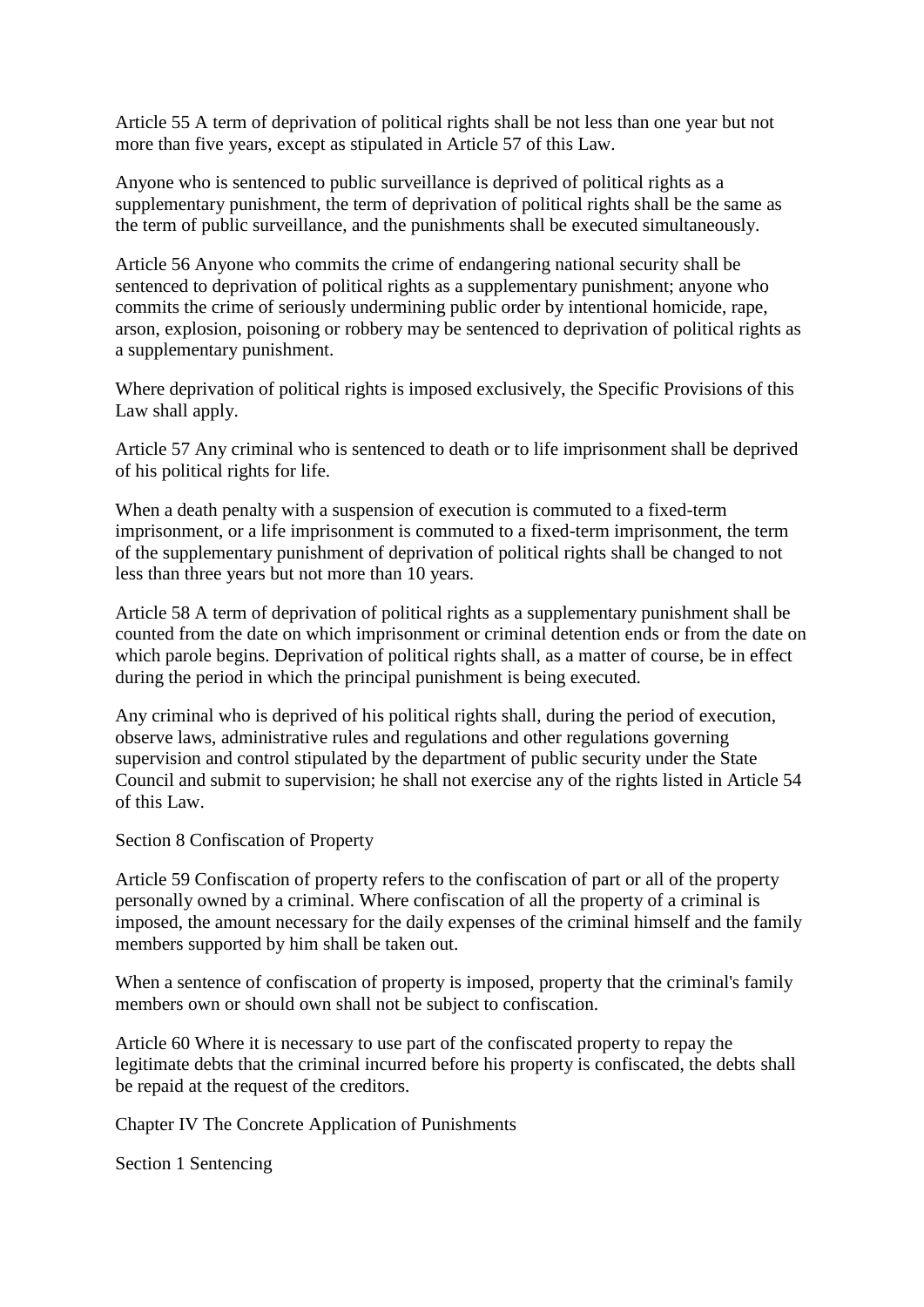Article 61 When sentencing a criminal, a punishment shall be meted out on the basis of the facts, nature and circumstances of the crime, the degree of harm done to society and the relevant provisions of this Law.

Article 62 In cases where the circumstances of a crime call for a heavier or lighter punishment under the provisions of this Law, the criminal shall be sentenced to a punishment within the limits of the prescribed punishment.

Article 63 In cases where the circumstances of a crime call for a mitigated punishment under the provisions of this Law, the criminal shall be sentenced to a punishment less than the prescribed punishment.

In cases where the circumstances of a crime do not warrant a mitigated punishment under the provisions of this Law, however, in the light of the special circumstances of the case, and upon verification and approval of the Supreme People's Court, the criminal may still be sentenced to a punishment less than the prescribed punishment.

Article 64 All money and property illegally obtained by a criminal shall be recovered, or compensation shall be ordered; the lawful property of the victim shall be returned without delay; and contrabands and possessions of the criminal that are used in the commission of the crime shall be confiscated. All the confiscated money and property and fines shall be turned over to the State treasury, and no one may misappropriate or privately dispose of them.

### Section 2 Recidivists

Article 65 If a criminal commits another crime punishable by fixed-term imprisonment or heavier penalty within five years after serving his sentence of not less than fixed-term imprisonment or receiving a pardon, he is a recidivist and shall be given a heavier punishment. However, this shall not apply to cases of negligent crime.

For criminals who are paroled, the period stipulated in the preceding paragraph shall be counted from the date the parole expires.

Article 66 If a criminal of endangering national security commits the same crime again at any time after serving his sentence or receiving a pardon shall be dealt with as a recidivist.

Section 3 Voluntary Surrender and Meritorious Performance

Article 67 Voluntary surrender refers to the act of voluntarily delivering oneself up to justice and truthfully confessing one's crime after one has committed the crime. Any criminal who voluntarily surrenders may be given a lighter or mitigated punishment. The ones whose crimes are relatively minor may be exempted from punishment.

If a criminal suspect or a defendant under compulsory measures or a criminal serving a sentence truthfully confesses his other crimes that the judicial organ does not know, his act shall be regarded as voluntary surrender.

Article 68 Any criminal who performs such meritorious services as exposing an offence committed by another, which is verified through investigation, or producing important clues for solving other cases may be given a lighter or mitigated punishment. Any criminal who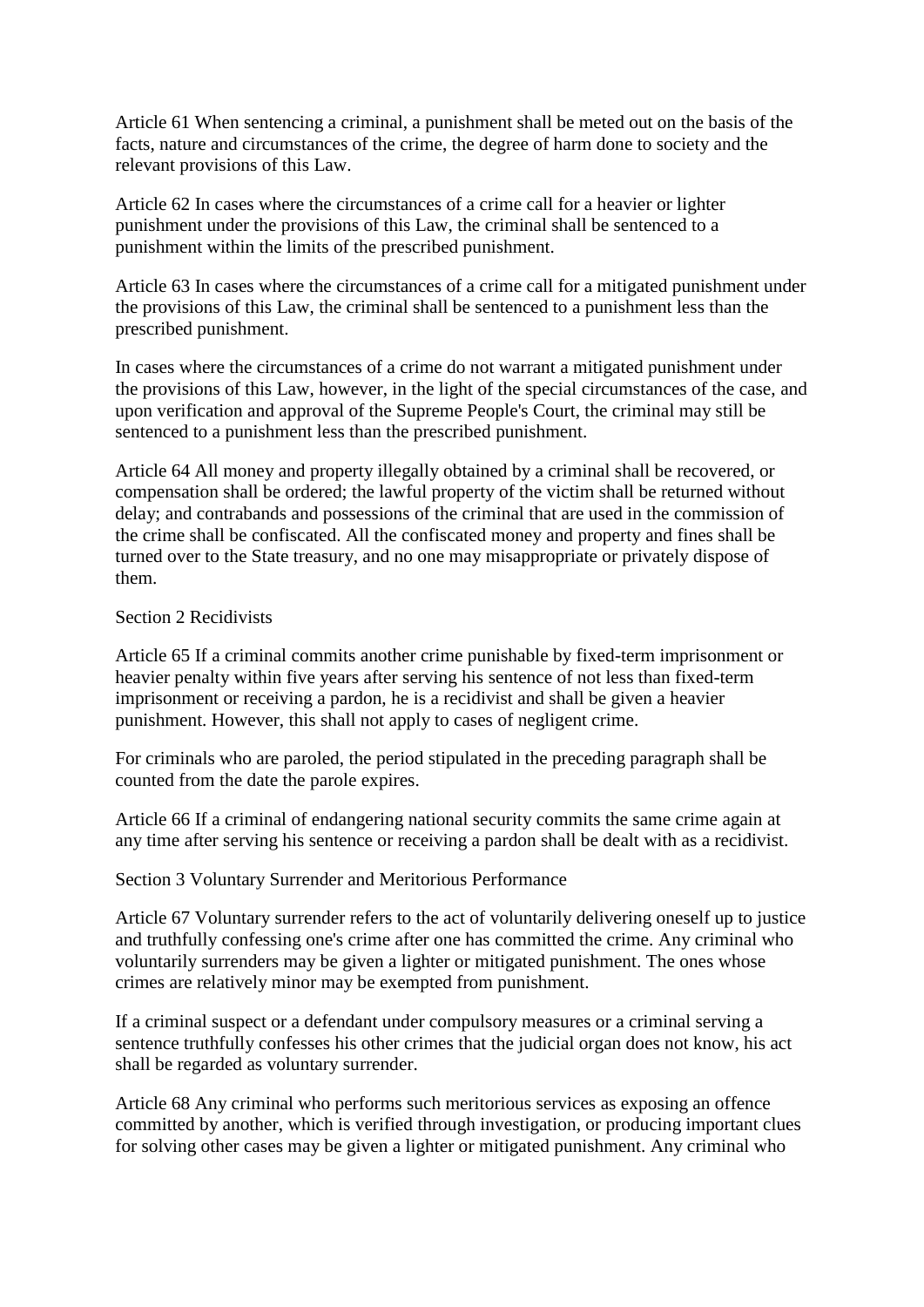performs major meritorious services may be given a mitigated punishment or be exempted from punishment.

Any criminal who not only voluntarily surrenders after committing the crime but also performs major meritorious services shall be given a mitigated punishment or be exempted from punishment.

Section 4 Combined Punishment for Several Crimes

Article 69 For a criminal who commits several crimes before a judgment is pronounced, unless he is sentenced to death or life imprisonment, his term of punishment shall be not more than the total of the terms for all the crimes but not less than the longest of the terms for the crimes, depending on the circumstances of the crimes. However, the term of public surveillance may not exceed the maximum of three years, the term of criminal detention may not exceed the maximum of one year, and fixed-term imprisonment may not exceed the maximum of 20 years.

If among the crimes there is any for which a supplementary punishment is imposed, the supplementary punishment shall still be executed.

Article 70 If, after a judgment has been pronounced but before the punishment has been completely executed, it is discovered that before the judgment is pronounced the criminal committed another crime for which he is not sentenced, a judgment shall also be rendered for the newly discovered crime; the punishment to be executed shall be determined on the basis of the punishments imposed in the earlier and latest judgments and according to the provisions of Article 69 of this Law. Any portion of the term that has already been served shall count towards fulfilment of the term imposed by the latest judgment.

Article 71 If, after a judgment has been pronounced but before the punishment has been completely executed, the criminal again commits a crime, another judgment shall be rendered for the newly committed crime; the punishment to be executed shall be determined on the basis of the punishment that remains to be executed for the earlier crime and the punishment imposed for the new crime and according to the provisions of Article 69 of this Law. Section 5 Suspension of Sentence

Article 72 A suspension of sentence may be granted to a criminal sentenced to criminal detention or to fixed-term imprisonment of not more than three years if, according to the circumstances of his crime and his demonstration of repentance, it is certain that suspension of the sentence will not result in further harm to society.

If a supplementary punishment is imposed on a criminal whose sentence is suspended, the supplementary punishment shall still be executed.

Article 73 The probation period for suspension of criminal detention shall be not less than the term originally decided but not more than one year, however, it may not be less than two months.

The probation period for suspension of fixed-term imprisonment shall be not less than the term originally decided but not more than five years, however, it may not be less than one year.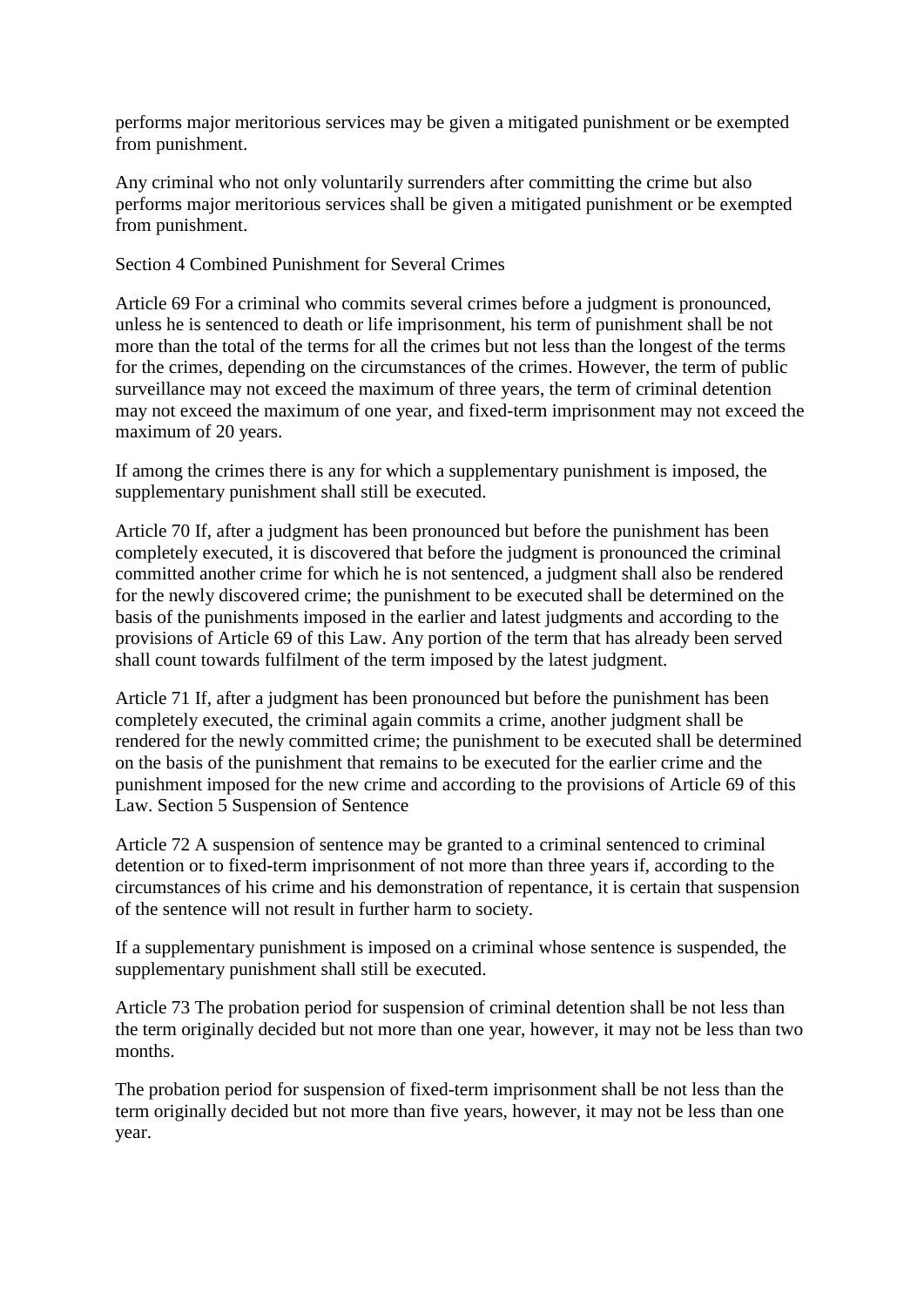The probation period for suspension of sentence shall be counted from the date the judgment is made final.

Article 74 Suspension of sentence shall not be applied to recidivists.

Article 75 A criminal whose sentence is suspended shall observe the followings:

(1) to observe laws and administrative rules and regulations, and submit to supervision;

(2) to report on his own activities as required by the observing organ;

(3) to observe the regulations for receiving visitors stipulated by the observing organ; and

(4) to report to obtain approval from the observing organ for any departure from the city or county he lives in or for any change in residence.

Article 76 Any criminal whose sentence is suspended shall, during the probation period for suspension of sentence, be subjected to observation by a public security organ with the cooperation of the work unit to which he belongs or of a grass-roots organization, and in the absence of the circumstances prescribed in Article 77 of this Law, the punishment originally decided shall cease to be executed upon the expiration of the probation period for suspension of sentence, which shall be made known publicly.

Article 77 If, during the probation period for suspension of sentence, a criminal whose sentence is suspended commits a crime again or it is discovered that before the judgment is pronounced, he has committed another crime for which he is not sentenced, the suspension shall be revoked and another judgment rendered for the newly committed or discovered crime; the punishment to be executed shall be decided on the basis of the punishments for the old crime and the new crime and according to the provisions of Article 69 of this Law.

If, during the probation period for suspension of sentence, a criminal whose sentence is suspended violates laws, administrative rules and regulations or regulations relating to supervision and control over suspension of sentence stipulated by the department of public security under the State Council and if the circumstances are serious, the suspension shall be revoked and the original punishment shall be executed.

Section 6 Commutation of Punishment

Article 78 The punishment of a criminal sentenced to public surveillance, criminal detention, fixed-term imprisonment or life imprisonment may be commuted if, while serving his sentence, he conscientiously observes prison regulations, accepts education and reform through labor and shows true repentance or performs meritorious services; the punishment shall be commuted if a criminal performs any of the following major meritorious services:

(1) preventing another person from conducting major criminal activities;

(2) informing against major criminal activities conducted inside or outside prison and verified through investigation;

(3) having inventions or important technical innovations to his credit;

(4) coming to the rescue of another in everyday life and production at the risk of losing his own life;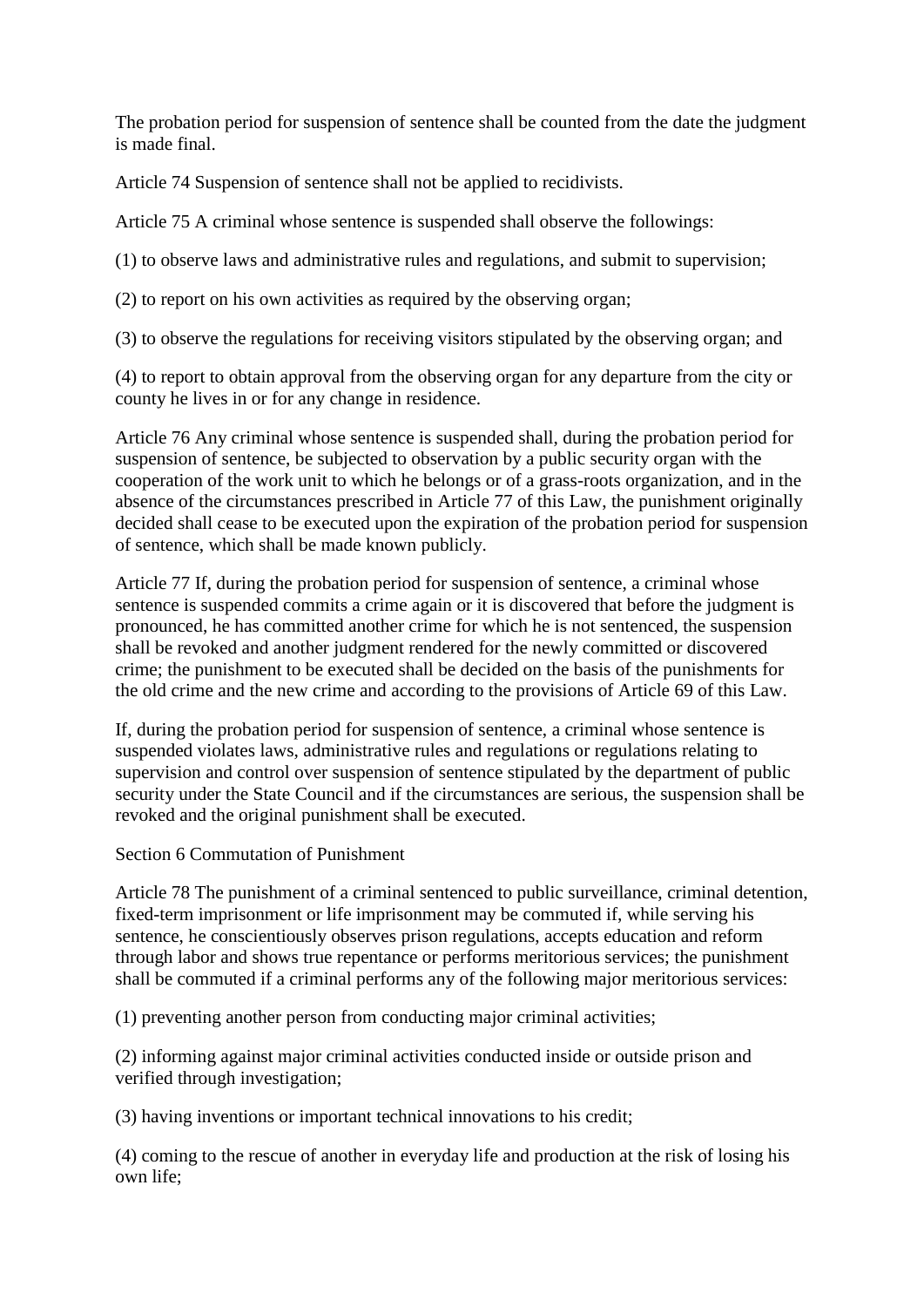(5) performing remarkable services in fighting against natural disasters or curbing major accidents; or

(6) making other major contributions to the country and society.

After commutation, the term of punishment actually to be served by those sentenced to public surveillance, criminal detention or fixed-term imprisonment may not be less than half of the term originally decided; for those sentenced to life imprisonment, it may not be less than 10 years.

Article 79 If punishment to a criminal is to be commuted, the executing organ shall submit to a People's Court at or above the intermediate level a written proposal for commutation of punishment. The People's Court shall form a collegiate panel for examination and, if the criminal is found to have shown true repentance or performed meritorious services, issue an order of commutation. However, no punishment shall be commuted without going through legal procedure.

Article 80 A term of fixed-term imprisonment that is commuted from life imprisonment shall be counted from the date the order of commutation is issued.

## Section 7 Parole

Article 81 A criminal sentenced to fixed-term imprisonment who has served more than half of the term of the original sentence or a criminal sentenced to life imprisonment who has served not less than 10 years of the term may be granted parole if he conscientiously observes prison regulations, accepts education and reform through labor, shows true repentance and will no longer cause harm to society. If special circumstances exist, upon verification and approval of the Supreme People's Court, the above restrictions relating to the term served may be disregarded.

No parole shall be granted to recidivists or criminals who are sentenced to more than 10 years of imprisonment or life imprisonment for crimes of violence such as homicide, explosion, robbery, rape and kidnap.

Article 82 Parole shall be granted to a criminal through the procedure prescribed in Article 79 of this Law. No parole shall be granted without going through legal procedure.

Article 83 The probation period for parole in the case of fixed-term imprisonment shall be equal to the portion of the term that has not been completed; the probation period for parole in the case of life imprisonment shall be 10 years.

The probation period for parole shall be counted from the date the criminal is released on parole.

Article 84 Any criminal who is granted parole shall observe the following:

(1) observe laws and administrative rules and regulations, and submit to supervision;

(2) report on his own activities as required by the supervising organ;

(3) observe the regulations for receiving visitors stipulated by the supervising organ; and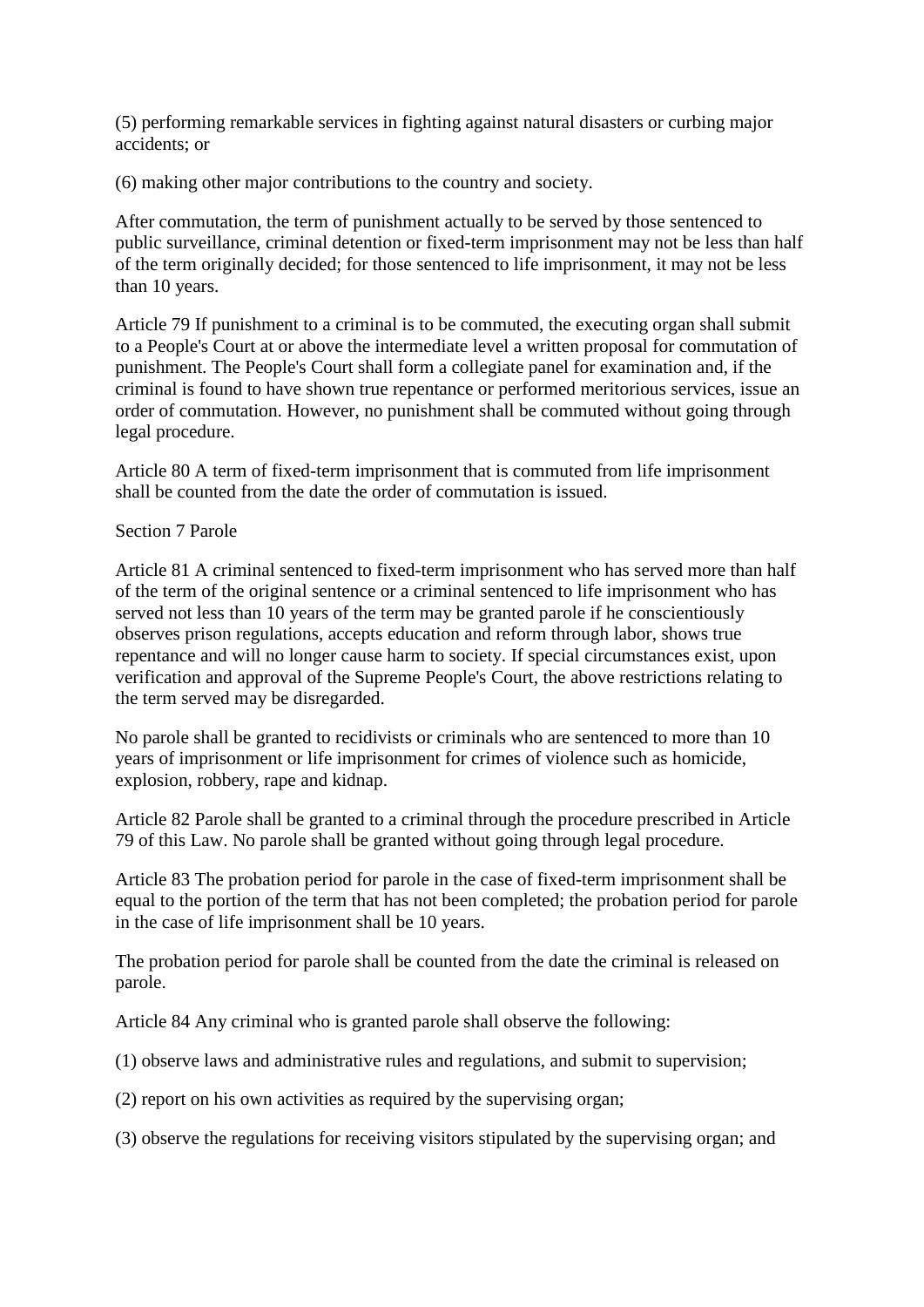(4) report to obtain approval from the supervising organ for any departure from the city or county he lives in or for any change in residence.

Article 85 Any criminal who is granted parole shall be subject to supervision by a public security organ during the probation period for parole. If he is not found in any of the circumstances prescribed in Article 86 of this Law, the punishment originally decided shall be considered executed upon the expiration of the probation period for parole, which shall be made known publicly.

Article 86 If a criminal who is granted parole commits another crime during the probation period for parole, the parole shall be revoked, and he shall be given a combined punishment for several crimes as provided in Article 71 of this Law.

If a criminal who is granted parole is discovered to have committed, before the judgment is pronounced, other crimes for which no punishment is imposed, the parole shall be revoked and a combined punishment for several crimes shall be given according to the provisions of Article 70 of this Law.

If a criminal who is granted parole, during the probation period for parole, violates laws, administrative rules and regulations or other regulations relating to supervision and control over parole stipulated by the department of public security under the State Council but the violation does not constitute a new crime, the parole shall be revoked in accordance with legal procedure and he shall be put back into prison to serve the remaining part of criminal punishment.

### Section 8 Limitation

Article 87 Crimes shall not be prosecuted if the following periods have elapsed:

(1) five years, when the maximum punishment prescribed is fixed-term imprisonment of less than five years;

(2) 10 years, when the maximum punishment prescribed is fixed-term imprisonment of not less than five years but less than 10 years;

(3) 15 years, when the maximum punishment prescribed is fixed-term imprisonment of not less than 10 years; and

(4) 20 years, when the maximum punishment prescribed is life imprisonment or death penalty. If after 20 years it is considered necessary to prosecute a crime, the matter shall be submitted to the Supreme People's Procuratorate for examination and approval.

Article 88 No limitation on the period for prosecution shall be imposed with respect to a criminal who escapes from investigation or trial after a People's Procuratorate, public security organ or national security organ files the case or a People's Court accepts the case.

No limitation on the period for prosecution shall be imposed with respect to a case which should have been but is not filed by a People's Court, People's Procuratorate or public security organ after the victim brings a charge within the period for prosecution.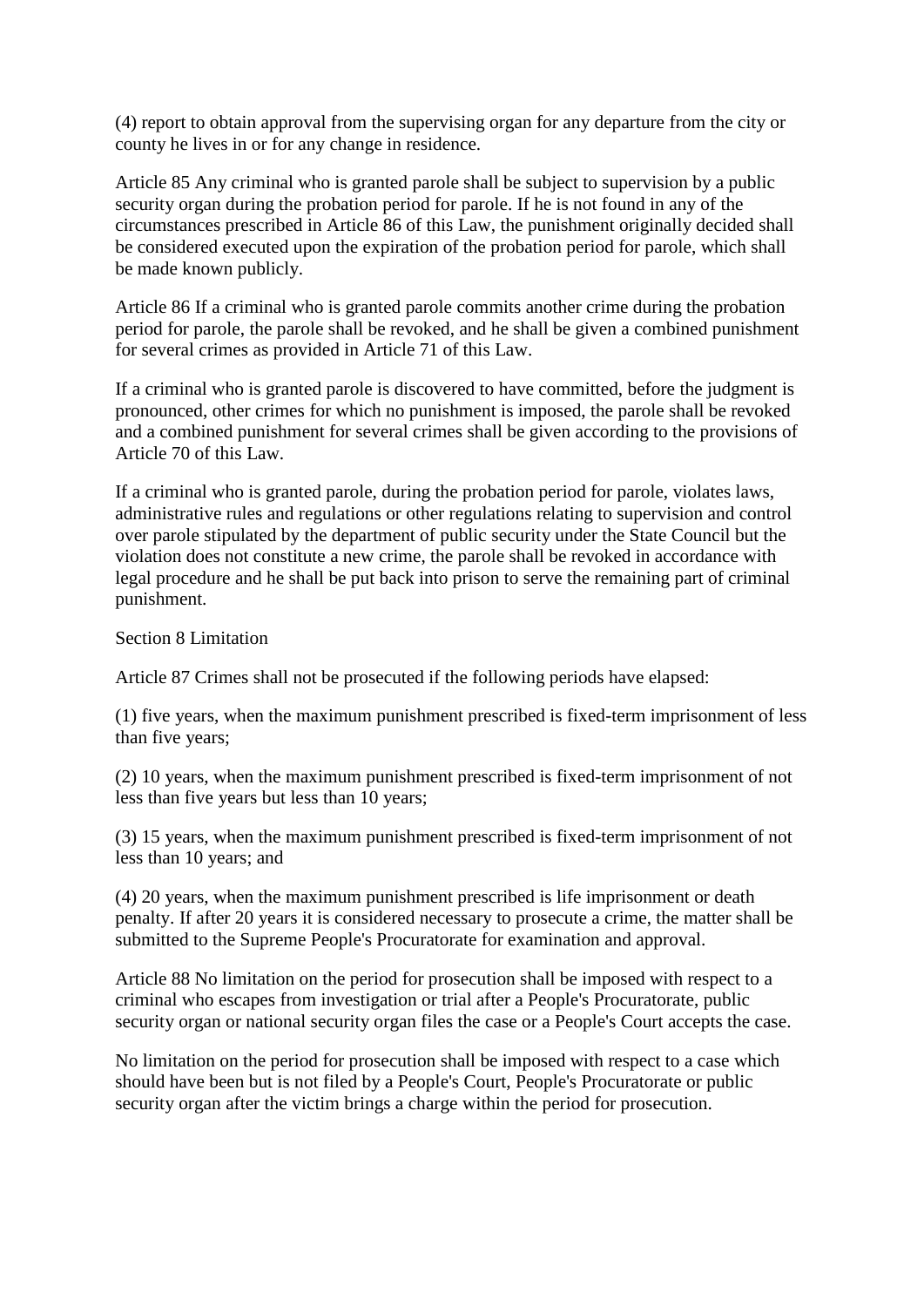Article 89 The limitation period for prosecution shall be counted from the date the crime is committed; if the criminal act is of a continual or continuous nature, it shall be counted from the date the criminal act is terminated.

If further crime is committed during a limitation period for prosecution, the limitation period for prosecution of the old crime shall be counted from the date the new crime is committed.

Chapter V Other Provisions

Article 90 Where the provisions of this Law cannot be completely applied in national autonomous areas, the people's congresses of the autonomous regions or the provinces concerned may formulate adaptive or supplementary provisions on the basis of the political, economic and cultural characteristics of the local ethnic groups and the basic principles stipulated in this Law, and these provisions shall go into effect after they have been submitted to and approved by the Standing Committee of the National People's Congress.

Article 91 "Public property" as mentioned in this Law refers to the following;

(1) property owned by the State;

(2) property owned collectively by working people; and

(3) public donations or special funds used for elimination of poverty or for other public welfare undertakings.

Private property that is being managed, used or transported by State organs, State-owned companies and enterprises, or enterprises owned by collectives, or people's organizations shall be treated as public property.

Article 92 "Citizens' privately owned property" as mentioned in this Law refers to the following;

(1) citizens' lawful earnings, savings, houses and other means of subsistence;

(2) any means of production that is under private or family ownership according to law;

(3) property lawfully owned by self-employed workers or private enterprises; and

(4) shares, stocks, bonds and other property that are under private ownership according to law.

Article 93 "State functionaries" as mentioned in this Law refers to persons who perform public service in State organs.

Persons who perform public service in State-owned companies or, enterprises, institutions or people's organizations, persons who are assigned by State organs, State-owned companies, enterprises or institutions to companies, enterprises or institutions that are not owned by the State or people's organizations to perform public service and the other persons who perform public service according to law shall all be regarded as State functionaries.

Article 94 "Judicial officers" as mentioned in this Law refers to persons who exercise the functions of investigation, prosecution, adjudication and supervision and control.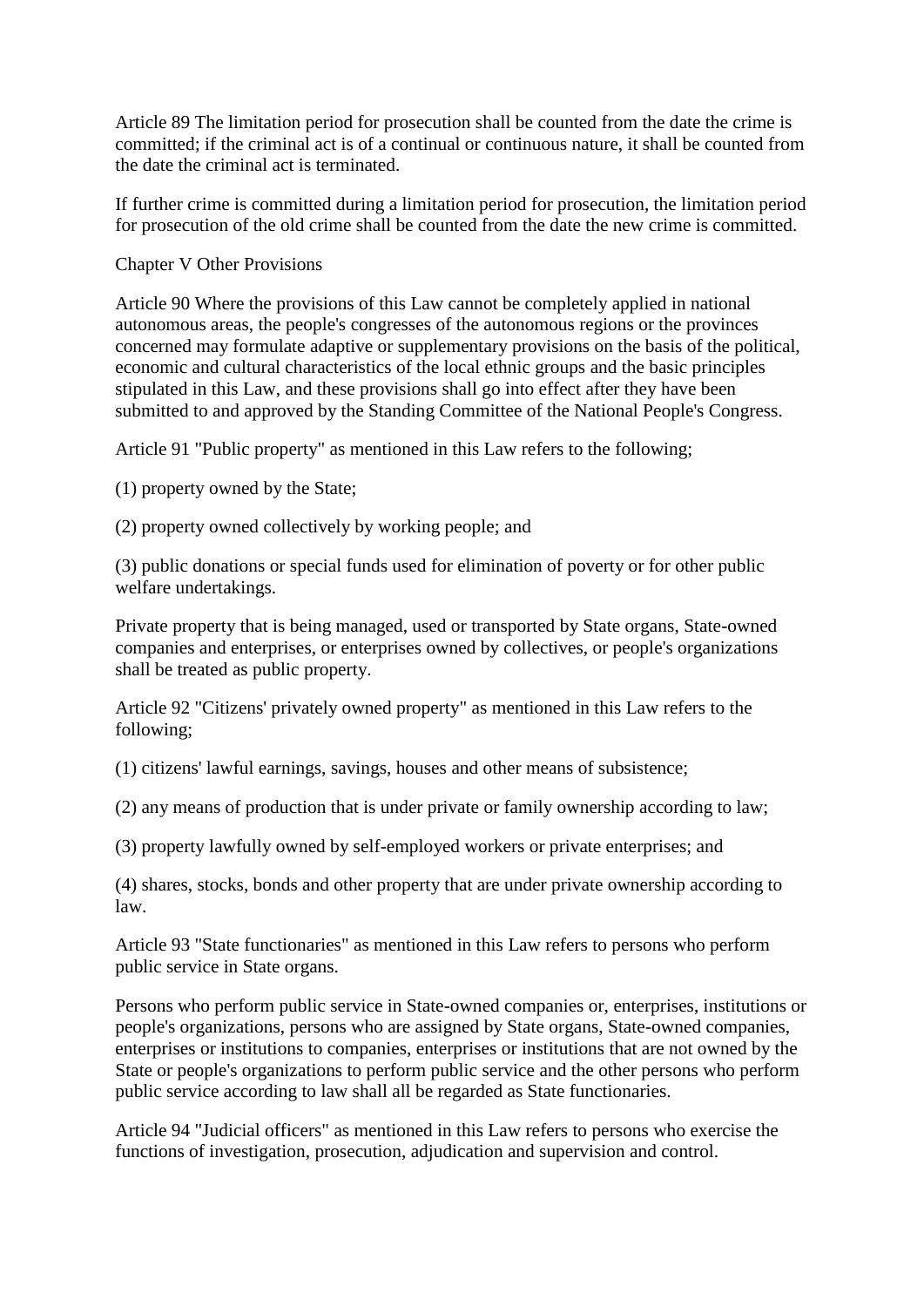Article 95 "Serious injuries" as mentioned in this Law refers to any of the following:

(1) injuries resulting in a person's disability or disfigurement;

(2) injuries resulting in a person's loss of his hearing, sight or the function of any other organ; or

(3) other injuries that cause grave harm to a person's physical health.

Article 96 "Violation of State regulations" as mentioned in this Law refers to violation of the laws enacted or decisions made by the National People's Congress or its Standing Committee and the administrative rules and regulations formulated, the administrative measures adopted and the decisions or orders promulgated by the State Council.

Article 97 "Ringleader" as mentioned in this Law refers to any criminal who plays the role of organizing, plotting or directing in a crime committed by a criminal group or a crowd.

Article 98 "To be handled only upon complaint" as mentioned in this Law means that a case shall only be handled if the victim brings a complaint. However, if the victim is unable to bring a complaint because of coercion or intimidation, a People's Procuratorate or a close relative of the victim may bring a complaint.

Article 99 "Not less than", "not more than" and "within" as used in this Law all include the given figure.

Article 100 Anyone who has been subjected to criminal punishment shall, before being recruited in the army or employed, report to the unit concerned about the fact; he may not conceal it.

Article 101 The General Provisions of this Law shall be applicable to other laws with provisions for criminal punishments, unless otherwise specifically provided for in those laws.

# **PART TWO**

### **SPECIFIC PROVISIONS**

Chapter I Crimes of Endangering National Security

Article 102 Whoever colludes with a foreign State to endanger the sovereignty, territorial integrity and security of the People's Republic of China shall be sentenced to life imprisonment or fixed-term imprisonment of not less than 10 years.

Whoever commits the crime prescribed in the preceding paragraph in collusion with any organ, organization or individual outside the territory of China shall be punished according to the provisions in the preceding paragraph.

Article 103 Among those who organize, plot or carry out the scheme of splitting the State or undermining unity of the country, the ringleaders and the others who commit major crimes shall be sentenced to life imprisonment or fixed-term imprisonment of not less than 10 years; the ones who take an active part in it shall be sentenced to fixed-term imprisonment of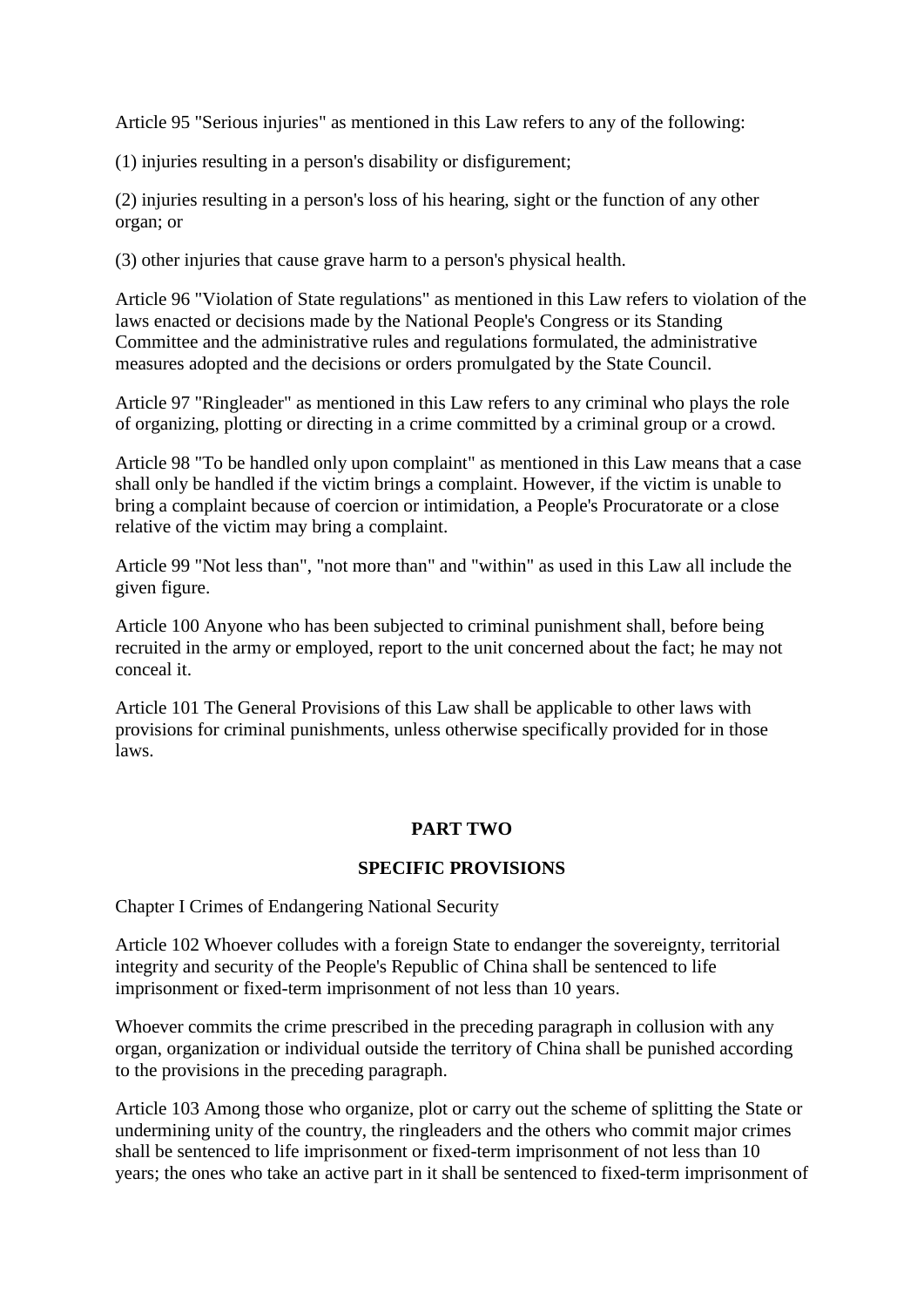not less than three years but not more than 10 years; and the other participants shall be sentenced to fixed-term imprisonment of not more than three years, criminal detention, public surveillance or deprivation of political rights.

Whoever incites others to split the State or undermine unity of the country shall be sentenced to fixed-term imprisonment of not more than five years, criminal detention, public surveillance or deprivation of political rights; the ringleaders and the ones who commit major crimes shall be sentenced to fixed-term imprisonment of not less than five years.

Article 104 Among those who organize, plot or carry out armed rebellion or armed riot, the ringleaders and the others who commit major crimes shall be sentenced to life imprisonment or fixed-term imprisonment of not less than 10 years; the ones who take an active part in it shall be sentenced to fixed-term imprisonment of not less than three years but not more than 10 years; and the other participants shall be sentenced to fixed-term imprisonment of not more than three years, criminal detention, public surveillance or deprivation of political rights.

Whoever instigates, coerces, lures or bribes State functionaries or members of the armed forces, the people's police or the people's militia to commit armed rebellion or armed riot shall be given a heavier punishment according to the provisions in the preceding paragraph.

Article 105 Among those who organize, plot or carry out the scheme of subverting the State power or overthrowing the socialist system, the ringleaders and the others who commit major crimes shall be sentenced to life imprisonment or fixed-term imprisonment of not less than 10 years; the ones who take an active part in it shall be sentenced to fixed-term imprisonment of not less than three years but not more than 10 years; and the other participants shall be sentenced to fixed-term imprisonment of not more than three years, criminal detention, public surveillance or deprivation of political rights.

Whoever incites others by spreading rumors or slanders or any other means to subvert the State power or overthrow the socialist system shall be sentenced to fixed-term imprisonment of not more than five years, criminal detention, public surveillance or deprivation of political rights; and the ringleaders and the others who commit major crimes shall be sentenced to fixed-term imprisonment of not less than five years.

Article 106 Whoever commits the crime as prescribed in Article 103, 104 or 105 of this Chapter in collusion with any organ, organization or individual outside the territory of China shall be given a heavier punishment according to the provisions stipulated in these Articles respectively.

Article 107 Where an organ, organization or individual inside or outside of the territory of China provides funds to any organization or individual within the territory of China to commit the crime as prescribed in Article 102, 103, 104 or 105, the person who is directly responsible for the crime shall be sentenced to fixed-term imprisonment of not more than five years, criminal detention, public surveillance or deprivation of political rights; if the circumstances are serious, he shall be sentenced to fixed-term imprisonment of not less than five years.

Article 108 Whoever defects to the enemy and turns traitor shall be sentenced to fixed-term imprisonment of not less than three years but not more than 10 years; if the circumstances are serious or if he leads members of the armed forces, the people's police or the people's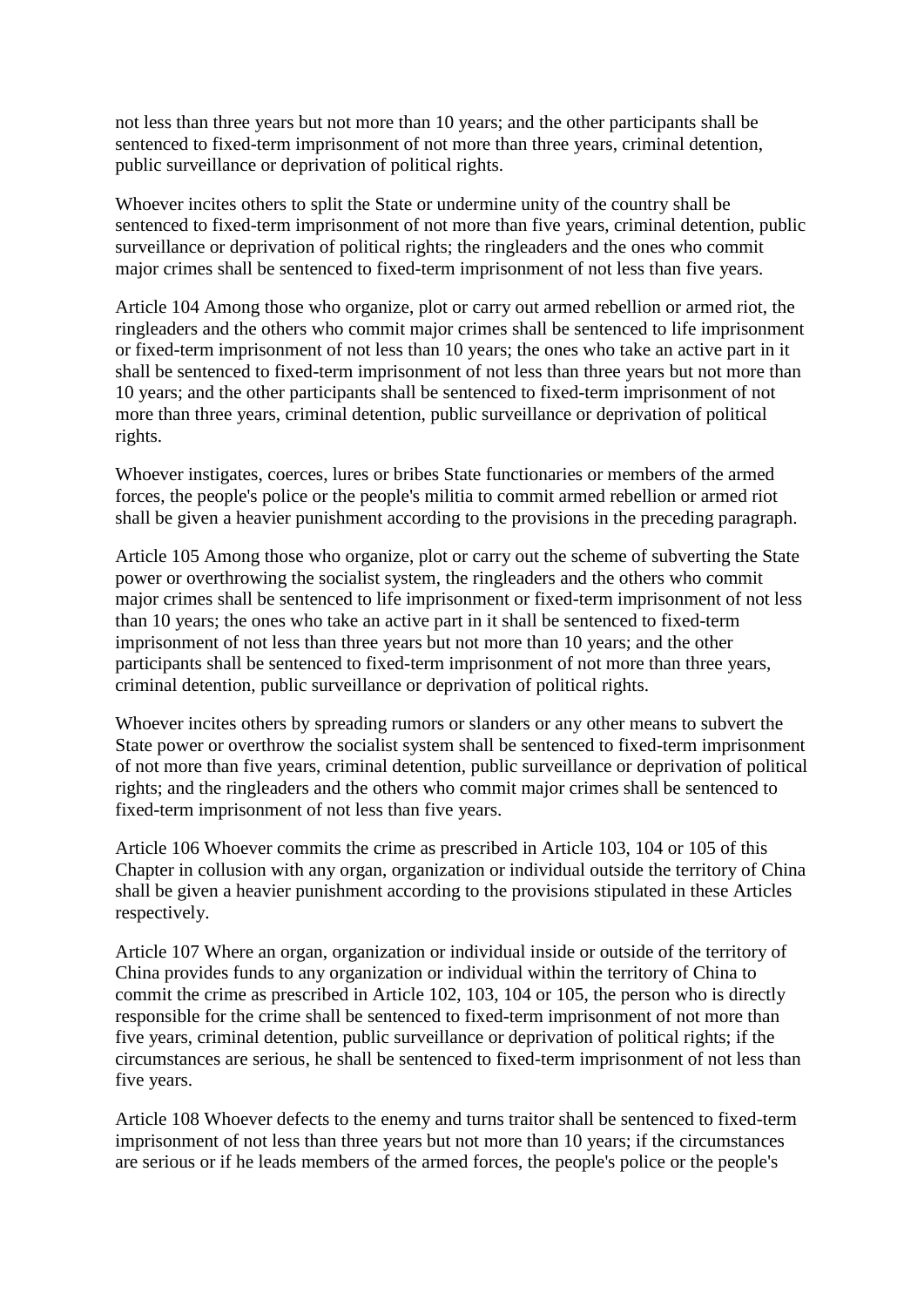militia to defect to the enemy and turn traitor, he shall be sentenced to fixed-term imprisonment of not less than 10 years or life imprisonment.

Article 109 Any State functionary who, while discharging his official duties at home or abroad, leaves his post without permission and defects to another country, which endangers the security of the People's Republic of China, shall be sentenced to fixed-term imprisonment of not more than five years, criminal detention, public surveillance or deprivation of political rights; if the circumstances are serious, he shall be sentenced to fixed-term imprisonment of not less than five years but not more than 10 years.

Any State functionary who has State secrets commits the crime as prescribed in the preceding paragraph shall be given a heavier punishment according to the provisions in the preceding paragraph.

Article 110 Whoever endangers national security by committing any of the following acts of espionage shall be sentenced to fixed-term imprisonment of not less than 10 years or life imprisonment; if the circumstances are minor, he shall be sentenced to fixed-term imprisonment of not less than three years but not more than 10 years:

(1) joining an espionage organization or accepting a mission assigned by the organization or its agent; or

(2) directing the enemy to any bombing or shelling target.

Article 111 Whoever steals, spies into, buys or unlawfully supplies State secrets or intelligence for an organ, organization or individual outside the territory of China shall be sentenced to fixed-term imprisonment of not less than five years but not more than 10 years; if the circumstances are especially serious, he shall be sentenced to fixed-term imprisonment of not less than 10 years or life imprisonment; if the circumstances are minor, he shall be sentenced to fixed-term imprisonment of not more than five years, criminal detention, public surveillance or deprivation of political rights.

Article 112 Whoever aids the enemy during wartime by providing him with weapons and equipment or military materials shall be sentenced to fixed-term imprisonment of not less than 10 years or life imprisonment; if the circumstances are minor, he shall be sentenced to fixed-term imprisonment of not less than three years but not more than 10 years.

Article 113 Whoever commits any of the crimes of endangering national security as mentioned above in this Chapter, with the exception of those provided for in Paragraph 2 of Article 103 and in Articles 105, 107 and 109, if the crime causes particularly grave harm to the State and the people or if the circumstances are especially serious, may be sentenced to death.

Whoever commits any of the crimes mentioned in this Chapter may concurrently be sentenced to confiscation of property.

Chapter II Crimes of Endangering Public Security

Article 114 Whoever commits arson, breaches a dike, causes explosion, spreads poison or uses other dangerous means to sabotage any factory, mine, oilfield, harbour, river, water source, warehouse, house, forest, farm, threshing ground, pasture, key pipeline, public building or any other public or private property, thereby endangering public security but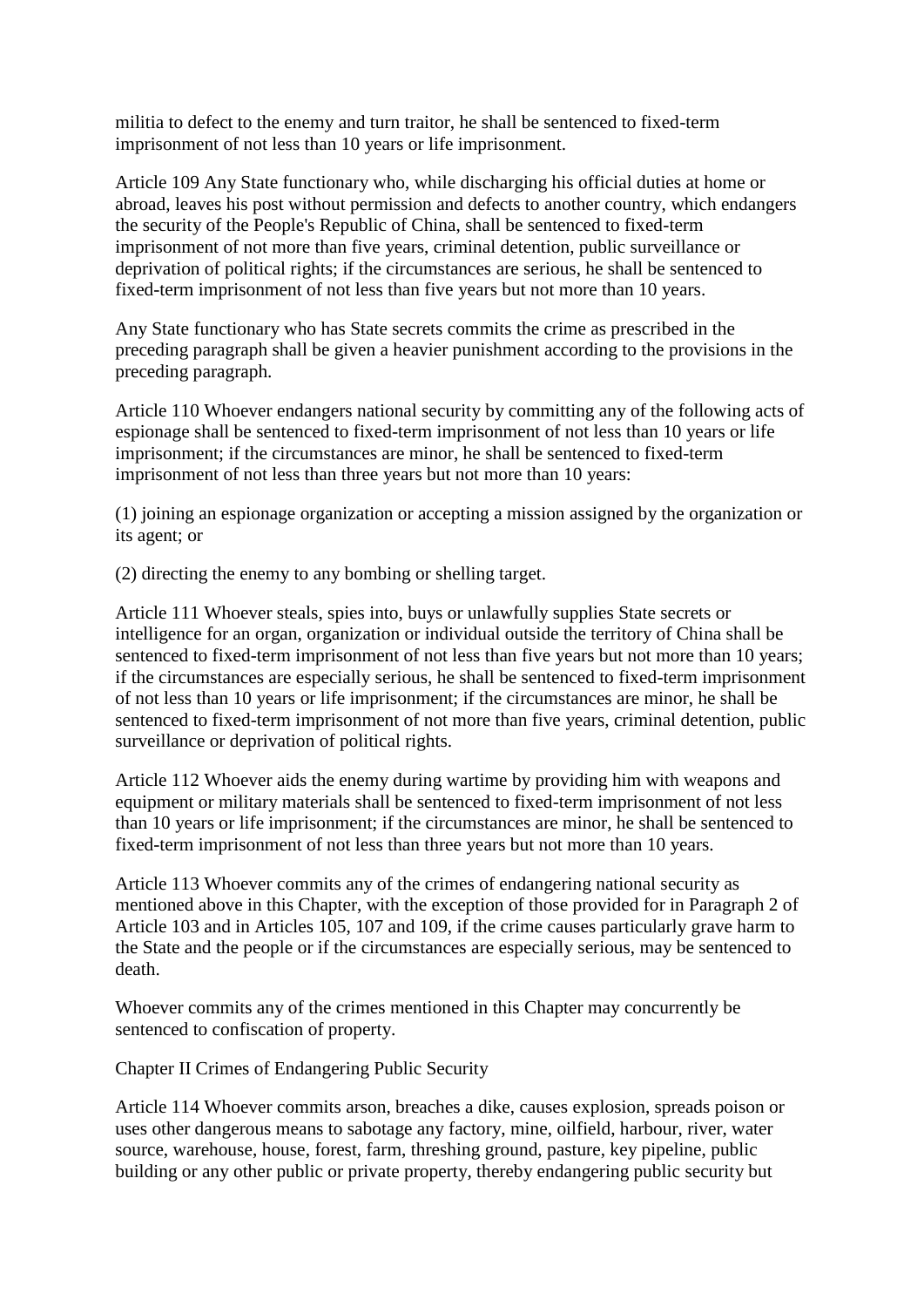causing no serious consequences, shall be sentenced to fixed-term imprisonment of not less than three years but not more than 10 years.

Article 115 Whoever commits arson, breaches a dike, causes explosion, spreads poison or inflicts serious injury or death on people or causes heavy losses of public or private property by other dangerous means, shall be sentenced to fixed-term imprisonment of not less than 10 years, life imprisonment or death.

Whoever negligently commits the crime mentioned in the preceding paragraph shall be sentenced to fixed-term imprisonment of not less than three years but not more than seven years; if the circumstances are minor, he shall be sentenced to fixed-term imprisonment of not more than three years or criminal detention.

Article 116 Whoever sabotages a train, motor vehicle, tram, ship or aircraft to such a dangerous extent as to overturn or destroy it, but with no serious consequences, shall be sentenced to fixed-term imprisonment of not less than three years but not more than 10 years.

Article 117 Whoever sabotages a railroad, bridge, tunnel, highway, airport, waterway, lighthouse or sign or conducts any other sabotaging activities to such a dangerous extent as to overturn or destroy it, but with no serious consequences, shall be sentenced to fixed-term imprisonment of not less than three years but not more than 10 years.

Article 118 Whoever sabotages any electric power or gas facility or any other inflammable or explosive equipment, thereby endangering public security, but causing no serious consequences, shall be sentenced to fixed-term imprisonment of not less than three years but not more than 10 years.

Article 119 Whoever sabotages any means of transport, transportation facility, electric power facility, gas facility, or inflammable or explosive equipment, thereby causing serious consequences, shall be sentenced to fixed-term imprisonment of not less than 10 years, life imprisonment or death.

Whoever negligently commits the crime mentioned in the preceding paragraph shall be sentenced to fixed-term imprisonment of not less than three years but not more than seven years; if the circumstances are minor, he shall be sentenced to fixed-term imprisonment of not more than three years or criminal detention.

Article 120 Whoever forms, leads or actively participates in a terrorist organization shall be sentenced to fixed-term imprisonment of not less than three years but not more than 10 years; other participants shall be sentenced to fixed-term imprisonment of not more than three years, criminal detention or public surveillance.

Whoever, in addition to the crime mentioned in the preceding paragraph, commits other crimes of homicide, explosion or kidnap shall be punished in accordance with the provisions on combined punishment for several crimes.

Article 121 Whoever hijacks any aircraft by means of violence, coercion or by any other means shall be sentenced to fixed-term imprisonment of not less than 10 years or life imprisonment; any hijacker who causes serious injury to or death of any other person or serious damage to the aircraft shall be sentenced to death.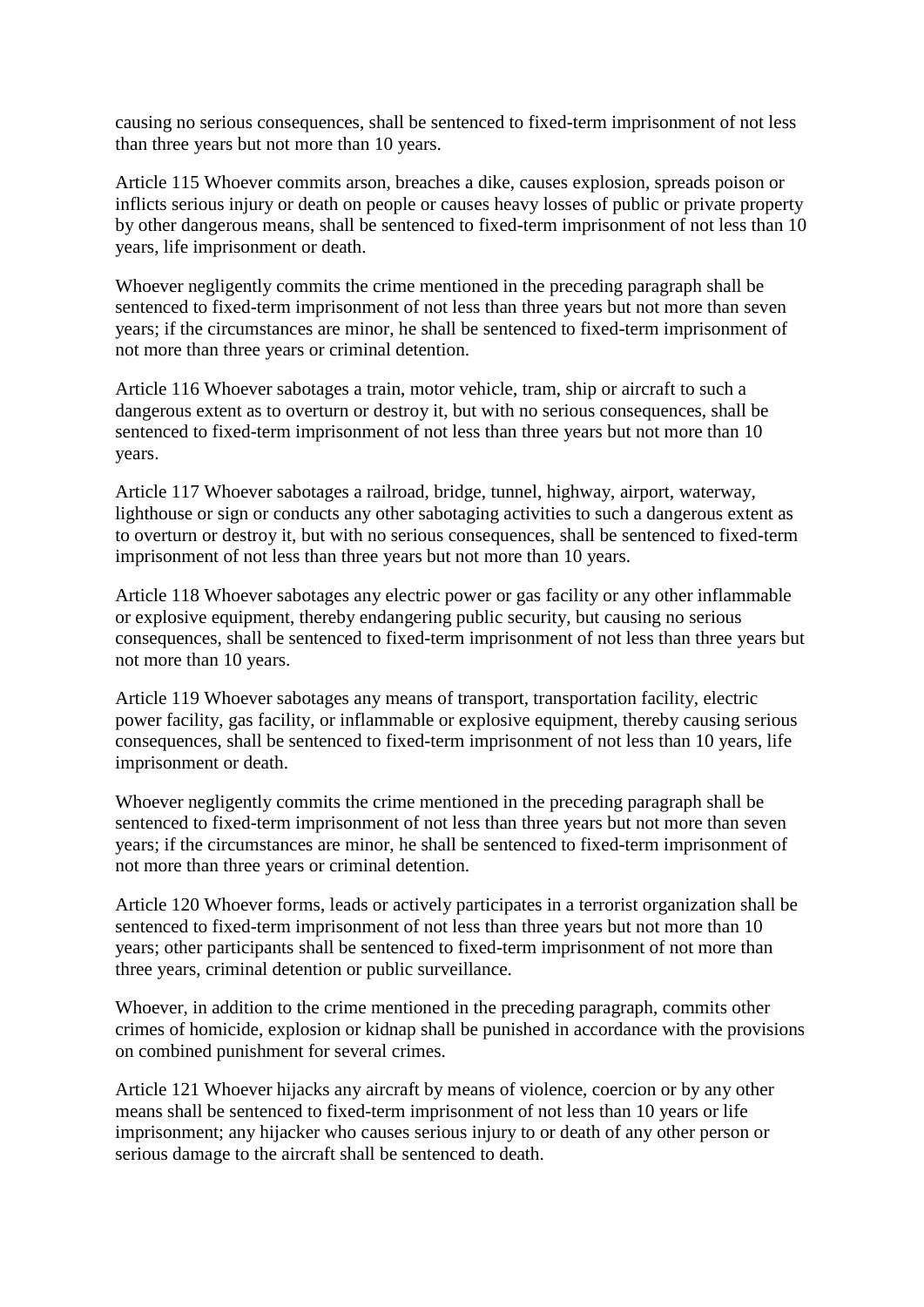Article 122 Whoever hijacks a ship or motor vehicle by means of violence, coercion or by any other means shall be sentenced to fixed-term imprisonment of not less than five years but not more than 10 years; if there are serious consequences, he shall be sentenced to fixedterm imprisonment of not less than 10 years or life imprisonment.

Article 123 Whoever uses violence against any person on board an aircraft and thereby endangers air safety, if there are no serious consequences, shall be sentenced to fixed-term imprisonment of not more than five years or criminal detention; if there are serious consequences, he shall be sentenced to fixed-term imprisonment of not less than five years.

Article 124 Whoever sabotages any broadcasting, television or public telecommunications facility, thereby endangering public security, shall be sentenced to fixed-term imprisonment of not less than three years but not more than seven years; if there are serious consequences, he shall be sentenced to fixed-term imprisonment of not less than seven years.

Whoever negligently commits the crime mentioned in the preceding paragraph shall be sentenced to fixed-term imprisonment of not less than three years but not more than seven years; if the circumstances are minor, he shall be sentenced to fixed-term imprisonment of not more than three years or criminal detention.

Article 125 Whoever illegally manufactures, trades in, transports, mails or stores any guns, ammunition or explosives shall be sentenced to fixed-term imprisonment of not less than three years but not more than 10 years; if the circumstances are serious, he shall be sentenced to fixed-term imprisonment of not less than 10 years, life imprisonment or death.

Whoever illegally trades in or transports nuclear materials shall be punished according to the provisions of the preceding paragraph.

Where a unit commits any of the crimes mentioned in the preceding two paragraphs, it shall be fined, and the persons who are directly in charge and the other persons who are directly responsible for the crime shall be punished in accordance with the provisions of the first paragraph.

Article 126 If, in violation of the regulations governing control of guns, any enterprise that is designated or determined pursuant to law for manufacturing or selling guns commits any of the following acts, it shall be fined, and the persons who are directly in charge and the other persons who are directly responsible for the act shall be sentenced to fixed-term imprisonment of not more than five years; if the circumstances are serious, they shall be sentenced to fixed-term imprisonment of not less than five years but not more than 10 years; if the circumstances are especially serious, they shall be sentenced to fixed-term imprisonment of not less than 10 years or life imprisonment:

(1) to manufacture or sell guns in excess of the quotas or at variance with the variety prescribed, for purposes of illegal sale;

(2) to manufacture guns without numbers or with duplicate or false numbers, for purposes of illegal sale; or

(3) to sell guns illegally, or sell guns in China that are manufactured for export.

Article 127 Whoever steals or forcibly seizes any guns, ammunition or explosives shall be sentenced to fixed-term imprisonment of not less than three years but not more than 10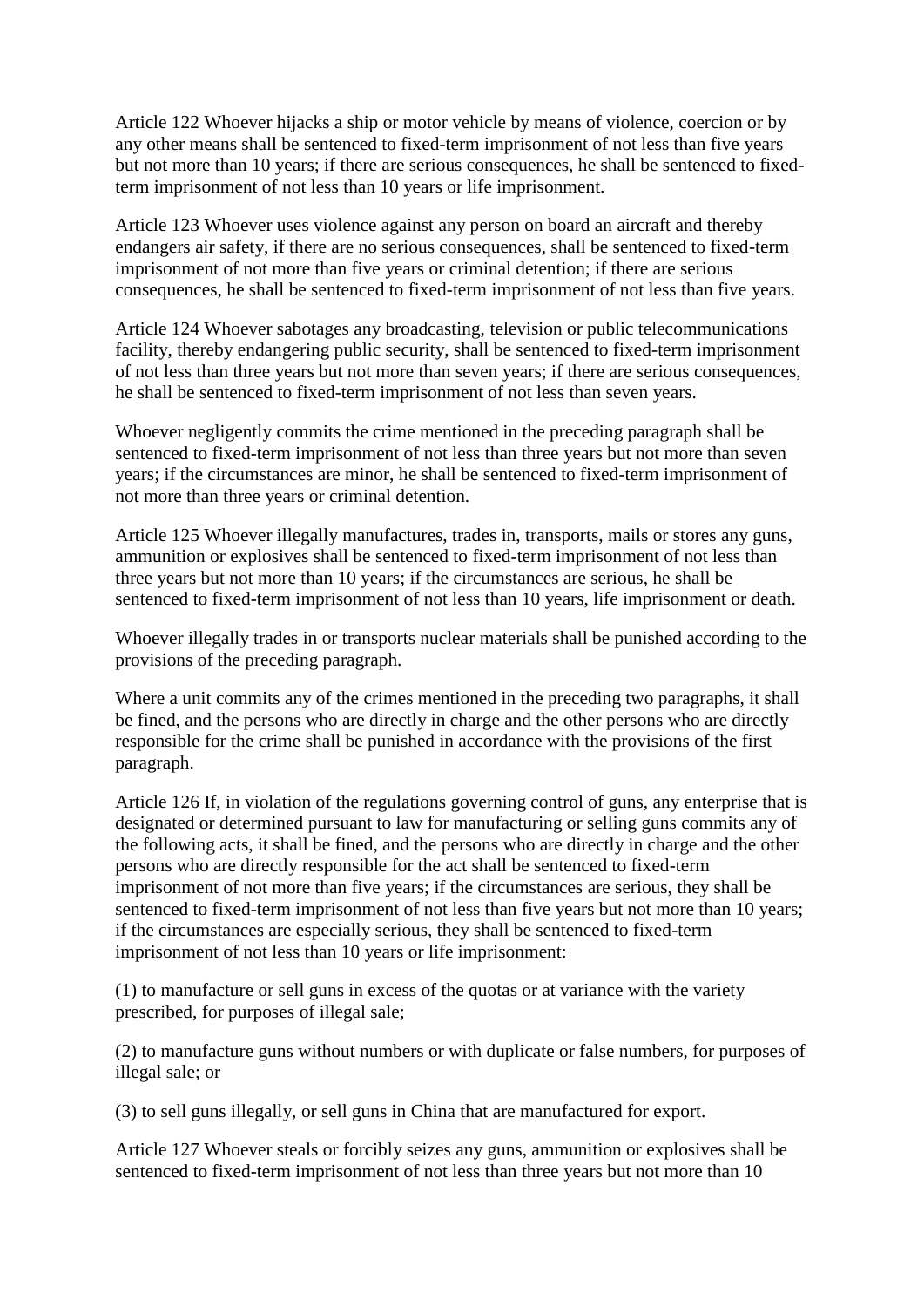years; if the circumstances are serious, he shall be sentenced to fixed-term imprisonment of not less than 10 years, life imprisonment or death.

Whoever robs any guns, ammunition or explosives or steals or forcibly seizes any guns, ammunition or explosives from State organs, members of the armed forces, the police or the people's militia shall be sentenced to fixed-term imprisonment of not less than 10 years, life imprisonment or death.

Article 128 Whoever, in violation of the regulations governing control of guns, illegally possesses or conceals any guns or ammunition shall be sentenced to fixed-term imprisonment of not more than three years, criminal detention or public surveillance; if the circumstances are serious, he shall be sentenced to fixed-term imprisonment of not less than three years but not more than seven years.

Whoever is lawfully equipped with a gun for the discharge of official duties illegally leases or loans his gun shall be punished according to the provisions of the preceding paragraph.

If persons who are lawfully provided with guns illegally lease or loan such guns, thereby causing serious consequences, they shall be punished according to the provisions of the first paragraph.

Where a unit commits the crime mentioned in the second or third paragraph, it shall be fined, and the persons who are directly in charge and the other persons who are directly responsible for the crime shall be punished according to the provisions of the first paragraph.

Article 129 If persons who are lawfully equipped with guns for the discharge of official duties lose their guns and fail to report about the matter immediately, thereby causing serious consequences, they shall be sentenced to fixed-term imprisonment of not more than three years or criminal detention.

Article 130 Whoever illegally enters a public place or gets on a public transportation vehicle with any gun, ammunition, controlled cutting tool or explosive, inflammable, radioactive, poisonous or corrosive materials and thereby endangers public security, if the circumstances are serious, shall be sentenced to fixed-term imprisonment of not more than three years, criminal detention or public surveillance.

Article 131 Any member of the crew on board an aircraft who operates in violation of rules or regulations and thereby causes a grave air accident, if there are serious consequences, shall be sentenced to fixed-term imprisonment of not more than three years or criminal detention; if an air crash or death of another is caused, he shall be sentenced to fixed-term imprisonment of not less than three years but not more than seven years.

Article 132 Any railway worker who operates in violation of rules or regulations and thereby causes a railway operational accident, if there are serious consequences, shall be sentenced to fixed-term imprisonment of not more than three years or criminal detention; if there are especially serious consequences, he shall be sentenced to fixed-term imprisonment of not less than three years but not more than seven years.

Article 133 Whoever violates regulations governing traffic and transportation and thereby causes a serious accident, resulting in serious injuries or deaths or heavy losses of public or private property, shall be sentenced to fixed-term imprisonment of not more than three years or criminal detention. Whoever runs away from the spot after he has caused a traffic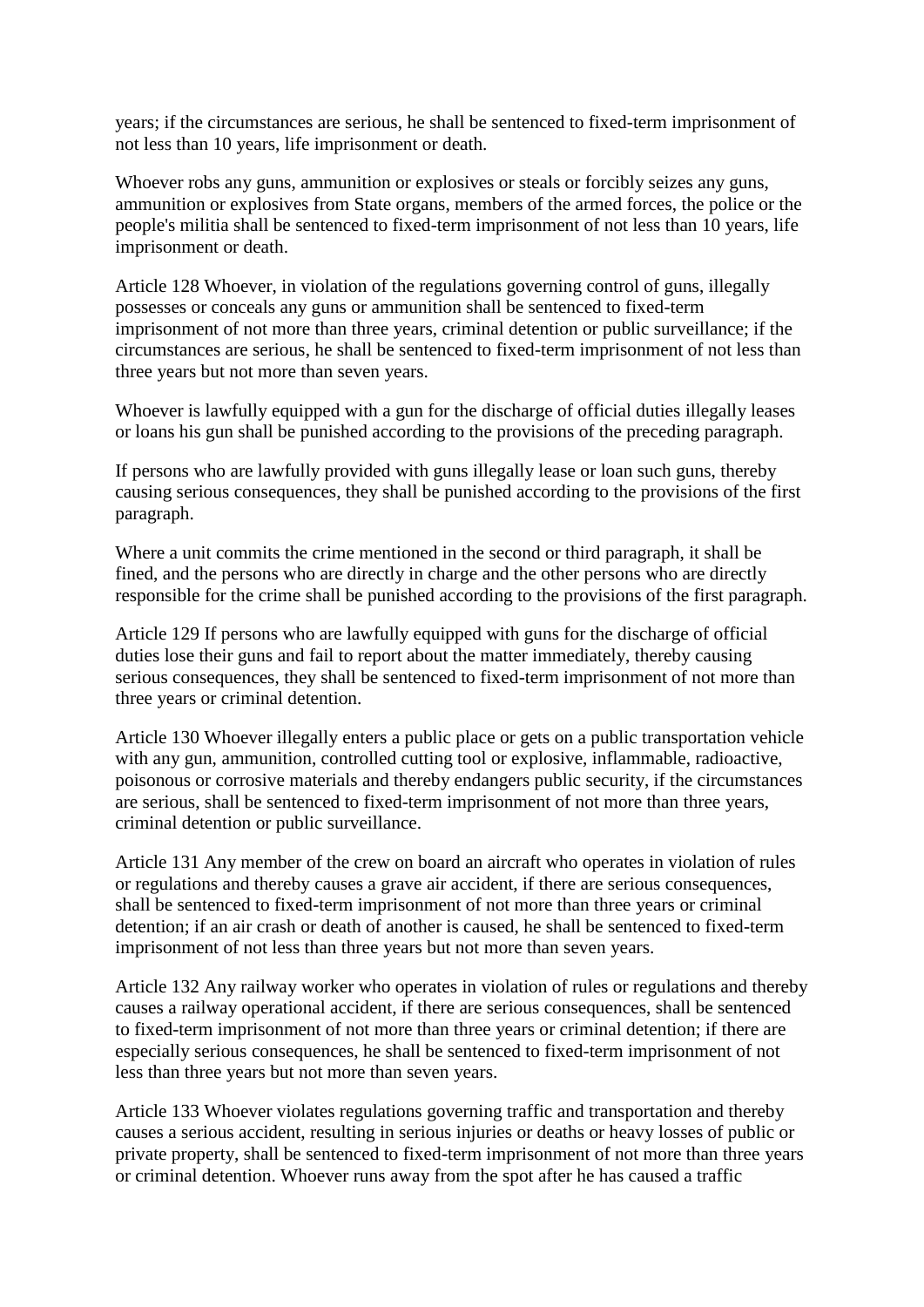accident or is involved in other especially flagrant circumstances shall be sentenced to fixedterm imprisonment of not less than three years but not more than seven years; if his escape results in the death of another person, he shall be sentenced to fixed-term imprisonment of not less than seven years.

Article 134 If any employee of a factory, mine, tree farm, construction enterprise or any other enterprise or institution disobeys management or violates rules and regulations or, if anyone forces employees to work under hazardous conditions in violation of rules, thereby causing an accident involving heavy casualties or causing other serious consequences, he shall be sentenced to fixed-term imprisonment of not more than three years or criminal detention; if the circumstances are especially flagrant, he shall be sentenced to fixed-term imprisonment of not less than three years but not more than seven years.

Article 135 Where the facilities for operational safety of a factory, mine, tree farm, construction enterprise or any other enterprise or institution do not meet State requirements and no measures are taken to remove the hidden danger of accident after the warning given by the departments concerned or employees of the unit, so that an accident involving heavy casualties occurs or other serious consequences ensue, the person who is directly responsible for the accident shall be sentenced to fixed-term imprisonment of not more than three years or criminal detention; if the circumstances are especially flagrant, he shall be sentenced to fixed-term imprisonment of not less than three years but not more than seven years.

Article 136 Whoever violates the regulations on the control of explosive, inflammable, radioactive, poisonous or corrosive materials and thereby causes a serious accident during the production, storage, transportation or use of those materials, if there are serious consequences, shall be sentenced to fixed-term imprisonment of not more than three years or criminal detention; if the consequences are especially serious, he shall be sentenced to fixedterm imprisonment of not less than three years but not more than seven years.

Article 137 Where any building, designing, construction or engineering supervision unit, in violation of State regulations, lowers the quality standard of a project and thereby causes a serious accident, the person who is directly responsible for the accident shall be sentenced to fixed-term imprisonment of not more than five years or criminal detention and shall also be fined; if the consequences are especially serious, he shall be sentenced to fixed-term imprisonment of not less than five years but not more than 10 years and shall also be fined.

Article 138 If a person who is directly responsible knowingly fails to adopt measures against dangers in school buildings or in educational or teaching facilities or to make a timely report about the matter, so that an accident involving heavy casualties occurs, he shall be sentenced to fixed-term imprisonment of not more than three years or criminal detention; if the consequences are especially serious, he shall be sentenced to fixed-term imprisonment of not less than three years but not more than seven years.

Article 139 If a person who is directly responsible violates the regulations on fire prevention and control and refuses to take measures to set it right after being told by the organ for supervision over fire prevention and control to do so, if serious consequences ensue, he shall be sentenced to fixed-term imprisonment of not more than three years or criminal detention; if the consequences are especially serious, he shall be sentenced to fixed-term imprisonment of not less than three years but not more than seven years.

Chapter III Crimes of Disrupting the Order of the Socialist Market Economy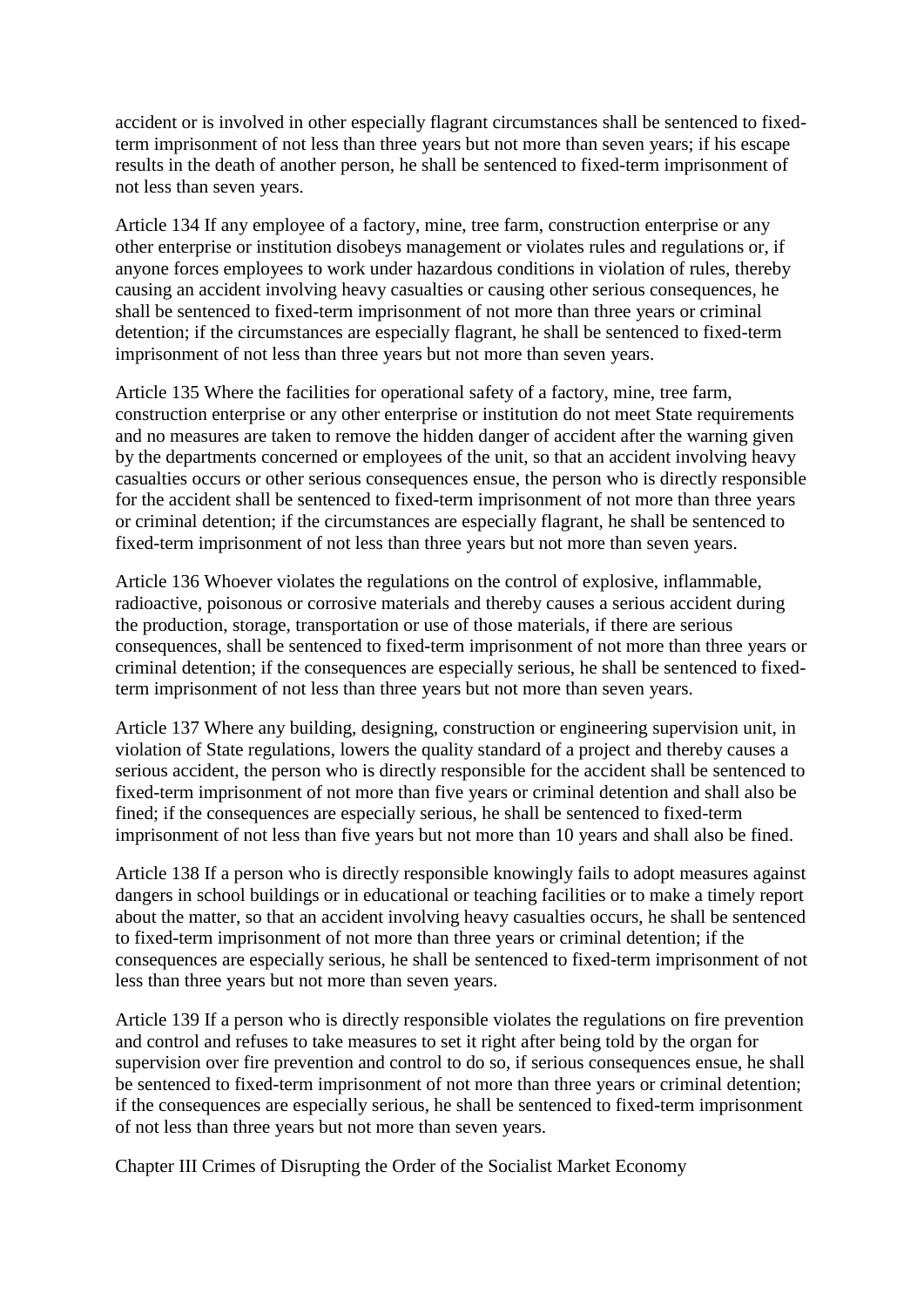Section 1 Crimes of Producing and Marketing Fake or Substandard Commodities

Article 140 Any producer or seller who mixes impurities into or adulterates the products, or passes a fake product off as a genuine one, a defective product as a high-quality one, or a substandard product as a standard one, if the amount of earnings from sales is more than 50,000 yuan but less than 200,000 yuan, shall be sentenced to fixed-term imprisonment of not more than two years or criminal detention and shall also, or shall only, be fined not less than half but not more than two times the amount of earnings from sales; if the amount of earnings from sales is more than 200,000 yuan but less than 500,000 yuan, he shall be sentenced to fixed-term imprisonment of not less than two years but not more than seven years and shall also be fined not less than half but not more than two times the amount of earnings from sales; if the amount of earnings from sales is more than 500,000 yuan but less than 2,000,000 yuan, he shall be sentenced to fixed-term imprisonment of not less than seven years and shall also be fined not less than half but not more than two times the amount of earnings from sales; if the amount of earnings from sales is more than 2,000,000 yuan, he shall be sentenced to fixed-term imprisonment of 15 years or life imprisonment, and shall also be fined not less than half but not more than two times the amount of earnings from sales or be sentenced to confiscation of property.

Article 141 Whoever produces or sells fake medicines that are harmful enough to seriously endanger human health shall be sentenced to fixed-term imprisonment of not more than three years or criminal detention and shall also, or shall only, be fined not less than half but not more than two times the amount of earnings from sales; if human health is seriously harmed, he shall be sentenced to fixed-term imprisonment of not less than three years but not more than 10 years and shall also be fined not less than half but not more than two times the amount of earnings from sales; if death is caused to another person or especially serious harm is done to human health, he shall be sentenced to fixed-term imprisonment of not less than 10 years, life imprisonment or death, and shall also be fined not less than half but not more than two times the amount of earnings from sales or be sentenced to confiscation of property.

Fake medicines as mentioned in this Article refer to medicines or any non-medical substances that fall under the category of or are regarded as fake medicines under the Pharmaceutical Administration Law of the People's Republic of China.

Article 142 Whoever produces or sells medicines of inferior quality and thereby causes serious harm to human health shall be sentenced to fixed-term imprisonment of not less than three years but not more than 10 years and shall also be fined not less than half but not more than two times the amount of earnings from sales; if the consequences are especially serious, he shall be sentenced to fixed-term imprisonment of not less than 10 years or life imprisonment, and shall also be fined not less than half but not more than two times the amount of earnings from sales or be sentenced to confiscation of pr property.

Medicines of inferior quality as mentioned in this Article refer to medicines that fall under the category of medicines of inferior quality under the Pharmaceutical Administration Law of the People's Republic of China.

Article 143 Whoever produces or sells food that is not up to hygiene standards, thus causing an accident of serious food poisoning or resulting in any serious disease caused by foodborne bacteria, shall be sentenced to fixed-term imprisonment of not more than three years or criminal detention and shall also, or shall only, be fined not less than half but not more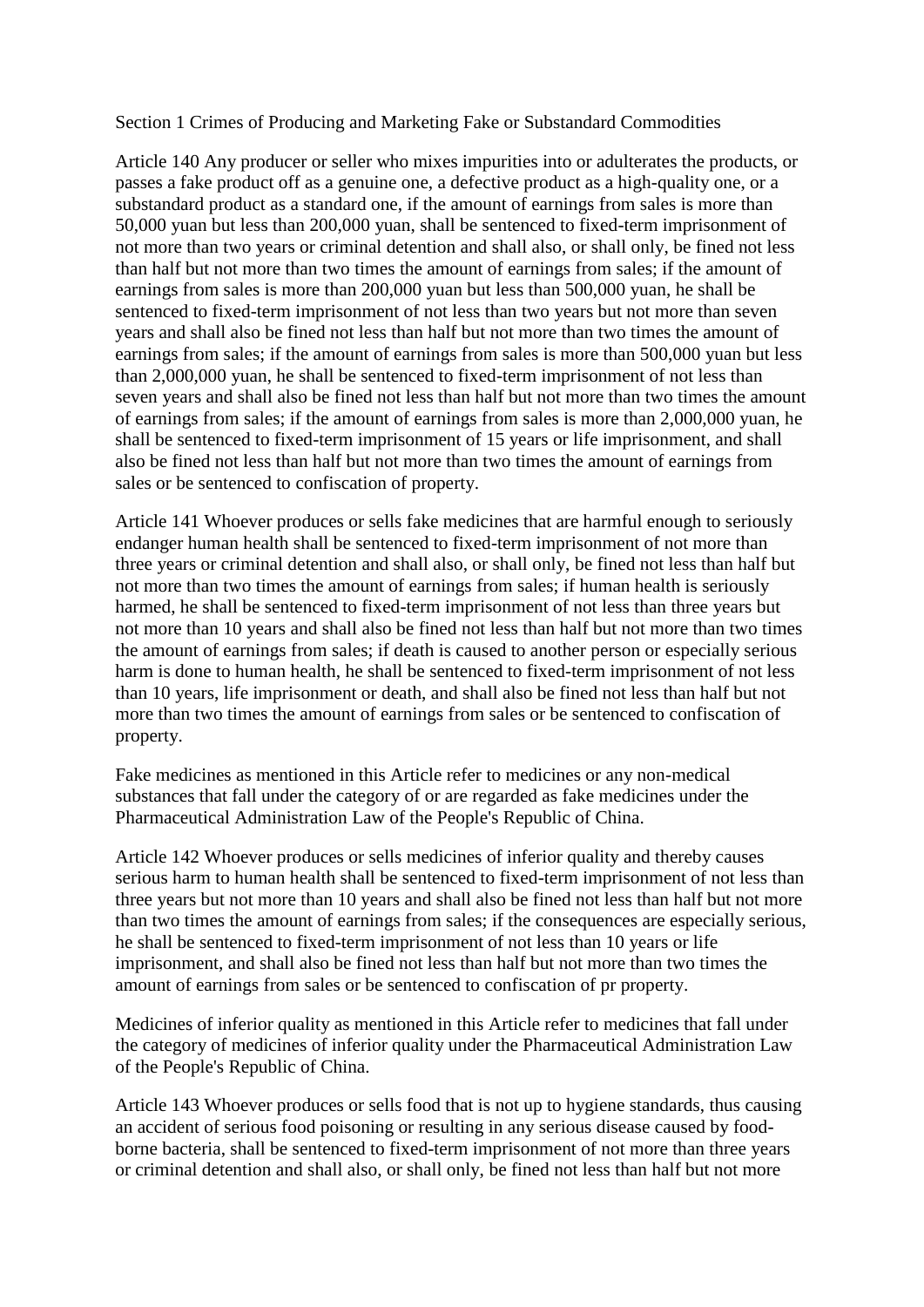than two times the amount of earnings from sales; if serious harm is done to human health, he shall be sentenced to fixed-term imprisonment of not less than three years but not more than seven years and shall also be fined not less than half but not more than two times the amount of earnings from sales; if the consequences are especially serious, he shall be sentenced to fixed-term imprisonment of not less than seven years or life imprisonment, and shall also be fined not less than half but not more than two times the amount of earnings from sales or be sentenced to confiscation of property.

Article 144 Whoever mixes the foods that he produces or sells with toxic or harmful nonfood raw materials or knowingly sells such foods shall be sentenced to fixed-term imprisonment of not more than five years or criminal detention and shall also, or shall only, be fined not less than half but not more than two times the amount of earnings from sales; if an accident of serious food poisoning or any serious disease caused by food-borne bacteria has resulted, thus seriously harming human health, he shall be sentenced to fixed-term imprisonment of not less than five years but not more than 10 years and shall also be fined not less than half but not more than two times the amount of earnings from sales; if death is caused to another person or especially serious harm is done to human health, he shall be punished according to the provisions in Article 141 of this Law.

Article 145 Whoever produces medical apparatus and instruments or medical hygiene materials that are not up to the national or trade standards for safeguarding human health or sells such things while clearly knowing the fact, thereby causing serious harm to human health, shall be sentenced to fixed-term imprisonment of not more than five years and shall also be fined not less than half but not more than two times the amount of earnings from sales; if the consequences are especially serious, he shall be sentenced to fixed-term imprisonment of not less than five years but not more than 10 years and shall also be fined not less than half but not more than two times the amount of earnings from sales; if the circumstances are especially flagrant, he shall be sentenced to fixed-term imprisonment of not less than 10 years or life imprisonment, and shall also be fined not less than half but not more than two times the amount of earnings from sales or be sentenced to confiscation of property.

Article 146 Whoever produces electrical appliances, pressure containers, inflammable or explosive products or any other products that are not up to the national or trade standards for safeguarding personal or property safety or knowingly sells such products, thereby causing serious consequences, shall be sentenced to fixed-term imprisonment of not more than five years and shall also be fined not less than half but not more than two times the amount of earnings from sales; if the consequences are especially serious, he shall be sentenced to fixed-term imprisonment of not less than five years and shall also be fined not less than half but not more than two times the amount of earnings from sales.

Article 147 Whoever produces fake pesticides, fake animal pharmaceuticals or fake chemical fertilizers or sells pesticides, animal pharmaceuticals, chemical fertilizers or seeds while clearly knowing that they are fake or no longer effective, or any producer or seller who passes substandard pesticides, animal phamarceuticals, chemical fertilizers or seeds off as up-to-standard ones, thus causing relatively heavy losses to production, shall be sentenced to fixed-term imprisonment of not more than three years or criminal detention and shall also, or shall only, be fined not less than half but not more than two times the amount of earnings from sales; if heavy losses are caused to production, he shall be sentenced to fixed-term imprisonment of not less than three years but not more than seven years and shall also be fined not less than half but not more than two times the amount of earnings from sales; if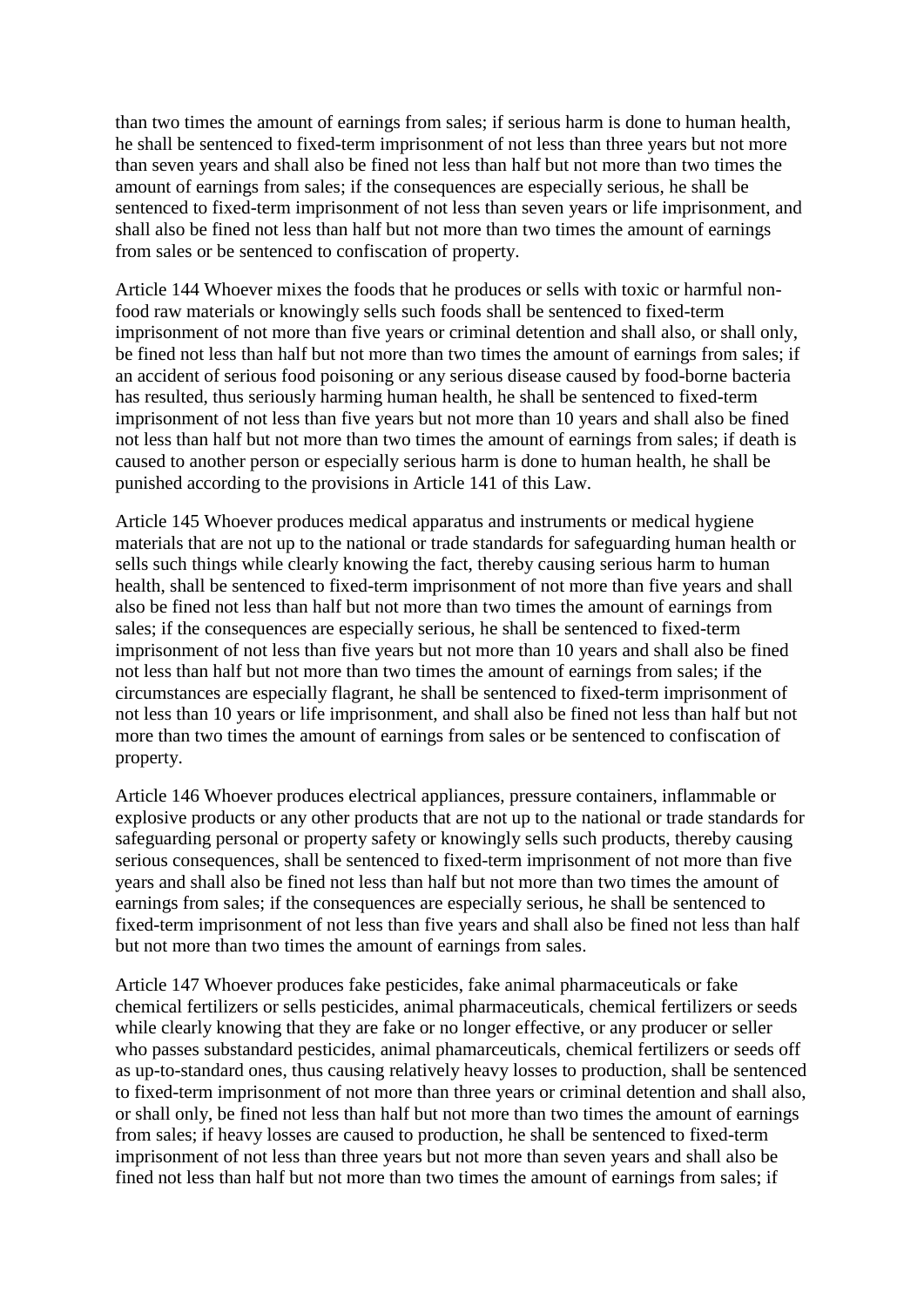especially heavy losses are caused to production, he shall be sentenced to fixed-term imprisonment of not less than seven years or life imprisonment and shall also be fined not less than half but not more than two times the amount of earnings from sales or be sentenced to confiscation of property.

Article 148 Whoever produces cosmetics that are not up to hygiene standards or knowingly sells such cosmetics, thus causing serious consequences, shall be sentenced to fixed-term imprisonment of not more than three years or criminal detention and shall also, or shall only, be fined not less than half but not more than two times the amount of earnings from sales.

Article 149 Whoever produces or sells products listed in Articles 141 through 148 of this Section, if the case does not constitute the crime as mentioned in these Articles respectively but more than 50,000 yuan is earned from sales, shall be convicted and punished in accordance with the provisions of Article 140 of this Section.

Whoever produces or sells products listed in Articles 141 through 148 of this Section, if the case constitutes the crime as mentioned in these Articles respectively and also the crime mentioned in Article 140 of this Section, shall be convicted and punished in accordance with the provisions for a heavier punishment.

Article 150 Where a unit commits the crime as mentioned in Articles 141 through 148 of this Section, it shall be fined, and the persons who are directly in charge and the other persons who are directly responsible for the crime shall be punished in accordance with the provisions of the Articles respectively.

### Section 2 Crimes of Smuggling

Article 151 Whoever smuggles weapons, ammunition, nuclear materials or counterfeit currency shall be sentenced to fixed-term imprisonment of not less than seven years and shall also be fined or sentenced to confiscation of property; if the circumstances are minor, he shall be sentenced to fixed-term imprisonment of not less than three years but not more than seven years and shall also be fined .

Whoever smuggles cultural relics, gold, silver or other precious metals, the export of which is forbidden by the State, or precious and rare species of wildlife as well as the products thereof, the import and export of which are forbidden by the State, shall be sentenced to fixed-term imprisonment of not less than five years and shall also be fined; if the circumstances are minor, he shall be sentenced to fixed-term imprisonment of not more than five years and shall also be fined .

Whoever smuggles precious and rare species of plants and the products thereof, the import and export of which is forbidden by the State, shall be sentenced to fixed-term imprisonment of not more than five years and shall also, or shall only, be fined; if the circumstances are serious, he shall be sentenced to fixed-term imprisonment of not less than five years and shall also be fined .

Whoever commits the crime as mentioned in the first or the second paragraph, if the circumstances are especially serious, shall be sentenced to life imprisonment or death and also to confiscation of property.

Where a unit commits the crime as mentioned in this Article, it shall be fined, and the persons who are directly in charge and the other persons who are directly responsible for the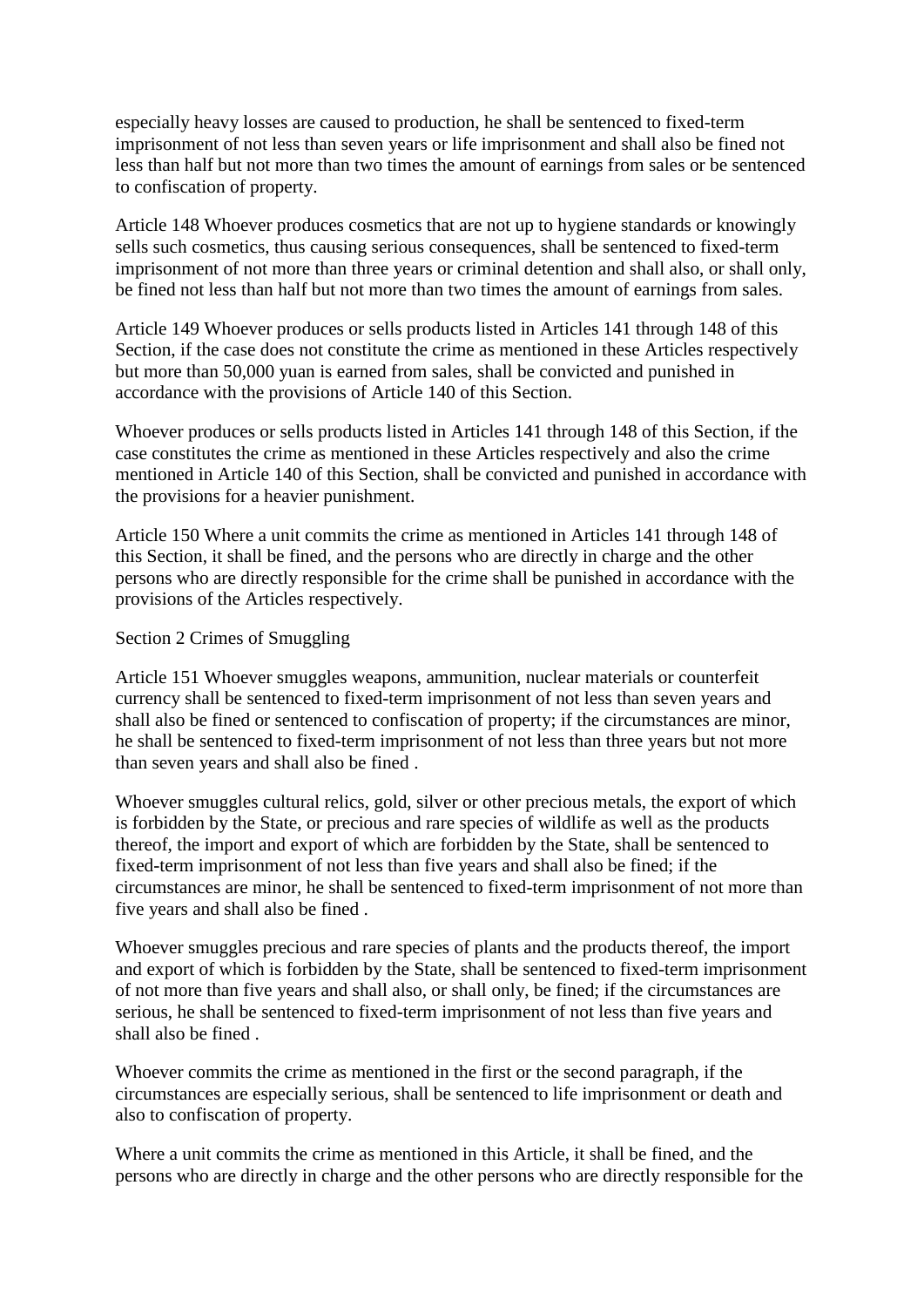crime shall be punished in accordance with the provisions of the paragraphs in this Article respectively.

Article 152 Whoever, for the purpose of making profits or dissemination, smuggles pornographic movies, videotapes, magnetic tapes, pictures, books or periodicals or other pornographic materials shall be sentenced to fixed-term imprisonment of not less than three years but not more than 10 years and shall also be fined; if the circumstances are serious, he shall be sentenced to fixed-term imprisonment of not less than 10 years or life imprisonment and shall also be fined or be sentenced to confiscation of property; if the circumstances are minor, he shall be sentenced to fixed-term imprisonment of not more than three years, criminal detention or public surveillance, and shall also be fined .

Where a unit commits the crime as mentioned in the preceding paragraph, it shall be fined, and the persons who are directly in charge and the other persons who are directly responsible for the crime shall be punished in accordance with the provisions of the preceding paragraph.

Article 153 Whoever smuggles goods or articles not specified in Articles 151, 152 and 347 of this Law shall, in the light of the seriousness of the circumstances, be punished in accordance with the following provisions respectively:

(1) If he smuggles goods or articles and evades or dodges payable duties to the amount of more than 500,000 yuan, he shall be sentenced to fixed-term imprisonment of not less than 10 years or life imprisonment and shall also be fined not less than one time but not more than five times the amount of payable duties evaded or dodged or be sentenced to confiscation of property; if the circumstances are especially serious, he shall be punished according to the provisions in the fourth paragraph of Article 151 of this Law.

(2) If he smuggles goods or articles and evades or dodges payable duties to the amount of more than 150,000 yuan but less than 500,000 yuan, he shall be sentenced to fixed-term imprisonment of not less than three years but not more than 10 years and shall also be fined not less than one time but not more than five times the amont of payable duties evaded or dodged; if the circumstances are especially serious, he shall be sentenced to fixed-term imprisonment of not less than 10 years or life imprisonment and shall also be fined not less than one time but not more than five times the amount of payable duties evaded or dodged or be sentenced to confiscation of property.

(3) If he smuggles goods or articles and evades or dodges payable duties to the amount of more than 50,000 yuan but less than 150,000 yuan, he shall be sentenced to fixed-term imprisonment of not more than three years or criminal detention and shall also be fined not less than one time but not more than five times the amount of payable duties evaded or dodged.

Where a unit commits the crime mentioned in the preceding paragraph, it shall be fined, and the persons who are directly in charge and the other persons who are directly responsible for the crime shall be sentenced to fixed-term imprisonment of not more than three years or criminal detention; if the circumstances are serious, they shall be sentenced to fixed-term imprisonment of not less than three years but not more than 10 years; if the circumstances are especially serious, they shall be sentenced to fixed-term imprisonment of not less than 10 years.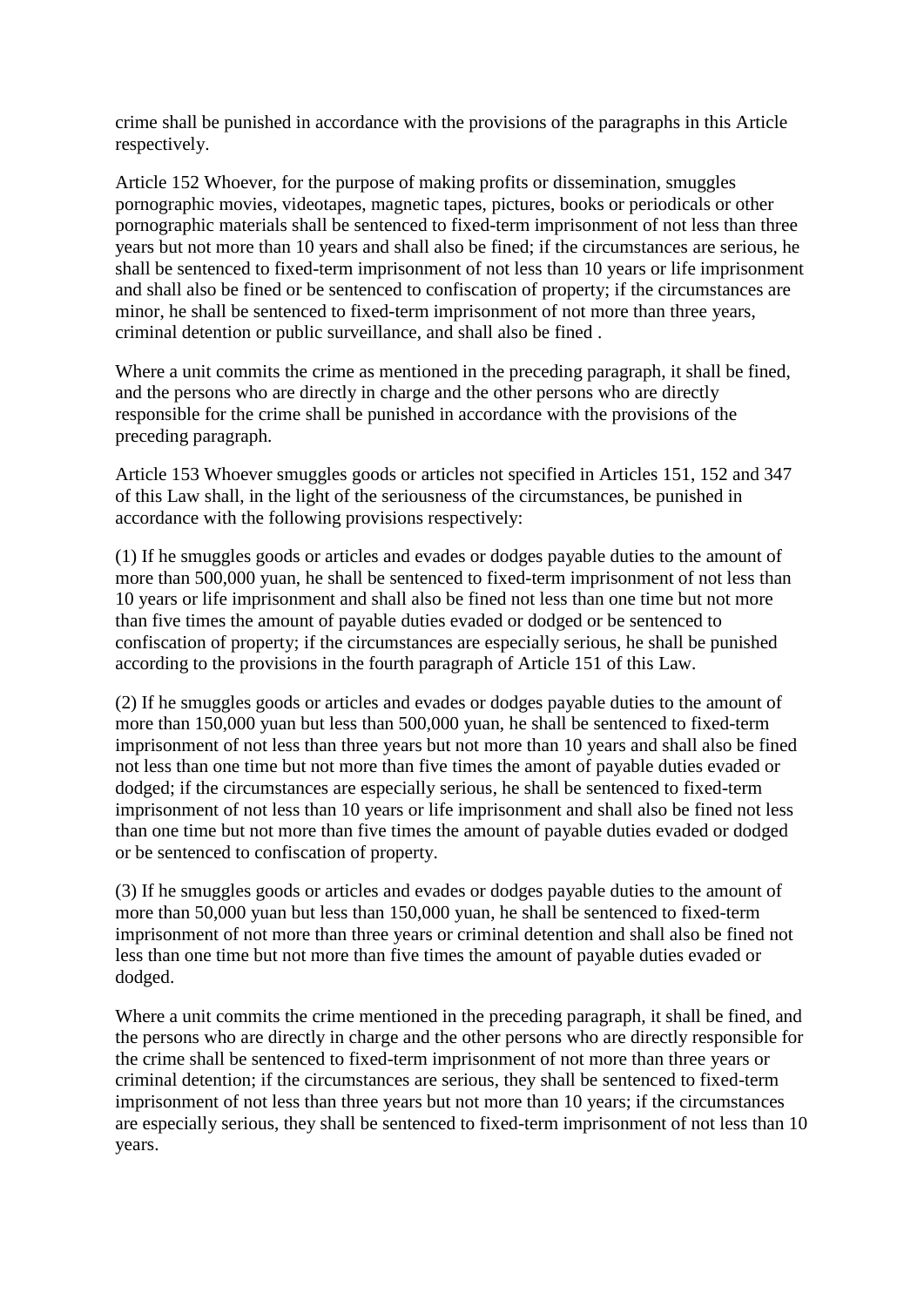Whoever smuggles goods or articles many times, and goes unpunished shall be punished on the basis of the cumulative amount of the payable duties he invades or dodges in smuggling goods or articles.

Article 154 Whoever commits any of the following acts of smuggling that constitutes a crime according to the provisions in this Section shall be convicted and punished in accordance with the provisions of Article 153 of this Law:

(1) without permission of the Customs and without having paid the overdue payable duties, selling for profits within the territory of the People's Republic of China authorized imported bonded goods such as materials supplied by foreign clients for processing, parts supplied by them for assembly, or raw or processed materials, parts, finished products or equipment for compensation trade; or

(2) without permission of the Customs and without having paid the overdue payable duties, selling for profits within the territory of the People's Republic of China imported goods and articles specially designated for reduction of or exemption from duties.

Article 155 Whoever commits any of the following acts shall be deemed to have committed the crime of smuggling and shall be punished in accordance with the relevant provisions of this Section:

(1) directly and illegally purchasing from smugglers articles, the import of which is forbidden by the State, or directly and illegally purchasing from smugglers other smuggled goods and articles in and in relatively large quantities or values;

(2) transporting, purchasing or selling in inland seas or territorial waters articles the import and export of which are forbidden by the State, or transporting, purchasing or selling, without legal certificates and in relatively large quantities or values, goods or articles the import and export of which are restricted by the State; or

(3) transporting solid waste from outside China into the territory of China through evading supervision and control by the Customs.

Article 156 Whoever conspires with criminals of smuggling and provides them with loans, funds, account numbers, invoices or certificates or with such conveniences as transportation, storage and mailing shall be deemed an accomplice in the crime of smuggling and punished as such.

Article 157 Whoever shields smuggling with arms shall be given a heavier punishment in accordance with the provisions in the first or fourth paragraph of Article 151 of this Law.

Whoever, by means of violence or threat, resists the seizure of smuggled goods shall be punished for the crime of smuggling and the crime of preventing State functionaries from performing their duties according to law, as stipulated in Article 277 of this Law, and in accordance with the provisions regarding the combined punishment for several crimes.

Section 3 Crimes of Disrupting the Order of Administration of Companies and Enterprises

Article 158 Whoever, when applying for company registration, obtains the registration by deceiving the competent company registration authority through falsely declaring the capital to be registered with falsified certificates or by other deceptive means shall, if the amount of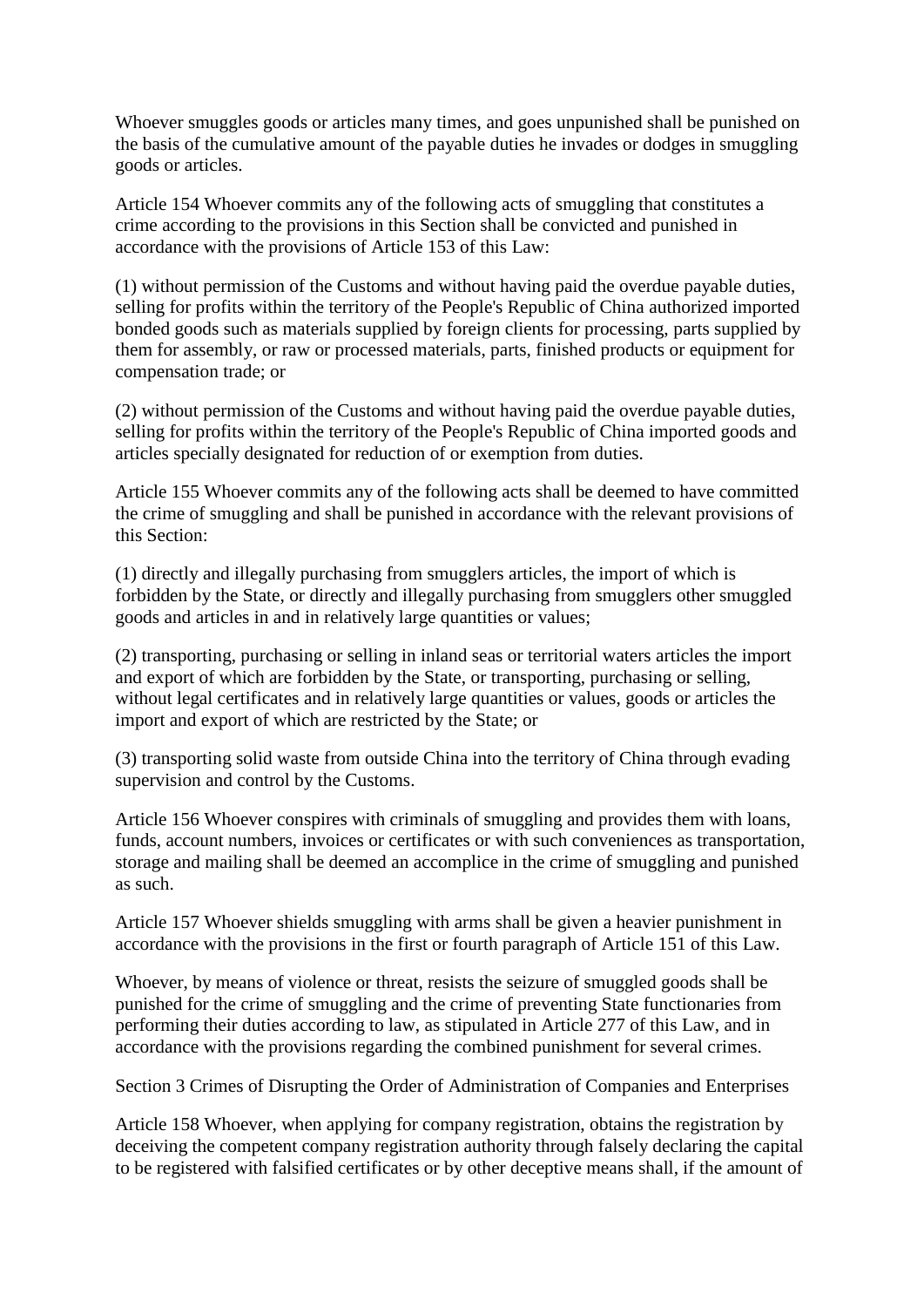the falsely registered capital is huge, and the consequences are serious or if there are other serious circumstances, be sentenced to fixed-term imprisonment of not more than three years or criminal detention and shall also, or shall only, be fined not less than one percent but not more than five percent of the capital falsely declared for registration.

Where a unit commits the crime as mentioned in the preceding paragraph, it shall be fined, and the persons who are directly in charge and the other persons who are directly responsible for the crime shall be sentenced to fixed-term imprisonment of not more than three years or criminal detention.

Article 159 Any sponsor or shareholder of a company who, in violation of the provisions of the Company Law, makes a false capital contribution by failing to pay the promised cash or tangible assets or to transfer property rights, or surreptitiously withdraws the contributed capital after the incorporation of the company shall, if the amount involved is huge, and the consequences are serious, or if there are other serious circumstances, be sentenced to fixedterm imprisonment of not more than five years or criminal detention and shall also, or shall only, be fined not less than two percent but not more than 10 percent of the false capital contribution or of the amount of the capital contribution surreptitiously withdrawn.

Where a unit commits the crime as mentioned in the preceding paragraph, it shall be fined, and the persons who are directly in charge and the other persons who are directly responsible for the crime shall be sentenced to fixed-term imprisonment of not more than five years or criminal detention.

Article 160 Whoever issues shares or company or enterprise bonds by concealing important facts or falsifying major information in the prospectus on share offer, subscription forms or measures for offer of company or enterprise bonds shall, if the amount involved is huge, and the consequences are serious, or if there are other serious circumstances, be sentenced to fixed-term imprisonment of not more than five years or criminal detention and shall also, or shall only, be fined not less than one percent but not more than five percent of the funds illegally raised.

Where a unit commits the crime as mentioned in the preceding paragraph, it shall be fined, and the persons who are directly in charge and the other persons who are directly responsible for the crime shall be sentenced to fixed-term imprisonment of not more than five years or criminal detention.

Article 161 Where a company submits to shareholders and the general public false financial and accounting reports, or reports concealing important facts, thus causing serious harm to the interests of shareholders or others, the persons who are directly in charge and the other persons who are directly responsible for the crime shall be sentenced to fixed-term imprisonment of not more than three years or criminal detention and shall also, or shall only, be fined not less than 20,000 yuan but not more than 200,000 yuan.

Article 162 Where, in the process of its liquidation, a company or enterprise conceals its assets, records false information in its balance sheet or inventory of assets, or distributes the company or enterprise assets prior to full payment of its debts, thus causing serious harm to the interests of the creditors or others, the persons who are directly in charge and the other persons who are directly responsible for the crime shall be sentenced to fixed-term imprisonment of not more than five years or criminal detention and shall also, or shall only, be fined not less than 20,000 yuan but not more than 200,000 yuan.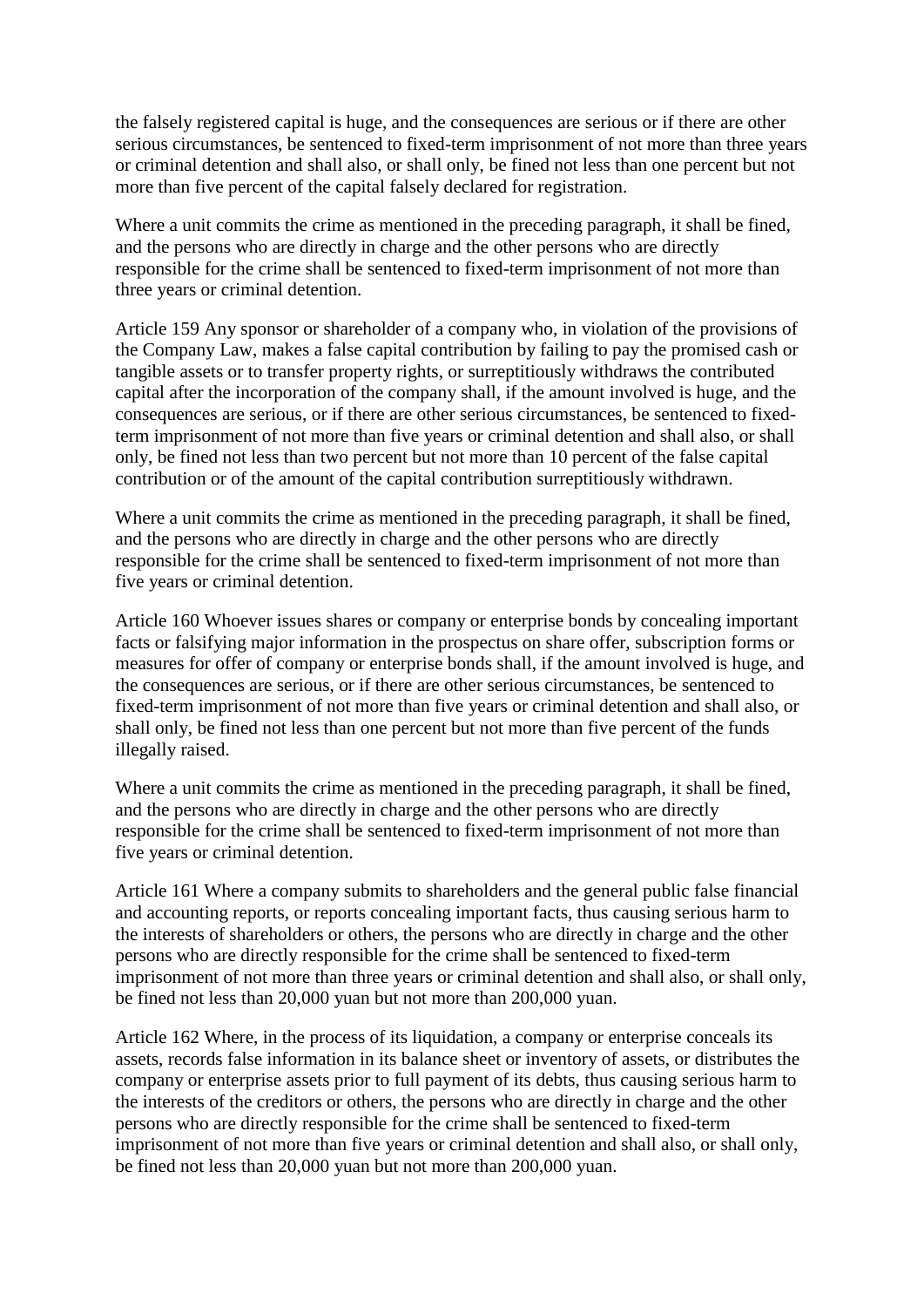Article 163 Where an employee of a company or enterprise who, taking advantage of his position, demands money or property from another person or illegally accepts another person's money or property in return for the benefits he seeks for such person, if the amount involved is relatively large, he shall be sentenced to fixed-term imprisonment of not more than five years or criminal detention; if the amount is huge, he shall be sentenced to fixedterm imprisonment of not less than five years and may also be sentenced to confiscation of property.

Any employee of a company or enterprise who, violating State regulations in economic activities, accepts rebates or service charges of various descriptions and takes them into his own possession shall be punished in accordance with the provisions in the preceding paragraph.

Any employee of a State-owned company or enterprise who, being engaged in public service or who is assigned by a State-owned company or enterprises to engage in public service in a company or enterprise that is not owned by the State, commits any of the acts mentioned in the preceding two paragraphs shall be convicted and punished according to the provisions in Articles 385 and 386 of this Law.

Article 164 Whoever, for the purpose of seeking illegitimate benefits, gives money or property to any employee of a company or enterprise, if the amount involved is relatively large, shall be sentenced to fixed-term imprisonment of not more than three years or criminal detention; if the amount involved is huge, he shall be sentenced to fixed-term imprisonment of not less than three years but not more than 10 years and shall also be fined .

Where a unit commits the crime as mentioned in the preceding paragraph, it shall be fined, and the persons who are directly in charge and the other persons who are directly responsible for the crime shall be punished according to the provisions in the preceding paragraph.

Any briber who confesses the bribery voluntarily prior to prosecution may be given a mitigated punishment or be exempted from punishment.

Article 165 Any director or manager of a State-owned company or enterprise who, taking advantage of his office, operates for himself or for another the same business as that of the company or enterprise in which he holds the office and obtains illegal interests, if the amount involved is huge, shall be sentenced to fixed-term imprisonment of not more than three years or criminal detention and shall also, or shall only, be fined; if the amount is especially huge, he shall be sentenced to fixed-term imprisonment of not less than three years but not more than seven years and shall also be fined.

Article 166 Any employee of a State-owned company, enterprise or institution who, taking advantage of his office, commits any of the following acts and thus causes heavy losses to the interests of the State shall be sentenced to fixed-term imprisonment of not more than three years or criminal detention and shall also, or shall only, be fined; if especially heavy losses are caused to the interests of the State, he shall be sentenced to fixed-term imprisonment of not less than three years but not more than seven years and shall also be fined :

(1) turning management of the profitable business of his unit over to his relatives or friends;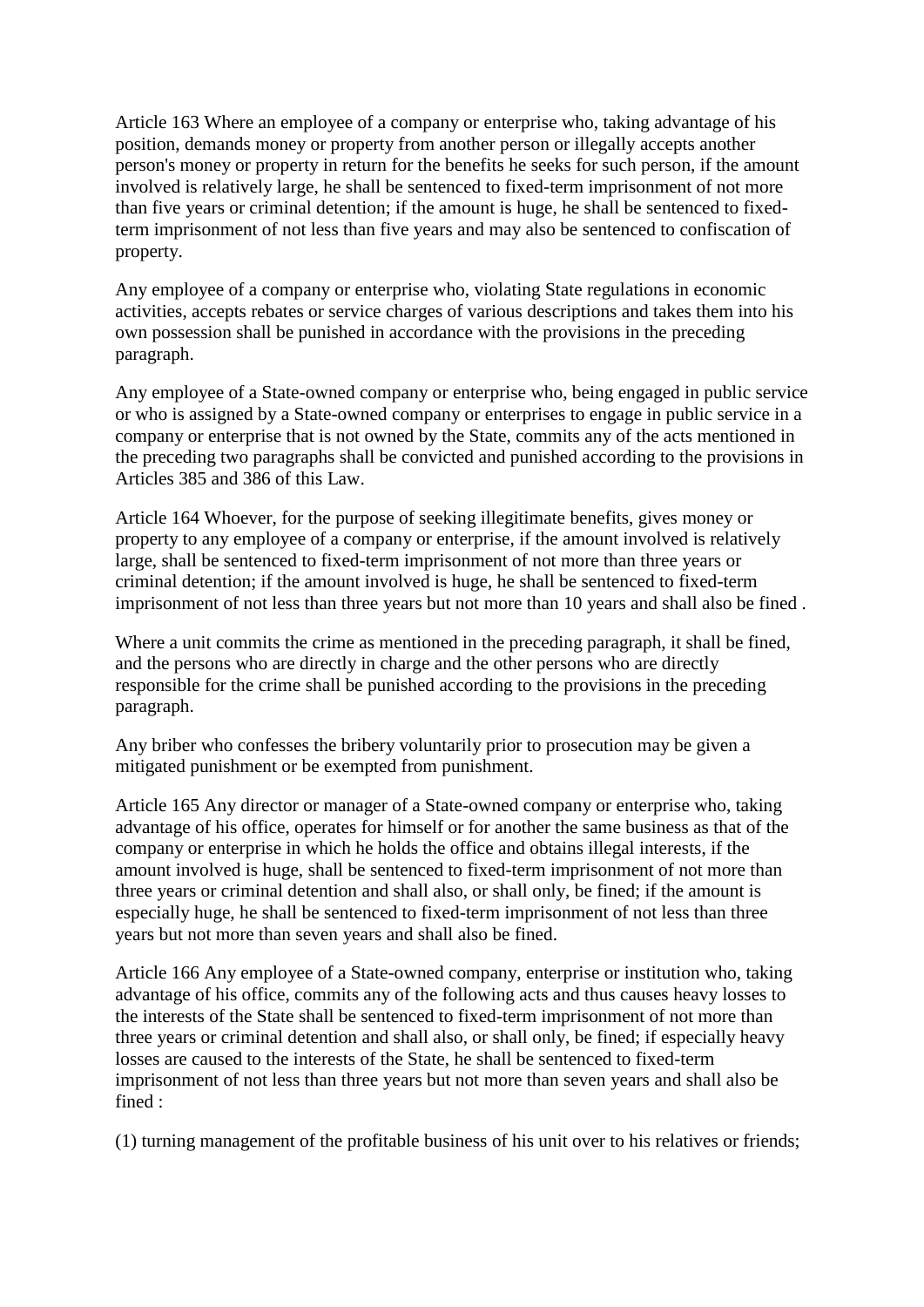(2) purchasing commodities from the unit managed by his relatives or friends at a price obviously higher than the market price, or selling commodities to such unit at a price obviously lower than the market price; or

(3) purchasing from the unit managed by his relatives or friends commodities that are not up to standards.

Article 167 If a person who is directly in charge of a State-owned company, enterprise or institution, when signing or fulfilling a contract, is defrauded due to serious neglect of responsibility and thus causes heavy losses to the interests of the State, he shall be sentenced to fixed-term imprisonment of not more than three years or criminal detention; if especially heavy losses are caused to the interests of the State, he shall be sentenced to fixed-term imprisonment of not less than three years but not more than seven years.

Article 168 If a person who is directly in charge of a State-owned company or enterprise, practises irregularities for selfish ends and causes bankruptcy or heavy losses to the said company or enterprise, thus resulting in heavy losses of the interests of the State, he shall be sentenced to fixed-term imprisonment of not more than three years or criminal detention.

Article 169 If a person who is directly in charge of a State-owned company or enterprise or the competent department at a higher level practises irregularities for selfish ends by converting State-owned assets to shares at a low price or selling them at a low price and thus causes heavy losses to the interests of the State, he shall be sentenced to fixed-term imprisonment of not more than three years or criminal detention; if especially heavy losses are caused to the interests of the State, he shall be sentenced to fixed-term imprisonment of not less than three years but not more than seven years.

Section 4 Crimes of Disrupting the Order of Financial Administration

Article 170 Whoever counterfeits currencies shall be sentenced to fixed-term imprisonment of not less than three years but not more than 10 years and shall also be fined not less than 50,000 yuan but not more than 500,000 yuan. Whoever is found to be in any of the following situations shall be sentenced to fixed-term imprisonment of not less than 10 years, life imprisonment or death and shall also be fined not less than 50,000 yuan but not more than 500,000 yuan or be sentenced to confiscation of property:

(1) being a ringleader of a gang engaged in counterfeiting currencies;

(2) having counterfeited currencies in especially huge, amounts; or

(3) being involved in other especially serious circumstances.

Article 171 Whoever sells or buys counterfeit currencies or knowingly transports such currencies shall, if the amount involved is relatively large, be sentenced to fixed-term imprisonment of not more than three years or criminal detention and shall also be fined not less than 20,000 yuan but not more than 200,000 yuan; if the amount involved is huge, he shall be sentenced to fixed-term imprisonment of not less than three years but not more than 10 years and shall also be fined not less than 50,000 yuan but not more than 500,000 yuan; if the amount involved is especially huge, he shall be sentenced to fixed-term imprisonment of not less than 10 years or life imprisonment and shall also be fined not less than 50,000 yuan but not more than 500,000 yuan or be sentenced to confiscation of property.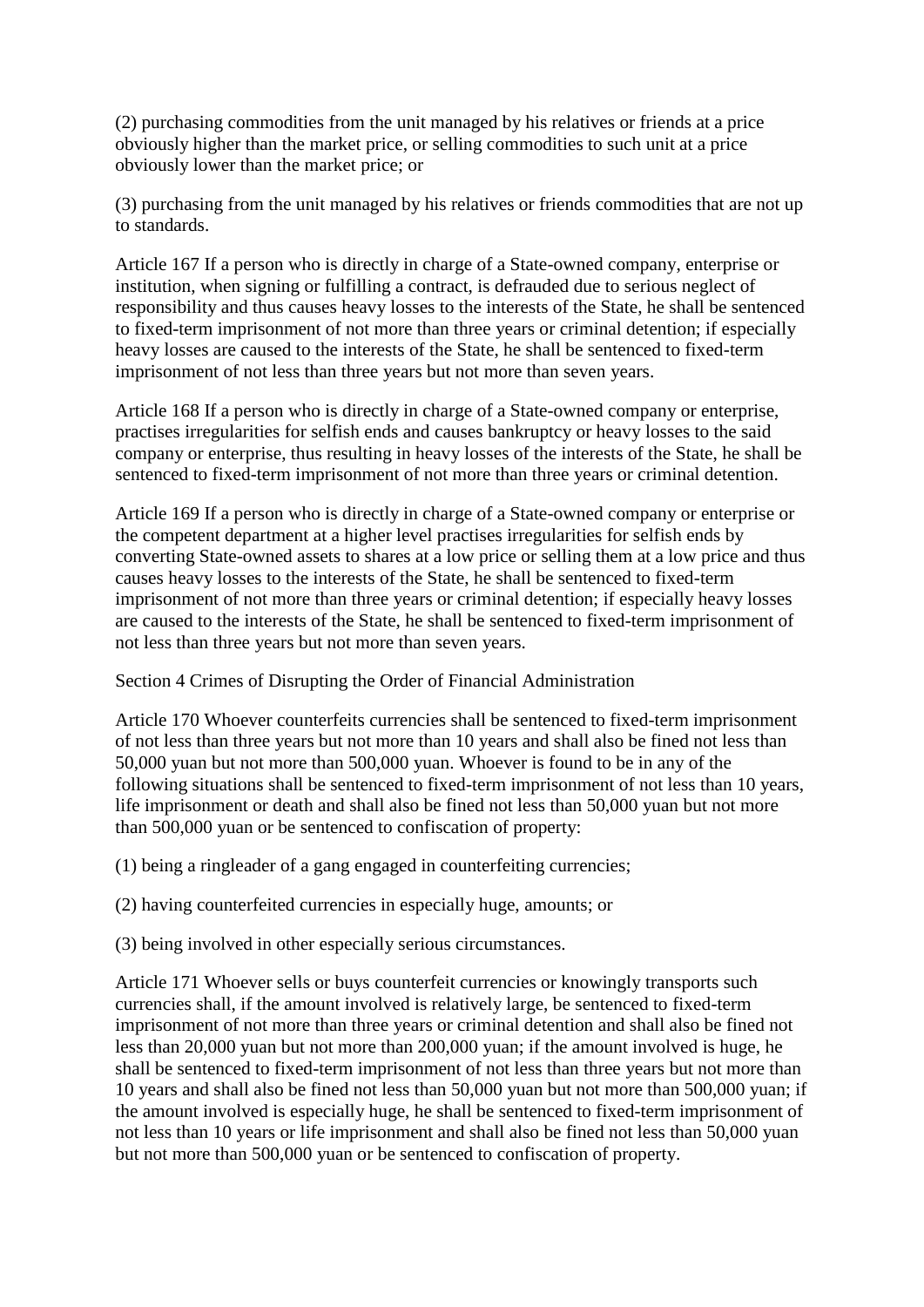Any employee of a bank or of any other banking institution who buys counterfeit currencies or, taking advantage of his position, exchanges such currencies for genuine ones shall be sentenced to fixed-term imprisonment of not less than three years but not more than 10 years and shall also be fined not less than 20,000 yuan but not more than 200,000 yuan; if the amount involved is huge, or if there are other serious circumstances, he shall be sentenced to fixed-term imprisonment of not less than 10 years or life imprisonment and shall also be fined not less than 20,000 yuan but not more than 200,000 yuan or be sentenced to confiscation of property; if the circumstances are minor, he shall be sentenced to fixed-term imprisonment of not more than three years or criminal detention and shall also, or shall only, be fined not less than 10,000 yuan but not more than 100,000 yuan.

Whoever counterfeits currencies and also sells or transports counterfeit currencies shall be convicted and given a heavier punishment according to the provisions in Article 170 of this Law.

Article 172 Whoever knowingly holds or uses counterfeit currencies shall, if the amount involved is relatively large, be sentenced to fixed-term imprisonment of not more than three years or criminal detention and shall also, or shall only, be fined not less than 10,000 yuan but not more than 100,000 yuan; if the amount involved is huge, he shall be sentenced to fixed-term imprisonment of not less than three years but not more than 10 years and shall also be fined not less than 20,000 yuan but not more than 200,000 yuan ; if the amount involved is especially huge, he shall be sentenced to fixed-term imprisonment of not less than 10 years and shall also be fined not less than 50,000 yuan but not more than 500,000 yuan or be sentenced to confiscation of property.

Article 173 Whoever alters currencies shall, if the amount involved is relatively large, be sentenced to fixed-term imprisonment of not more than three years or criminal detention and shall also, or shall only, be fined not less than 10,000 yuan but not more than 100,000 yuan; if the amount involved is huge, he shall be sentenced to fixed-term imprisonment of not less than three years but not more than 10 years and shall also be fined not less than 20,000 yuan but not more than 200,000 yuan.

Article 174 Whoever establishes a commercial bank or any other banking institution without the approval of the People's Bank of China shall be sentenced to fixed-term imprisonment of not more than three years or criminal detention and shall also, or shall only, be fined not less than 20,000 yuan but not more than 200,000 yuan; if the circumstances are serious, he shall be sentenced to fixed-term imprisonment of not less than three years but not more than 10 years and shall also be fined not less than 50,000 yuan but not more than 500,000 yuan.

Whoever forges, alters or transfers the permit for operation of a commercial bank or any other banking institution shall be punished in accordance with the provisions of the preceding paragraph.

Where a unit commits any of the crimes mentioned in the preceding two paragraphs, it shall be fined, and the persons who are directly in charge and the other persons who are directly responsible for the crime shall be punished in accordance with the provisions of the first paragraph.

Article 175 Whoever, for the purpose of making profits through transferring loans, fraudulently obtains credit funds from a banking institution and transfers the funds to another at usury shall, if the amount of illegal gains is relatively large, be sentenced to fixed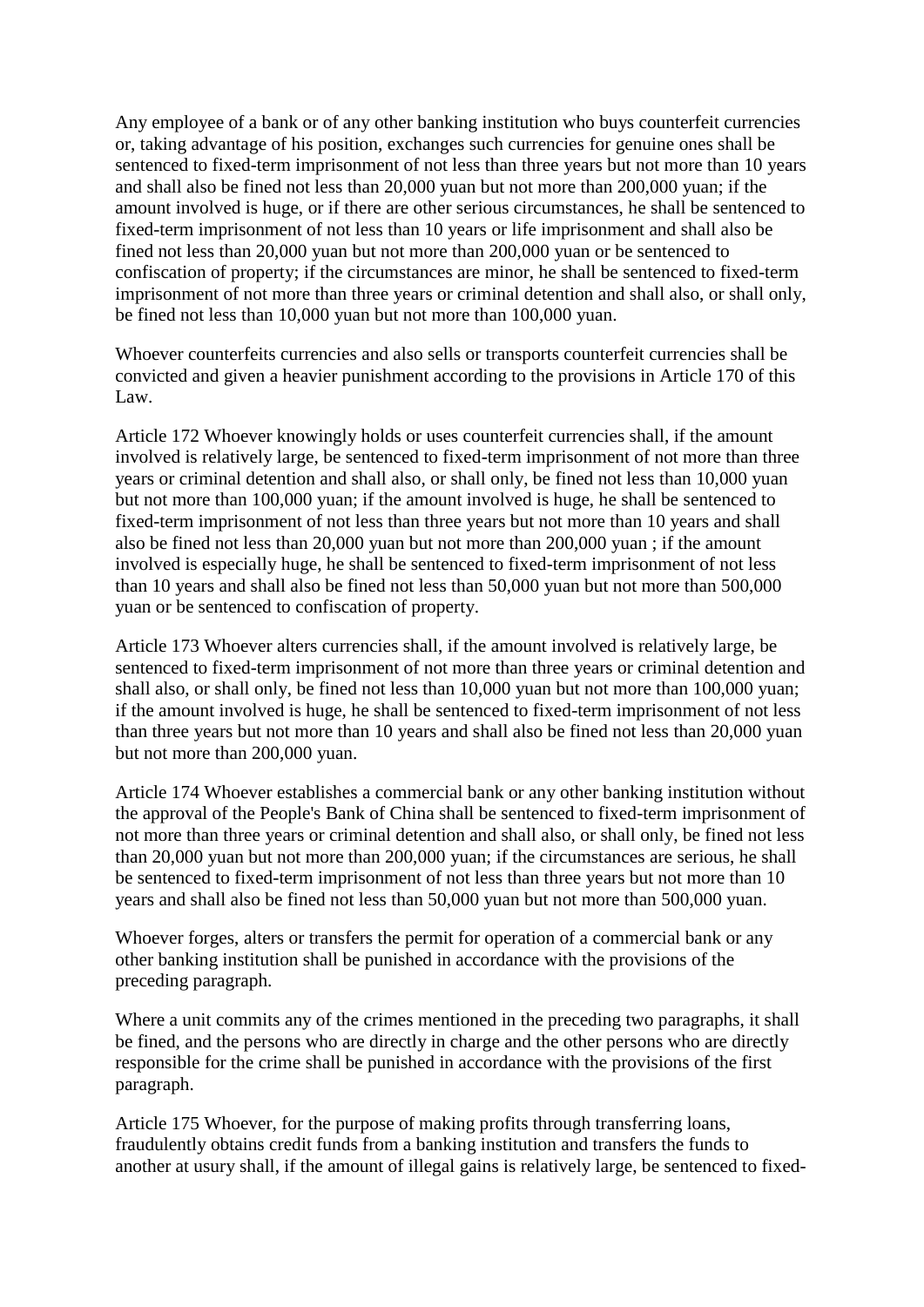term imprisonment of not more than three years or criminal detention and shall also be fined not less than one time but not more than five times the illegal gains; if the amount involved is huge, he shall be sentenced to fixed-term imprisonment of not less than three years but not more than seven years and shall also be fined not less than one time but not more than five times the illegal gains.

Where a unit commits the crime as mentioned in the preceding paragraph, it shall be fined, and the persons who are directly in charge and the other persons who are directly responsible for the crime shall be sentenced to fixed-term imprisonment of not more than three years or criminal detention.

Article 176 Whoever illegally takes in deposits from the general public or does so in disguised form, thus disrupting the financial order, shall be sentenced to fixed-term imprisonment of not more than three years or criminal detention and shall also, or shall only, be fined not less than 20,000 yuan but not more than 200,000 yuan; if the amount involved is huge, or if there are other serious circumstances, he shall be sentenced to fixed-term imprisonment of not less than three years but not more than 10 years and shall also be fined not less than 50,000 yuan but not more than 500,000 yuan.

Where a unit commits the crime as mentioned in the preceding paragraph, it shall be fined, and the persons who are directly in charge and the other persons who are directly responsible for the crime shall be punished according to the provisions in the preceding paragraph.

Article 177 Whoever commits any of the following acts of forging or altering financial bills shall be sentenced to fixed-term imprisonment of not more than five years or criminal detention and shall also, or shall only, be fined not less than 20,000 yuan but not more than 200,000 yuan; if the circumstances are serious, he shall be sentenced to fixed-term imprisonment of not less than five years but not more than 10 years and shall also be fined not less than 50,000 yuan but not more than 500,000 yuan; if the circumstances are especially serious, he shall be sentenced to fixed-term imprisonment of not less than 10 years or life imprisonment and shall also be fined not less than 50,000 yuan but not more than 500,000 yuan or be sentenced to confiscation of property:

(1) forging or altering bills of exchange, promissory notes or cheques;

(2) forging or altering settlement certificates of a bank such as certificates of entrustment with the receipt of payment, certificates of remittance and deposit receipts;

(3) forging or altering letters of credit or their attached bills and documents; or

(4) forging credit cards.

Where a unit commits any of the crimes mentioned in the preceding paragraph, it shall be fined, and the persons who are directly in charge and the other persons who are directly responsible for the crime shall be punished according to the provisions in the preceding paragraph.

Article 178 Whoever forges or alters treasury certificates or any other negotiable securities issued by the State shall, if the amount involved is relatively large, be sentenced to fixedterm imprisonment of not more than three years or criminal detention and shall also, or shall only, be fined not less than 20,000 yuan but not more than 200,000 yuan; if the amount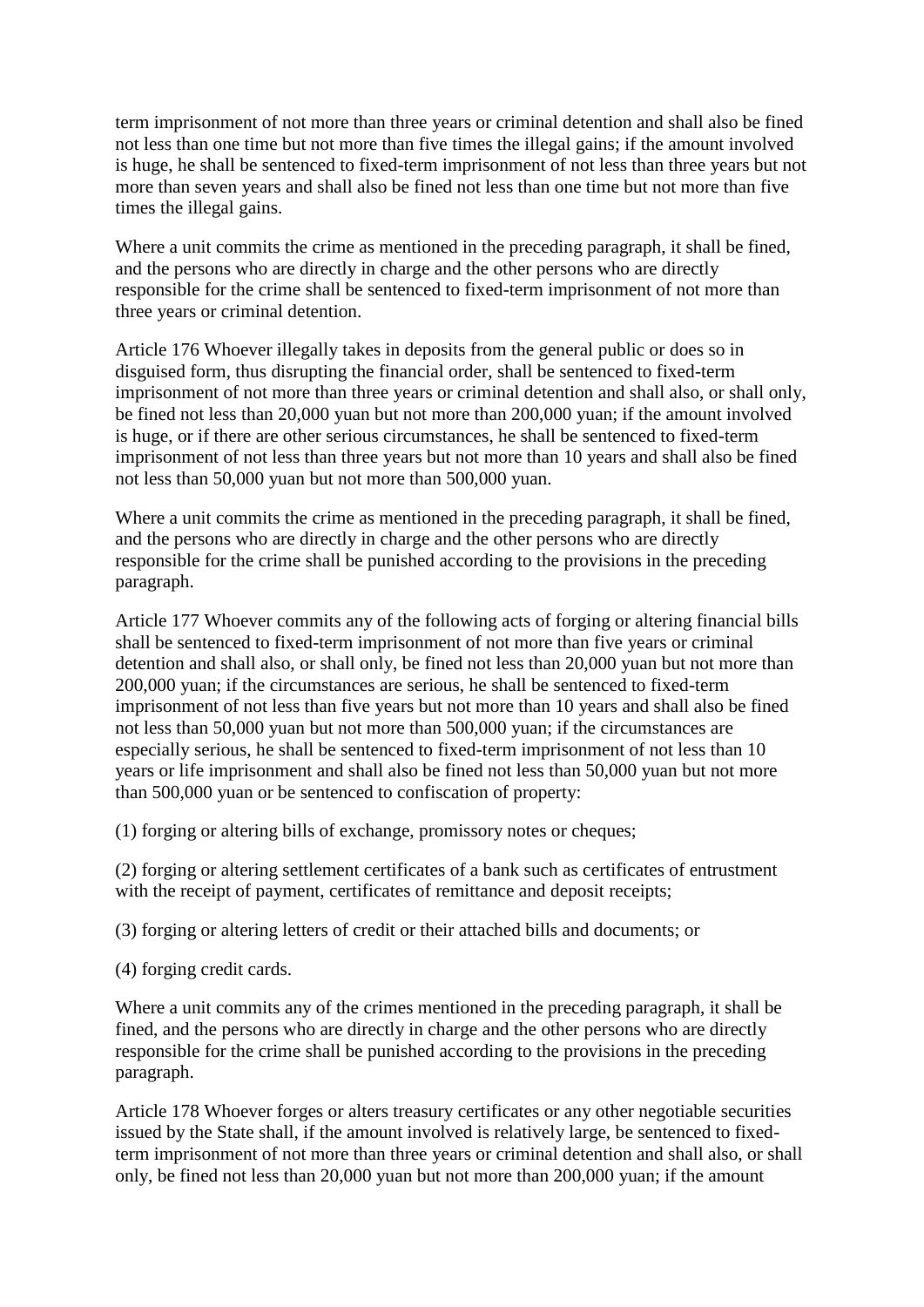involved is huge, he shall be sentenced to fixed-term imprisonment of not less than three years but not more than 10 years and shall also be fined not less than 50,000 yuan but not more than 500,000 yuan; if the amount involved is especially huge, he shall be sentenced to fixed-term imprisonment of not less than 10 years or life imprisonment and shall also be fined not less than 50,000 yuan but not more than 500,000 yuan or be sentenced to confiscation of property.

Whoever forges or alters stocks or corporate or enterprise bonds shall, if the amount involved is relatively large, be sentenced to fixed-term imprisonment of not more than three years or criminal detention and shall also, or shall only, be fined not less than 10,000 yuan but not more than 100,000 yuan; if the amount involved is huge, he shall be sentenced to fixed-term imprisonment of not less than three years but not more than 10 years and shall also be fined not less than 20,000 yuan but not more than 200,000 yuan.

Any unit that commits any of the crimes mentioned in the preceding two paragraphs, it shall be fined, and the persons who are directly in charge and the other persons who are directly responsible for the crime shall be punished according to the provisions in the preceding two paragraphs respectively.

Article 179 Whoever issues stocks or corporate or enterprise bonds without approval of the competent departments of the State shall, if the amount involved is huge, and the consequences are serious, or if there are other serious circumstances, be sentenced to fixedterm imprisonment of not more than five years or criminal detention and shall also, or shall only, be fined not less than one percent but not more five percent of the funds illegally raised.

Where a unit commits the crime mentioned in the preceding paragraph, it shall be fined, and the persons who are directly in charge and the other persons who are directly responsible for the crime shall be sentenced to fixed-term imprisonment of not more than five years or criminal detention.

Article 180 Any insider who possesses inside information about any stock exchange transactions or anyone who illegally obtains such information, prior to the publication of the information that concerns stock issuing or exchange or that has a vital bearing on the stock price, buys or sells the very stock or divulges the very information shall, if the circumstances are serious, be sentenced to fixed-term imprisonment of not more than five years or criminal detention and shall also, or shall only, be fined not less than one time but not more than five times the illegal gains; if the circumstances are especially serious, he shall be sentenced to fixed-term imprisonment of not less than five years but not more than 10 years and shall also be fined not less than one time but not more than five times the illegal gains.

Where a unit commits the crime as mentioned in the preceding paragraph, it shall be fined, and the persons who are directly in charge and the other persons who are directly responsible for the crime shall be sentenced to fixed-term imprisonment of not more than five years or criminal detention.

The range of inside information shall be determined in accordance with the provisions of laws or administrative rules and regulations.

The range of insiders shall be determined in accordance with the provisions of laws or administrative rules and regulations.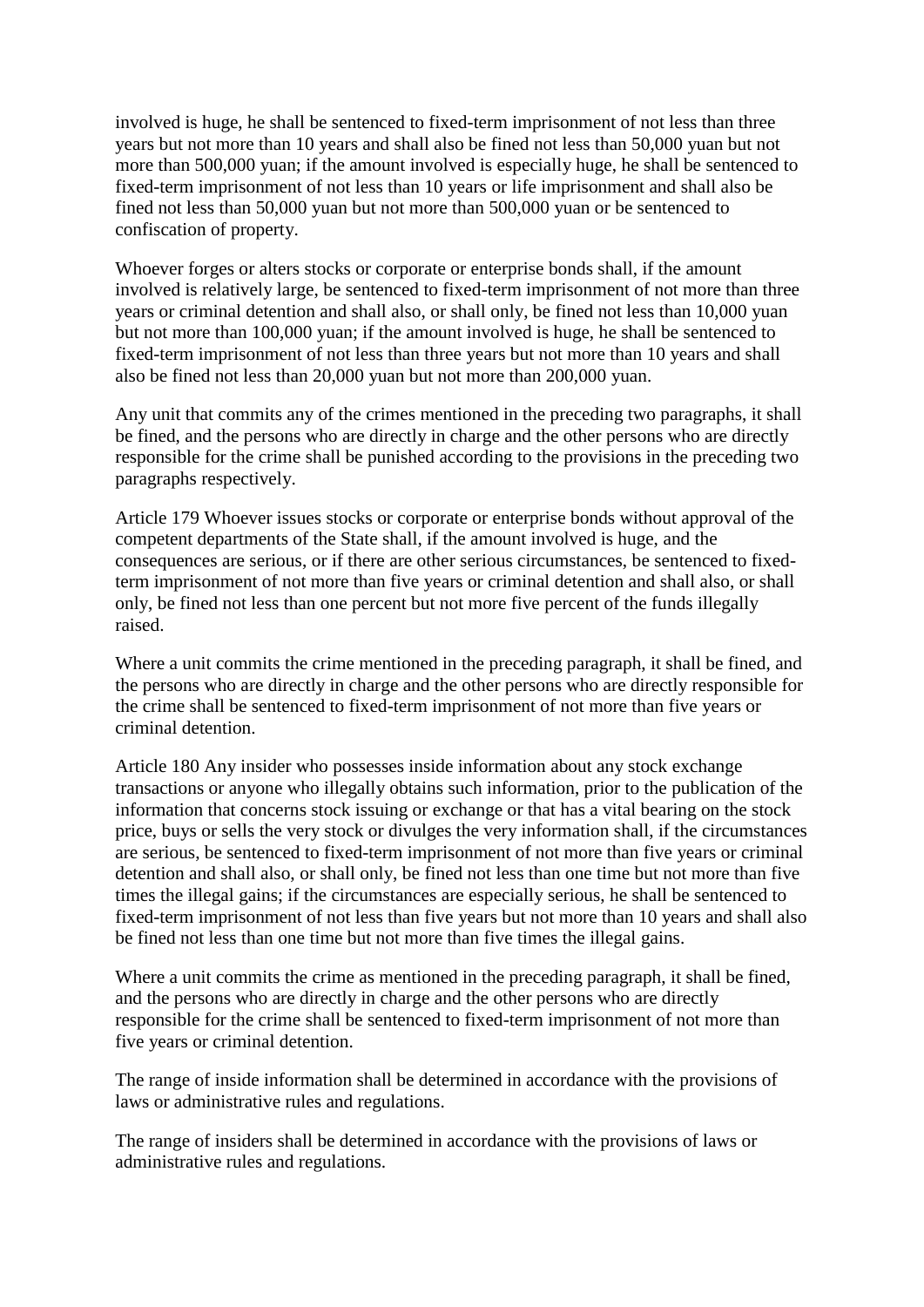Article 181 Whoever fabricates and spreads false information to adversely affect stock exchange and disrupt the stock exchange market shall, if the consequences are serious, be sentenced to fixed-term imprisonment of not more than five years or criminal detention and shall also, or shall only, be fined not less than 10,000 yuan but not more than 100,000 yuan.

Any employee of a stock exchange or securities company or any member of a securities association or department for securities administration who deliberately provides false information or forges, alters or destroys transaction records in order to cajole investors into buying or selling securities and thus serious consequences have resulted, shall be sentenced to fixed-term imprisonment of not more than five years or criminal detention and shall also, or shall only, be fined not less than 10,000 yuan but not more than 100,000 yuan; if the circumstances are especially serious, he shall be sentenced to fixed-term imprisonment of not less than five years but not more than 10 years and shall also be fined not less than 20,000 yuan but not more than 200,000 yuan.

Where a unit commits any of the crimes mentioned in the preceding two paragraphs, it shall be fined, and the persons who are directly in charge and the other persons who are directly responsible for the crime shall be sentenced to fixed-term imprisonment of not more than five years or criminal detention.

Article 182 Whoever commits any of the following acts by rigging stock prices in order to obtain illegitimate profits or transfer risks shall, if the circumstances are serious , be sentenced to fixed-term imprisonment of not more than five years or criminal detention and shall also, or shall only, be fined not less than one time but not more than five times the illegal gains:

(1) rigging stock prices by working alone or plotting with another in concluding transactions jointly or continuously through a mustering superiority in the holding of funds or shares or in the use of information;

(2) affecting stock prices or the volume of stock transactions by colluding with another and carrying out stock exchange between themselves upon a time, at a price and in a manner previously agreed, or buying or selling between themselves the securities they do not hold;

(3) affecting stock prices or the volume of stock transactions by taking himself as the counterpart of transaction and trading in stocks with himself without transferring ownership of the stock; or

(4) rigging stock prices by any other means.

Where a unit commits any of the crimes mentioned in the preceding paragraph, it shall be fined, and the persons who are directly in charge and the other persons who are directly responsible for the crime shall be sentenced to fixed-term imprisonment of not more than five years or criminal detention.

Article 183 Any employee of an insurance company who, taking advantage of his position, deliberately fabricates the occurrence of an insured accident and falsely settles a fictitious claim, thereby swindling the insured amount of money out of the company and taking it into his own possession, shall be convicted and punished according to the provisions in Article 271 of this Law.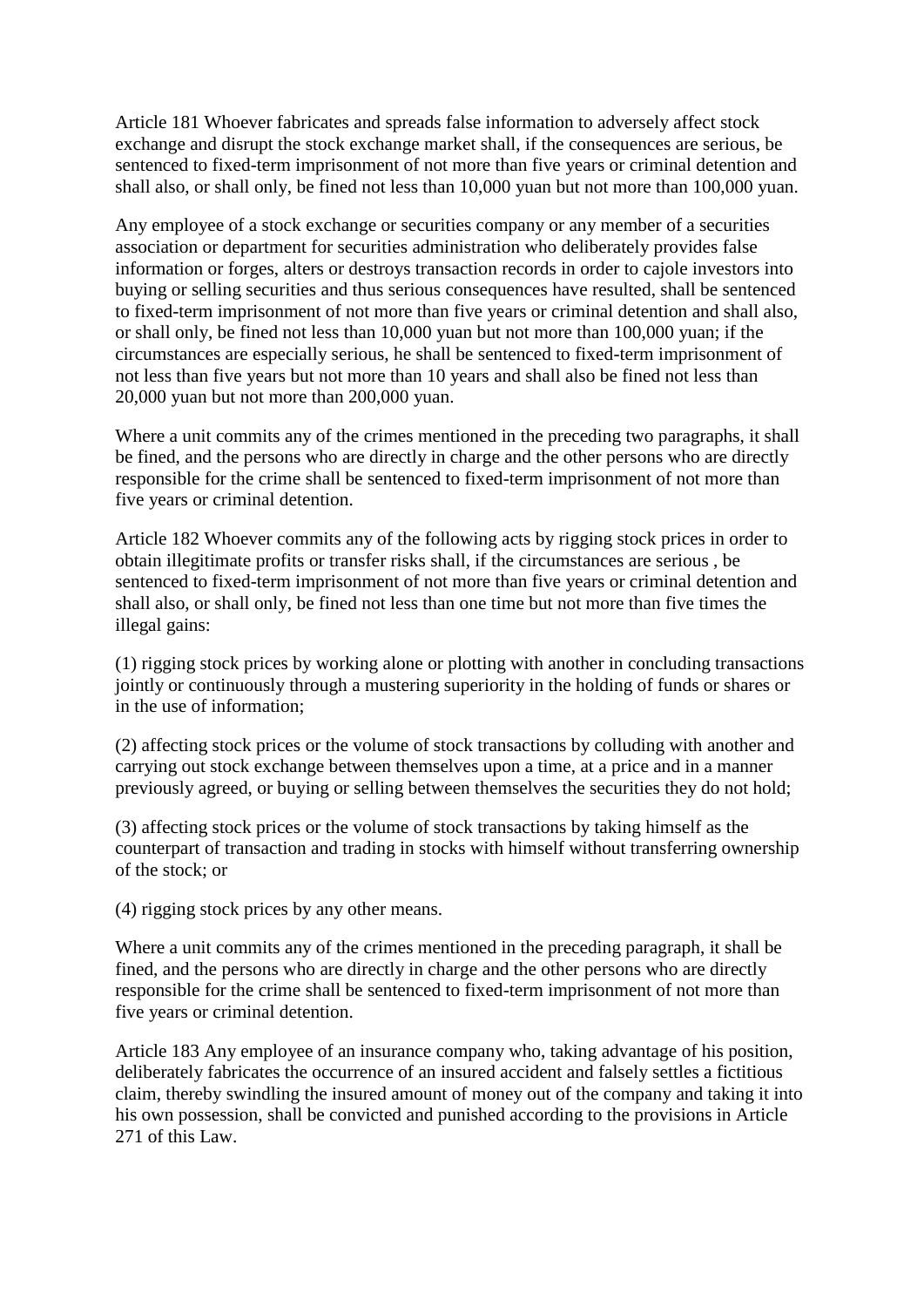If an employee of a State-owned insurance company or any person who is assigned by a State-owned insurance company to an insurance company that is not owned by the State to engage in public service commits the act prescribed in the preceding paragraph, he shall be convicted and punished according to the provisions in Articles 382 and 383 of this Law.

Article 184 Any employee of a bank or of any other banking institution who in financial activities demands money or property from another person or illegally accepts money or property from another person in return for the benefits secured for such person or, in violation of State regulations, accepts rebates or service charges of various descriptions and takes them into his own possession shall be convicted and punished according to the provisions in Article 163 of this Law.

Any employee of a State-owned banking institution or any person assigned by a Stateowned banking institution to a banking institution that is not owned by the State to engage in public service who commits the act mentioned in the preceding paragraph shall be convicted and punished according to the provisions in Articles 385 and 386 of this Law.

Article 185 Any employee of a bank or of any other banking institution who, taking advantage of his position, misappropriates money belonging to the bank or any client shall be convicted and punished according to the provisions in Article 272 of this Law.

If any employee of a State-owned banking institution or any person who is assigned by a State-owned banking institution to a banking institution that is not owned by the State to engage in public service commits the act mentioned in the preceding paragraph, he shall be convicted and punished according to the provisions in Article 384 of this Law.

Article 186 Any employee of a bank or of any other banking institution who, against laws or administrative rules and regulations, grants fiduciary loans or guaranteed loans to his connections on conditions that are more preferential than those for granting the same type of loans to other borrowers, thus causing relatively heavy losses, shall be sentenced to fixedterm imprisonment of not more than five years or criminal detention and shall also be fined not less than 10,000 yuan but not more than 100,000 yuan; if heavy losses are caused, he shall be sentenced to fixed-term imprisonment of not less than five years and shall also be fined not less than 20,000 yuan but not more than 200,000 yuan.

Any employee of a bank or of any other banking institution who, against laws or administrative rules and regulations, grants loans to persons other than his connections, thus causing heavy losses, shall be sentenced to fixed-term imprisonment of not more than five years or criminal detention and shall also be fined not less than 10,000 yuan but not more than 100,000 yuan; if especially heavy losses are caused, he shall be sentenced to fixed-term imprisonment of not less than five years and shall also be fined not less than 20,000 yuan but not more than 200,000 yuan.

Where a unit commits any of the crimes mentioned in the preceding two paragraphs, it shall be fined, and the persons who are directly in charge and the other persons who are directly responsible for the crime shall be punished according to the provisions in the preceding two paragraphs respectively.

The range of connections shall be determined in accordance with the provisions in the Law of the People's Republic of China on Commercial Banks and the relevant regulations on banking.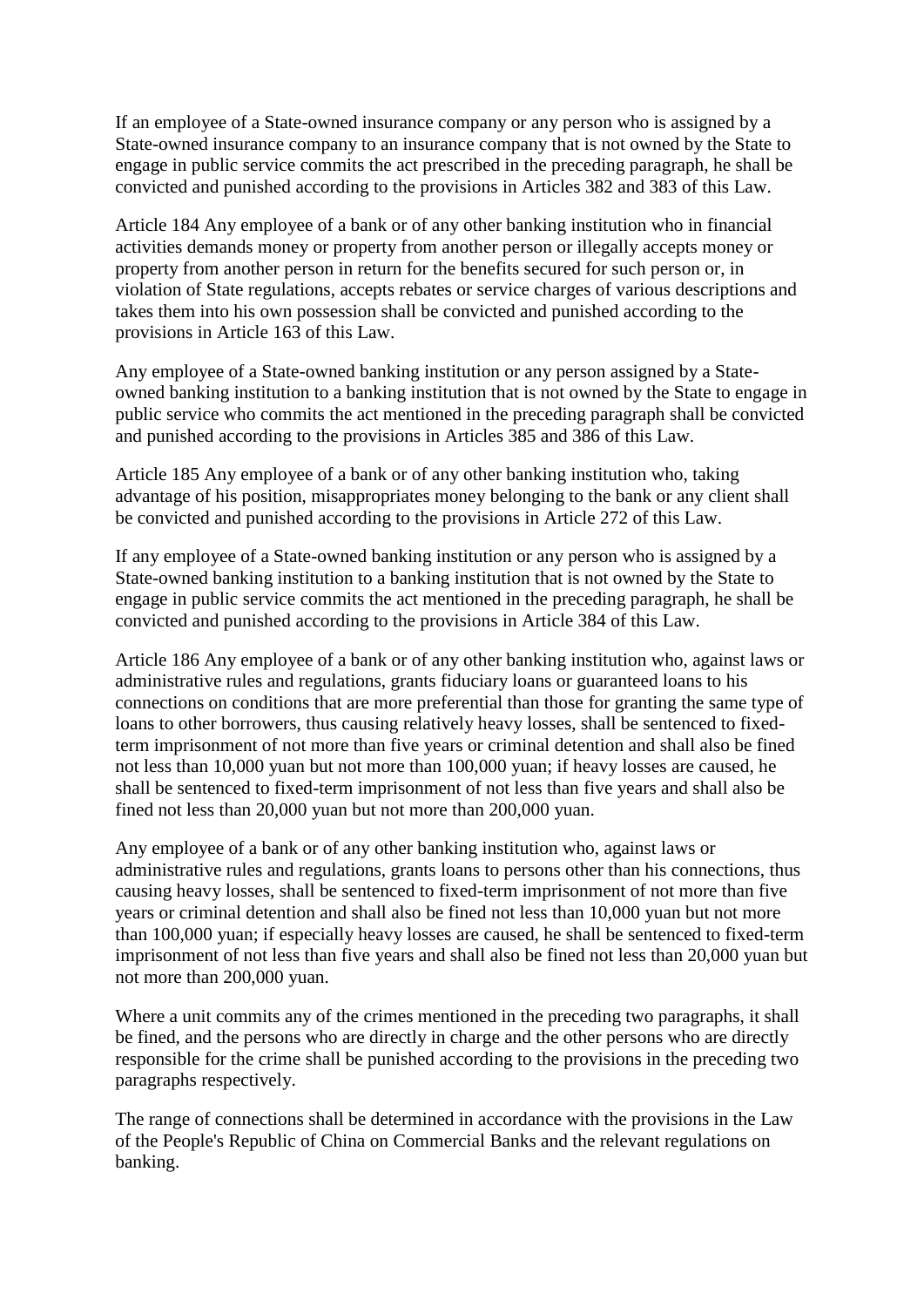Article 187 Any employee of a bank or of any other banking institution who, for the purpose of making profits, illegally lends the funds he absorbed from the clients instead of entering them into the account book, or uses the funds as loans, thus causing heavy losses, shall be sentenced to fixed-term imprisonment of not more than five years or criminal detention and shall also be fined not less than 20,000 yuan but not more than 200,000 yuan; if especially heavy losses are caused, he shall be sentenced to fixed-term imprisonment of not less than five years and shall also be fined not less than 50,000 yuan but not more than 500,000 yuan.

Where a unit commits the crime mentioned in the preceding paragraph, it shall be fined, and the persons who are directly in charge and the other persons who are directly responsible for the crime shall be punished according to the provisions in the preceding paragraph.

Article 188 Any employee of a bank or of any other banking institution who, against regulations, issues letters of credit or other letters of guaranty, negotiable instruments, deposit certificates or certificates of financial standing, thus causing relatively heavy losses, shall be sentenced to fixed-term imprisonment of not more than five years or criminal detention; if heavy losses are caused, he shall be sentenced to fixed-term imprisonment of not less than five years.

Where a unit commits the crime mentioned in the preceding paragraph, it shall be fined, and the persons who are directly in charge and the other persons who are directly responsible for the crime shall be punished according to the provisions in the preceding paragraph.

Article 189 Any employee of a bank or of any other banking institution who, in dealing with negotiable instruments, accepts, pays or guarantees a negotiable instrument which is at variance with the provisions in the Law on Negotiable Instruments, thus causing heavy losses, shall be sentenced to fixed-term imprisonment of not more than five years or criminal detention; if especially heavy losses are caused, he shall be sentenced to fixed-term imprisonment of not less than five years.

Where a unit commits the crime mentioned in the preceding paragraph, it shall be fined, and the persons who are directly in charge and the other persons who are directly responsible for the crime shall be punished according to the provisions in the preceding paragraph.

Article 190 Any State-owned company, enterprise or any other State-owned unit that, against State regulations, deposits foreign exchange outside China or illegally transfers foreign exchange inside China out to any other countries shall, if the circumstances are serious, be fined, and the persons who are directly in charge and the other persons who are directly responsible for the crime shall be sentenced to fixed-term imprisonment of not more than five years or criminal detention.

Article 191 Whoever, while clearly knowing that the funds are proceeds illegally obtained from drug-related crimes or from crimes committed by mafias or smugglers and gains derived therefrom, commits any of the following acts in order to cover up or conceal the source or nature of the funds shall, in addition to being confiscated of the said proceeds and gains, be sentenced to fixed-term imprisonment of not more than five years or criminal detention and shall also, or shall only, be fined not less than five percent but not more than 20 percent of the amount of money laundried; if the circumstances are serious, he shall be sentenced to fixed-term imprisonment of not less than five but not more than 10 years and shall also be fined not less than five percent but not more than 20 percent of the amount of money laundried: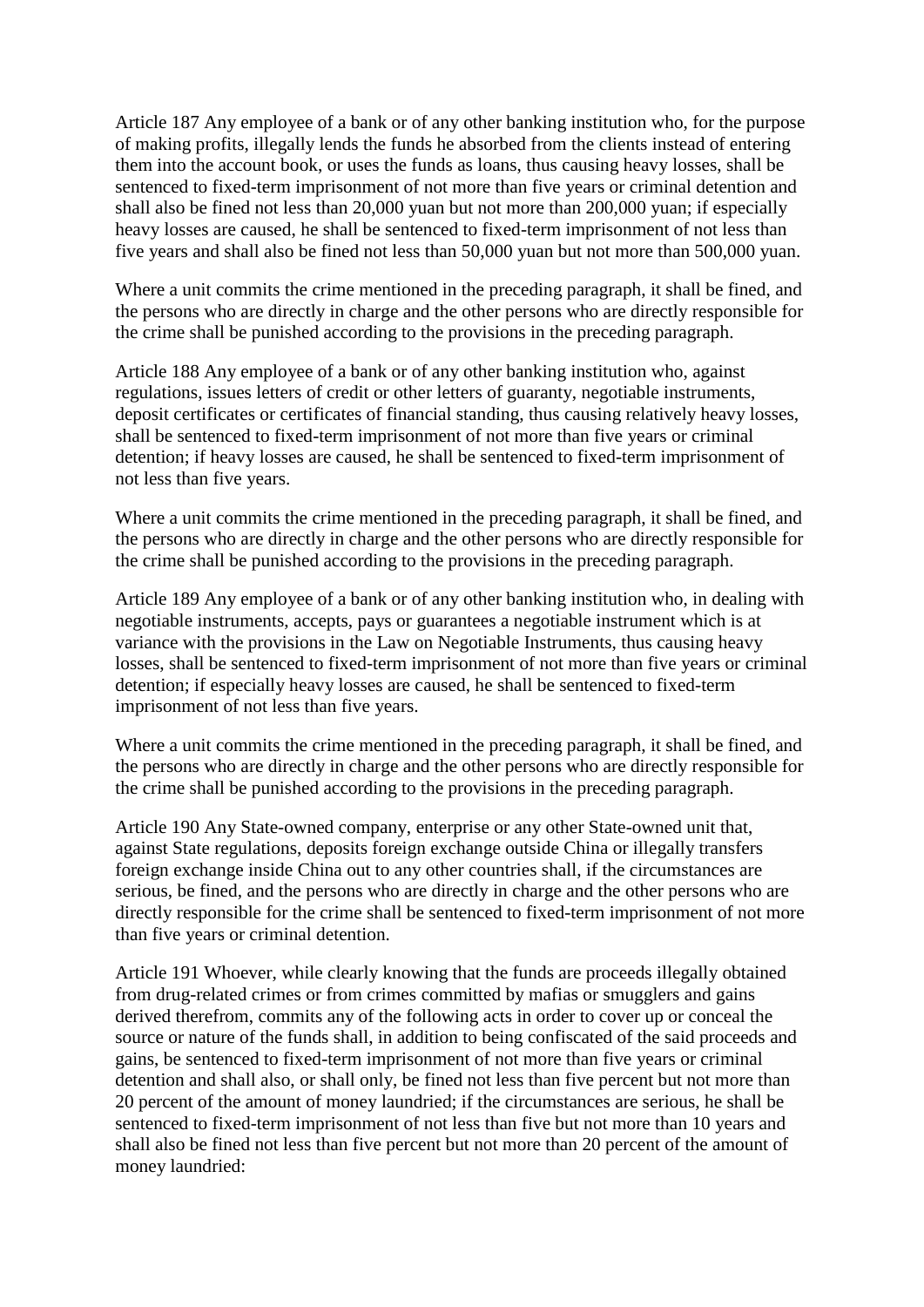(1) providing fund accounts;

(2) helping exchange property into cash or any financial negotiable instruments;

(3) helping transfer capital through transferring accounts or any other form of settlement;

(4) helping remit funds to any other country; or

(5) covering up or concealing by any other means the nature or source of the illegally obtained proceeds and the gains derived therefrom.

Where a unit commits any of the crimes mentioned in the preceding paragraph, it shall be fined, and the persons who are directly in charge and the other persons who are directly responsible for the crime shall be sentenced to fixed-term imprisonment of not more than five years or criminal detention.

Section 5 Crimes of Financial Fraud

Article 192 Whoever, for the purpose of illegal possession, unlawfully raises funds by means of fraud shall, if the amount involved is relatively large, be sentenced to fixed-term imprisonment of not more than five years or criminal detention and shall also be fined not less than 20,000 yuan but not more than 200,000 yuan; if the amount involved is huge, or if there are other serious circumstances, he shall be sentenced to fixed-term imprisonment of not less than five years but not more than 10 years and shall also be fined not less than 50,000 yuan but not more than 500,000 yuan; if the amount involved is especially huge, or if there are other especially serious circumstances, he shall be sentenced to fixed-term imprisonment of not less than 10 years or life imprisonment and shall also be fined not less than 50,000 yuan but not more than 500,000 yuan or be sentenced to confiscation of property.

Article 193 Whoever commits any of the following acts to defraud a bank or any other financial institution of loans for the purpose of illegal possession shall, if the amount involved is relatively large, be sentenced to fixed-term imprisonment of not more than five years or criminal detention and shall also be fined not less than 20,000 yuan but not more than 200,000 yuan; if the amount involved is huge, or if there are other serious circumstances, he shall be sentenced to fixed-term imprisonment of not less than five years but not more than 10 years and shall also be fined not less than 50,000 yuan but not more than 500,000 yuan; if the amount involved is especially huge, or if there are other especially serious circumstances, he shall be sentenced to fixed-term imprisonment of not less than 10 years or life imprisonment and shall also be fined not less than 50,000 yuan but not more than 500,000 yuan or be sentenced to confiscation of property:

(1) inventing false reasons for obtaining funds, projects, etc. from abroad;

(2) using a false economic contract;

(3) using a false supporting document;

(4) using a false property right certificate as guaranty or repeatedly using the same mortgaged property as guaranty in excess of its value; or

(5) defrauding loans by any other means.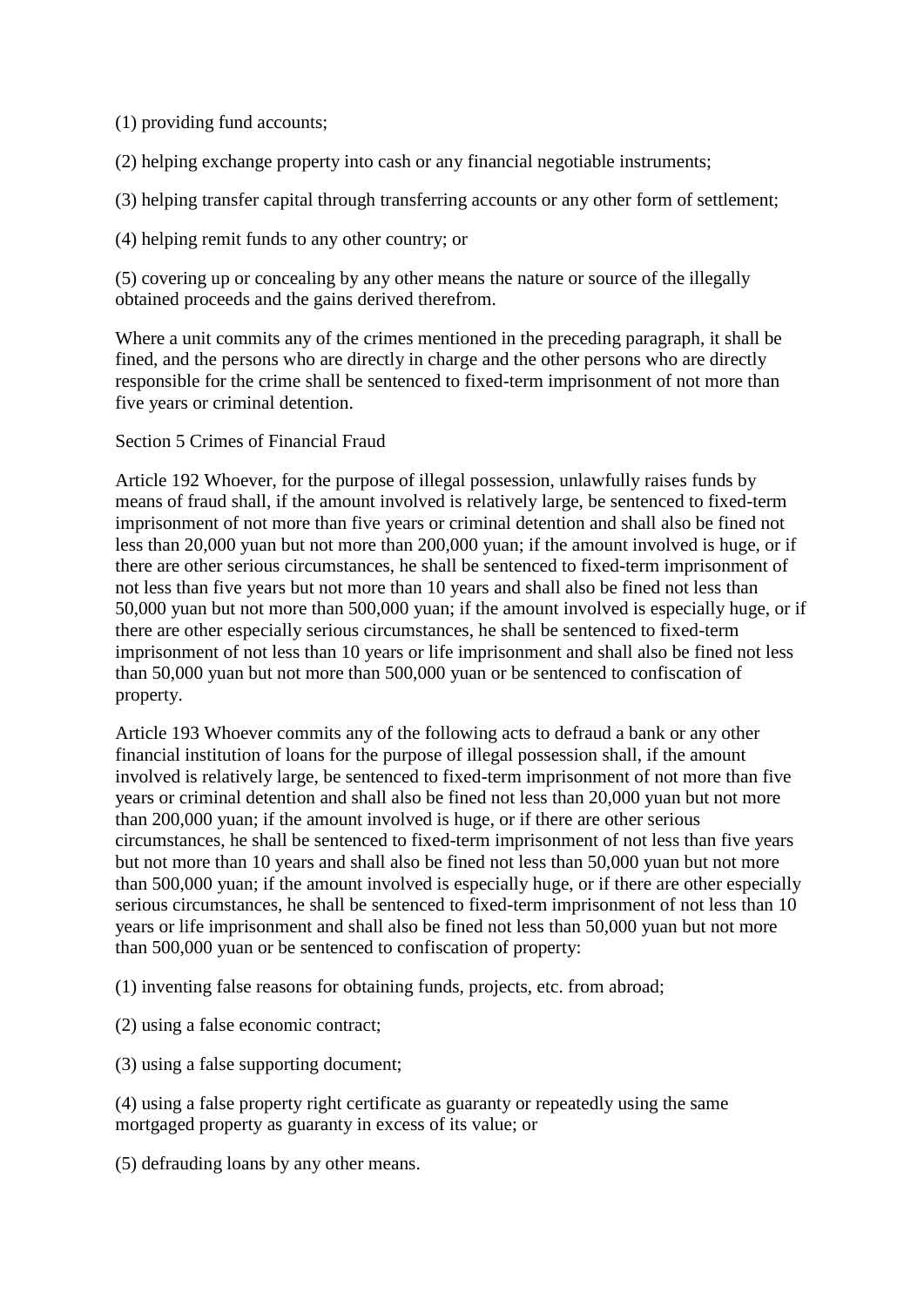Article 194 Whoever commits fraud by means of financial bills in any of the following ways shall, if the amount involved is relatively large, be sentenced to fixed-term imprisonment of not more than five years or criminal detention and shall also be fined not less than 20,000 yuan but not more than 200,000 yuan; if the amount involved is huge, or if there are other serious circumstances, he shall be sentenced to fixed-term imprisonment of not less than five years but not more than 10 years and shall also be fined not less than 50,000 yuan but not more than 500,000 yuan; if the amount involved is especially huge, or if there are other especially serious circumstances, he shall be sentenced to fixed-term imprisonment of not less than 10 years or life imprisonment and shall also be fined not less than 50,000 yuan but not more than 500,000 yuan or be sentenced to confiscation of property:

(1) knowingly using forged or altered bills of exchange, promissory notes or cheques;

(2) knowingly using invalidated bills of exchange, promissory notes or cheques;

(3) illegally using another's bills of exchange, promissory notes or cheques;

(4) signing and issuing a rubber cheque or a cheque, on which the seal is not in conformity with the reserved specimen seal, in order to defraud money or property; or

(5) signing or issuing bills of exchange or promissory notes without funds as a guaranty, in the capacity of a drawer, falsely specifying the particulars thereon at the time of issue, in order to defraud money or property.

Whoever uses forged or altered settlement certificates of a bank such as certificates of entrustment with the receipt of payment, certificates of remittance and deposit receipts shall be punished in accordance with the provisions in the preceding paragraph.

Article 195 Whoever commits fraud by means of a letter of credit in any of the following ways shall be sentenced to fixed-term imprisonment of not more than five years or criminal detention and shall also be fined not less than 20,000 yuan but not more than 200,000 yuan; if the amount involved is huge, or if there are other serious circumstances, he shall be sentenced to fixed-term imprisonment of not less than five years but not more than 10 years and shall also be fined not less than 50,000 yuan but not more than 500,000 yuan; if the amount involved is especially huge, or if there are other especially serious circumstances, he shall be sentenced to fixed-term imprisonment of not less than 10 years or life imprisonment and shall also be fined not less than 50,000 yuan but not more than 500,000 yuan or be sentenced to confiscation of property:

(1) using a forged or altered letter of credit or any of its attached bills or documents;

- (2) using an invalidated letter of credit;
- (3) fraudulently obtaining a letter of credit; or
- (4) in any other ways.

Article 196 Whoever commits fraud by means of a credit card in any of the following ways shall, if the amount involved is relatively large, be sentenced to fixed-term imprisonment of not more than five years or criminal detention and shall also be fined not less than 20,000 yuan but not more than 200,000 yuan; if the amount involved is huge, or if there are other serious circumstances, he shall be sentenced to fixed-term imprisonment of not less than five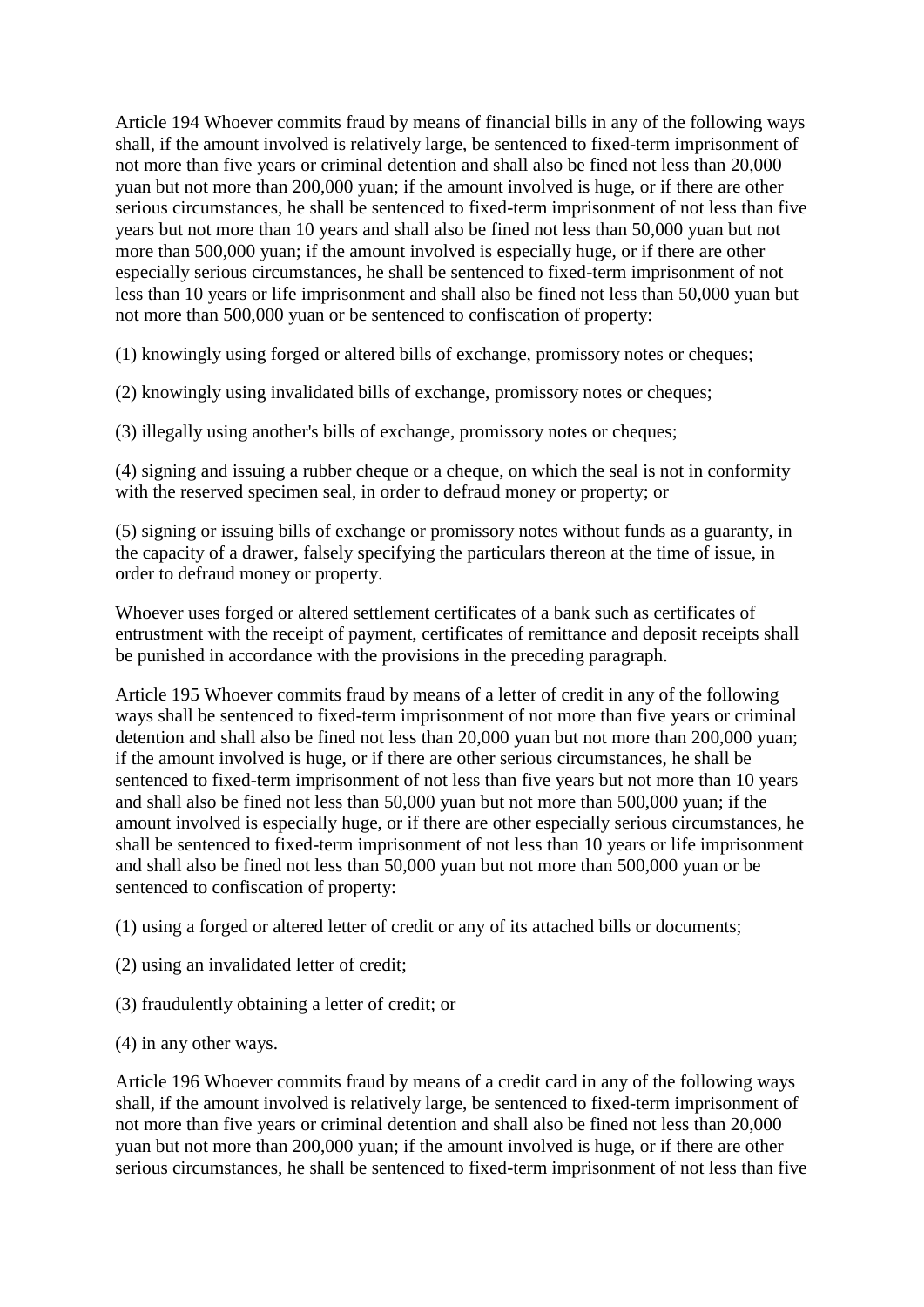years but not more than 10 years and shall also be fined not less than 50,000 yuan but not more than 500,000 yuan; if the amount involved is especially huge, or if there are other especially serious circumstances, he shall be sentenced to fixed-term imprisonment of not less than 10 years or life imprisonment and shall also be fined not less than 50,000 yuan but not more than 500,000 yuan or be sentenced to confiscation of property:

- (1) using a forged credit card;
- (2) using an invalidated credit card;
- (3) illegally using another's credit card; or
- (4) overdrawing with ill intentions.

Overdrawing with ill intentions as mentioned in the preceding paragraph means that a credit card holder who, for the purpose of illegal possession, overdraws beyond the norm set or beyond the time limit and refuses to repay the overdrawn amount after the bank that issues the card urges him to do so.

Whoever steals a credit card and uses it shall be convicted and punished in accordance with the provisions in Article 264 of this Law.

Article 197 Whoever commits fraud by using forged or altered treasury certificates or any other securities issued by the State shall, if the amount involved is relatively large, be sentenced to fixed-term imprisonment of not more than five years or criminal detention and shall also be fined not less than 20,000 yuan but not more than 200,000 yuan; if the amount involved is huge, or if there are other serious circumstances, he shall be sentenced to fixedterm imprisonment of not less than five years but not more than 10 years and shall also be fined not less than 50,000 yuan but not more than 500,000 yuan; if the amount involved is especially huge, or if there are other especially serious circumstances, he shall be sentenced to fixed-term imprisonment of not less than 10 years or life imprisonment and shall also be fined not less than 50,000 yuan but not more than 500,000 yuan or be sentenced to confiscation of property.

Article 198 Any of the following persons who commit insurance fraud in any of the following ways shall, if the amount involved is relatively large, be sentenced to fixed-term imprisonment of not more than five years or criminal detention and shall also be fined not less than 10,000 yuan but not more than 100,000 yuan; if the amount involved is huge, or if there are other serious circumstances, he shall be sentenced to fixed-term imprisonment of not less than five years but not more than 10 years and shall also be fined not less than 20,000 yuan but not more than 200,000 yuan; if the amount involved is especially huge, or if there are other especially serious circumstances, he shall be sentenced to fixed-term imprisonment of not less than 10 years or life imprisonment and shall also be fined not less than 20,000 yuan but not more than 200,000 yuan or be sentenced to confiscation of property:

(1) an applicant defrauds insurance money by deliberately falsifying the subject matter of the insurance;

(2) an applicant, an insured or a beneficiary defrauds insurance money by cooking up the cause of an insured accident or overstates the extent of loss;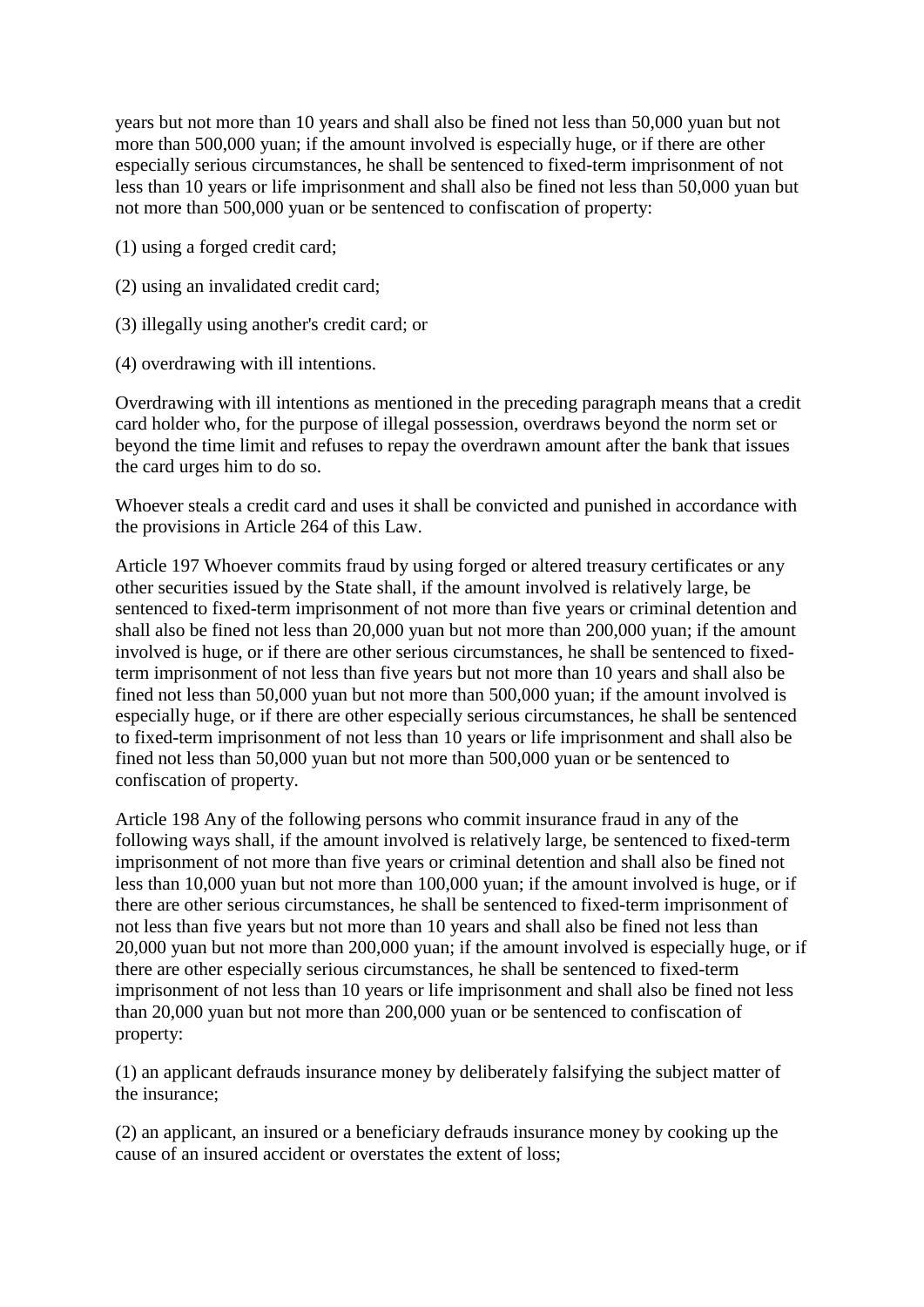(3) an applicant, an insured or a beneficiary defrauds insurance money by inventing stories of an insured accident that does not occur;

(4) an applicant or an insured defrauds insurance money by deliberately causing the occurrence of an insured accident that leads to property damage; or

(5) an applicant or a beneficiary defrauds insurance money by deliberately causing the death, disability or illness of the insured.

Whoever commits the act listed in sub-paragraph (4) or (5) of the preceding paragraph, which also constitutes another crime, shall be punished in accordance with the provisions on combined punishment for several crimes.

Where a unit commits the crime mentioned in the first paragraph, it shall be fined, and the persons who are directly in charge and the other persons who are directly responsible for the crime shall be sentenced to fixed-term imprisonment of not more than five years or criminal detention; if the amount involved is huge, or if there are other serious circumstances, they shall be sentenced to fixed-term imprisonment of not less than five years but not more than 10 years; if the amount involved is especially huge, or if there are other especially serious circumstances, they shall be sentenced to fixed-term imprisonment of not less than 10 years.

Any expert witness, witness or property assessor of an insured accident who deliberately provides false supporting documents, thus creating the conditions for another to practise defraudation, shall be deemed an accomplice in insurance fraud and punished as such.

Article 199 Whoever commits the crime mentioned in Article 192, 194 or 195 of this Section shall, if the amount involved is especially huge, and especially heavy losses are caused to the interests of the State and the people, be sentenced to life imprisonment or death and also to confiscation of property.

Article 200 Where a unit commits the crime mentioned in Article 192, 194 or 195 of this Section, it shall be fined, and the persons who are directly in charge and the other persons who are directly responsible for the crime shall be sentenced to fixed-term imprisonment of not more than five years or criminal detention; if the amount involved is huge, or if there are other serious circumstances, they shall be sentenced to fixed-term imprisonment of not less than five years but not more than 10 years; if the amount involved is especially huge, or if there are other especially serious circumstances, they shall be sentenced to fixed-term imprisonment of not less than 10 years or life imprisonment.

## Section 6 Crimes of Jeopardizing Administration of Tax Collection

Article 201 Any taxpayer who fails to pay or underpays the amount of taxes payable by means of forging, altering, concealing or destroying without authorization account books or vouchers for the accounts, or overstating expenses or omitting or understating incomes in account books, or refusing to file his tax returns after the tax authorities have notified him to do so or filing false tax returns shall, if the amount of tax evaded accounts for over 10 percent but under 30 percent of the total of taxes payable and over 10,000 yuan but under 100,000 yuan, or if he commits tax evasion again after having been twice subjected to administrative sanctions by the tax authorities for tax evasion, be sentenced to fixed-term imprisonment of not more than three years or criminal detention and shall also be fined not less than one time but not more than five times the amount of tax evaded; if the amount of tax evaded accounts for over 30 percent of the total of taxes payable or is over 100,000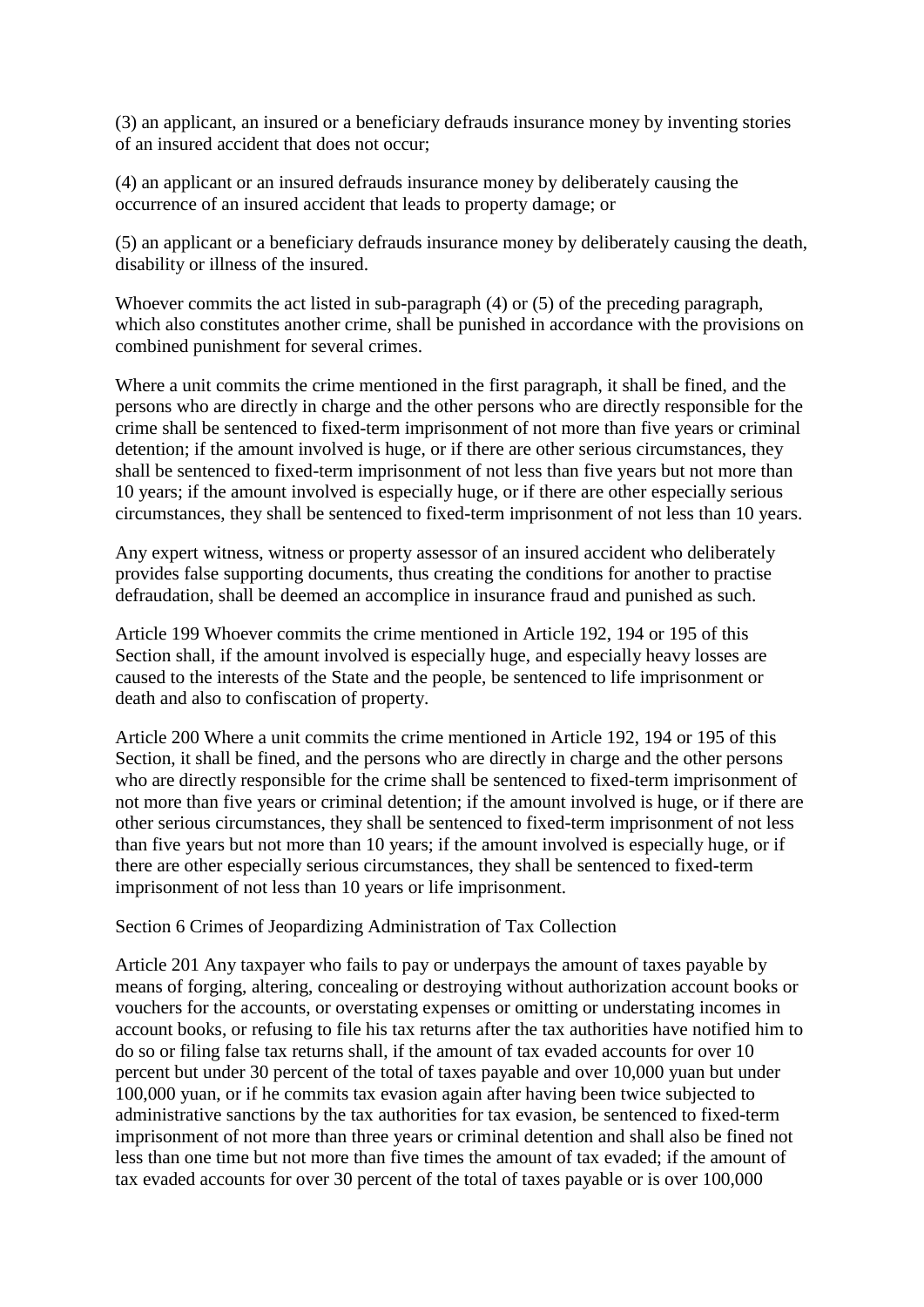yuan, he shall be sentenced to fixed-term imprisonment of not less than three years but not more than seven years and shall also be fined not less than one time but not more than five times the amount of tax evaded.

Where a withholding agent who, by using the means mentioned in the preceding paragraph, fails to pay or underpays the taxes which he has withheld or collected shall, if the amount accounts for over 10 percent of the total of taxes payable or is over 10,000 yuan, be punished in accordance with the provisions in the preceding paragraph.

Whoever repeatedly commits the acts mentioned in the preceding two paragraphs and goes unpunished shall be punished on the basis of the cumulative total.

Article 202 Whoever refuses to pay taxes by means of violence or threat shall be sentenced to fixed-term imprisonment of not more than three years or criminal detention and shall also be fined not less than one time but not more than five times the amount he refuses to pay; if the circumstances are serious, he shall be sentenced to fixed-term imprisonment of not less than three years but not more than seven years and shall also be fined not less than one time but not more than five times the amount he refuses to pay.

Article 203 Any taxpayer who does not pay the taxes due and adopts the means of transferring or concealing his property so that the tax authorities cannot pursue the amount of taxes in arrears shall, if the amount involved is over 10,000 yuan but under 100,000 yuan, be sentenced to fixed-term imprisonment of not more than three years or criminal detention and shall also, or shall only, be fined not less than one time but not more than five times the amount of taxes in arrears; if the amount involved is over 100,000 yuan, he shall be sentenced to fixed-term imprisonment of not less than three years but not more than seven years and shall also be fined not less than one time but not more than five times the amount of taxes in arrears.

Article 204 Whoever, by filing false export declaration or by any other deceptive means, obtains from the State a tax refund for exports shall, if the amount involved is relatively large, be sentenced to fixed-term imprisonment of not more than five years or criminal detention and shall also be fined not less than one time but not more than five times the amount defrauded; if the amount involved is huge, or if there are other serious circumstances, he shall be sentenced to fixed-term imprisonment of not less than five years but not more than 10 years and shall also be fined not less than one time but not more than five times the amount defrauded; if the amount involved is especially huge, or if there are other especially serious circumstances, he shall be sentenced to fixed-term imprisonment of not less than 10 years or life imprisonment and shall also be fined not less than one time but not more than five times the amount defrauded or be sentenced to confiscation of property.

Any taxpayer who, after having paid the taxes, adopts the deceptive means mentioned in the preceding paragraph to obtain a tax refund shall be convicted and punished according to the provisions in Article 201 of this Law, and for the defrauded part that exceeds what he has paid, he shall be punished according to the provisions in the preceding paragraph.

Article 205 Whoever falsely makes out special invoices for value-added tax or any other invoices to defraud a tax refund for exports or to offset tax money shall be sentenced to fixed-term imprisonment of not more than three years or criminal detention and shall also be fined not less than 20,000 yuan but not more than 200,000 yuan; if the amount of money involved is relatively large or if there are other serious circumstances, he shall be sentenced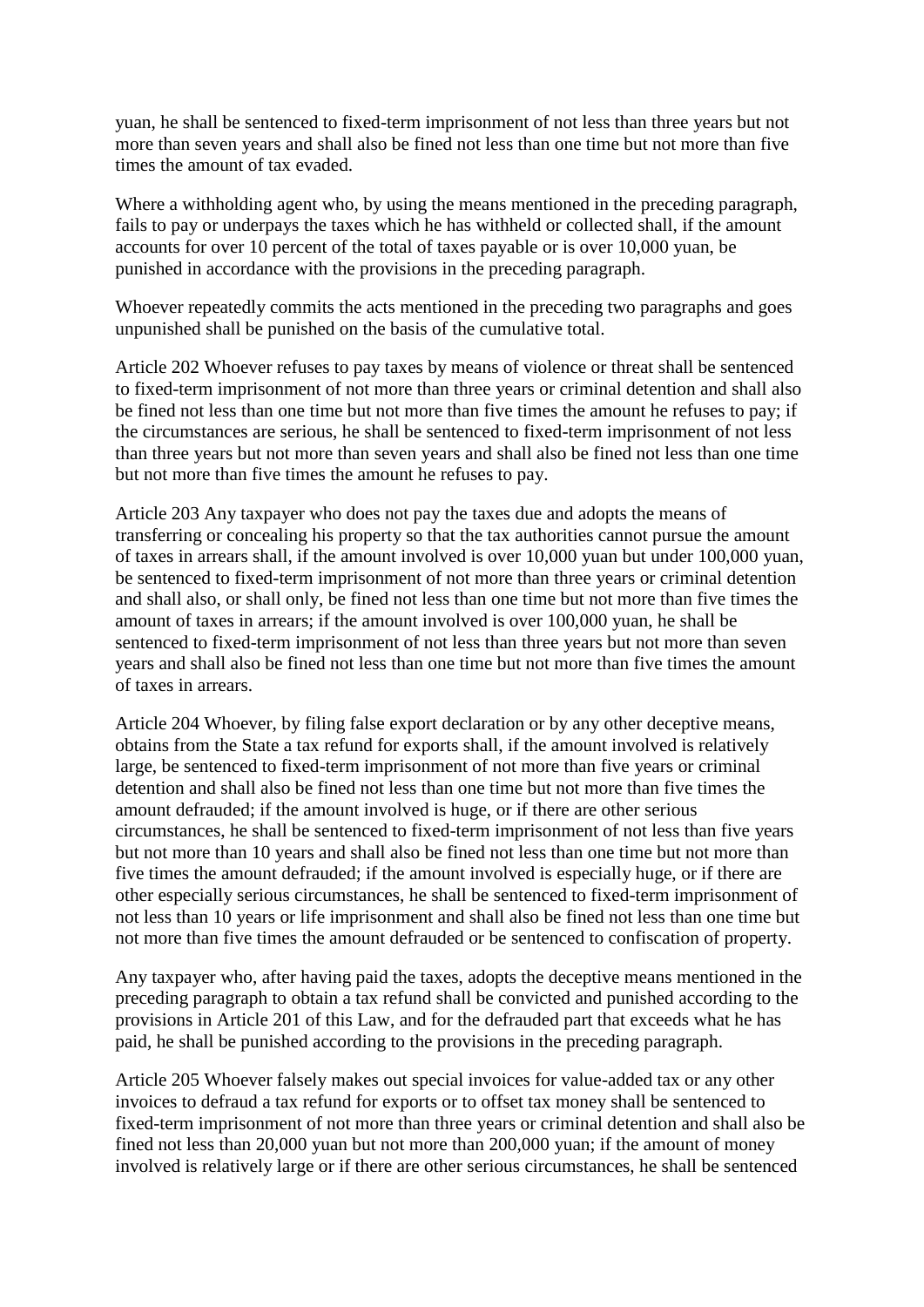to fixed-term imprisonment of not less than three years but not more than 10 years and shall also be fined not less than 50,000 yuan but not more than 500,000 yuan; if the amount of money involved is huge, or if there are other especially serious circumstances, he shall be sentenced to fixed-term imprisonment of not less than 10 years or life imprisonment and shall also be fined not less than 50,000 yuan but not more than 500,000 yuan or be sentenced to confiscation of property.

Whoever commits the act mentioned in the preceding paragraph to defraud tax money of the State shall, if the amount involved is especially huge, and the circumstances are especially serious, thus causing especially heavy losses to the interests of the State, shall be sentenced to life imprisonment or death and also to confiscation of property.

Where a unit commits the crime mentioned in this Article, it shall be fined, and the persons who are directly in charge and the other persons who are directly responsible for the crime shall be sentenced to fixed-term imprisonment of not more than three years or criminal detention; if the amount involved is relatively large or if there are other serious circumstances, they shall be sentenced to fixed-term imprisonment of not less than three years but not more than 10 years; if the amount involved is huge, or if there are other especially serious circumstances, they shall be sentenced to fixed-term imprisonment of not less than 10 years or life imprisonment.

Falsely making out special invoices for value-added tax or any other invoices to defraud a tax refund for exports or to offset tax money refers to any act of falsely making out the said invoices for another, for oneself, or asking another to do so for oneself, or recommending another to do so.

Article 206 Whoever forges or sells forged special invoices for value-added tax shall be sentenced to fixed-term imprisonment of not more than three years, criminal detention or public surveillance and shall also be fined not less than 20,000 yuan but not more than 200,000 yuan; if the number involved is relatively large or if there are other serious circumstances, he shall be sentenced to fixed-term imprisonment of not less than three years but not more than 10 years and shall also be fined not less than 50,000 yuan but not more than 500,000 yuan; if the number involved is huge, or if there are other especially serious circumstances, he shall be sentenced to fixed-term imprisonment of not less than 10 years or life imprisonment and shall also be fined not less than 50,000 yuan but not more than 500,000 yuan or be sentenced to confiscation of property.

Whoever forges or sells forged special invoices for value-added tax shall, if the number involved is especially huge, and the circumstances are especially serious so that economic order is seriously disrupted, be sentenced to life imprisonment or death and also to confiscation of property.

Where a unit commits the crime mentioned in this Article, it shall be fined, and the persons who are directly in charge and the other persons who are directly responsible for the crime shall be sentenced to fixed-term imprisonment of not more than three years, criminal detention or public surveillance; if the number involved is relatively large or if there are other serious circumstances, they shall be sentenced to fixed-term imprisonment of not less than three years but not more than 10 years; if the number involved is huge, or if there are other especially serious circumstances, they shall be sentenced to fixed-term imprisonment of not less than 10 years or life imprisonment.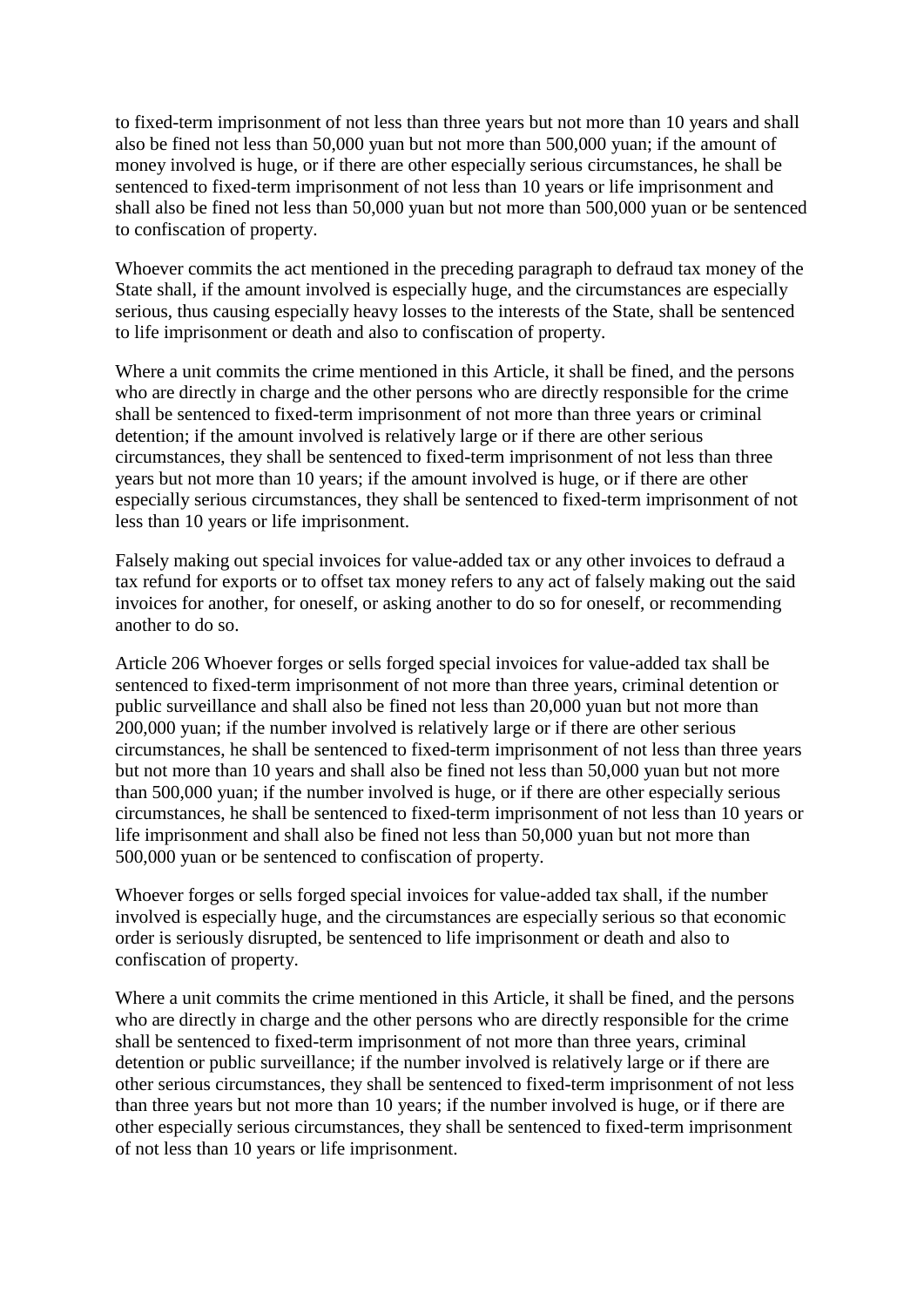Article 207 Whoever illegally sells special invoices for value-added tax shall be sentenced to fixed-term imprisonment of not more than three years, criminal detention or public surveillance and shall also be fined not less than 20,000 yuan but not more than 200,000 yuan; if the number involved is relatively large, he shall be sentenced to fixed-term imprisonment of not less than three years but not more than 10 years and shall also be fined not less than 50,000 yuan but not more than 500,000 yuan; if the number involved is huge, he shall be sentenced to fixed-term imprisonment of not less than 10 years or life imprisonment and shall also be fined not less than 50,000 yuan but not more than 500,000 yuan or be sentenced to confiscation of property.

Article 208 Whoever unlawfully purchases special invoices for value-added tax or purchases forged special invoices for value-added tax shall be sentenced to fixed-term imprisonment of not more than five years or criminal detention and shall also, or shall only, be fined not less than 20,000 yuan but not more than 200,000 yuan.

Whoever, in addition to unlawfully purchasing special invoices for value-added tax or purchasing forged special invoices for value-added tax, falsely makes out such invoices or sells them shall be convicted and punished according to the provisions of Article 205, 206 or 207 of this Law respectively.

Article 209 Whoever forges or makes without authorization any other invoices, which can be used to defraud a tax refund for exports or to offset tax money, or sells such invoices shall be sentenced to fixed-term imprisonment of not more than three years, criminal detention or public surveillance and shall also be fined not less than 20,000 yuan but not more than 200,000 yuan; if the number involved is large, he shall be sentenced to fixed-term imprisonment of not less than three years but not more than seven years and shall also be fined not less than 50,000 yuan but not more than 500,000 yuan; if the number involved is especially huge, he shall be sentenced to fixed-term imprisonment of not less than seven years and shall also be fined not less than 50,000 yuan but not more than 500,000 yuan or be sentenced to confiscation of property.

Whoever forges or makes without authorization invoices other than the ones specified in the preceding paragraph or sells such invoices shall be sentenced to fixed-term imprisonment of not more than two years, criminal detention or public surveillance and shall also, or shall only, be fined not less than 10,000 yuan but not more than 50,000 yuan; if the circumstances are serious, he shall be sentenced to fixed-term imprisonment of not less than two years but not more than seven years and shall also be fined not less than 50,000 yuan but not more than 500,000 yuan.

Whoever illegally sells any other invoices which can be used to defraud a tax refund for exports or to offset tax money shall be punished according to the provisions in the first paragraph.

Whoever illegally sells invoices other than the ones specified in the third paragraph shall be punished according to the provisions in the second paragraph.

Article 210 Whoever steals special invoices for value-added tax or any other invoices which can be used to defraud a tax refund for exports or to offset tax money shall be convicted and punished in accordance with the provisions in Article 264 of this Law.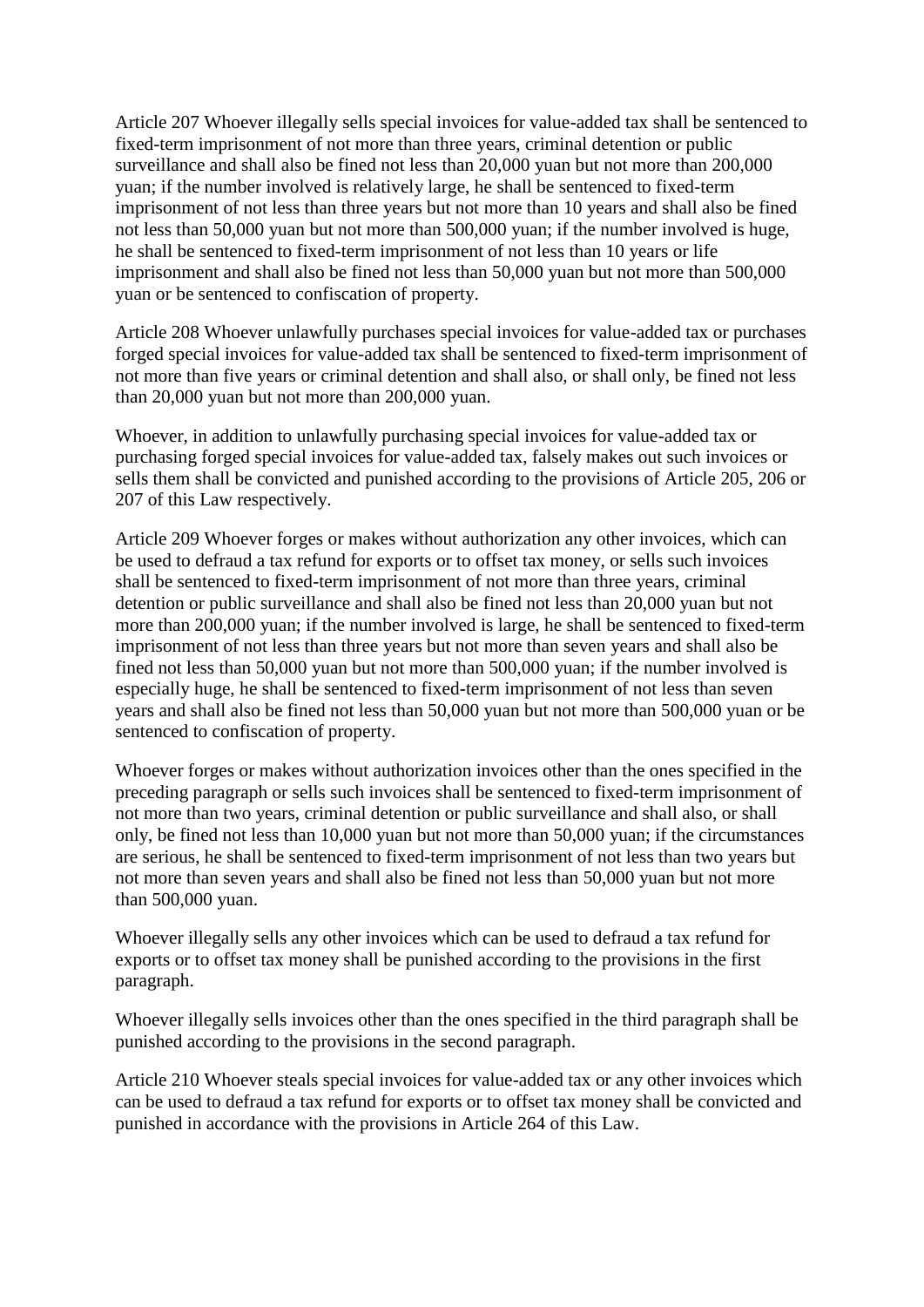Whoever fraudulently obtains special invoices for value-added tax or other invoices which can be used to defraud a tax refund for exports or to offset tax money shall be convicted and punished in accordance with the provisions in Article 266 of this Law.

Article 211 Where a unit commits the crime mentioned in Article 201, 203, 204, 207, 208 or 209 of this Section, it shall be fined, and the persons who are directly in charge and the other persons who are directly responsible for the crime shall be punished in accordance with the provisions of the Articles respectively.

Article 212 Whoever commits the crime mentioned in Article 201, 202, 203, 204 or 205 and is fined or sentenced to confiscation of property shall be so punished after the tax authorities have recovered the taxes evaded and the defrauded tax refund for exports.

Section 7 Crimes of Infringing on Intellectual Property Rights

Article 213 Whoever, without permission from the owner of a registered trademark, uses a trademark which is identical with the registered trademark on the same kind of commodities shall, if the circumstances are serious, be sentenced to fixed-term imprisonment of not more than three years or criminal detention and shall also, or shall only, be fined; if the circumstances are especially serious, he shall be sentenced to fixed-term imprisonment of not less than three years but not more than seven years and shall also be fined .

Article 214 Whoever knowingly sells commodities bearing counterfeit registered trademarks shall, if the amount of sales is relatively large, be sentenced to fixed-term imprisonment of not more than three years or criminal detention and shall also, or shall only, be fined; if the amount of sales is huge, he shall be sentenced to fixed-term imprisonment of not less than three years but not more than seven years and shall also be fined .

Article 215 Whoever forges or without authorization of another makes representations of the person's registered trademarks or sells such representations shall, if the circumstances are serious, be sentenced to fixed-term imprisonment of not more than three years, criminal detention or public surveillance and shall also, or shall only, be fined; if the circumstances are especially serious, he shall be sentenced to fixed-term imprisonment of not less than three years but not more than seven years and shall also be fined .

Article 216 Whoever counterfeits the patent of another shall, if the circumstances are serious, be sentenced to fixed-term imprisonment of not more than three years or criminal detention and shall also, or shall only, be fined.

Article 217 Whoever, for the purpose of making profits, commits any of the following acts of infringement on copyright shall, if the amount of illegal gains is relatively large, or if there are other serious circumstances, be sentenced to fixed-term imprisonment of not more than three years or criminal detention and shall also, or shall only, be fined; if the amount of illegal gains is huge or if there are other especially serious circumstances, he shall be sentenced to fixed-term imprisonment of not less than three years but not more than seven years and shall also be fined :

(1) reproducing and distributing a written work, musical work, motion picture, television programme or other visual works, computer software or other works without permission of the copyright owner;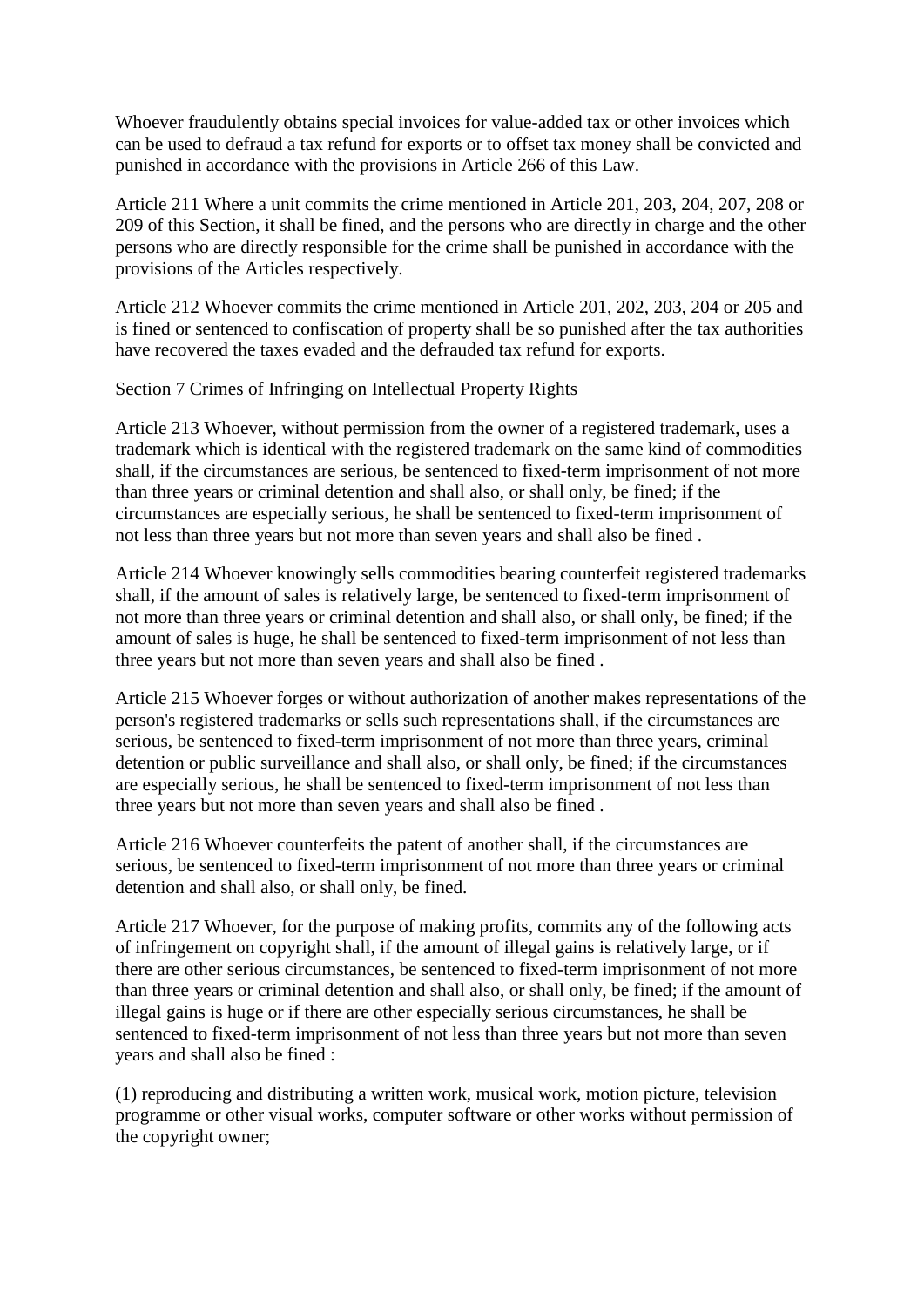(2) publishing a book of which the exclusive right of publication is enjoyed by another person;

(3) reproducing and distributing an audio or video recording produced by another person without permission of the producer; or

(4) producing or selling a work of fine art with forged signature of another painter.

Article 218 Whoever, for the purpose of making profits, knowingly sells works reproduced by infringing on the copyright of the owners as mentioned in Article 217 of this Law shall, if the amount of illegal gains is huge,, be sentenced to fixed-term imprisonment of not more than three years or criminal detention and shall also, or shall only, be fined.

Article 219 Whoever commits any of the following acts of infringing on business secrets and thus causes heavy losses to the obligee shall be sentenced to fixed-term imprisonment of not more than three years or criminal detention and shall also, or shall only, be fined; if the consequences are especially serious, he shall be sentenced to fixed-term imprisonment of not less than three years but not more than seven years and shall also be fined :

(1) obtaining an obligee's business secrets by stealing, luring , coercion or any other illegitimate means;

(2) disclosing, using or allowing another to use the business secrets obtained from the obligee by the means mentioned in the preceding paragraph; or

(3) in violation of the agreement on or against the obligee's demand for keeping business secrets, disclosing, using or allowing another person to use the business secrets he has.

Whoever obtains, uses or discloses another's business secrets, which he clearly knows or ought to know falls under the categories of the acts listed in the preceding paragraph, shall be deemed an offender who infringes on business secrets.

"Business secrets" as mentioned in this Article refers to technology information or business information which is unknown to the public, can bring about economic benefits to the obligee, is of practical use and with regard to which the obligee has adopted secret-keeping measures.

"Obligee" as mentioned in this Article refers to the owner of business secrets and the person who is permitted by the owner to use the business secrets.

Article 220 Where a unit commits any of the crimes mentioned in the Articles from 213 through 219 of this Section, it shall be fined, and the persons who are directly in charge and the other persons who are directly responsible for the crime shall be punished in accordance with the provisions of the Articles respectively.

Section 8 Crimes of Disrupting Market Order

Article 221 Whoever fabricates stories and spreads them to damage another person's business credit or commodity reputation, if heavy losses are caused to the person, or if there are other serious circumstances, shall be sentenced to fixed-term imprisonment of not more than two years or criminal detention and shall also, or shall only, be fined.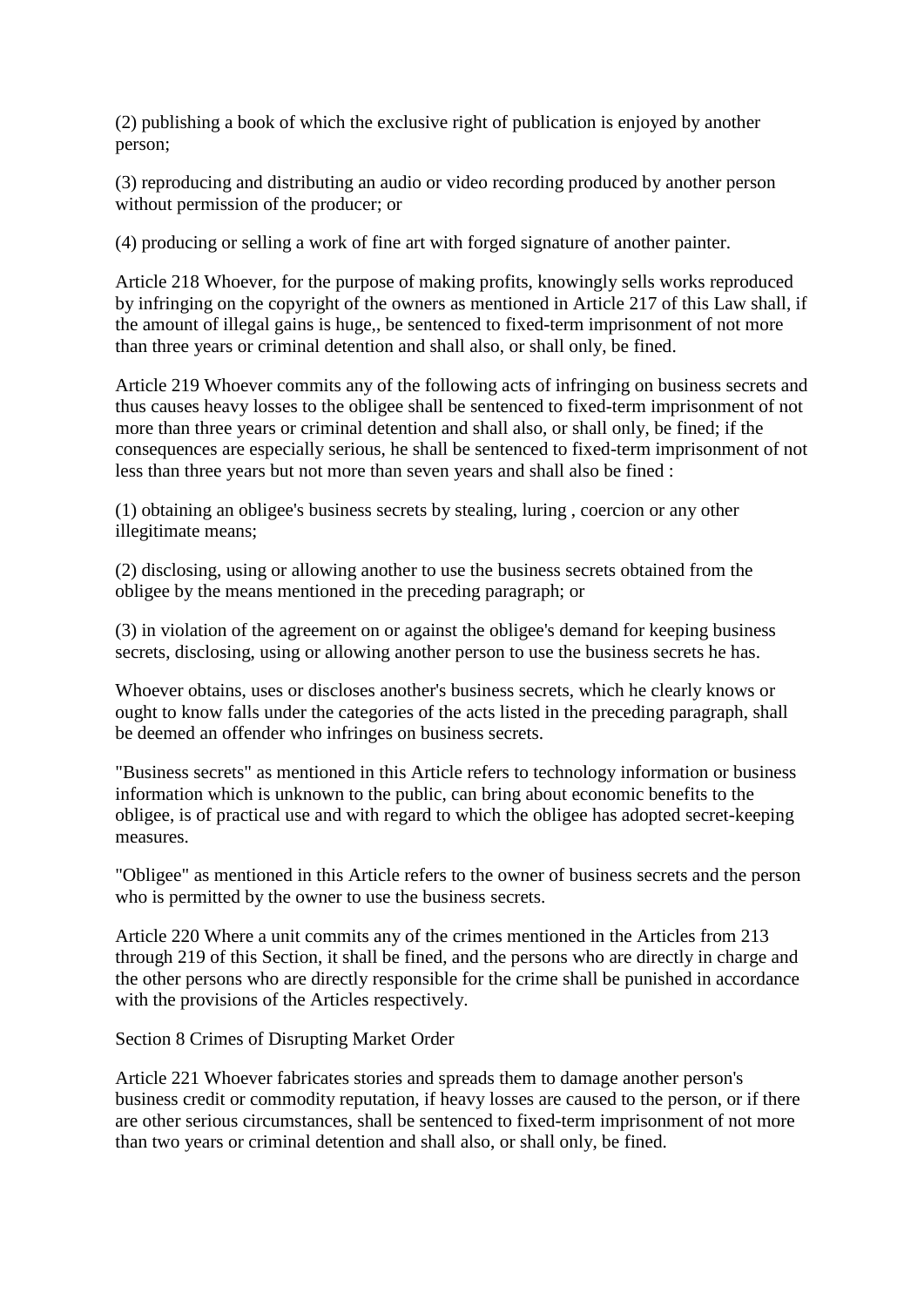Article 222 Any advertiser, advertisement agent or advertisement publisher who, in violation of State regulations, takes advantage of advertisement to make false publicity of commodities or services, if the circumstances are serious, shall be sentenced to fixed-term imprisonment of not more than two years or criminal detention and shall also, or shall only, be fined.

Article 223 Bidders who act in collusion with each other in offering bidding prices and thus jeopardize the interests of bid-inviters or of other bidders, if the circumstances are serious, shall be sentenced to fixed-term imprisonment of not more than three years or criminal detention and shall also, or shall only, be fined.

If a bidder and bid-inviter act in collusion with each other in bidding and thus jeopardize the lawful interests of the State, the collective or citizens, they shall be punished according to the provisions of the preceding paragraph.

Article 224 Whoever, during the course of signing or fulfilling a contract, commits any of the following acts to defraud money or property of the other party for the purpose of illegal possession, if the amount involved is relatively large, shall be sentenced to fixed-term imprisonment of not more than three years or criminal detention and shall also, or shall only, be fined; if the amount involved is huge, or if there are other serious circumstances, he shall be sentenced to fixed-term imprisonment of not less than three years but not more than 10 years and shall also be fined; if the amount involved is especially huge or if there are other especially serious circumstances, he shall be sentenced to fixed-term imprisonment of not less than 10 years or life imprisonment and shall also be fined or be sentenced to confiscation property:

(1) signing a contract in the name of a fictitious unit or in the name of another person;

(2) offering as guaranty forged, altered or invalidated negotiable instruments or any other false property right certificates;

(3) while having no ability to fulfil a contract, cajoling the other party into continuing to sign and fulfil a contract by way of fulfilling a contract that involves a small amount of money or fulfilling part of the contract;

(4) going into hiding after receiving the other party's goods, payment for goods, cash paid in advance or property for guaranty; or

(5) any other acts.

Article 225 Whoever, in violation of State regulations, commits any of the following illegal acts in business operation and thus disrupts market order, if the circumstances are serious, shall be sentenced to fixed-term imprisonment of not more than five years or criminal detention and shall also, or shall only, be fined not less than one time but not more than five times the amount of illegal gains; if the circumstances are especially serious, he shall be sentenced to fixed-term imprisonment of not less than five years and shall also be fined not less than one time but not more than five times the amount of illegal gains or be sentenced to confiscation of property:

(1) without permission, dealing in goods that are designated by laws or administrative rules and regulations as goods to be dealt in or sold in a monopoly way or other goods that are restricted in trading;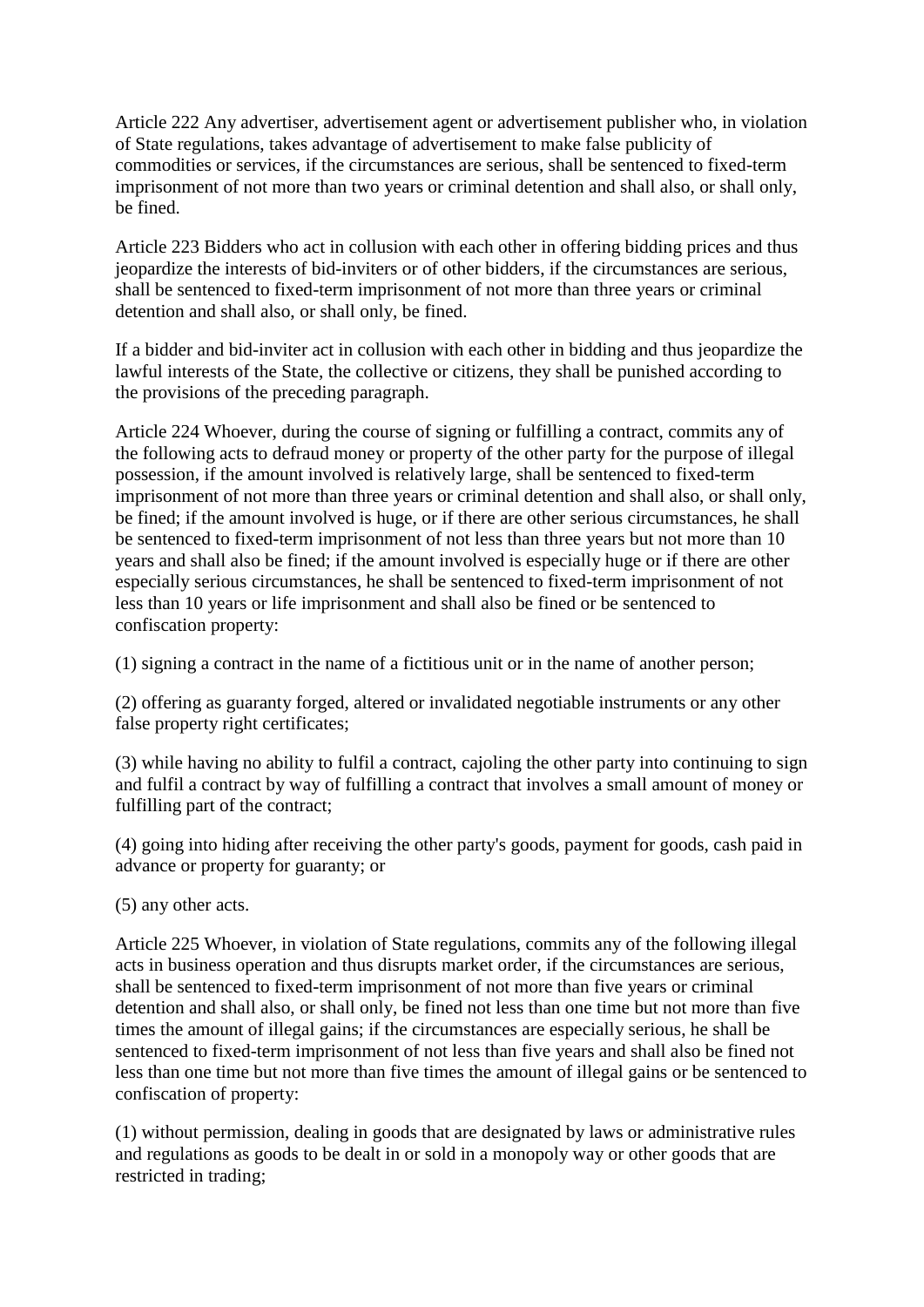(2) buying or selling import or export licenses, import or export certificates of origin or other business licenses or approval papers required by laws or administrative rules and regulations; or

(3) other illegal operations that seriously disrupt market order.

Article 226 Whoever buys or sells commodities by violence or intimidation, or compels another person to provide or receive a service, if the circumstances are serious, shall be sentenced to fixed-term imprisonment of not more than three years or criminal detention and shall also, or shall only, be fined.

Article 227 Whoever counterfeits or scalps any counterfeit train or ship tickets, stamps or any other negotiable tickets, if the amount involved is relatively large, shall be sentenced to fixed-term imprisonment of not more than two years, criminal detention or public surveillance and shall also, or shall only, be fined not less than one time but not more than five times the value of the tickets; if the amount involved is huge, he shall be sentenced to fixed-term imprisonment of not less than two years but not more than seven years and shall also be fined not less than one time but not more than five times the value of the tickets.

Whoever scalps train or ship tickets, if the circumstances are serious, shall be sentenced to fixed-term imprisonment of not more than three years, criminal detention or public surveillance, and shall also, or shall only, be fined not less than one time but not more than five times the value of the tickets.

Article 228 Whoever, in violation of the rules and regulations on land administration, illegally transfers or scalps land-use right to make profits, if the circumstances are serious, shall be sentenced to fixed-term imprisonment of not more than three years or criminal detention and shall also, or shall only, be fined not less than five percent but not more than 20 percent of the money gained therefrom; if the circumstances are especially serious, he shall be sentenced to fixed-term imprisonment of not less than three years but not more than seven years and shall also be fined not less than five percent but not more than 20 percent of the money gained therefrom.

Article 229 If a member of a intermediary organization, whose duty is to make capital assessment, verification or validation, to do accounting or auditing, or to provide legal service, etc., deliberately provides false testifying papers, if the circumstances are serious, he shall be sentenced to fixed-term imprisonment of not more than five years or criminal detention and shall also be fined .

Any member mentioned in the preceding paragraph who commits the crime prescribed in the preceding paragraph demands money or property from another or illegally accepts money or property from another shall be sentenced to fixed-term imprisonment of not less than five years but not more than 10 years and shall also be fined .

Any member mentioned in the first paragraph who, grossly neglecting his duty, produces testifying papers that are highly inconsistent with the facts, thus causing serious consequences, shall be sentenced to fixed-term imprisonment of not more than three years or criminal detention and shall also, or shall only, be fined.

Article 230 Whoever, in violation of the provisions in the Law on Import and Export Commodity Inspection, evades commodity inspection and markets or uses import commodities that are subject to inspection by the commodity inspection authorities but are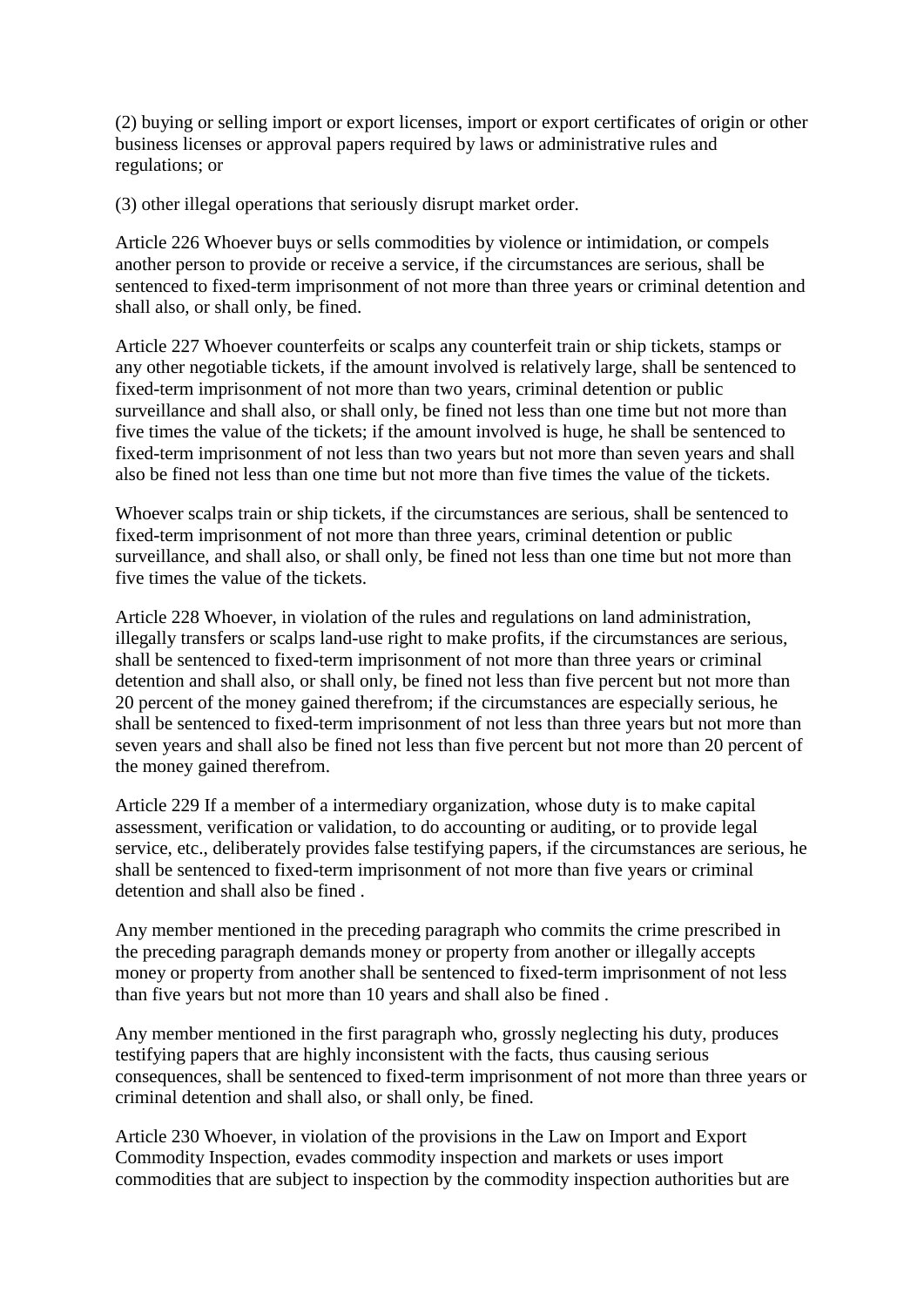not declared for such inspection, or exports commodities that are subject to inspection by the commodity inspection authorities but are not proved up to standard through declaration for such inspection, if the circumstances are serious, shall be sentenced to fixed-term imprisonment of not more than three years or criminal detention and shall also, or shall only, be fined.

Article 231 Where a unit commits the crime mentioned in the Articles from 221 through 230 of this Section, it shall be fined, and the persons who are directly in charge and the other persons who are directly responsible for the crime shall be punished in accordance with the provisions of the Articles respectively.

Chapter IV Crimes of Infringing upon Citizens' Right of the Person and Democratic Rights

Article 232 Whoever intentionally commits homicide shall be sentenced to death, life imprisonment or fixed-term imprisonment of not less than 10 years; if the circumstances are relatively minor, he shall be sentenced to fixed-term imprisonment of not less than three years but not more than 10 years.

Article 233 Whoever negligently causes death to another person shall be sentenced to fixedterm imprisonment of not less than three years but not more than seven years; if the circumstances are relatively minor, he shall be sentenced to fixed-term imprisonment of not more than three years, except as otherwise specifically provided in this Law.

Article 234 Whoever intentionally inflicts injury upon another person shall be sentenced to fixed-term imprisonment of not more than three years, criminal detention or public surveillance.

Whoever commits the crime mentioned in the preceding paragraph, thus causing severe injury to another person, shall be sentenced to fixed-term imprisonment of not less than three years but not more than 10 years; if he causes death to the person or, by resorting to especially cruel means, causes severe injury to the person, reducing the person to utter disability, he shall be sentenced to fixed-term imprisonment of not less than 10 years, life imprisonment or death, except as otherwise specifically provided in this Law.

Article 235 Whoever negligently injures another person and causes severe injury to the person shall be sentenced to fixed-term imprisonment of not more than three years or criminal detention, except as otherwise specifically provided in this Law.

Article 236 Whoever rapes a woman by violence, coercion or any other means shall be sentenced to fixed-term imprisonment of not less than three years but not more than 10 years.

Whoever has sexual intercourse with a girl under the age of 14 shall be deemed to have committed rape and shall be given a heavier punishment.

Whoever rapes a woman or has sexual intercourse with a girl under the age of 14 shall, in any of the following circumstances, be sentenced to fixed-term imprisonment of not less than 10 years, life imprisonment or death:

(1) the circumstances being flagrant;

(2) raping a number of women or girls under the age of 14;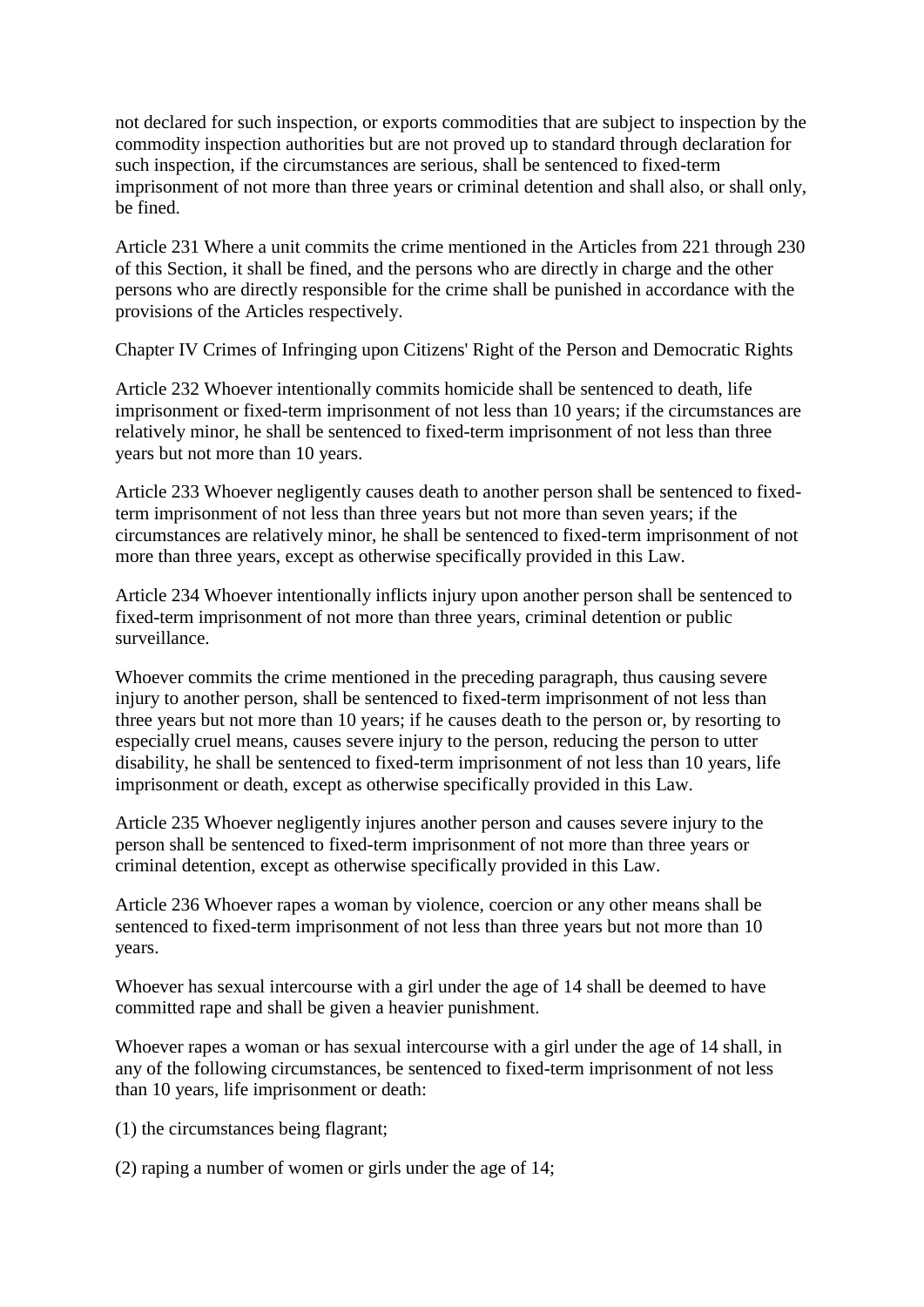(3) raping a woman before the public in a public place;

(4) raping a woman with one or more persons in succession; or

(5) causing serious injury or death to the victim or any other serious consequences.

Article 237 Whoever acts indecently against or insults a woman by violence, coercion or any other forcible means shall be sentenced to fixed-term imprisonment of not more than five years or criminal detention.

Whoever gathers a number of people to commit the crime mentioned in the preceding paragraph or commits the crime before the public in a public place shall be sentenced to fixed-term imprisonment of not less than five years.

Whoever acts indecently against a child shall be given a heavier punishment in accordance with the provisions of the preceding two paragraphs.

Article 238 Whoever unlawfully detains another person or unlawfully deprives the personal freedom of another person by any other means shall be sentenced to fixed-term imprisonment of not more than three years, criminal detention, public surveillance or deprivation of political rights. If he resorts to battery or humiliation, he shall be given a heavier punishment.

Whoever commits the crime mentioned in the preceding paragraph and causes serious injury to the victim shall be sentenced to fixed-term imprisonment of not less than three years but not more than 10 years; if he causes death to the victim, he shall be sentenced to fixed-term imprisonment of not less than 10 years. If he causes injury, disability or death to the victim by violence, he shall be convicted and punished in accordance with the provisions of Article 234 or 232 of this Law.

Whoever unlawfully detains or confines another person in order to get payment of a debt shall be punished in accordance with the provisions of the preceding two paragraphs.

Where a functionary of a State organ commits any of the crimes mentioned in the preceding three paragraphs by taking advantage of his functions and powers, he shall be given a heavier punishment in accordance with the provisions in the preceding three paragraphs correspondingly.

Article 239 Whoever kidnaps another person for the purpose of extorting money or property or kidnaps another person as a hostage shall be sentenced to fixed-term imprisonment of not less than 10 years or life imprisonment and also to a fine or confiscation of property; if he causes death to the kidnapped person or kills the kidnapped person, he shall be sentenced to death and also to confiscation of property.

Whoever steals a baby or an infant for the purpose of extorting money or property shall be punished in accordance with the provisions of the preceding paragraph.

Article 240 Whoever abducts and traffics in a woman or child shall be sentenced to fixedterm imprisonment of not less than five years but not more than 10 years and shall also be fined; if he falls under any of the following categories, he shall be sentenced to fixed-term imprisonment of not less than 10 years or life imprisonment and shall also be fined or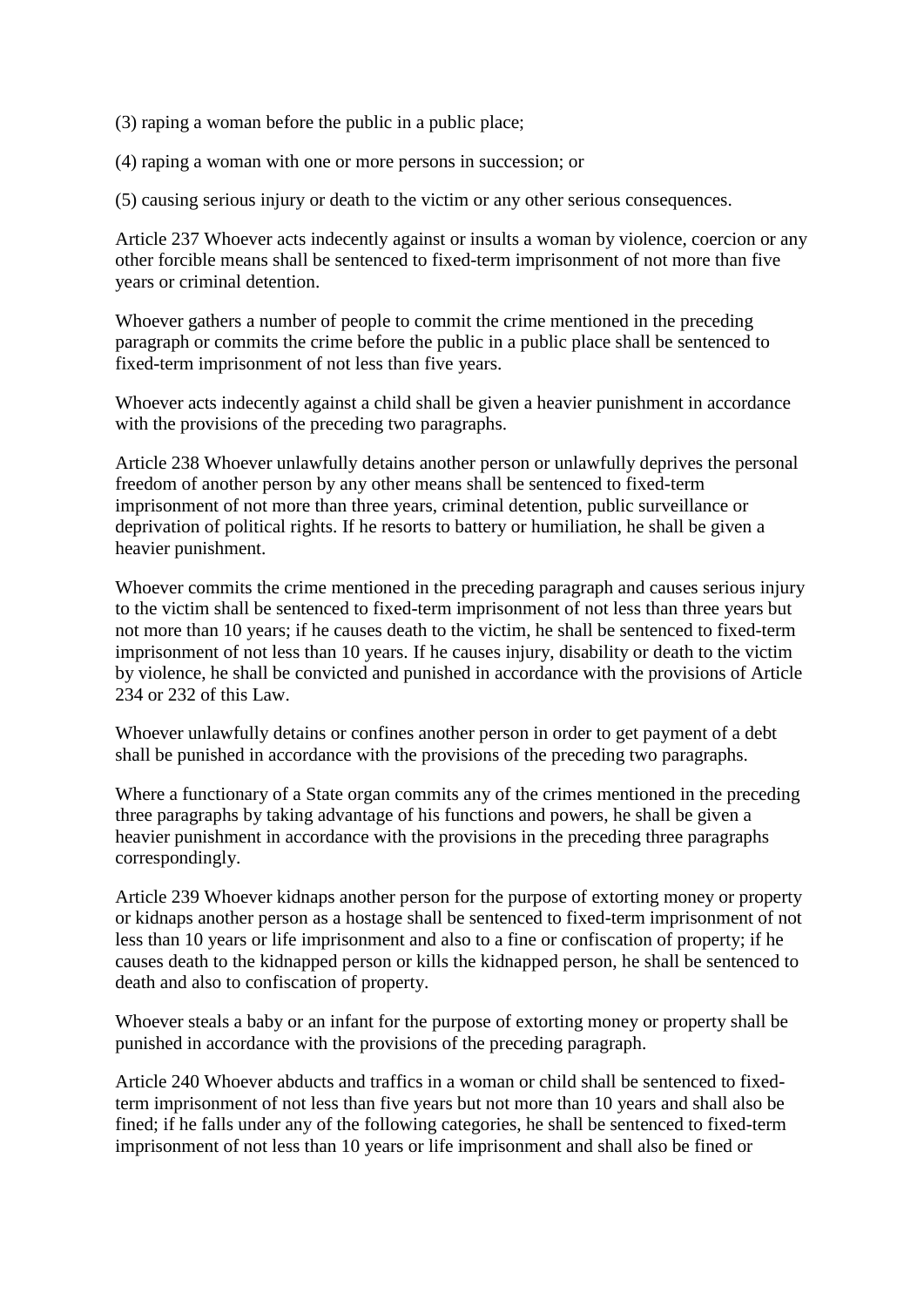sentenced to confiscation of property; if the circumstances are especially serious, he shall be sentenced to death and also to confiscation of property:

(1) being a ringleader of a gang engaged in abducting and trafficking in women and children;

(2) abducting and trafficking in three or more women and/or children;

(3) raping the woman who is abducted and trafficked in;

(4) enticing or forcing the woman who is abducted and trafficked in to engage in prostitution, or selling such woman to any other person who would force her to engage in prostitution;

(5) kidnapping a woman or child by means of violence, coercion or anaesthesia for the purpose of selling the victim;

(6) stealing a baby or an infant for the purpose of selling the victim;

(7) causing serious injury or death to the woman or child who is abducted and trafficked in or to her or his relatives or any other serious consequences; or

(8) selling a woman or a child out of the territory of China.

By abducting and trafficking in a woman or child is meant any of the following acts: abducting, kidnapping, buying, trafficking in, fetching, sending, or transferring a woman or child, for the purpose of selling the victim.

Article 241 Whoever buys an abducted woman or child shall be sentenced to fixed-term imprisonment of not more than three years, criminal detention or public surveillance.

Whoever buys an abducted woman and forces her to have sexual intercourse with him shall be convicted and punished in accordance with the provisions of Article 236 of this Law.

Whoever buys an abducted woman or child and illegally deprives the victim of his or her personal freedom or restricts his or her personal freedom, or commits any criminal acts such as harming and humiliating the victim, shall be convicted and punished in accordance with the relevant provisions of this Law.

Whoever buys an abducted woman or child and commits the criminal act as specified in the second or third paragraph of this Article shall be punished in accordance with the provisions on combined punishment for several crimes.

Whoever buys an abducted woman or child and sells the victim afterwards shall be convicted and punished in accordance with the provisions of Article 240 of this Law.

Whoever buys an abducted woman or child but does not obstruct the woman from returning to her original place of residence as she wishes or does not maltreat the child nor obstruct his or her rescue may be exempted from being investigated for criminal responsibility.

Article 242 Whoever, through violence or threat, obstructs functionaries of a State organ from rescuing a sold woman or child shall be convicted and punished in accordance with the provisions of Article 277 of this Law.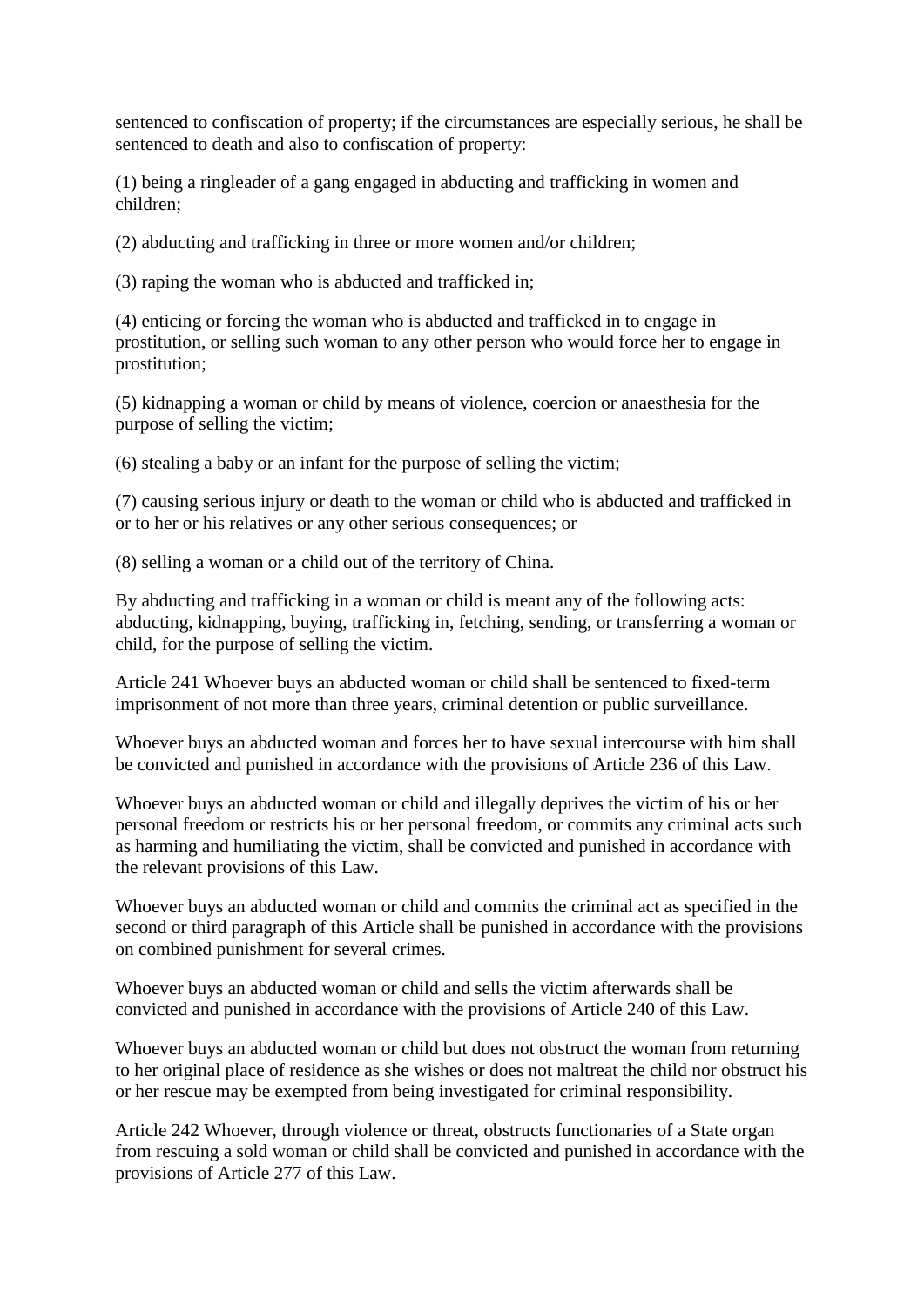The major culprit who gathers people to prevent functionaries of a State organ from rescuing a sold woman or child shall be sentenced to fixed-term imprisonment of not more than five years or criminal detention; the other participants who resort to violence or threat shall be punished in accordance with the provisions of the preceding paragraph.

Article 243 Whoever invents stories to implicate another person with the intention of having him investigated for criminal responsibility, if the circumstances are serious, shall be sentenced to fixed-term imprisonment of not more than three years, criminal detention or public surveillance; if the consequences are serious, he shall be sentenced to fixed-term imprisonment of not less than three years but not more than 10 years.

Any functionary of a State organ who commits the crime mentioned in the preceding paragraph shall be given a heavier punishment.

The provisions of the preceding two paragraphs shall not be applicable to cases of unintentional false charge, mistaken complaint or unfounded accusation.

Article 244 Where an employer, in violation of the laws and regulations on labour administration, compels its employees to work by restricting their personal freedom, if the circumstances are serious, the persons who are directly responsible for the offence shall be sentenced to fixed-term imprisonment of not more than three years or criminal detention and shall also, or shall only, be fined.

Article 245 Whoever unlawfully subjects another person to a body search or a search of his residence or unlawfully intrudes into another person's residence shall be sentenced to fixedterm imprisonment of not more than three years or criminal detention.

Any judicial officer who abuses his power and commits the crime mentioned in the preceding paragraph shall be given a heavier punishment.

Article 246 Whoever, by violence or other methods, publicly humiliates another person or invent stories to defame him, if the circumstances are serious, shall be sentenced to fixedterm imprisonment of not more than three years, criminal detention, public surveillance or deprivation of political rights.

The crime mentioned in the preceding paragraph shall be handled only upon complaint, except where serious harm is done to public order or to the interests of the State.

Article 247 Any judicial officer who extorts confession from a criminal suspect or defendant by torture or extorts testimony from a witness by violence shall be sentenced to fixed-term imprisonment of not more than three years or criminal detention. If he causes injury, disability or death to the victim, he shall be convicted and given a heavier punishment in accordance with the provisions of Article 234 or 232 of this Law.

Article 248 Any policeman or other officer of an institution of confinement like a prison, a detention house or a custody house who beats a prisoner or maltreats him by subjecting him to corporal punishment, if the circumstances are serious shall be sentenced to fixed-term imprisonment of not more than three years or criminal detention; if the circumstances are especially serious, he shall be sentenced to fixed-term imprisonment of not less than three years but not more than 10 years. If he causes injury, disability or death to the victim, he shall be convicted and given a heavier punishment in accordance with the provisions of Article 234 or 232 of this Law.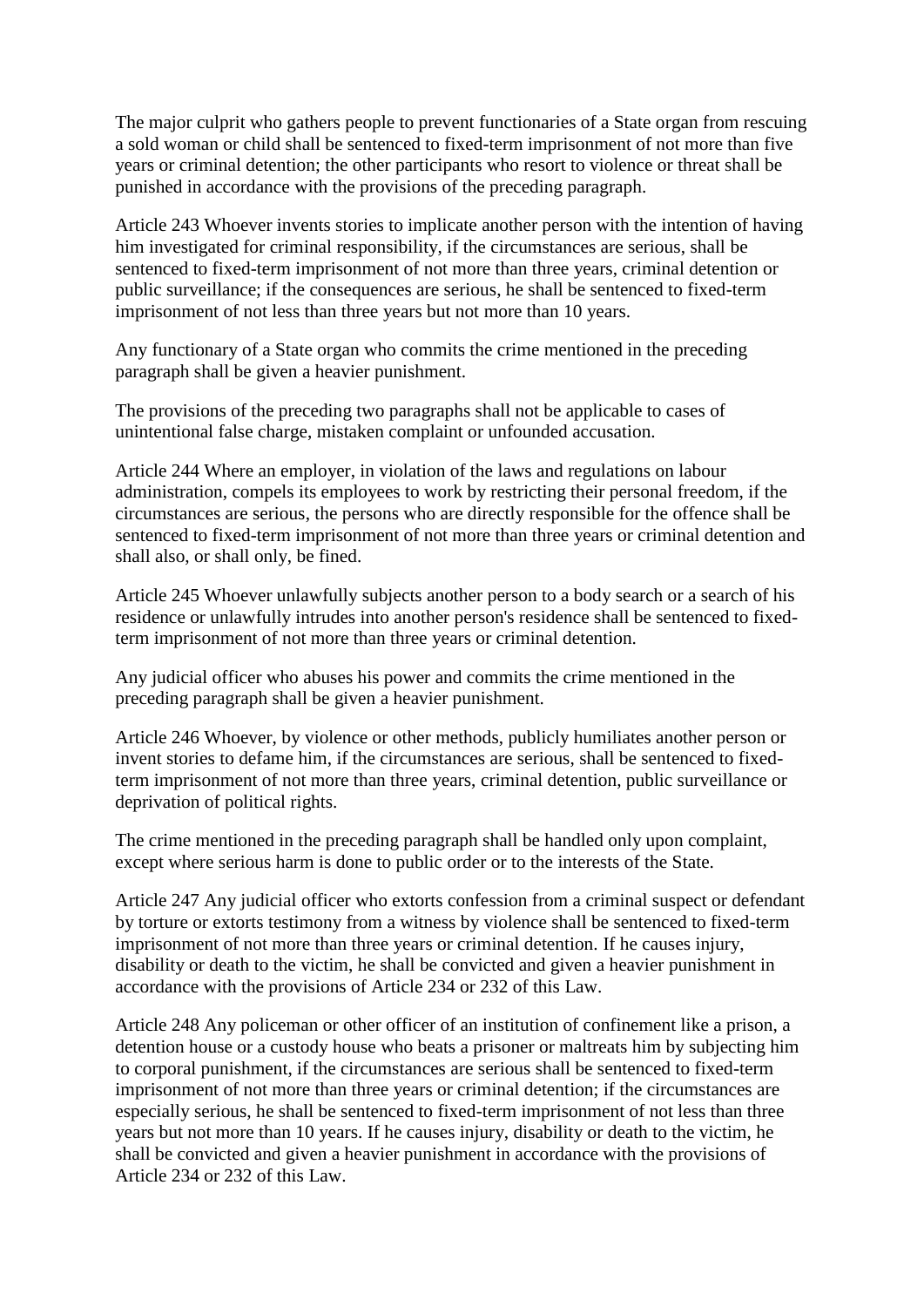Any policeman or other officer who instigates a person held in custody to beat or maltreat another person held in custody by subjecting him to corporal punishment , the policeman or officer shall be punished in accordance with the provisions of the preceding paragraph.

Article 249 Whoever incites national enmity or discrimination, if the circumstances are serious, shall be sentenced to fixed-term imprisonment of not more than three years, criminal detention, public surveillance or deprivation of political rights; if the circumstances are especially serious, he shall be sentenced to fixed-term imprisonment of not less than three years but not more than 10 years.

Article 250 Where a publication carries an article designed to discriminate or humiliate an ethnic group, if the circumstances are flagrant and the consequences are serious, the persons who are directly responsible for the offence shall be sentenced to fixed-term imprisonment of not more than three years, criminal detention or public surveillance.

Article 251 Any functionary of a State organ who unlawfully deprives a citizen of his or her freedom of religious belief or infringes upon the customs and habits of an ethnic group, if the circumstances are serious, shall be sentenced to fixed-term imprisonment of not more than two years or criminal detention.

Article 252 Whoever conceals, destroys or unlawfully opens another person's letter, thereby infringing upon the citizen's right to freedom of correspondence, if the circumstances are serious, shall be sentenced to fixed-term imprisonment of not more than one year or criminal detention.

Article 253 Any postal worker who opens without authorization or conceals or destroys mail or telegrams shall be sentenced to fixed-term imprisonment of not more than two years or criminal detention.

Whoever steals money or property by committing the crime mentioned in the preceding paragraph shall be convicted and given a heavier punishment in accordance with the provisions of Article 264 of this Law.

Article 254 Any functionary of a State organ who, abusing his power or using his public office for private ends, retaliates against or frames up complainants, petitioners, critics or persons who report against him shall be sentenced to fixed-term imprisonment of not more than two years or criminal detention; if the circumstances are serious, he shall be sentenced to fixed-term imprisonment of not less than two years but not more than seven years.

Article 255 Any leading member of a company, enterprise, institution, State organ or people's organization who retaliates against the accountants or statisticians who perform their functions and duties according to law and resist any acts violating the Accounting Law or the Statistics Law, if the circumstances are flagrant, shall be sentenced to fixed-term imprisonment of not more than three years or criminal detention.

Article 256 Whoever, in election of the deputies to the people's congresses and the leading members of State organs at various levels, disrupts election or obstructs the electorate and deputies from freely exercising their right to vote and to stand for election by such means as violence, threat, deception, bribery, falsification of electoral documents or false report of ballots, if the circumstances are serious, shall be sentenced to fixed-term imprisonment of not more than three years, criminal detention or deprivation of political rights.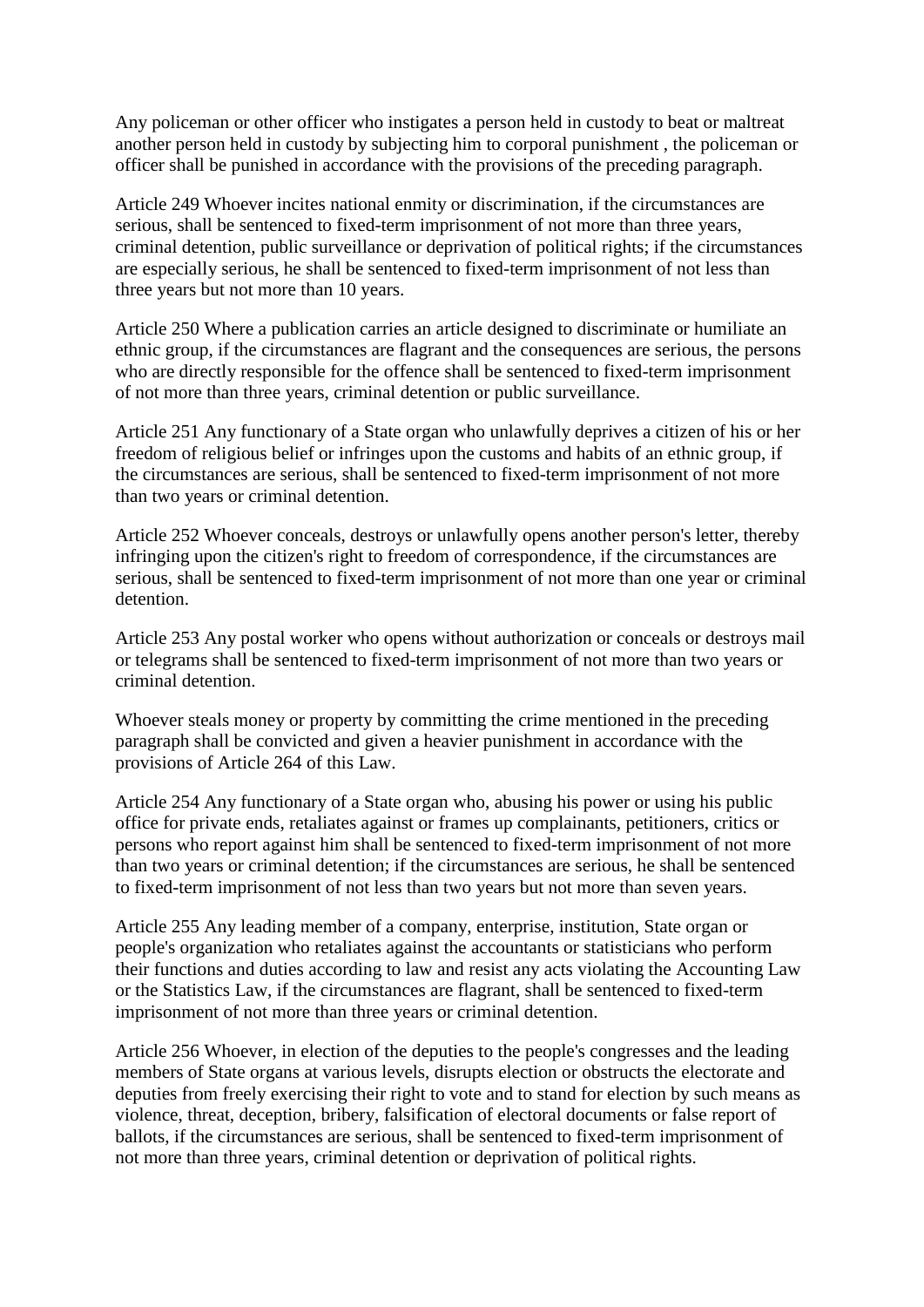Article 257 Whoever uses violence to interfere with another person's freedom of marriage shall be sentenced to fixed-term imprisonment of not more than two years or criminal detention.

Whoever commits the crime mentioned in the preceding paragraph and causes death to the victim shall be sentenced to fixed-term imprisonment of not less than two years but not more than seven years.

The crime mentioned in the first paragraph of this Article shall be handled only upon complaint.

Article 258 Whoever has a spouse and commits bigamy or knowingly marries a person who has a spouse shall be sentenced to fixed-term imprisonment of not more than two years or criminal detention.

Article 259 Whoever knowingly cohabits with or marries a person who is the spouse of an active serviceman shall be sentenced to fixed-term imprisonment of not more than three years or criminal detention.

Whoever, by taking advantage of his functions and powers or the subordinate relationship, have sexual intercourse with the wife of an active serviceman by means of coercion shall be convicted and punished in accordance with the provisions of Article 236 of this Law.

Article 260 Whoever maltreats a member of his family, if the circumstances are flagrant, shall be sentenced to fixed-term imprisonment of not more than two years, criminal detention or public surveillance.

Whoever commits the crime mentioned in the preceding paragraph and causes serious injury or death to the victim shall be sentenced to fixed-term imprisonment of not less than two years but not more than seven years.

The crime mentioned in the first paragraph of this Article shall be handled only upon complaint.

Article 261 Whoever refuses to fulfill his duty to support an aged person, minor, sick person or any other person who cannot live independently, if the circumstances are flagrant, shall be sentenced to fixed-term imprisonment of not more than five years, criminal detention or public surveillance.

Article 262 Whoever abducts a minor under the age of 14, thereby separating the child from his family or guardian, shall be sentenced to fixed-term imprisonment of not more than five years or criminal detention.

Chapter V Crimes of Property Violation

Article 263 Whoever robs public or private property by violence, coercion or other methods shall be sentenced to fixed-term imprisonment of not less than three years but not more than 10 years and shall also be fined; whoever falls under any of the following categories shall be sentenced to fixed-term imprisonment of not less than 10 years, life imprisonment or death and shall also be fined or sentenced to confiscation of property:

(1) intruding into another person's residence to rob;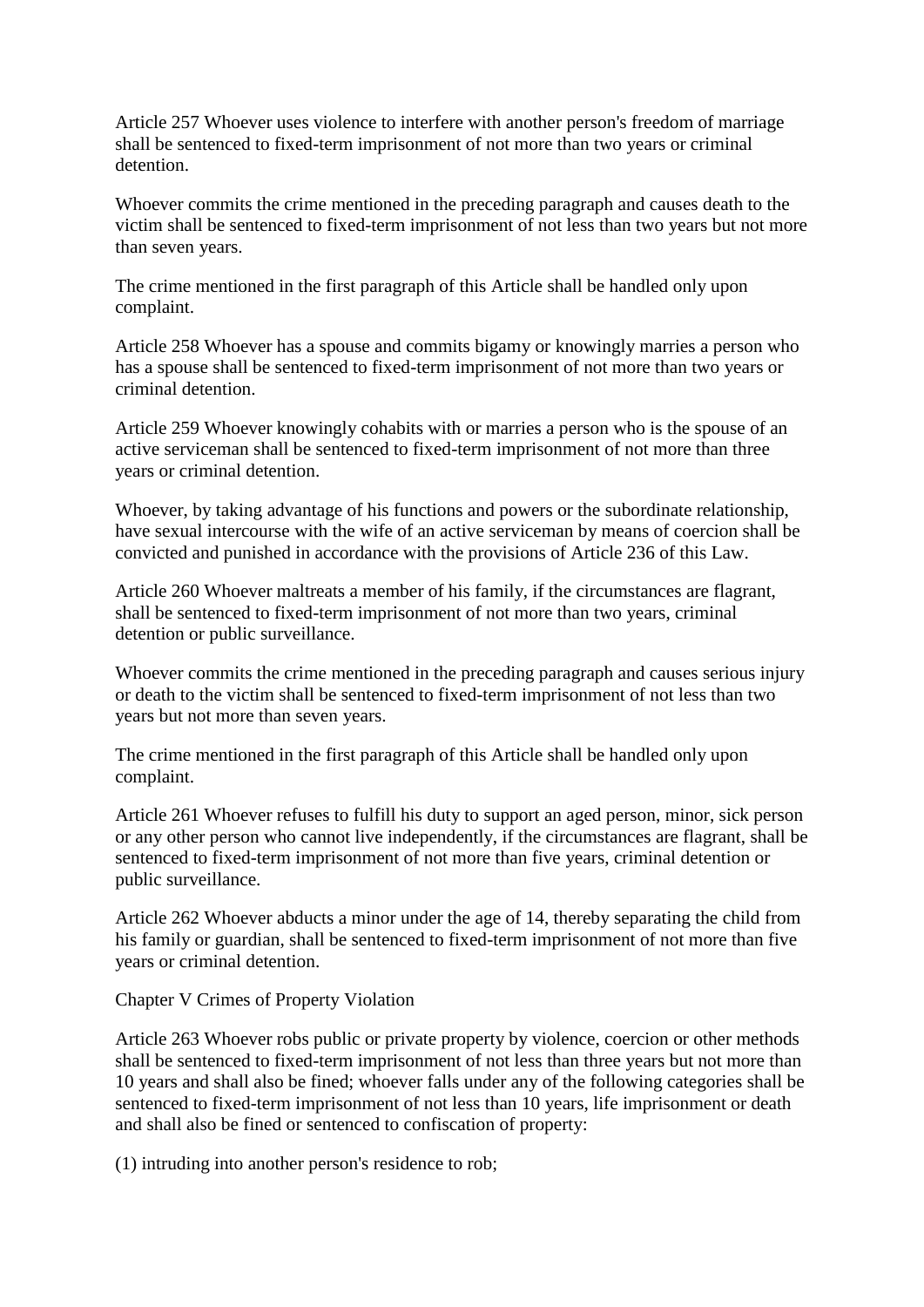(2) robbing on board the means of public transportation;

(3) robbing a bank or any other banking institution;

- (4) committing robbery repeatedly or robbing a huge, sum of money;
- (5) causing serious injury or death to another person in the course of robbery;
- (6) impersonating a serviceman or policeman in robbing;
- (7) robbing with a gun; or

(8) robbing military materials or the materials for emergency rescue, disaster relief or social relief.

Article 264 Whoever steals a relatively large amount of public or private property or commits theft repeatedly shall be sentenced to fixed-term imprisonment of not more than three years, criminal detention or public surveillance and shall also, or shall only, be fined; if the amount is huge, or if there are other serious circumstances, he shall be sentenced to fixed-term imprisonment of not less than three years but not more than 10 years and shall also be fined; if the amount is especially huge, or if there are other especially serious circumstances, he shall be sentenced to fixed-term imprisonment of not less than 10 years or life imprisonment and shall also be fined or be sentenced to confiscation of property; whoever falls under any of the following categories shall be sentenced to life imprisonment or death, and shall also be sentenced to confiscation of property:

(1) stealing a banking institution and the amount involved is especially huge,; or

(2) stealing precious cultural relics and the circumstances are serious.

Article 265 Whoever, for the purpose of making profits, stealthily connects his telecommunications line with that of another person, duplicates another person's telecommunications code or number or uses the telecommunication equipment or device while clearly knowing that it is stealthily connected with another person's or duplicated shall be convicted and punished in accordance with the provisions of Article 264 of this Law.

Article 266 Whoever swindles public or private money or property, if the amount is relatively large, shall be sentenced to fixed-term imprisonment of not more than three years, criminal detention or public surveillance and shall also, or shall only, be fined; if the amount is huge, or if there are other serious circumstances, he shall be sentenced to fixed-term imprisonment of not less than three years but not more than 10 years and shall also be fined; if the amount is especially huge, or if there are other especially serious circumstances, he shall be sentenced to fixed-term imprisonment of not less than 10 years or life imprisonment and shall also be fined or be sentenced to confiscation of property, except as otherwise specifically provided in this Law.

Article 267 Whoever forcibly seizes public or private money or property, if the amount is relatively large, shall be sentenced to fixed-term imprisonment of not more than three years, criminal detention or public surveillance and shall also, or shall only, be fined; if the amount is huge, or there are other serious circumstances, he shall be sentenced to fixed-term imprisonment of not less than three years but not more than 10 years and shall also be fined; if the amount is especially huge, or there are other especially serious circumstances, he shall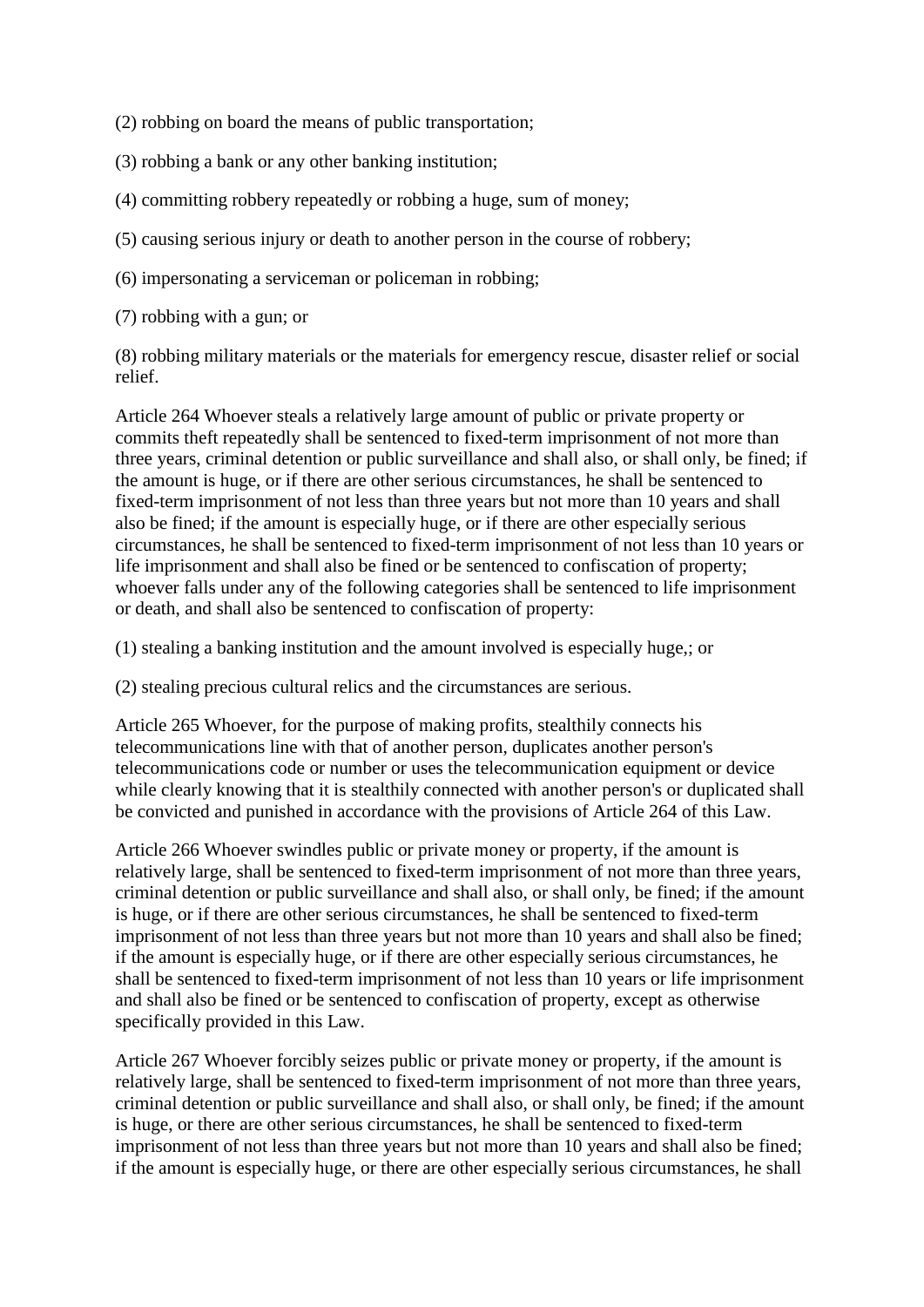be sentenced to fixed-term imprisonment of not less than 10 years or life imprisonment and shall also be fined or be sentenced to confiscation of property.

Whoever commits the crime with lethal weapons shall be convicted and punished in accordance with the provisions of Article 263 of this Law.

Article 268 Where people are gathered to forcibly seize public or private money or property, if the amount is relatively large or if there are other serious circumstances, the ringleaders and active participants shall be sentenced to fixed-term imprisonment of not more than three years, criminal detention or public surveillance and shall also be fined; if the amount is huge, or there are other serious circumstances, they shall be sentenced to fixed-term imprisonment of not less than three years but not more than 10 years and shall also be fined.

Article 269 Whoever commits the crime of theft, fraud or forcible seizure of money or property and uses violence on the spot or threatens to use violence in order to conceal the booty, resist arrest or destroy the criminal evidence shall be convicted and punished in accordance with the provisions of Article 263 of this Law.

Article 270 Whoever unlawfully takes possession of another person's money or property under his custody and refuses to return it, if the amount is relatively large, shall be sentenced to fixed-term imprisonment of not more than two years, or criminal detention or be fined; if the amount is huge, or if there are other serious circumstances, he shall be sentenced to fixed-term imprisonment of not less than two years but not more than five years and shall also be fined.

Whoever unlawfully takes possession of an object, which another person has forgotten about or buried, and refuses to hand it over, if the amount is relatively large, shall be punished in accordance with the provisions of the preceding paragraph.

The crime mentioned in this Article shall be handled only upon complaint.

Article 271 Any employee of a company, enterprise or any other unit who, taking advantage of his position, unlawfully takes possession of the money or property of his own unit, if the amount is relatively large, shall be sentenced to fixed-term imprisonment of not more than five years or criminal detention; if the amount is huge,, he shall be sentenced to fixed-term imprisonment of not less than five years and may also be sentenced to confiscation of property.

If an employee who is engaged in public service in a State-owned company, enterprise or any other State-owned unit or if a person who is assigned by a State-owned company, enterprise or any other State-owned unit to a company, enterprise or any other unit that is not owned by the State to engage in public service commits the act mentioned in the preceding paragraph, he shall be convicted and punished in accordance with the provisions of Article 382 or 383 of this Law.

Article 272 Any employee of a company, enterprise or any other unit who, taking advantage of his position, misappropriates the funds of his own unit for personal use or for loaning them to another person, if the amount is relatively large and the funds are not repaid at the expiration of three months, or if the funds are repaid before the expiration of three months but the amount involved is relatively large and the funds are used for profit-making activities or for illegal activities, shall be sentenced to fixed-term imprisonment of not more than three years or criminal detention; if the amount involved is huge,, or if it is relatively large but is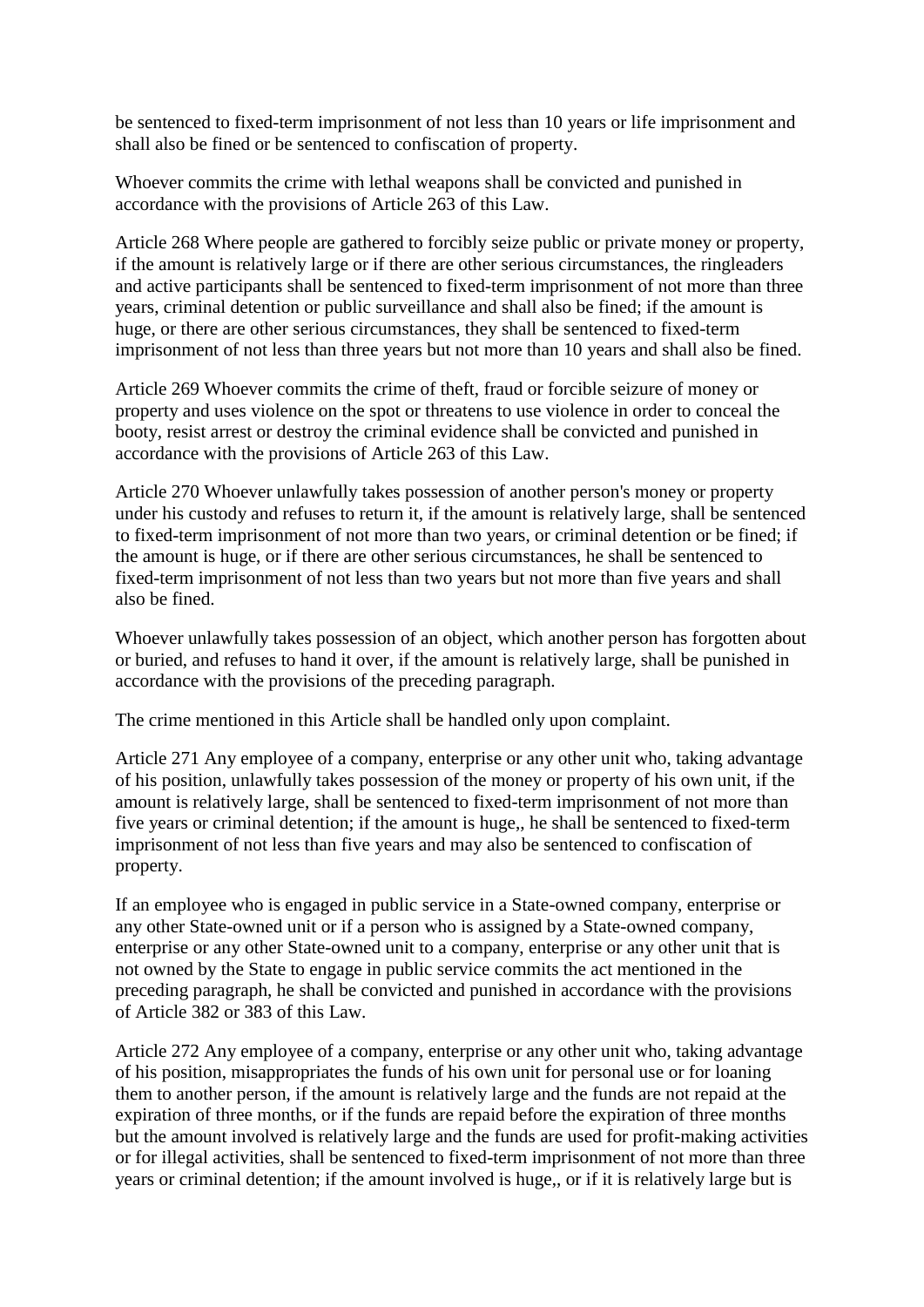not returned, he shall be sentenced to fixed-term imprisonment of not less than three years but not more than 10 years.

If an employee who is engaged in public service in a State-owned company, enterprise or any other State-owned unit or any person who is assigned by a State-owned company, enterprise, or any other State-owned unit to a company, enterprise or any other unit that is not owned by the State to engage in public service commits any act mentioned in the preceding paragraph, he shall be convicted and punished in accordance with the provisions of Article 384 of this Law.

Article 273 In cases of misappropriation of funds or materials that are allocated for disaster relief, emergency rescue, flood prevention and control, support to disabled servicemen and families of revolutionary martyrs and servicemen, aid to the poor, migration and social relief, if the circumstances are serious and major harm is caused to the interests of the State and the people, the person who is directly responsible for the offence shall be sentenced to fixed-term imprisonment of not more than three years or criminal detention; if the circumstances are especially serious, he shall be sentenced to fixed-term imprisonment of not less than three years but not more than seven years.

Article 274 Whoever extorts public or private money or property by blackmail, if the amount is relatively large, shall be sentenced to fixed-term imprisonment of not more than three years, criminal detention or public surveillance; if the amount is huge, or if there are other serious circumstances, he shall be sentenced to fixed-term imprisonment of not less than three years but not more than 10 years.

Article 275 Whoever intentionally destroys or damages public or private money or property, if the amount involved is relatively large or if there are other serious circumstances, shall be sentenced to fixed-term imprisonment of not more than three years, or criminal detention or be fined; if the amount involved is huge, or if there are other especially serious circumstances, he shall be sentenced to fixed-term imprisonment of not less than three years but not more than seven years.

Article 276 Anyone who, for purposes of giving vent to spite or retaliating or out of other personal motives, destroys or damages machines or equipment, cruelly injures or slaughters farm animals or sabotages production and business operation by other means, shall be sentenced to fixed-term imprisonment of not more than three years, criminal detention or public surveillance; if the circumstances are serious, he shall be sentenced to fixed-term imprisonment of not less than three years but not more than seven years.

Chapter VI Crimes of Obstructing the Administration of Public Order

Section 1 Crimes of Disturbing Pubic Order

Article 277 Whoever by means of violence or threat, obstructs a functionary of a State organ from carrying out his functions according to law shall be sentenced to fixed-term imprisonment of not more than three years, criminal detention, or public surveillance or be fined.

Whoever by means of violence or threat, obstructs a deputy to the National People's Congress or a deputy to a local people's congress at any level from carrying out his functions as a deputy according to law shall be punished in accordance with the provisions of the preceding paragraph.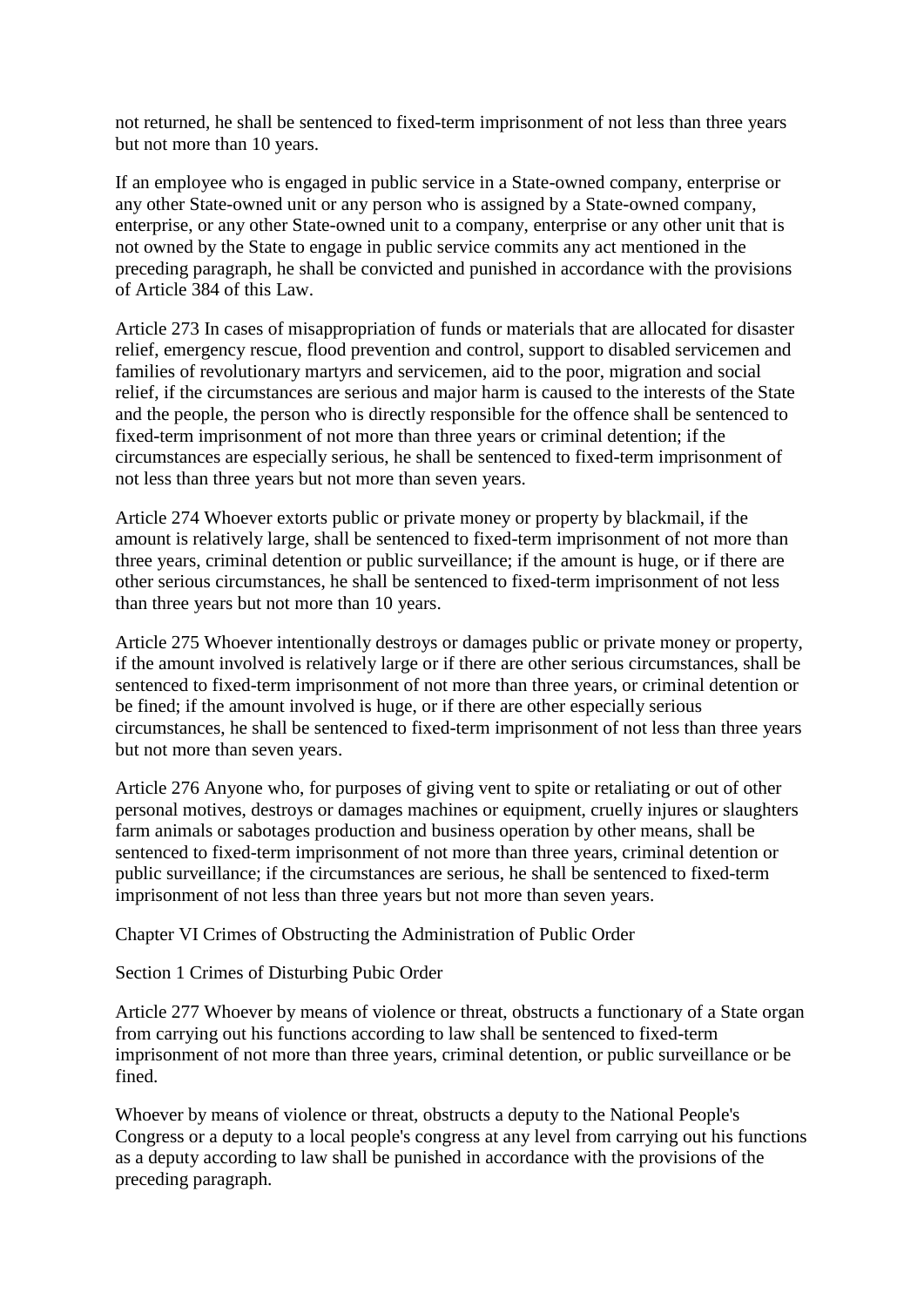Whoever during natural calamities or emergencies obstructs, by means of violence or threat, the workers of the Red Cross Society from performing their functions and duties according to law shall be punished in accordance with the provisions of the first paragraph.

Whoever intentionally obstructs officers of a State security organ or a public security organ from maintaining State security in accordance with law and causes serious consequences, though without resort to violence or threat, shall be punished in accordance with the provisions of the first paragraph.

Article 278 Whoever incites people to resist by violence the implementation of the laws and administrative rules and regulations of the State shall be sentenced to fixed-term imprisonment of not more than three years, criminal detention, public surveillance or deprivation of political rights; if the consequences are serious, he shall be sentenced to fixed-term imprisonment of not less than three years but not more than seven years.

Article 279 Whoever impersonates a functionary of a State organ to go about and deceive people shall be sentenced to fixed-term imprisonment of not more than three years, criminal detention, public surveillance or deprivation of political rights; if the circumstances are serious, he shall be sentenced to fixed-term imprisonment of not less than three years but not more than 10 years.

Whoever impersonates a people's policeman to go about and deceive people shall be given a heavier punishment in accordance with the provisions of the preceding paragraph.

Article 280 Whoever forges, alters, buys, sells or steals, forcibly seizes or destroys the official documents, certificates or seals of a State organ shall be sentenced to fixed-term imprisonment of not more than three years, criminal detention, public surveillance or deprivation of political rights; if the circumstances are serious, he shall be sentenced to fixed-term imprisonment of not less than three years but not more than 10 years.

Whoever forges the seals of a company, enterprise, institution or a people's organization shall be sentenced to fixed-term imprisonment of not more than three years, criminal detention, public surveillance or deprivation of political rights.

Whoever forges or alters identity cards of citizens shall be sentenced to fixed-term imprisonment of not more than three years, criminal detention, public surveillance or deprivation of political rights; if the circumstances are serious, he shall be sentenced to fixed-term imprisonment of not less than three years but not more than seven years.

Article 281 Whoever illegally manufactures, buys or sells the people's police uniforms, number plates of police vehicles and other police insignia or police implements, if the circumstances are serious, shall be sentenced to fixed-term imprisonment of not more than three years, criminal detention or public surveillance and shall also, or shall only, be fined.

Where a unit commits the crime mentioned in the preceding paragraph, it shall be fined, and the persons who are directly in charge and the other persons who are directly responsible for the offence shall be punished in accordance with the provisions of the preceding paragraph.

Article 282 Whoever unlawfully obtains State secrets by stealing, spying or buying shall be sentenced to fixed-term imprisonment of not more than three years, criminal detention, public surveillance or deprivation of political rights; if the circumstances are serious, he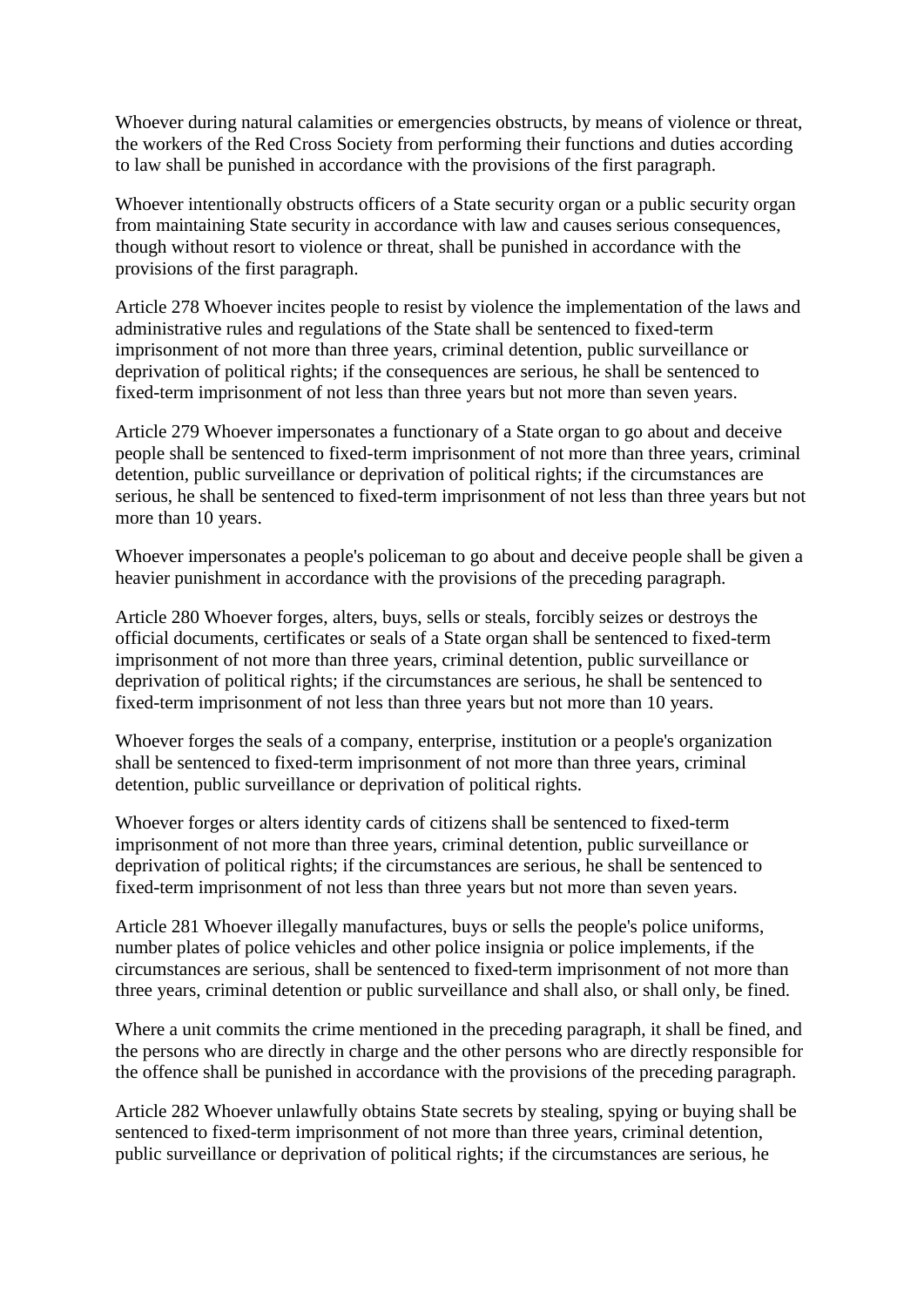shall be sentenced to fixed-term imprisonment of not less than three years but not more than seven years.

Whoever unlawfully holds the documents, material or other objects classified as "strictly confidential" or "confidential" State secrets and refuses to explain their sources and purposes shall be sentenced to fixed-term imprisonment of not more than three years, criminal detention or public surveillance.

Article 283 Whoever unlawfully manufactures or sells any specialized espionage equipment or devices such as those for eavesdropping or secret photographing shall be sentenced to fixed-term imprisonment of not more than three years, criminal detention or public surveillance.

Article 284 Whoever unlawfully uses any special equipment or devices for eavesdropping or secret photographing, if the consequences are serious, shall be sentenced to fixed-term imprisonment of not more than two years, criminal detention or public surveillance.

Article 285 Whoever, in violation of State regulations, invades the computer information system in the fields of State affairs, national defence construction or sophisticated science and technology shall be sentenced to fixed-term imprisonment of not more than three years or criminal detention.

Article 286 Whoever, in violation of State regulations, cancels, alters, increases or jams the functions of the computer information system, thereby making it impossible for the system to operate normally, if the consequences are serious, shall be sentenced to fixed-term imprisonment of not more than five years or criminal detention; if the consequences are especially serious, he shall be sentenced to fixed-term imprisonment of not less than five years.

Whoever, in violation of State regulations, cancels, alters or increases the data stored in or handled or transmitted by the computer information system or its application program, if the consequences are serious, shall be punished in accordance with the provisions of the preceding paragraph.

Whoever intentionally creates or spreads destructive programs such as the computer viruses, thus affecting the normal operation of the computer system, if the consequences are serious, shall be punished in accordance with the provisions of the first paragraph.

Article 287 Whoever uses computers to commit the crimes such as financial fraud, theft, embezzlement, misappropriation of public funds and theft of State secrets shall be convicted and punished in accordance with the relevant provisions of this Law.

Article 288 Whoever, in violation of State regulations, sets up or uses a radio station or occupies radio frequency without authorization and refuses to stop the use after being ordered to do so, thus disrupting the normal operation of radio communications and causing serious consequences, shall be sentenced to fixed-term imprisonment of not more than three years, criminal detention or public surveillance and shall also, or shall only, be fined.

Where a unit commits the crime mentioned in the preceding paragraph, it shall be fined, and the persons who are directly in charge and the other persons who are directly responsible for the offence shall be punished in accordance with the provisions of the preceding paragraph.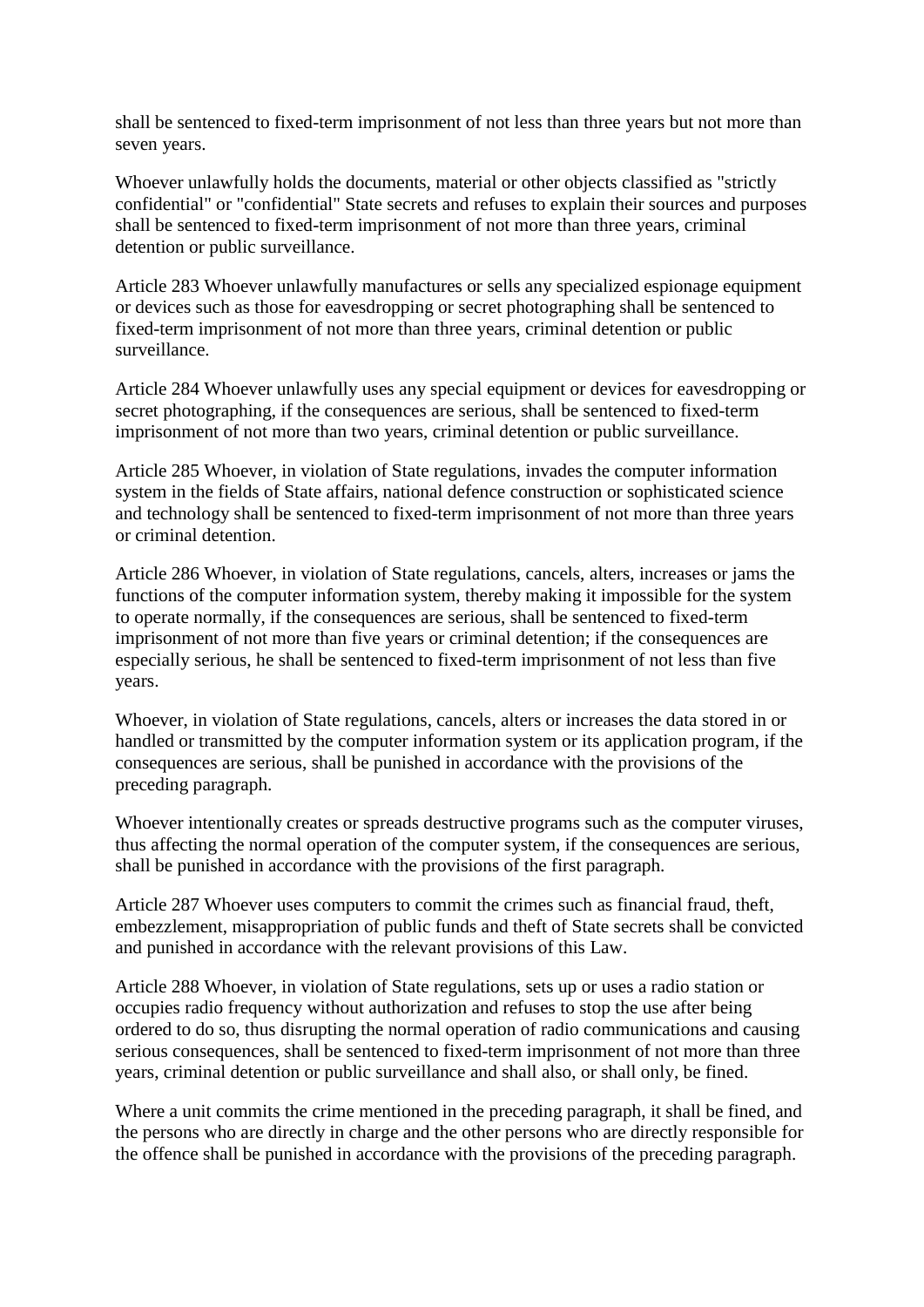Article 289 Where people are gathered to commit "beating, smashing or looting", thus causing injury, disability or death to a person, the offenders shall be convicted and punished in accordance with the provisions of Article 234 or 232 of this Law. If public or private money or property is destroyed, damaged, or forcibly taken, the offenders shall be ordered to return the money or property or make compensation and, in addition, the ringleaders shall be convicted and punished in accordance with the provisions of Article 263 of this Law.

Article 290 Where people are gathered to disturb public order to such a serious extent that work in general, production, business operation, teaching or scientific research cannot go on and heavy losses are caused, the ringleaders shall be sentenced to fixed-term imprisonment of not less than three years but not more than seven years; the active participants shall be sentenced to fixed-term imprisonment of not more than three years, criminal detention, public surveillance or deprivation of political rights.

Where people are gathered to assault a State organ, making it impossible for the State organ to conduct its work and causing heavy losses, the ringleaders shall be sentenced to fixedterm imprisonment of not less than five years but not more than 10 years; the active participants shall be sentenced to fixed-term imprisonment of not more than five years, criminal detention, public surveillance or deprivation of political rights.

Article 291 Where people are gathered to disturb order at railway stations or bus terminals, wharves, civil airports, marketplaces, parks, theaters, cinemas, exhibition halls, sports grounds or other public places, or to block traffic or undermine traffic order, or resist or obstruct public security administrators of the State from carrying out their duties according to law, if the circumstances are serious, the ringleaders shall be sentenced to fixed-term imprisonment of not more than five years, criminal detention or public surveillance.

Article 292 Where people are gathered to engage in affrays, the ringleaders and the active participants shall be sentenced to fixed-term imprisonment of not more than three years, criminal detention or public surveillance; the ringleaders and the active participants who fall under any of the following categories, shall be sentenced to fixed-term imprisonment of not less than three years but not more than 10 years:

(1) gathering people to engage in affrays repeatedly;

(2) the number of people gathered to engage in affrays is large and so is the scale, thus bringing about a bad effect on society;

(3) gathering people to engage in affrays in public places or on vital traffic lines and causing serious public disorder; or

(4) gathering people to engage in affrays with weapons.

Where people are gathered to engage in affrays, thus causing serious injury or death to a person, he shall be convicted and punished in accordance with the provisions of Article 234 or 232 of this Law.

Article 293 Whoever commits any of the following acts of creating disturbances, thus disrupting public order, shall be sentenced to fixed-term imprisonment of not more than five years, criminal detention or public surveillance:

(1) beating another person at will and to a flagrant extent;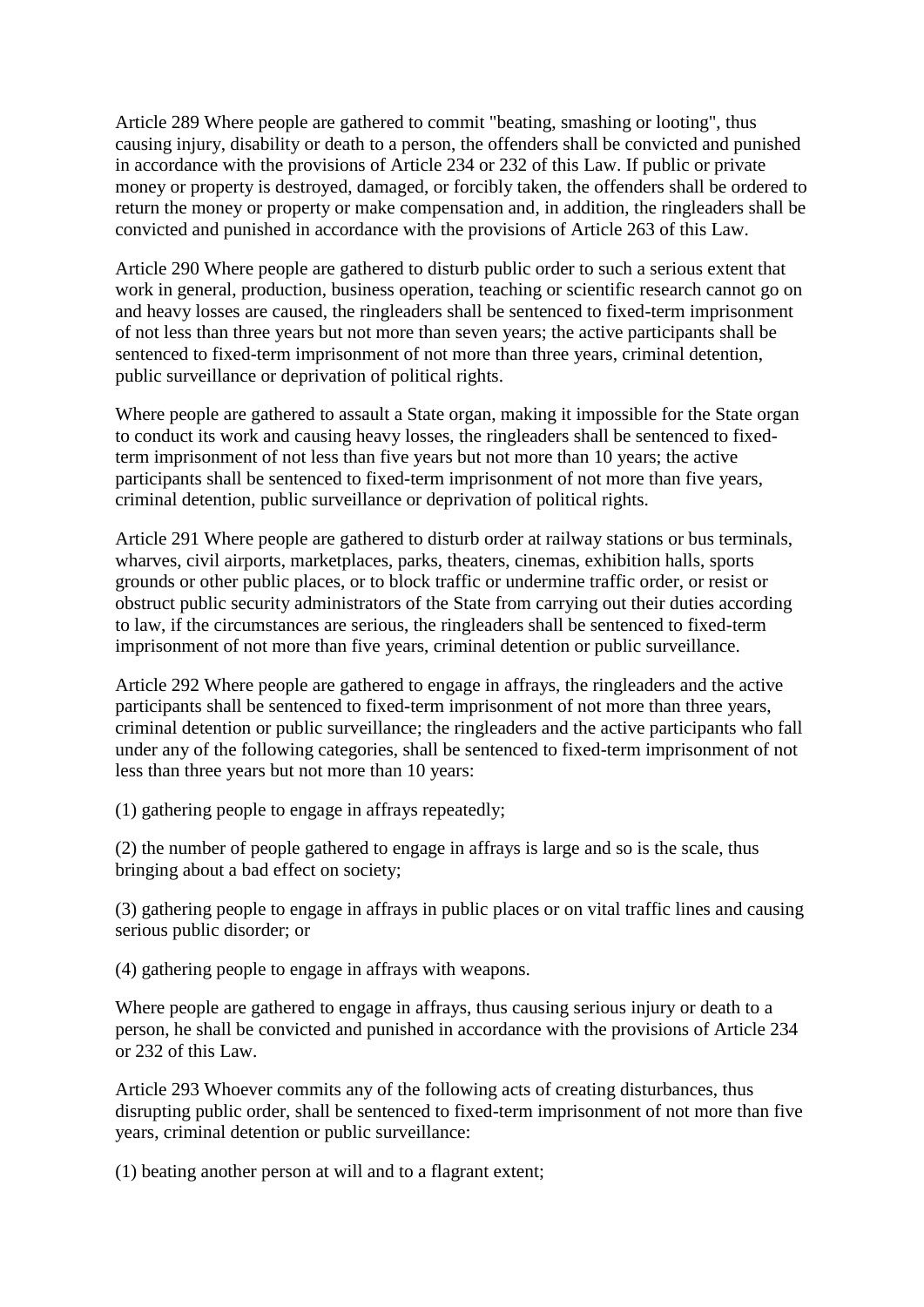(2) chasing, intercepting or hurling insults to another person to a flagrant extent;

(3) forcibly taking or demanding, willfully damaging, destroying or occupying public or private money or property to a serious extent; or

(4) creating disturbances in a public place, thus causing serious disorder in such place.

Article 294 Whoever forms, leads or takes an active part in organizations in the nature of criminal syndicate to commit organized illegal or criminal acts through violence, threat or other means, such as lording it over the people in an area, perpetrating outrages, riding roughshod over or cruelly injuring or killing people, thus seriously disrupting economic order and people's daily activities, shall be sentenced to fixed-term imprisonment of not less than three years but not more than 10 years; other participants shall be sentenced to fixedterm imprisonment of not more than three years, criminal detention, public surveillance or deprivation of political rights.

Members of Mafia abroad who recruit members within the territory of the People's Republic of China shall be sentenced to fixed-term imprisonment of not less than three years but not more than 10 years.

Whoever, in addition to the offenses mentioned in the preceding two paragraphs, commits any other offences shall be punished in accordance with the provisions on combined punishment for several crimes.

Any functionary of a State organ who harbors an organization in the nature of criminal syndicate or connives at such organization to conduct illegal or criminal acts shall be sentenced to fixed-term imprisonment of not more than three years, criminal detention or deprivation of political rights; if the circumstances are serious, he shall be sentenced to fixed-term imprisonment of not less than three years but not more than 10 years.

Article 295 Whoever teaches another person how to commit a crime shall be sentenced to fixed-term imprisonment of not more than five years, criminal detention or public surveillance; if the circumstances are serious, he shall be sentenced to fixed-term imprisonment of not less than five years; if the circumstances are especially serious, he shall be sentenced to life imprisonment or death.

Article 296 Where an assembly, a procession or a demonstration is held with no application made in accordance with the provisions of law or no permission granted for the application or where it is held not in accordance with the time for start and stop, venue and routes permitted by the competent authorities, and the order of dismission is disobeyed and public order seriously disrupted, the persons who are in charge and the persons who are directly responsible for the assembly, procession or demonstration shall be sentenced to fixed-term imprisonment of not more than five years, criminal detention, public surveillance or deprivation of political rights.

Article 297 Whoever, in violation of the provisions of law, participates in an assembly, a procession or a demonstration with weapons, controlled cutting tools or explosives shall be sentenced to fixed-term imprisonment of not more than three years, criminal detention, public surveillance or deprivation of political rights.

Article 298 Whoever disturbs, breaks into or disrupts by any other means an assembly, a procession or a demonstration held in compliance with law, thus causing public disorder,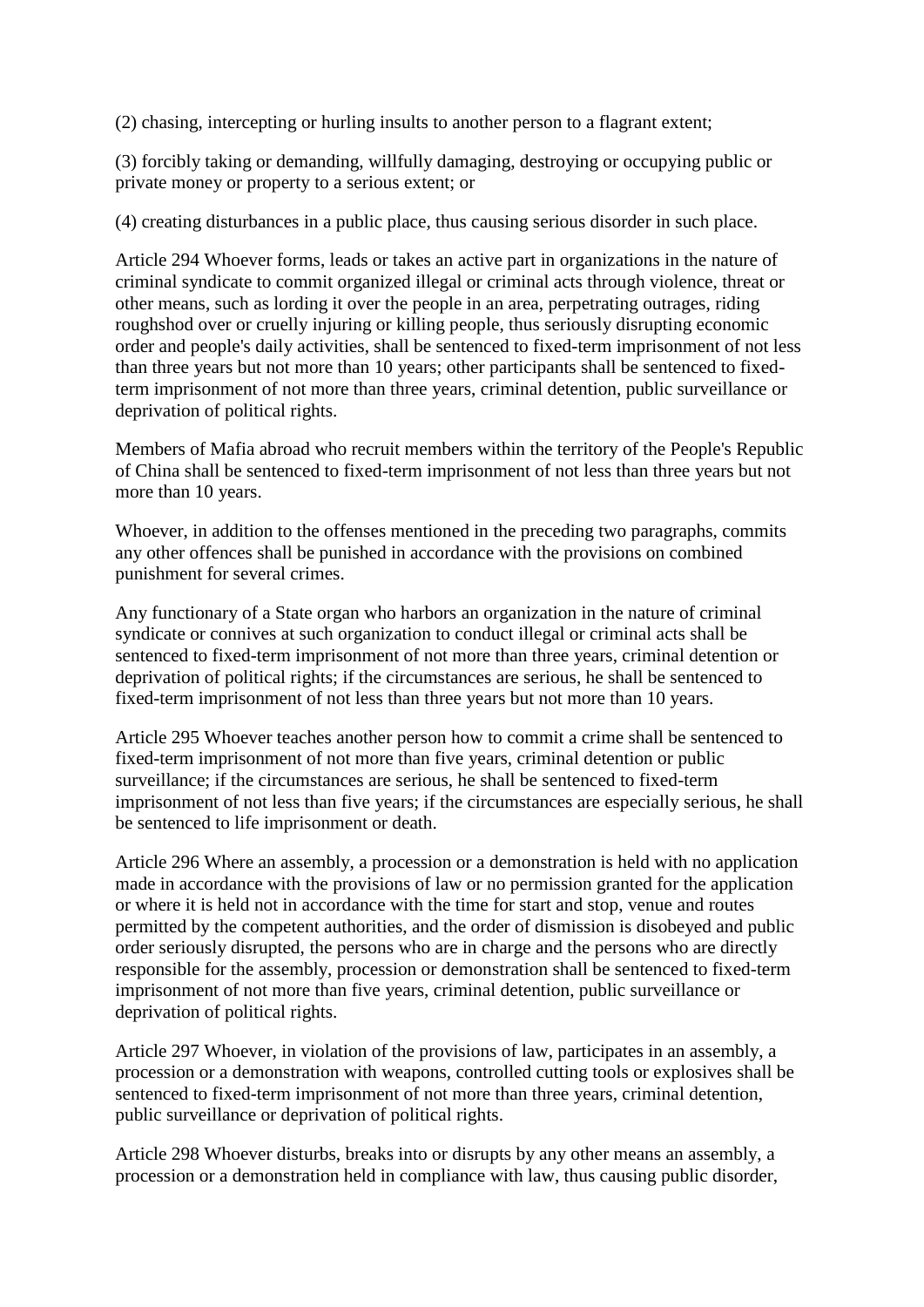shall be sentenced to fixed-term imprisonment of not more than five years, criminal detention, public surveillance or deprivation of political rights.

Article 299 Whoever desecrates the National Flag or the National Emblem of the People's Republic of China by intentionally burning, mutilating, scrawling on, defiling or trampling upon it in a public place shall be sentenced to fixed-term imprisonment of not more than three years, criminal detention, public surveillance or deprivation of political rights.

Article 300 Whoever forms or uses superstitious sects or secret societies or weird religious organizations or uses superstition to undermine the implementation of the laws and administrative rules and regulations of the State shall be sentenced to fixed-term imprisonment of not less than three years but not more than seven years; if the circumstances are especially serious, he shall be sentenced to fixed-term imprisonment of not less than seven years.

Whoever forms or uses superstitious sects or secret societies or weird religious organizations or uses superstition to cheat another person, and causes death to the person shall be punished in accordance with the provisions of the preceding paragraph.

Whoever forms or uses superstitious sects or secret societies or weird religious organizations or uses superstition to rape a woman or swindle money or property shall be convicted and punished in accordance with the provisions of Articles 236 and Article 266 of this Law respectively.

Article 301 Where people are gathered to engage in licentious activities, the ringleaders and the persons who repeatedly take part in such activities shall be sentenced to fixed-term imprisonment of not more than five years, criminal detention or public surveillance.

Whoever entices a minor to join people in licentious activities shall be given a heavier punishment in accordance with the provisions of the preceding paragraph.

Article 302 Whoever steals or insults a corpse shall be sentenced to fixed-term imprisonment of not more than three years, criminal detention or public surveillance.

Article 303 Whoever, for the purpose of profit, gathers people to engage in gambling, runs a gambling house or makes gambling his profession shall be sentenced to fixed-term imprisonment of not more than three years, criminal detention or public surveillance and shall also be fined.

Article 304 Any postal worker who, grossly neglecting his duty, intentionally delays the delivery of mail, thus causing grave losses to public money or property or to the interests of the State or the people, shall be sentenced to fixed-term imprisonment of not more than two years or criminal detention.

Section 2 Crimes of Impairing Judicial Administration

Article 305 If, in criminal proceedings, a witness, expert witness, recorder or interpreter intentionally gives false testimony or makes a false expert evaluation, record or translation concerning the circumstances that have an important bearing on a case, in order to frame another person or conceal criminal evidence, he shall be sentenced to fixed-term imprisonment of not more than three years or criminal detention; if the circumstances are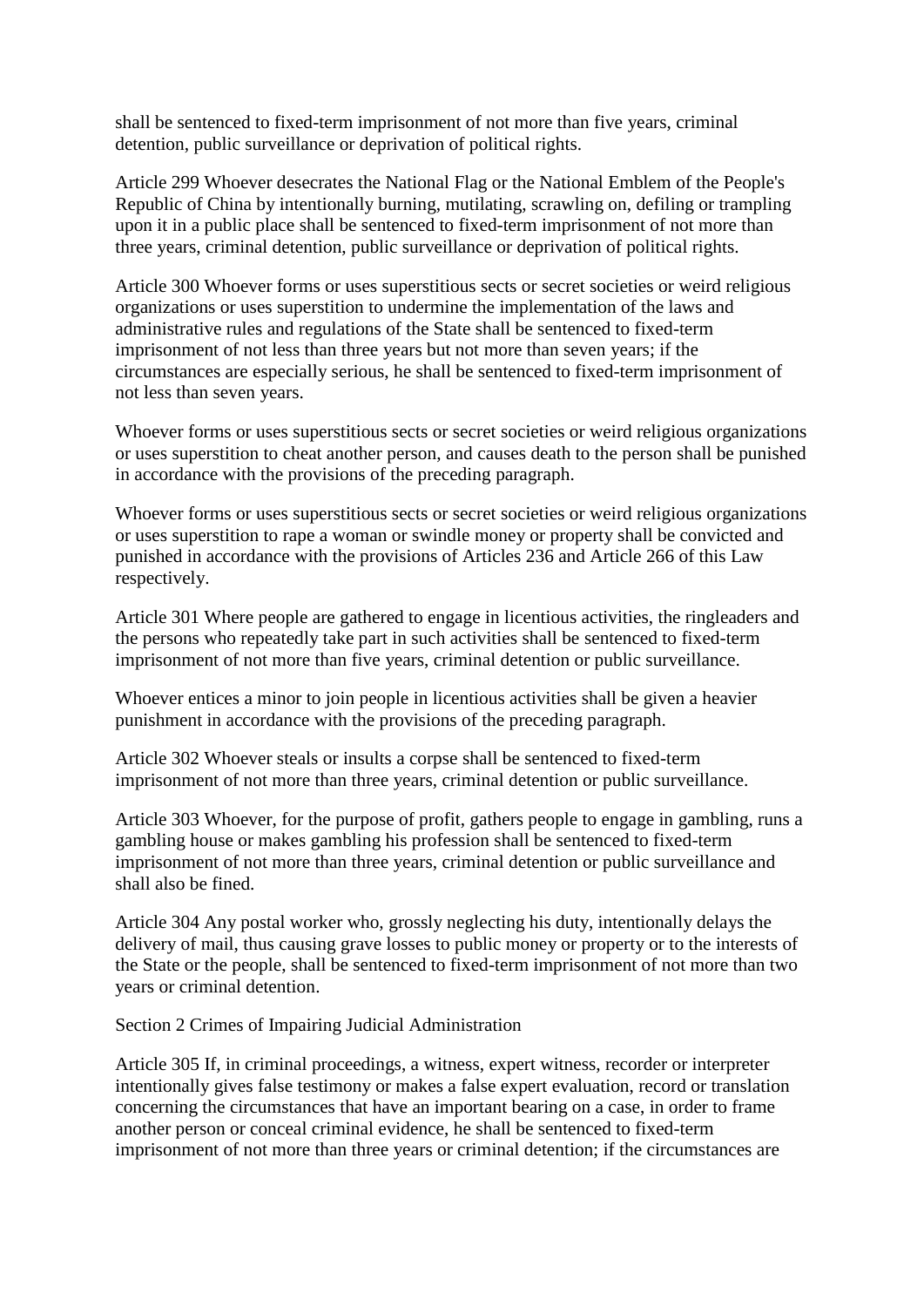serious, he shall be sentenced to fixed-term imprisonment of not less than three years but not more than seven years.

Article 306 If, in criminal proceedings, a defender or agent ad litem destroys or forges evidence, helps any of the parties destroy or forge evidence, or coerces the witness or entices him into changing his testimony in defiance of the facts or give false testimony, he shall be sentenced to fixed-term imprisonment of not more than three years or criminal detention; if the circumstances are serious, he shall be sentenced to fixed-term imprisonment of not less than three years but not more than seven years.

Where a witness's testimony or other evidence provided, shown or quoted by a defender or agent ad litem is inconsistent with the facts but is not forged intentionally, it shall not be regarded as forgery of evidence.

Article 307 Whoever, by violence, threat, bribery or any other means, obstructs a witness from giving testimony or instigates another person to give false testimony shall be sentenced to fixed-term imprisonment of not more than three years or criminal detention; if the circumstances are serious, he shall be sentenced to fixed-term imprisonment of not less than three years but not more than seven years.

Whoever helps any of the parties destroy or forge evidence, if the circumstances are serious, shall be sentenced to fixed-term imprisonment of not more than three years or criminal detention.

Any judicial officer who commits any of the crimes mentioned in the preceding two paragraphs shall be given a heavier punishment.

Article 308 Whoever retaliates against a witness shall be sentenced to fixed-term imprisonment of not more than three years or criminal detention; if the circumstances are serious, he shall be sentenced to fixed-term imprisonment of not less than three years but not more than seven years.

Article 309 Whoever gathers people to stir up trouble in a court or assault the court or beats a judicial officer, thus seriously disrupting the order of the court, shall be sentenced to fixedterm imprisonment of not more than three years, criminal detention, or public surveillance or be fined.

Article 310 Whoever knowingly provides a hiding place, money or property to a criminal, or helps the criminal escape or gives false testimony to protect the criminal shall be sentenced to fixed-term imprisonment of not more than three years, criminal detention or public surveillance; if the circumstances are serious, he shall be sentenced to fixed-term imprisonment of not less than three years but not more than 10 years.

Conspirators to a crime mentioned in the preceding paragraph shall be regarded as joint offenders and punished as such.

Article 311 Whoever, while clearly knowing that another person has committed the crime of espionage, refuses to provide relevant particulars or relevant evidence when an officer from a State security organ asks him to do so, if the circumstances are serious, shall be sentenced to fixed-term imprisonment of not more than three years, criminal detention or public surveillance.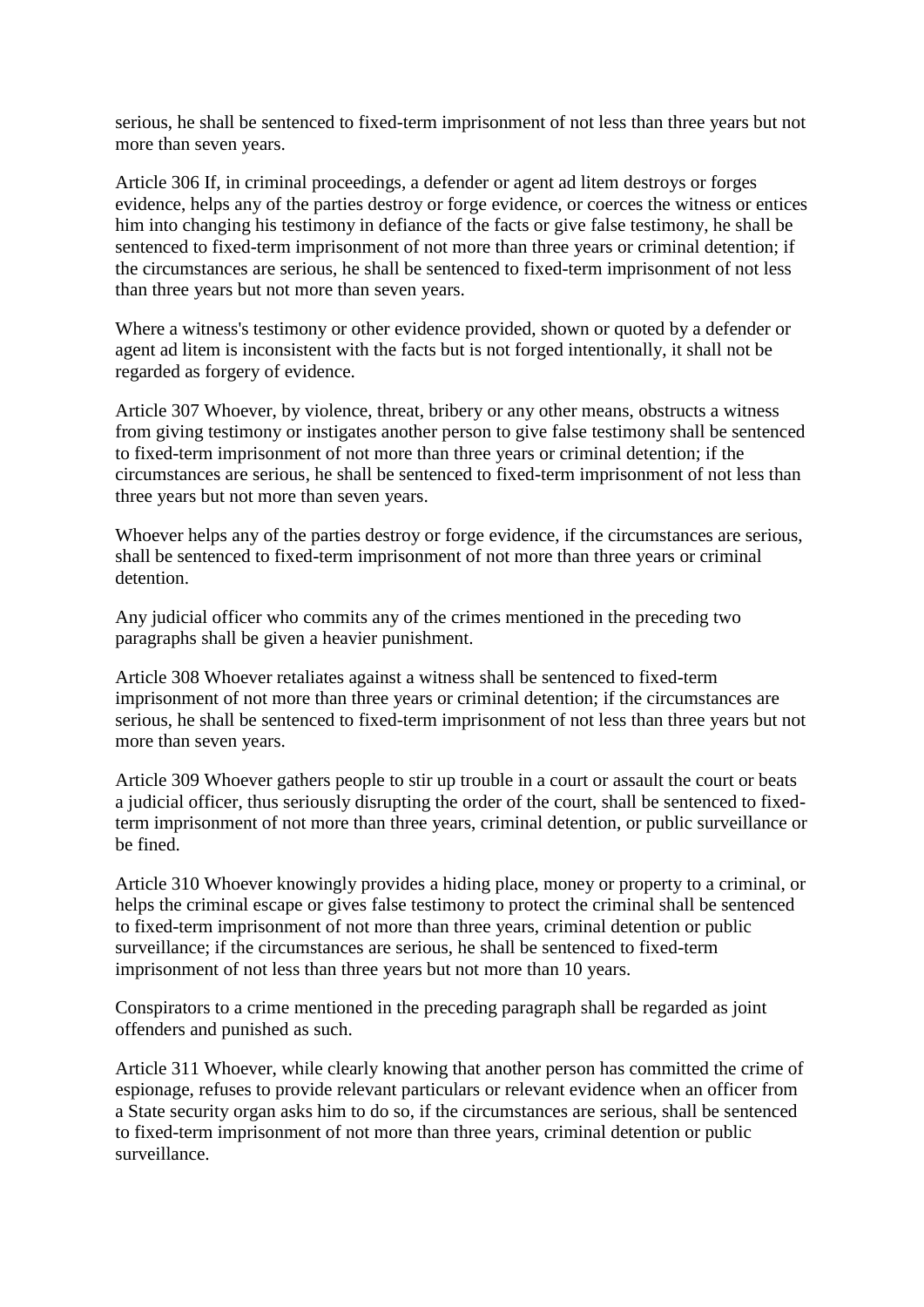Article 312 Whoever knowingly conceals, transfers, purchases or helps to sell illegally acquired goods shall be sentenced to fixed-term imprisonment of not more than three years, criminal detention or public surveillance and shall also, or shall only, be fined.

Article 313 Whoever has the ability to execute the judgment or order made by a People's Court but refuses to do so, if the circumstances are serious, shall be sentenced to fixed-term imprisonment of not more than three years, criminal detention or be fined.

Article 314 Whoever conceals, transfers, sells or intentionally destroys or damages the property sealed up, distrained or frozen by judicial organs, if the circumstances are serious, shall be sentenced to fixed-term imprisonment of not more than three years, criminal detention or be fined.

Article 315 Any criminal who is held in custody according to law commits any of the following acts, thus undermining the order of prison administration, if the circumstances are serious, shall be sentenced to fixed-term imprisonment of not more than three years:

(1) beating a prison policeman or any other officer;

(2) organizing another person held in custody to undermine the order of prison administration;

(3) gathering persons held in custody to stir up trouble, thus disrupting the normal order of prison administration; or

(4) beating or subjecting another person held in custody to corporal punishment or instigating another person to do so.

Article 316 Any criminal, defendant or criminal suspect who escapes after being held in custody according to law shall be sentenced to fixed-term imprisonment of not more than five years or criminal detention.

Whoever rescues the criminal, defendant or criminal suspect under escort shall be sentenced to fixed-term imprisonment of not less than three years but not more than seven years; if the circumstances are serious, he shall be sentenced to fixed-term imprisonment of not less than seven years.

Article 317 Ringleaders who organize a jailbreak and the active participants shall be sentenced to fixed-term imprisonment of not less than five years; other participants shall be sentenced to fixed-term imprisonment of not more than five years or criminal detention.

Ringleaders who instigate a riot to escape from prison or gather people to raid a prison with weapons and the active participants shall be sentenced to fixed-term imprisonment of not less than 10 years or life imprisonment; if the circumstances are especially serious, they shall be sentenced to death; other participants shall be sentenced to fixed-term imprisonment of not less than three years but not more than 10 years.

Section 3 Crimes Against Control of National Border (Frontier)

Article 318 Whoever makes arrangements for another person to illegally cross the national border (frontier) shall be sentenced to fixed-term imprisonment of not less than two years but not more than seven years and shall also be fined; if he falls under any of the following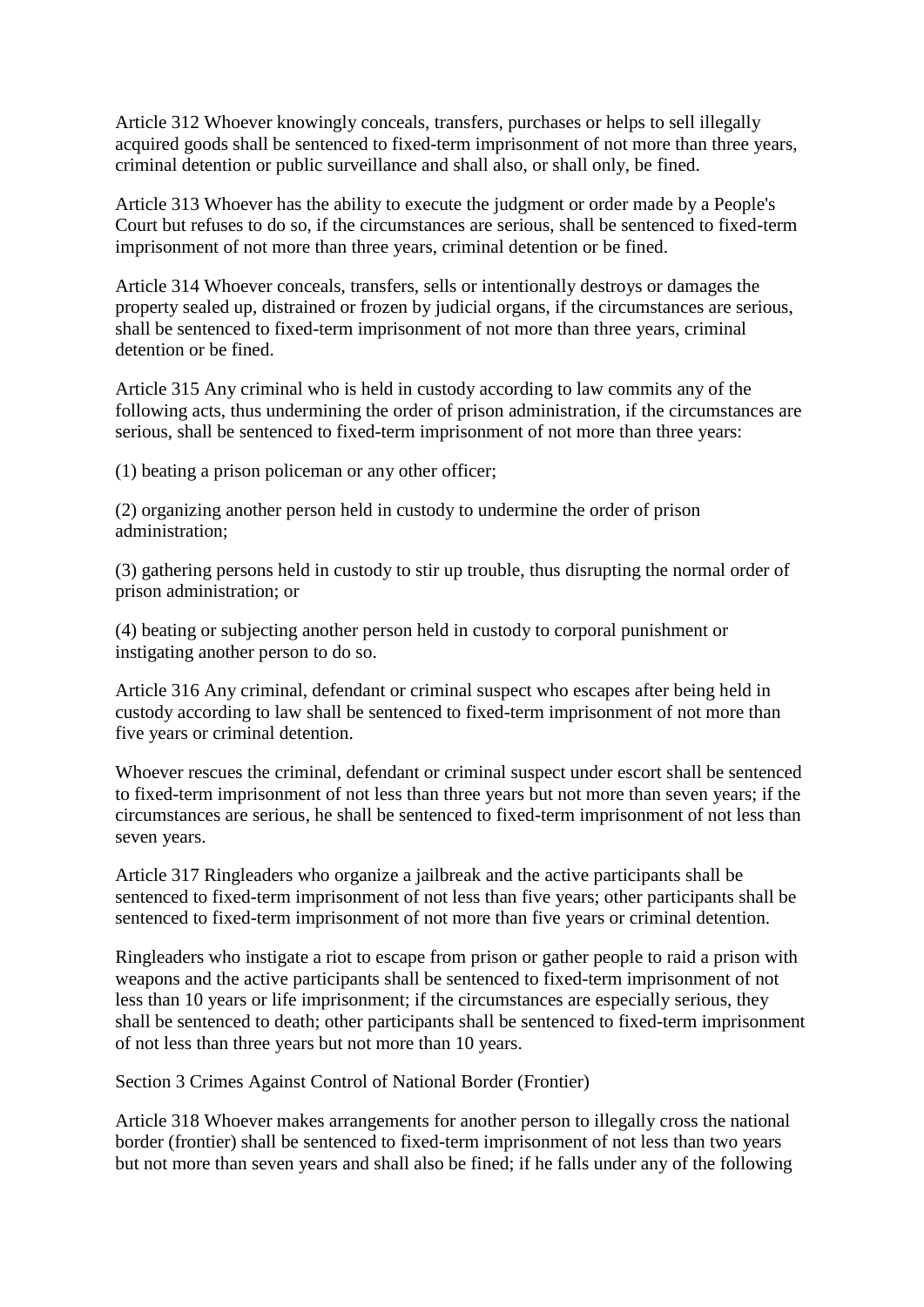categories, he shall be sentenced to fixed-term imprisonment of not less than seven years or life imprisonment , and shall also be fined or be sentenced to confiscation of property:

(1) being a ringleader of a group that makes arrangements for other persons to illegally cross the national border(frontier );

(2) repeatedly making arrangements for other persons to illegally cross the national border(frontier), or making arrangements for a large number of persons to do so;

(3) causing serious injury or death to the persons for whom he makes arrangements to illegally cross the national border(frontier);

(4) depriving or restricting personal freedom of the persons for whom he makes arrangements to illegally cross the national border(frontier);

(5) resisting inspection by means of violence or threat;

(6) the sum of illegal earnings being huge,; or

(7) other especially serious circumstances being involved.

Whoever, in addition to the crime mentioned in the preceding paragraph, kills, injures, rapes, or abducts and sells the persons for whom he makes arrangements to illegally cross the national border(frontier) or commits other criminal acts against them or kills, injures or commits other criminal acts against the inspectors shall be punished in accordance with the provisions on combined punishment for several crimes.

Article 319 Whoever, in the name of export of labour service, economic exchange, trade, etc. , practises fraud to obtain the passport, visa or other exit certificates for the purpose of helping other persons to illegally cross the national border(frontier) shall be sentenced to fixed-term imprisonment of not more than three years and shall also be fined; if the circumstances are serious, he shall be sentenced to fixed-term imprisonment of not less than three years but not more than 10 years and shall also be fined.

Where a unit commits the crime mentioned in the preceding paragraph, it shall be fined, and the persons who are directly in charge and the other persons who are directly responsible for the offence shall be punished in accordance with the provisions of the preceding paragraph.

Article 320 Whoever provides another person with a counterfeit or altered passport, visa or other exit and entry certificates or sells passports, visa or other exit and entry certificates shall be sentenced to fixed-term imprisonment of not more than five years and shall also be fined; if the circumstances are serious, he shall be sentenced to fixed-term imprisonment of not less than five years and shall also be fined.

Article 321 Whoever transports another person to illegally cross the national border (frontier) shall be sentenced to fixed-term imprisonment of not more than five years, criminal detention or public surveillance and shall also be fined; if he falls under any of the following categories, he shall be sentenced to fixed-term imprisonment of not less than five years but not more than 10 years and shall also be fined:

(1) repeatedly transporting persons to illegally cross the national border(frontier), or transporting a large number of persons;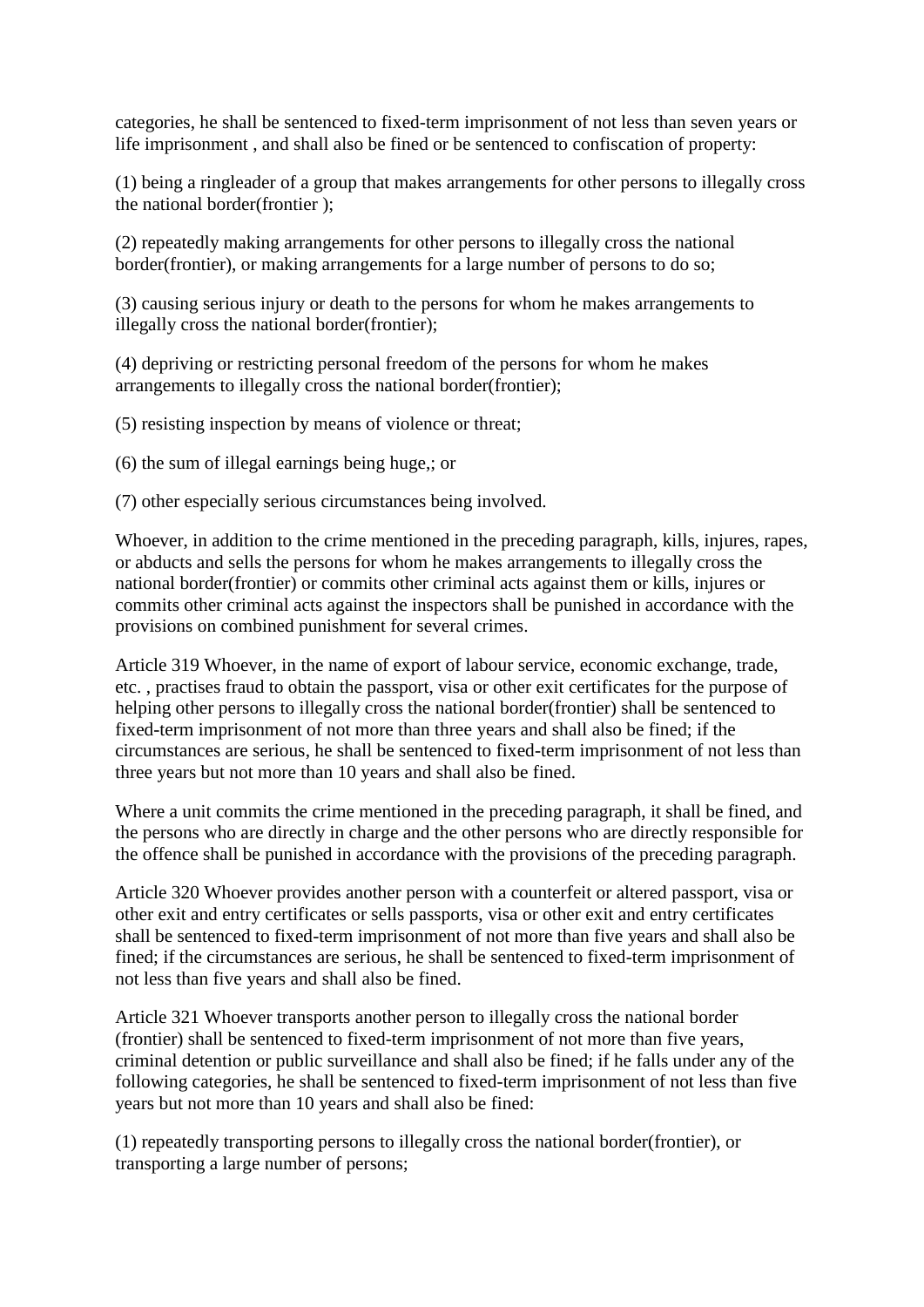(2) the vessels, vehicles or other means of transportation employed not meeting the necessary safety conditions to such an extent that it would cause serious consequences;

(3) the sum of illegal earnings being huge,; or

(4) other especially serious circumstances being involved.

Whoever in transporting other persons to illegally cross the national border (frontier) causes serious injury or death to the persons being transported or resists inspection by means of violence or threat shall be sentenced to fixed-term imprisonment of not less than seven years and shall also be fined.

Whoever, in addition to any of the crimes mentioned in the preceding two paragraphs, kills, injures, rapes, or abducts and sells the persons being transported or commits other criminal acts against them or kills, injures or commits other criminal acts against the inspectors shall be punished in accordance with the provisions on combined punishment for several crimes.

Article 322 Whoever, in violation of the laws or regulations on administration of the national border (frontier), illegally crosses the national border (frontier), if the circumstances are serious, shall be sentenced to fixed-term imprisonment of not more than one year, criminal detention or public surveillance and shall also be fined.

Article 323 Whoever intentionally damages the boundary tablets, boundary markers or permanent survey indicators along the national border shall be sentenced to fixed-term imprisonment of not more than three years or criminal detention.

Section 4 Crimes Against Control of Cultural Relics

Article 324 Whoever intentionally damages or destroys valuable cultural relics under State protection or the major sites designated to be protected at the national or provincial level for their historical and cultural value shall be sentenced to fixed-term imprisonment of not more than three years or criminal detention and shall also, or shall only, be fined; if the circumstances are serious, he shall be sentenced to fixed-term imprisonment of not less than three years but not more than 10 years and shall also be fined.

Whoever intentionally damages or destroys places of historical and cultural interest under State protection, if the circumstances are serious, shall be sentenced to fixed-term imprisonment of not more than five years or criminal detention and shall also, or shall only, be fined.

Whoever negligently damages or destroys valuable cultural relics under State protection or the major sites designated to be protected at the national or provincial level for their historical and cultural value, if the consequences are serious, shall be sentenced to fixedterm imprisonment of not more than three years or criminal detention.

Article 325 Whoever, in violation of the laws or regulations on protection of cultural relics, sells or presents as a gift to a foreigner without authorization any valuable cultural relic in his collection, the export of which is prohibited by the State, shall be sentenced to fixed-term imprisonment of not more than five years or criminal detention and may also be fined.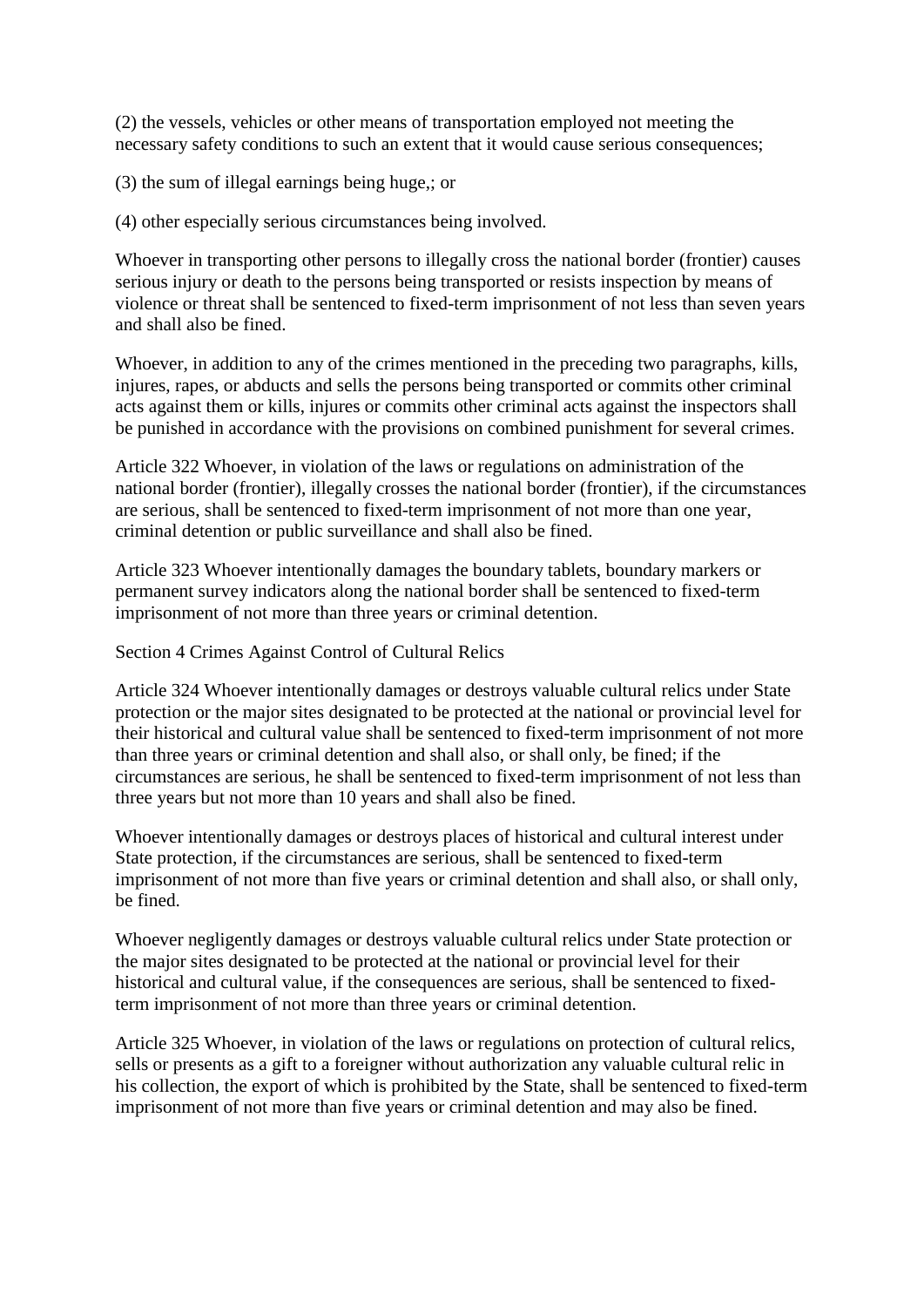Where a unit commits the crime mentioned in the preceding paragraph, it shall be fined, and the persons who are directly in charge and the other persons who are directly responsible for the offence shall be punished in accordance with the provisions of the preceding paragraph.

Article 326 Whoever, for the purpose of profit, resells the cultural relics, the sale of which is prohibited by the State, if the circumstances are serious, shall be sentenced to fixed-term imprisonment of not more than five years or criminal detention, and shall also be fined; if the circumstances are especially serious, he shall be sentenced to fixed-term imprisonment of not less than five years but not more than 10 years and shall also be fined.

Where a unit commits the crime mentioned in the preceding paragraph, it shall be fined, and the persons who are directly in charge and the other persons who are directly responsible for the offence shall be punished in accordance with the provisions of the preceding paragraph.

Article 327 Where a State-owned museum, library or other institution sells or presents as gifts without permission any cultural relics in its collection, which is under State protection, to any non-State-owned institution or individual, it shall be fined, and the persons who are directly in charge and the other persons who are directly responsible for the offence shall be sentenced to fixed-term imprisonment of not more than three years or criminal detention.

Article 328 Whoever excavates and robs a site of ancient culture or ancient tomb of historical, artistic or scientific value shall be sentenced to fixed-term imprisonment of not less than three years but not more than 10 years and shall also be fined; if the circumstances are relatively minor, he shall be sentenced to fixed-term imprisonment of not more than three years, criminal detention or public surveillance and shall also be fined; if he falls under any of the following categories, he shall be sentenced to fixed-term imprisonment of not less than 10 years, or life imprisonment or death and shall also be fined or be sentenced to confiscation of property:

(1) excavating and robbing a site of ancient culture or ancient tomb which is designated as a major site to be protected at the national or provincial level for their historical and cultural value;

(2) being a ringleader of a gang engaged in excavating and robbing sites of ancient culture or ancient tombs;

(3) repeatedly excavating and robbing sites of ancient culture or ancient tombs; or

(4) excavating a site of ancient culture or ancient tomb and robbing valuable cultural relics therein, or causing serious damage to such relics.

Whoever excavates and robs fossils of paleoanthropoids or paleovertebrates of scientific value which is under State protection shall be punished in accordance with the provisions of the preceding paragraph.

Article 329 Whoever forcibly seizes or steals archives owned by the State shall be sentenced to fixed-term imprisonment of not more than five years or criminal detention.

Whoever, in violation of the provisions of the Archives Law, sells or transfers without authorization State-owned archives, if the circumstances are serious, shall be sentenced to fixed-term imprisonment of not more than three years or criminal detention.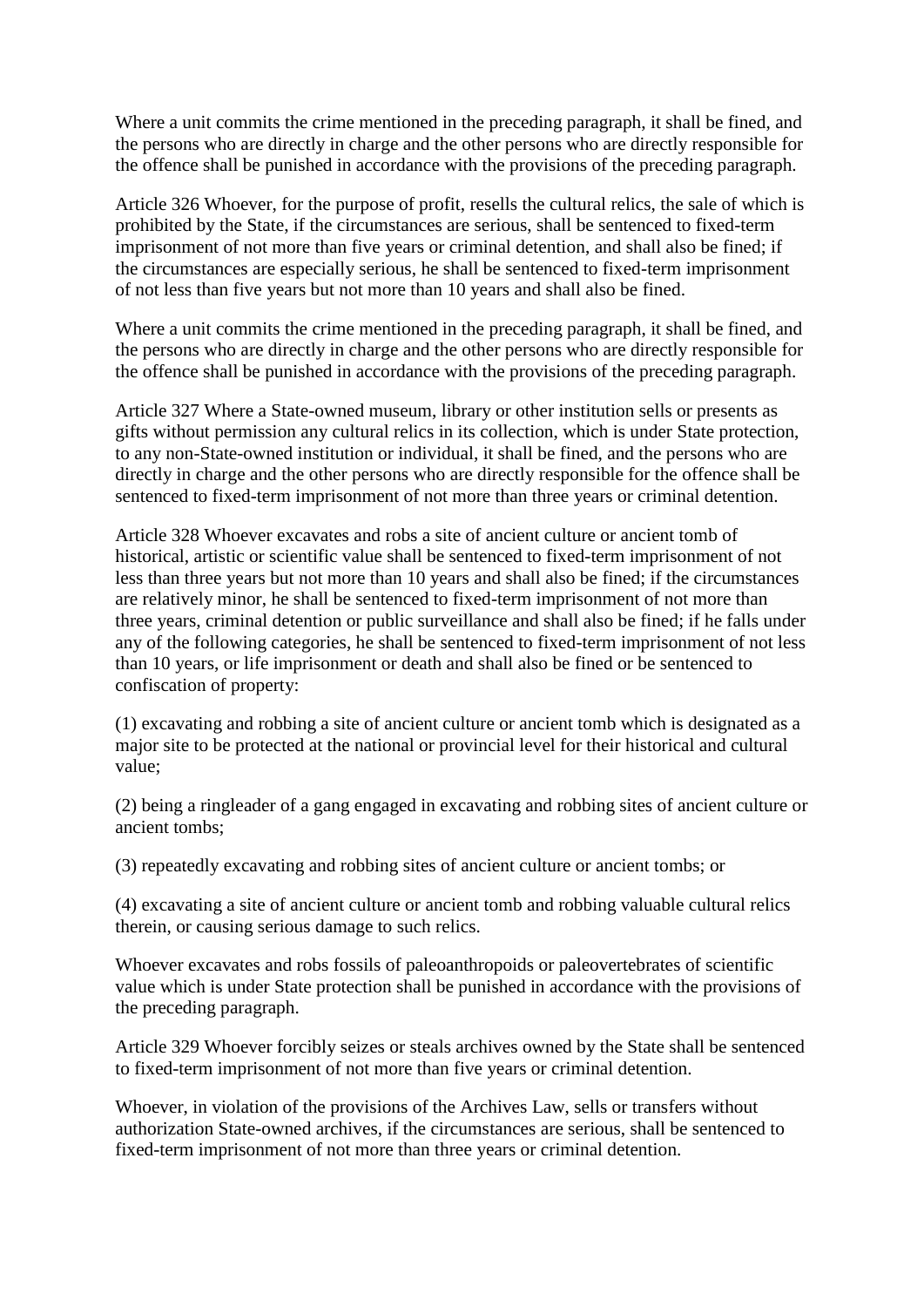Whoever commits any of the acts mentioned in the preceding two paragraphs, which concurrently constitutes another crime provided in this Law, shall be convicted and punished in accordance with the provisions on heavier punishment for such crime.

Section 5 Crimes of Impairing Public Health

Article 330 Whoever, in violation of the provisions of the Law on Prevention and Treatment of Infectious Diseases, commits any of the following acts and thus causes the spread or a grave danger of the spread of an A Class infectious disease shall be sentenced to fixed-term imprisonment of not more than three years or criminal detention; if the consequences are especially serious, he shall be sentenced to fixed-term imprisonment of not less than three years but not more than seven years:

(1) failure on the part of a water supply unit to supply drinking water in conformity with the hygienic standards set by the State;

(2) refusal to give disinfection treatment, according to the sanitary requirements raised by the heath and anti-epidemic agencies, to sewage, wastes or feces contaminated with the pathogen of infectious diseases;

(3) approving or conniving at the employment of patients of infectious diseases, pathogen carriers or suspected patients of infectious diseases at jobs, which they are prohibited from taking by the health administration department under the State Council because of the likelihood of causing the spread of infectious diseases; or

(4) refusal to execute the preventive and control measures proposed by the health and antiepidemic agencies according to the Law on Prevention and Treatment of Infectious Diseases.

Where a unit commits the crime mentioned in the preceding paragraph, it shall be fined, and the persons who are directly in charge and the other persons who are directly responsible for the offence shall be punished in accordance with the provisions of the preceding paragraph.

The scope of A Class infectious diseases shall be determined in accordance with the Law of the People's Republic of China on the Prevention and Treatment of Infectious Diseases and relevant regulations of the State Council.

Article 331 Any person engaged in the experimentation, storage, carrying or transportation of bacterial strains and virus strains of infectious diseases who, in violation of the relevant provisions of the health administration department under the State Council, causes the spread of the bacterial strains and virus strains of infectious diseases , if the consequences are serious, shall be sentenced to fixed-term imprisonment of not more than three years or criminal detention; if the consequences are especially serious, he shall be sentenced to fixedterm imprisonment of not less than three years but not more than seven years.

Article 332 Whoever, in violation of the provisions on frontier health and quarantine, causes the spread or a grave danger of the spread of a quarantinable infectious disease shall be sentenced to fixed-term imprisonment of not more than three years or criminal detention and shall also, or shall only, be fined.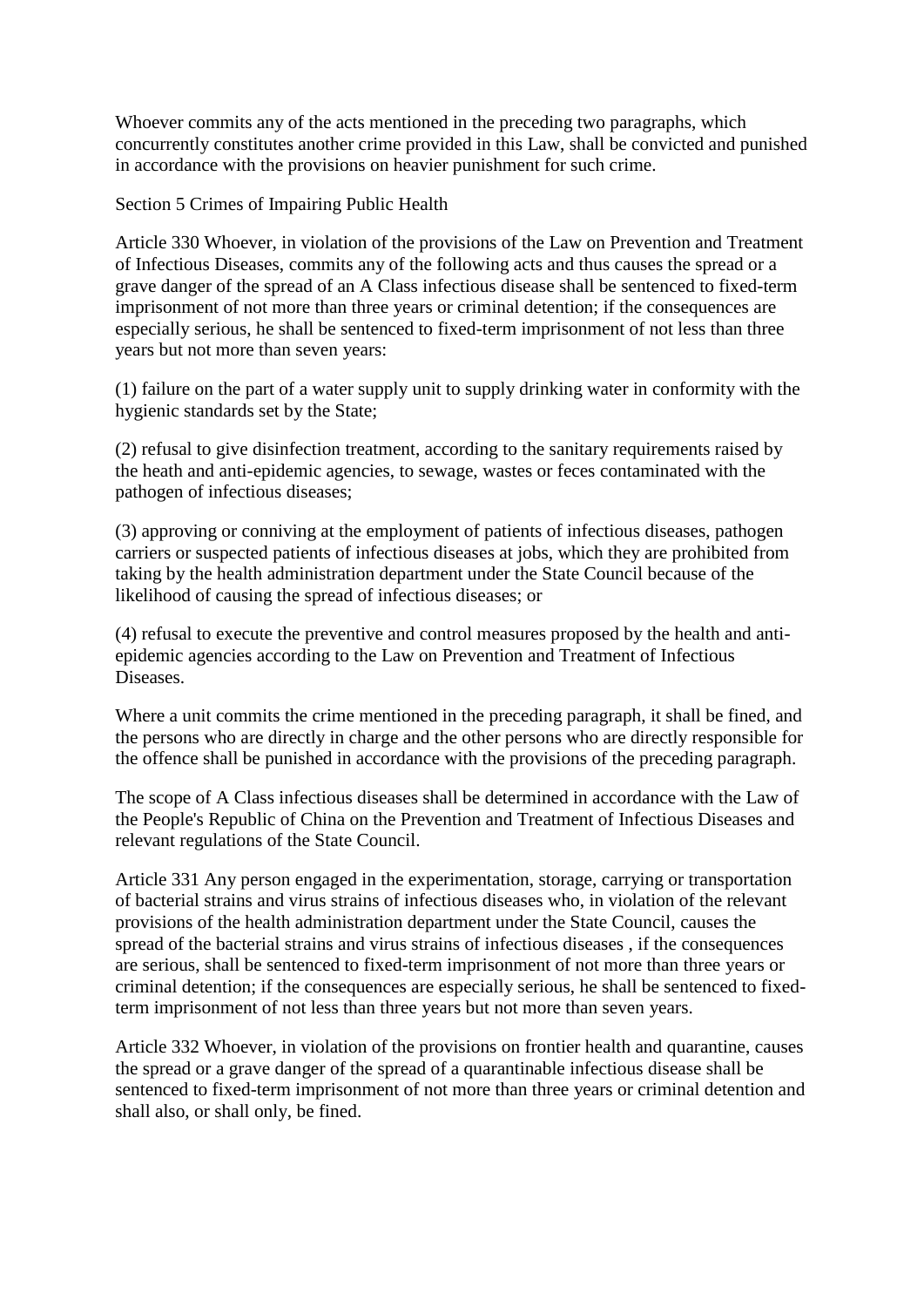Where a unit commits the crime mentioned in the preceding paragraph, it shall be fined, and the persons who are directly in charge and the other persons who are directly responsible for the offence shall be punished in accordance with the provisions of the preceding paragraph.

Article 333 Whoever illegally arranges for another person to sell blood shall be sentenced to fixed-term imprisonment of not more than five years and shall also be fined; whoever compels another person to sell blood by violence or threat shall be sentenced to fixed-term imprisonment of not less than five years but not more than 10 years and shall also be fined.

Whoever commits an act mentioned in the preceding paragraph, thus causing injury to another person, shall be convicted and punished in accordance with the provisions of Article 234 of this Law.

Article 334 Whoever unlawfully collects or supplies blood or makes or supplies blood products which do not meet the standards prescribed by the State to such an extent as to harm human health shall be sentenced to fixed-term imprisonment of not more than five years or criminal detention and shall also be fined; if serious harm has been caused to human health, he shall be sentenced to fixed-term imprisonment of not less than five years but not more than 10 years and shall also be fined; if the consequences are especially serious, he shall be sentenced to fixed-term imprisonment of not less than 10 years or life imprisonment and shall also be fined or be sentenced to confiscation of property.

Where a department that is approved by the competent department of the State for collecting or supplying blood or making or supplying blood products does not carry out testing as required or violates other operating procedure, thus harming another person's health, it shall be fined, and the persons who are directly in charge and the other persons who are directly responsible for the offence shall be sentenced to fixed-term imprisonment of not more than five years or criminal detention.

Article 335 Any medical worker who, grossly neglecting his duty, causes death or severe harm to the health of the person seeking medical service shall be sentenced to fixed-term imprisonment of not more than three years or criminal detention.

Article 336 Whoever, without obtaining the qualification for practising medicine, unlawfully practises medicine, if the circumstances are serious, shall be sentenced to fixed-term imprisonment of not more than three years, criminal detention or public surveillance and shall also, or shall only, be fined; if severe harm is caused to the health of the person seeking medical service, he shall be sentenced to fixed-term imprisonment of not less than three years but not more than 10 years and shall also be fined; if death is caused, he shall be sentenced to fixed-term imprisonment of not less than 10 years and shall also be fined.

Whoever, without obtaining the qualification for practising medicine, undoes a contraception operation, or performs a false contraception operation or an operation for terminating gestation or for removing intrauterine devices, if the circumstances are serious, shall be sentenced to fixed-term imprisonment of not more than three years, criminal detention or public surveillance and shall also, or shall only, be fined; if severe harm is caused to the health of the person seeking medical service, he shall be sentenced to fixedterm imprisonment of not less than three years but not more than 10 years and shall also be fined; if death is caused, he shall be sentenced to fixed-term imprisonment of not less than 10 years and shall also be fined.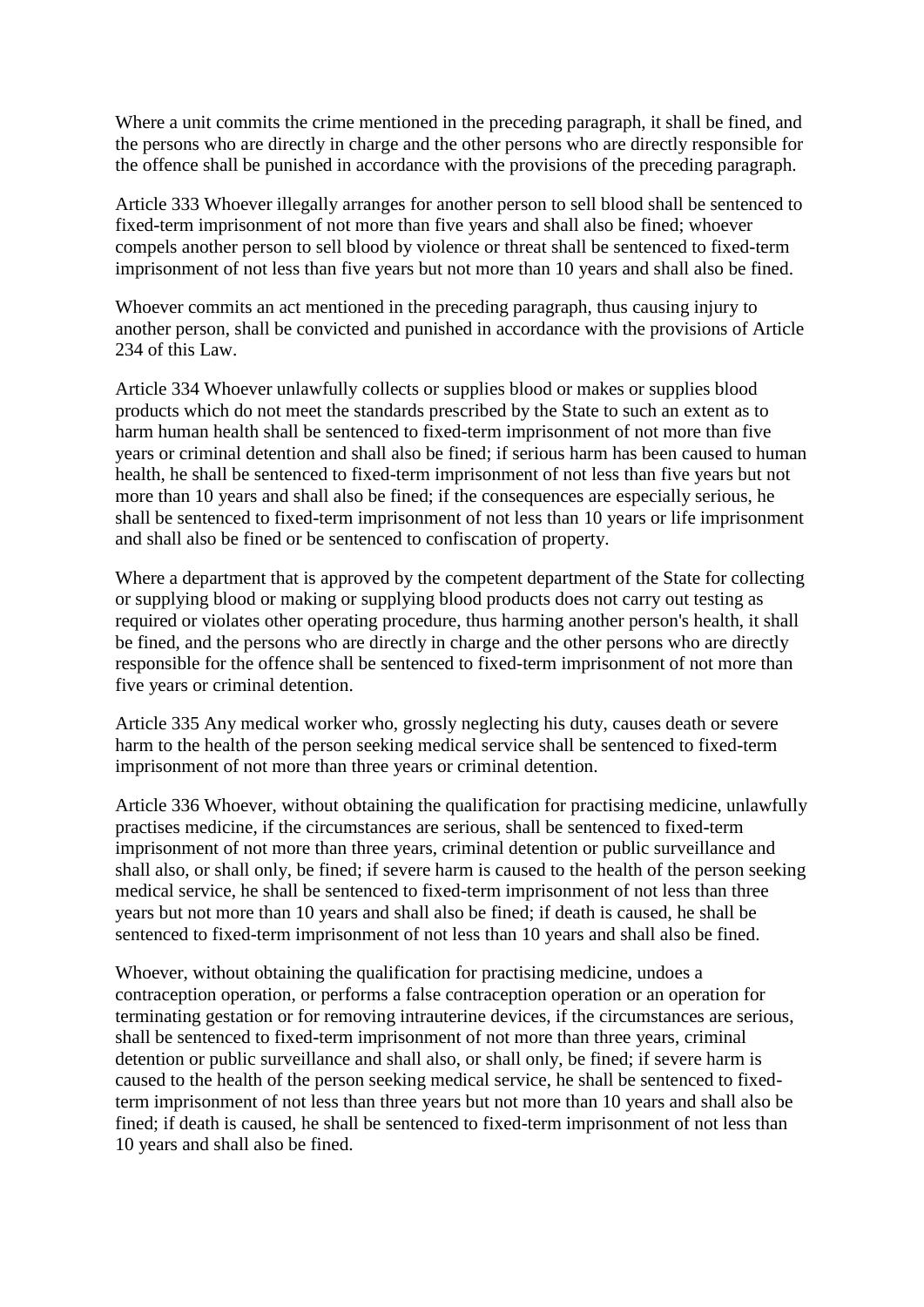Article 337 Whoever, in violation of the provisions of the Law on the Entry and Exit Animal and Plant Quarantine, evades animal and plant quarantine and thereby causes a serious animal or plant epidemic shall be sentenced to fixed-term imprisonment of not more than three years or criminal detention and shall also, or shall only, be fined.

Where a unit commits the crime mentioned in the preceding paragraph, it shall be fined, and the persons who are directly in charge and the other persons who are directly responsible for the offence shall be punished in accordance with the provisions of the preceding paragraph.

Section 6 Crimes of Impairing the Protection of Environment and Resources

Article 338 Whoever, in violation of the regulations of the State, discharges, dumps or treats radioactive waste, waste containing pathogen of infectious diseases, toxic substances or other hazardous waste on the land or in the water bodies or the atmosphere, thus causing a major environmental pollution accident which leads to the serious consequences of heavy losses of public or private property or human casualties, shall be sentenced to fixed-term imprisonment of not more than three years or criminal detention and shall also, or shall only, be fined; if the consequences are especially serious, he shall be sentenced to fixed-term imprisonment of not less than three years but not more than seven years and shall also be fined.

Article 339 Whoever, in violation of the regulations of the State, has solid waste from abroad dumped, piled up, or treated within the territory of China shall be sentenced to fixedterm imprisonment of not more than five years or criminal detention and shall also be fined; if a major environmental pollution accident is caused, which leads to heavy losses of public or private property or serious harm to human health, he shall be sentenced to fixed-term imprisonment of not less than five years but not more than 10 years and shall also be fined; if the consequences are especially serious, he shall be sentenced to fixed-term imprisonment of not less than 10 years and shall also be fined.

Whoever, without permission of the competent administration department under the State Council, imports solid waste as raw material, thus causing a major environmental pollution accident, which leads to heavy losses of public or private property or serious harm to human health, shall be sentenced to fixed-term imprisonment of not more than five years or criminal detention and shall also be fined; if the consequences are especially serious, he shall be sentenced to fixed-term imprisonment of not less than five years but not more than 10 years and shall also be fined.

Whoever, under the pretext of using it as raw material, imports solid waste that cannot be used as such shall be convicted and punished in accordance with the provisions of Article 155 of this Law.

Article 340 Whoever, in violation of the law or regulations on protection of aquatic resources, catches aquatic products in an area or during a season closed to fishing, or uses prohibited fishing gear or methods for the purpose, if the circumstances are serious, shall be sentenced to fixed-term imprisonment of not more than three years, criminal detention or public surveillance or be fined.

Article 341 Whoever illegally catches or kills precious and endangered species of wildlife under special State protection or illegally purchases, transports or sells such species of wildlife as well as the products thereof shall be sentenced to fixed-term imprisonment of not more than five years or criminal detention and shall also be fined; if the circumstances are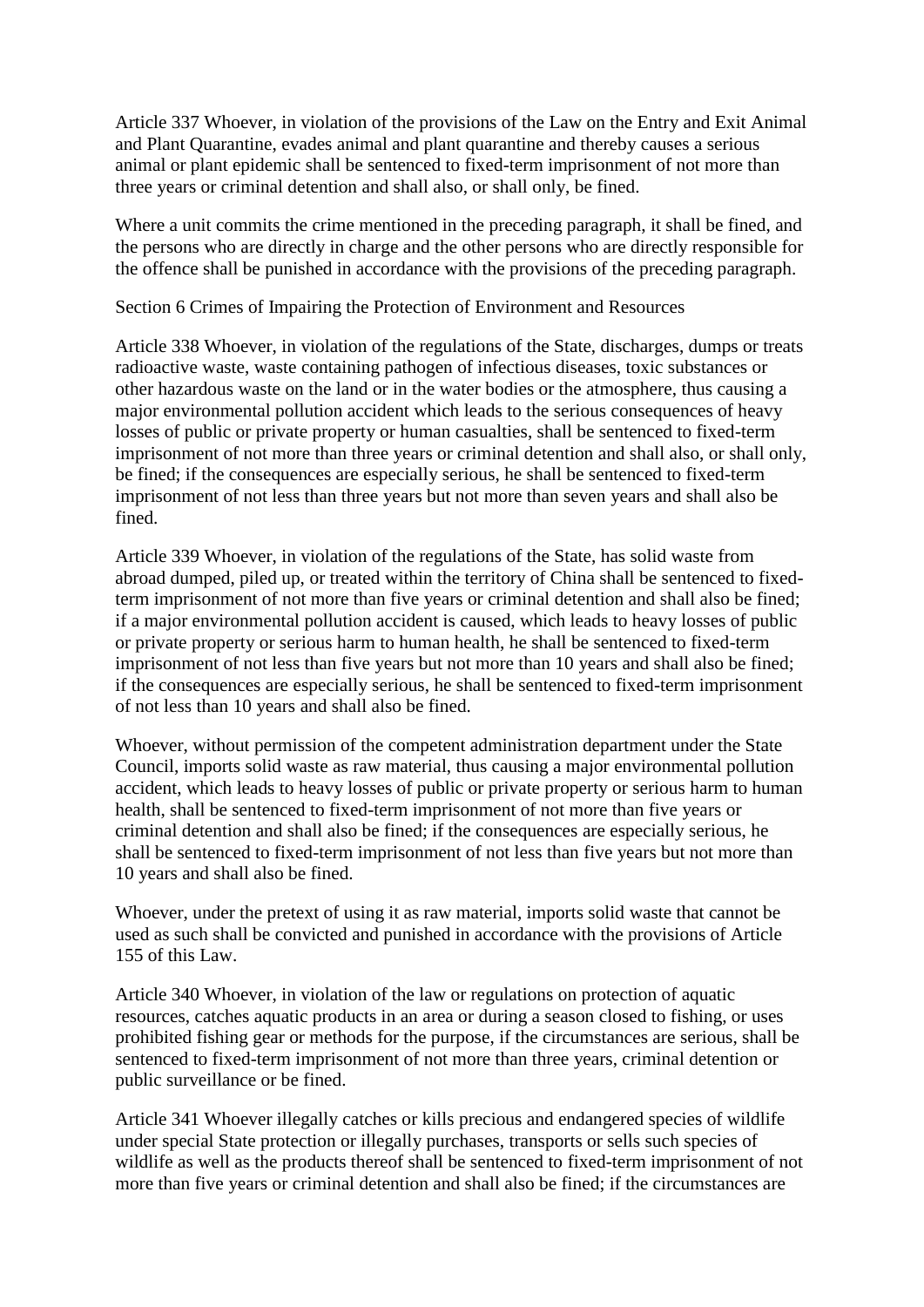serious, he shall be sentenced to fixed-term imprisonment of not less than five years but not more than 10 years and shall also be fined; if the circumstances are especially serious, he shall be sentenced to fixed-term imprisonment of not less than 10 years and shall also be fined or be sentenced to confiscation of property.

Whoever, in violation of the law or regulations on hunting, hunts wildlife in an area or during a season closed to hunting or uses prohibited hunting gear or methods for the purpose, thus damaging wildlife resources, if the circumstances are serious, shall be sentenced to fixed-term imprisonment of not more than three years, criminal detention, or public surveillance or be fined.

Article 342 Whoever, in violation of the law or regulations on land administration, unlawfully occupies cultivated land and uses it for other purposes, if the area involved is relatively large and a large area of such land is damaged, shall be sentenced to fixed-term imprisonment of not more than five years or criminal detention and shall also, or shall only, be fined.

Article 343 Whoever, in violation of the provisions of the Mineral Resources Law, mines without a mining license, enters and mines in a mining area that is embraced in State plans or a mining area that is of great value to the national economy or another person's mining area, or mines specified minerals of which protective mining is prescribed by the State, if he refuses to stop mining after being ordered to do so, thus damaging the mineral resources, shall be sentenced to fixed-term imprisonment of not more than three years, criminal detention or public surveillance and shall also, or shall only, be fined; if severe damage is caused to mineral resources, he shall be sentenced to fixed-term imprisonment of not less than three years but not more than seven years and shall also be fined.

Whoever, in violation of the provisions of the Mineral Resources Law, mines mineral resources in a destructive way, thus causing severe damage to mineral resources, shall be sentenced to fixed-term imprisonment of not more than five years or criminal detention and shall also be fined.

Article 344 Whoever, in violation of the provisions of the Forestry Law, illegally fells or destroys precious trees shall be sentenced to fixed-term imprisonment of not more than three years, criminal detention or public surveillance and shall also be fined; if the circumstances are serious, he shall be sentenced to fixed-term imprisonment of not less than three years but not more than seven years and shall also be fined.

Article 345 Whoever stealthily fells trees, bamboo, etc. in forest or woods, if the amount involved is relatively large, shall be sentenced to fixed-term imprisonment of not more than three years, criminal detention or public surveillance and shall also, or shall only, be fined; if the amount involved is huge,, he shall be sentenced to fixed-term imprisonment of not less than three years but not more than seven years and shall also be fined; if the amount involved is especially huge,, he shall be sentenced to fixed-term imprisonment of not less than seven years and shall also be fined;

Whoever, in violation of the provisions of the Forestry Law, arbitrarily fells trees, bamboo, etc. in forest or woods, if the amount involved is relatively large, shall be sentenced to fixedterm imprisonment of not more than three years, criminal detention or public surveillance and shall also, or shall only, be fined; if the amount involved is huge,, he shall be sentenced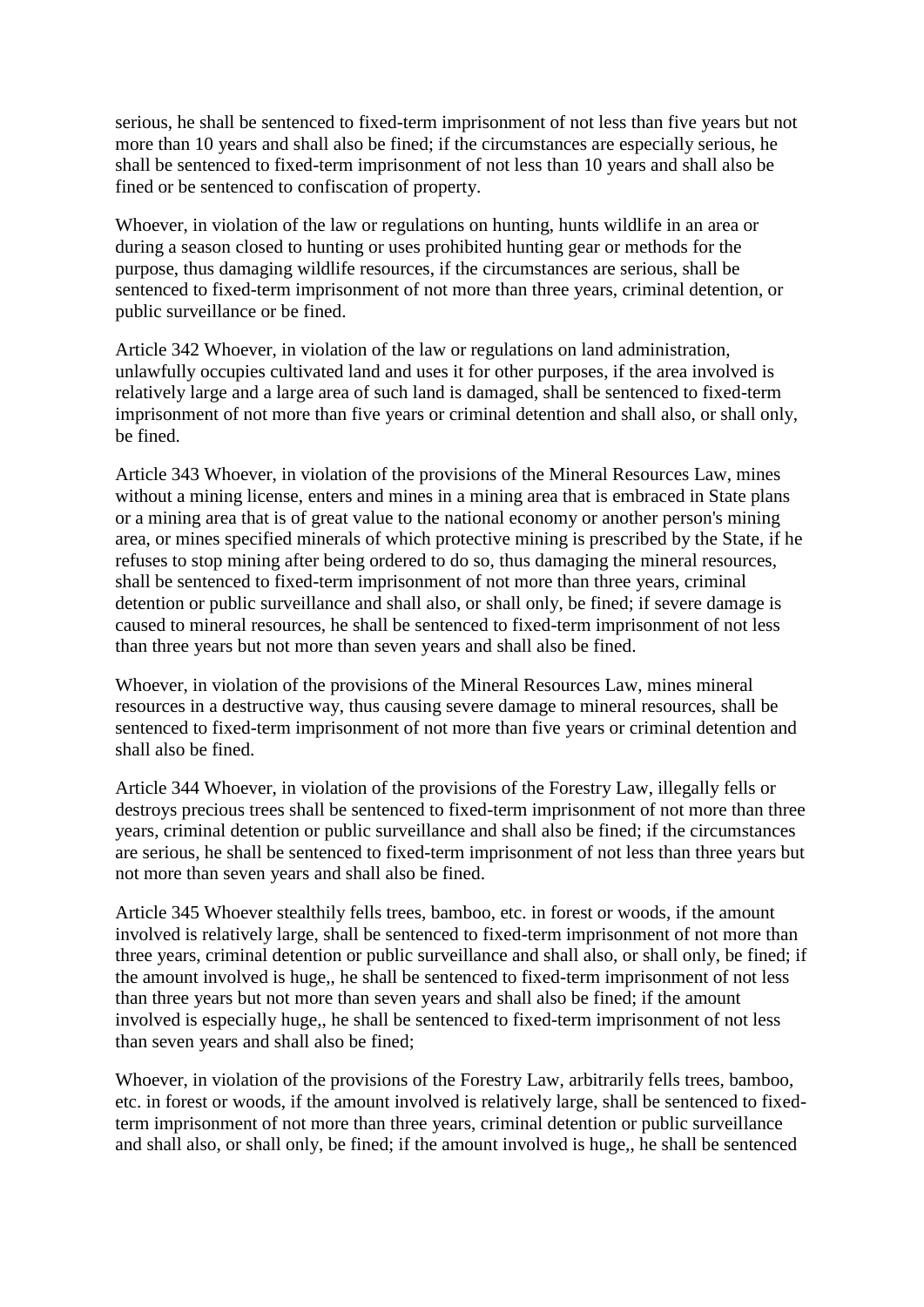to fixed-term imprisonment of not less than three years but not more than seven years and shall also be fined.

Whoever, for the purpose of profit, illegally purchases in a forest area trees , bamboo, etc., which he knows are felled stealthily or arbitrarily, if the circumstances are serious, shall be sentenced to fixed-term imprisonment of not more than three years, criminal detention or public surveillance and shall also, or shall only, be fined; if the circumstances are especially serious, he shall be sentenced to fixed-term imprisonment of not less than three years but not more than seven years and shall also be fined.

Whoever stealthily or arbitrarily fells trees, bamboo, etc. in forest or woods, of nature reserves at the national level shall be given a heavier punishment.

Article 346 Where a unit commits any of the crimes mentioned in the Articles from 338 through 345 of this Section, it shall be fined, and the persons who are directly in charge and the other persons who are directly responsible for the offence shall be punished in accordance with the provisions of the Articles of this Section respectively.

Section 7 Crimes of Smuggling, Trafficking in, Transporting and Manufacturing Narcotic Drugs

Article 347 Whoever smuggles, traffics in, transports or manufactures narcotic drugs, regardless of the quantity involved, shall be investigated for criminal responsibility and given criminal punishment.

Whoever smuggles, traffics in, transports or manufactures narcotic drugs and falls under any of the following categories, shall be sentenced to fixed-term imprisonment of 15 years, life imprisonment or death and also to confiscation of property:

(1) persons who smuggle, traffic in, transport or manufacture opium of not less than 1,000 grams, heroin or methylaniline of not less than 50 grams or other narcotic drugs of large quantities;

(2) ringleaders of gangs engaged in smuggling, trafficking in, transporting or manufacturing narcotic drugs;

(3) persons who shield with arms the smuggling, trafficking in, transporting or manufacturing of narcotic drugs;

(4) persons who violently resist inspection, detention or arrest to a serious extent; or

(5) persons involved in organized international drug trafficking.

Whoever smuggles, traffics in, transports or manufactures opium of not less than 200 grams but less than 1,000 grams, or heroin or methylaniline of not less than 10 grams but less than 50 grams or any other narcotic drugs of relatively large quantities shall be sentenced to fixed-term imprisonment of not less than seven years and shall also be fined.

Whoever smuggles, traffics in, transports or manufactures opium of less than 200 grams, or heroin or methylaniline of less than 10 grams or any other narcotic drugs of small quantities shall be sentenced to fixed-term imprisonment of not more than three years, criminal detention or public surveillance and shall also be fined; if the circumstances are serious, he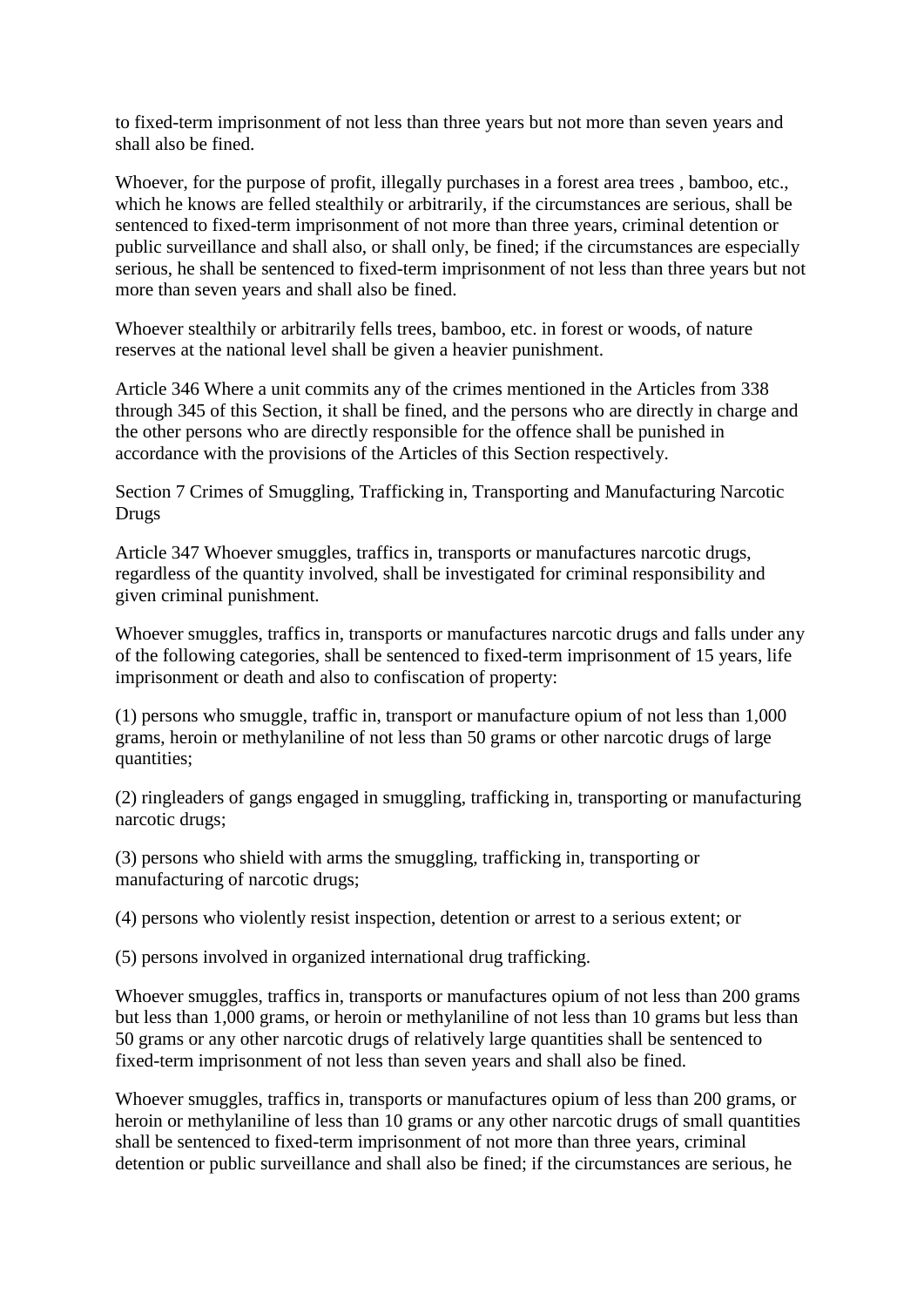shall be sentenced to fixed-term imprisonment of not less than three years but not more than seven years and shall also be fined.

Where a unit commits any crime mentioned in the preceding three paragraphs, it shall be fined, and the persons who are directly in charge and the other persons who are directly responsible for the offence shall be punished in accordance with the provisions of the preceding three paragraphs respectively.

Whoever makes use of minors or aids and abets them to smuggle, traffic in, transport or manufacture narcotic drugs or sells narcotic drugs to minors shall be given a heavier punishment.

With respect to persons who have repeatedly smuggled, trafficked in, transported or manufactured narcotic drugs and have not been dealt with, the quantity of narcotic drugs thus involved shall be computed cumulatively.

Article 348 Whoever illegally possesses opium of not less than 1,000 grams, or heroin or methylaniline of not less than 50 grams, or any other narcotic drugs of large quantities shall be sentenced to fixed-term imprisonment of not less than seven years or life imprisonment and shall also be fined; whoever illegally possesses opium of not less than 200 grams but less than 1,000 grams, or heroin or methylaniline of not less than 10 grams but less than 50 grams or any other narcotic drugs of relatively large quantities shall be sentenced to fixedterm imprisonment of not more than three years, criminal detention or public surveillance and shall also be fined; if the circumstances are serious, he shall be sentenced to fixed-term imprisonment of not less than three years but not more than seven years and shall also be fined.

Article 349 Whoever shields offenders engaged in smuggling, trafficking in, transporting or manufacturing of narcotic drugs or whoever harbors, transfers or covers up, for such offenders, narcotic drugs or their pecuniary and other gains from such criminal activities shall be sentenced to fixed-term imprisonment of not more than three years, criminal detention or public surveillance; if the circumstances are serious, he shall be sentenced to fixed-term imprisonment of not less than three years but not more than 10 years.

Anti-drug officers or functionaries of a State organ who shield or cover up offenders engaged in smuggling, trafficking in, transporting or manufacturing of narcotic drugs shall be given a heavier punishment in accordance with the provisions of the preceding paragraph.

Conspirators to the crimes mentioned in the preceding two paragraphs shall be regarded as joint offenders in the crime of smuggling, trafficking in, transporting or manufacturing of narcotic drugs and punished as such.

Article 350 Whoever, in violation of the regulations of the State, illegally transports or carries into or out of the territory of China acetic anhydride, ether, chloroform or any other raw material or elixir used in the manufacture of narcotic drugs or, in violation of the regulations of the State, illegally buys or sells the substances mentioned above shall be sentenced to fixed-term imprisonment of not more than three years, criminal detention or public surveillance and shall also be fined; if the amount involved is large, he shall be sentenced to fixed-term imprisonment of not less than three years but not more than 10 years and shall also be fined.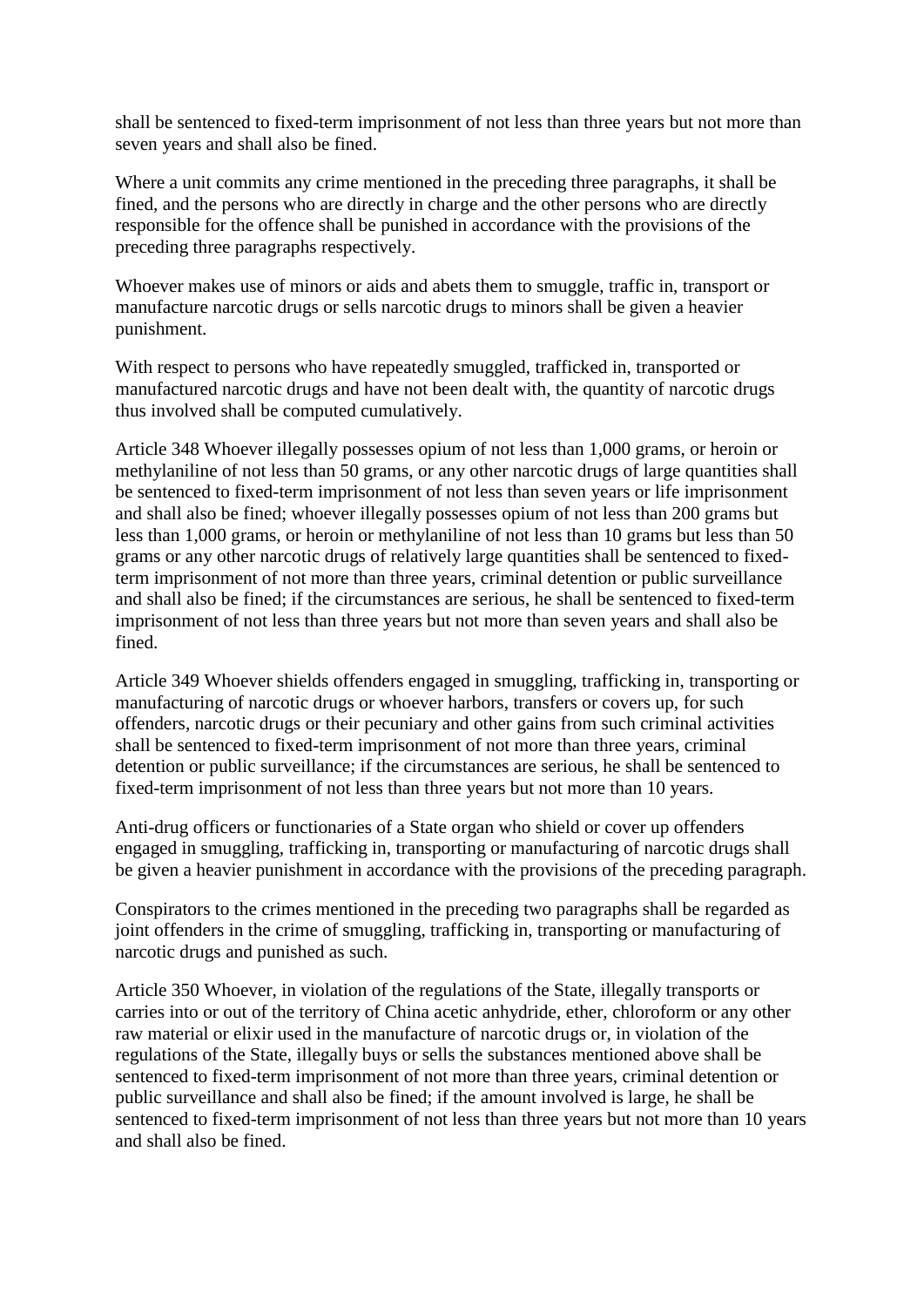Whoever provides another person with the substances mentioned in the preceding paragraph, while clearly knowing that the person manufactures narcotic drugs, shall be regarded as a joint offender in the crime of manufacturing narcotic drugs and punished as such.

Where a unit commits any crime mentioned in the preceding two paragraphs, it shall be fined, and the persons who are directly in charge and the other persons who are directly responsible for the offence shall be punished in accordance with the provisions of the preceding two paragraphs.

Article 351 Whoever illegally cultivates mother plants of narcotic drugs, such as opium poppy and marijuana, shall be forced to uproot them. Whoever falls under any of the following categories shall be sentenced to fixed-term imprisonment of not more than five years, criminal detention or public surveillance and shall also be fined:

(1) cultivating opium poppy of not less than 500 plants but less than 3,000 plants or any mother plants of other narcotic drugs in relatively large quantities;

(2) cultivating any mother plants of narcotic drugs again after being dealt with by the public security organ; or

(3) resisting the uprooting of such mother plants.

Whoever illegally cultivates opium poppy of not less than 3,000 plants or any mother plants of other narcotic drugs in large quantities shall be sentenced to fixed-term imprisonment of not less than five years and shall also be fined or be sentenced to confiscation of property.

Persons who illegally cultivate opium poppy or any mother plants of other narcotic drugs but voluntarily uproot them before harvest may be exempted from punishment.

Article 352 Whoever illegally buys or sells, transports, carries or possesses a relatively large quantity of the seeds or seedlings of mother plants of narcotic drugs, such as opium poppy, which have not been inactivated, shall be sentenced to fixed-term imprisonment of not more than three years, criminal detention or public surveillance and shall also, or shall only, be fined.

Article 353 Whoever lures, aids and abets, or cheats another person into drug ingestion or injection shall be sentenced to fixed-term imprisonment of not more than three years, criminal detention or public surveillance and shall also be fined; if the circumstances are serious, he shall be sentenced to fixed-term imprisonment of not less than three years but not more than seven years and shall also be fined.

Whoever forces another person to ingest or inject narcotic drugs shall be sentenced to fixedterm imprisonment of not less than three years but not more than 10 years and shall also be fined.

Whoever lures, aids and abets or cheats a minor into drug ingestion or injection or forces a minor to ingest or inject narcotic drugs shall be given a heavier punishment.

Article 354 Whoever provides shelter for another person to ingest or inject narcotic drugs shall be sentenced to fixed-term imprisonment of not more than three years, criminal detention or public surveillance and shall also be fined.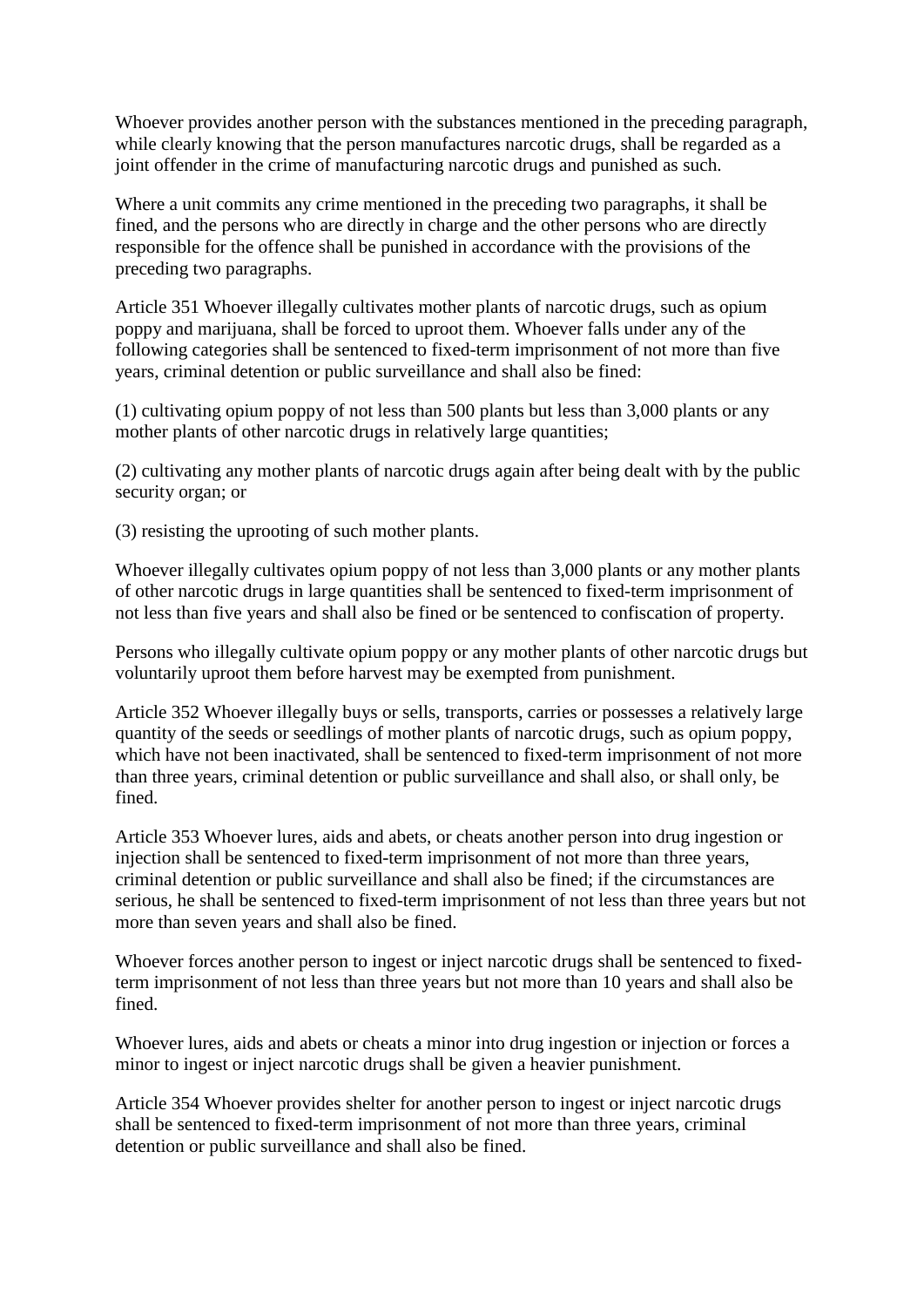Article 355 Persons allowed by law to engage in manufacture, transportation, administration or utilization of State-controlled narcotic and psychotropic substances who, in violation of the regulations of the State, provide narcotic and psychotropic substances that can make people addicted to their use and are controlled under State regulations to persons who ingest or inject narcotic drugs shall be sentenced to fixed-term imprisonment of not more than three years or criminal detention and shall also be fined; if the circumstances are serious, he shall be sentenced to fixed-term imprisonment of not less than three years but not more than seven years and shall also be fined. If they provide offenders engaged in drug smuggling or trafficking with State-controlled narcotic and psychotropic substances that can make people addicted to their use and are controlled under State regulations, for the purpose of profit, provide narcotic and psychotropic substances to persons who ingest or inject narcotic drugs shall be convicted and punished in accordance with the provisions of Article 347 of this Law.

Where a unit commits the crime mentioned in the preceding paragraph, it shall be fined, and the persons who are directly in charge and the other persons who are directly responsible for the offence shall be punished in accordance with the provisions of the preceding paragraph.

Article 356 Any person who was punished for the crime of smuggling, trafficking in, transporting, manufacturing or illegally possessing narcotic drugs commits again any of the crimes mentioned in this Section shall be given a heavier punishment.

Article 357 The term "narcotic drugs" as used in this Law means opium, heroin, methylaniline(ice), morphine, marijuana, cocaine and other narcotic and psychotropic substances that can make people addicted to their use and are controlled under State regulations.

The quantity of narcotic drugs smuggled, trafficked in, transported, manufactured or illegally possessed shall be calculated on the basis of the verified amount and shall not be converted according to its purity.

Section 8 Crimes of Organizing, Forcing, Luring, Sheltering, or Procuring Other Persons to Engage in Prostitution

Article 358 Whoever arranges for or forces another person to engage in prostitution shall be sentenced to fixed-term imprisonment of not less than five years but not more than 10 years and shall also be fined; whoever falls under any of the following categories shall be sentenced to fixed-term imprisonment of not less than 10 years or life imprisonment and shall also be fined or be sentenced to confiscation of property:

(1) making arrangements for another person to engage in prostitution and the circumstances being serious;

(2) forcing a girl under the age of 14 to engage in prostitution;

(3) forcing a number of persons to engage in prostitution or repeatedly forcing another person to engage in prostitution;

(4) forcing the victim to engage in prostitution after raping her; or

(5) causing serious injury, death or other serious consequences to the person who is forced to engage in prostitution.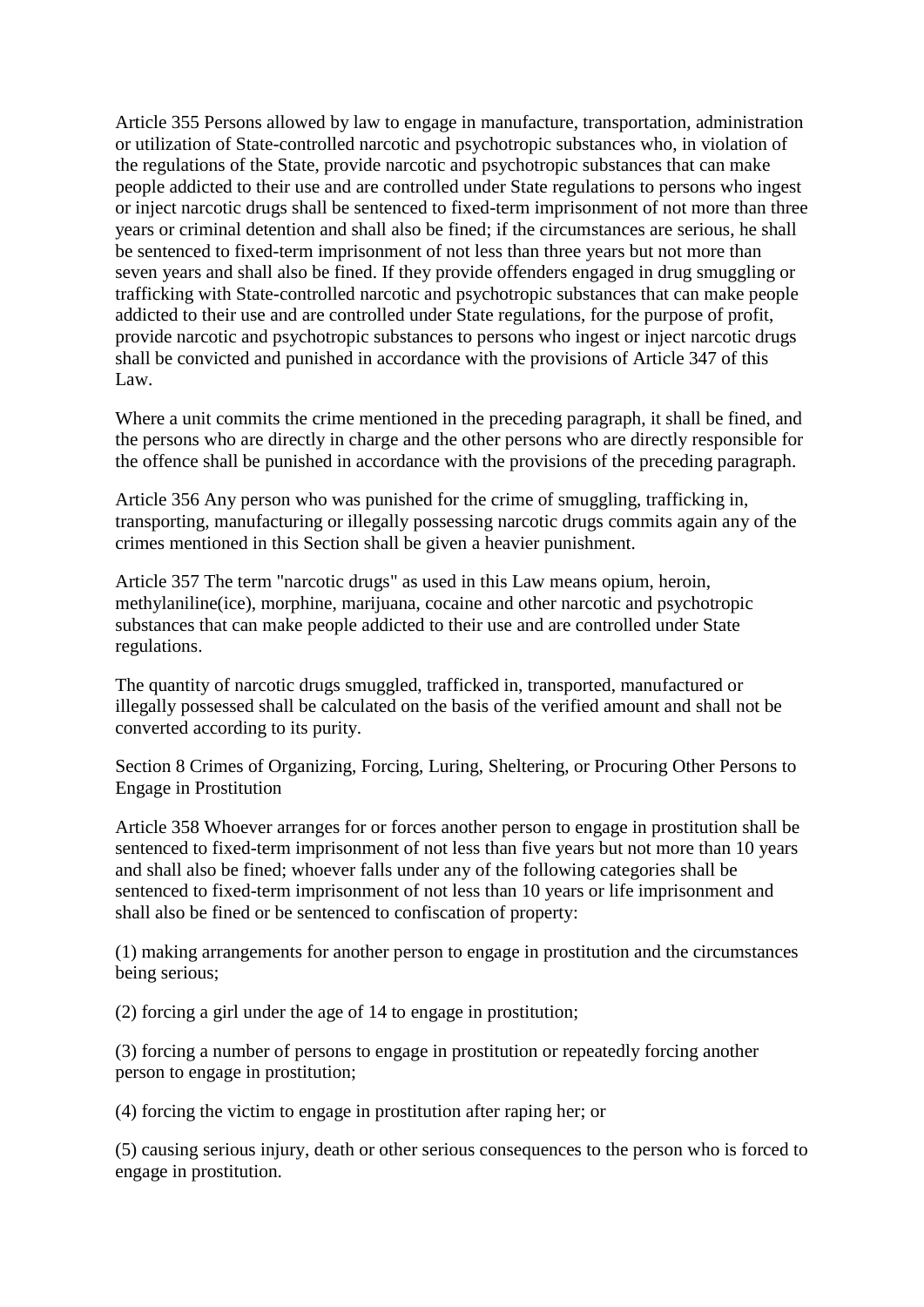Whoever falls under any of the categories mentioned in the preceding paragraph, if the circumstances are especially serious, shall be sentenced to life imprisonment or death and shall also be sentenced to confiscation of property.

Whoever assists in arranging for another person to engage in prostitution shall be sentenced to fixed-term imprisonment of not more than five years and shall also be fined; if the circumstances are serious, he shall be sentenced to fixed-term imprisonment of not less than five years but not more than 10 years and shall also be fined.

Article 359 Whoever lures other persons into or shelters prostitution or procures other persons to engage in prostitution shall be sentenced to fixed-term imprisonment of not more than five years, criminal detention or public surveillance and shall also be fined; if the circumstances are serious, he shall be sentenced to fixed-term imprisonment of not less than five years and shall also be fined.

Whoever lures a girl under the age of 14 to engage in prostitution shall be sentenced to fixed-term imprisonment of not less than five years and shall also be fined.

Article 360 Any person who knows clearly that he or she is suffering from serious venereal diseases such as syphilis and gonorrhea goes whoring or engages in prostitution shall be sentenced to fixed-term imprisonment of not more than five years, criminal detention or public surveillance and shall also be fined.

Whoever whores with a girl under the age of 14 shall be sentenced to fixed-term imprisonment of not less than five years and shall also be fined.

Article 361 Any employee of a unit in the trade of hotels, in the catering or entertainment services, or in the taxi services who, by taking advantage of his or her work unit, arranges for, forces or lures another person to engage in prostitution or provides shelter for prostitution or procures other persons to engage in prostitution, shall be convicted and punished in accordance with the provisions of Articles 358 and 359 of this Law.

If the chief leading member of any of the units listed above commits the crime mentioned in the preceding paragraph, he or she shall be given a heavier punishment.

Article 362 Where an employee of a unit in the trade of hotels, in the catering or entertainment services, or in the taxi services, informs law-breakers of a public security organ's plan to ferret out or deal with activities of prostitution or whoring, if the circumstances are serious, he shall be convicted and punished in accordance with the provisions of Article 310 of this Law.

Section 9 Crimes of Producing, Selling or Disseminating Pornographic Materials

Article 363 Whoever, for the purpose of profit, produces, duplicates, publishes, sells or disseminates pornographic materials shall be sentenced to fixed-term imprisonment of not more than three years, criminal detention or public surveillance and shall also be fined; if the circumstances are serious, he shall be sentenced to fixed-term imprisonment of not less than three years but not more than 10 years and shall also be fined; if the circumstances are especially serious, he shall be sentenced to fixed-term imprisonment of not less than 10 years or life imprisonment, and shall also be fined or be sentenced to confiscation of property.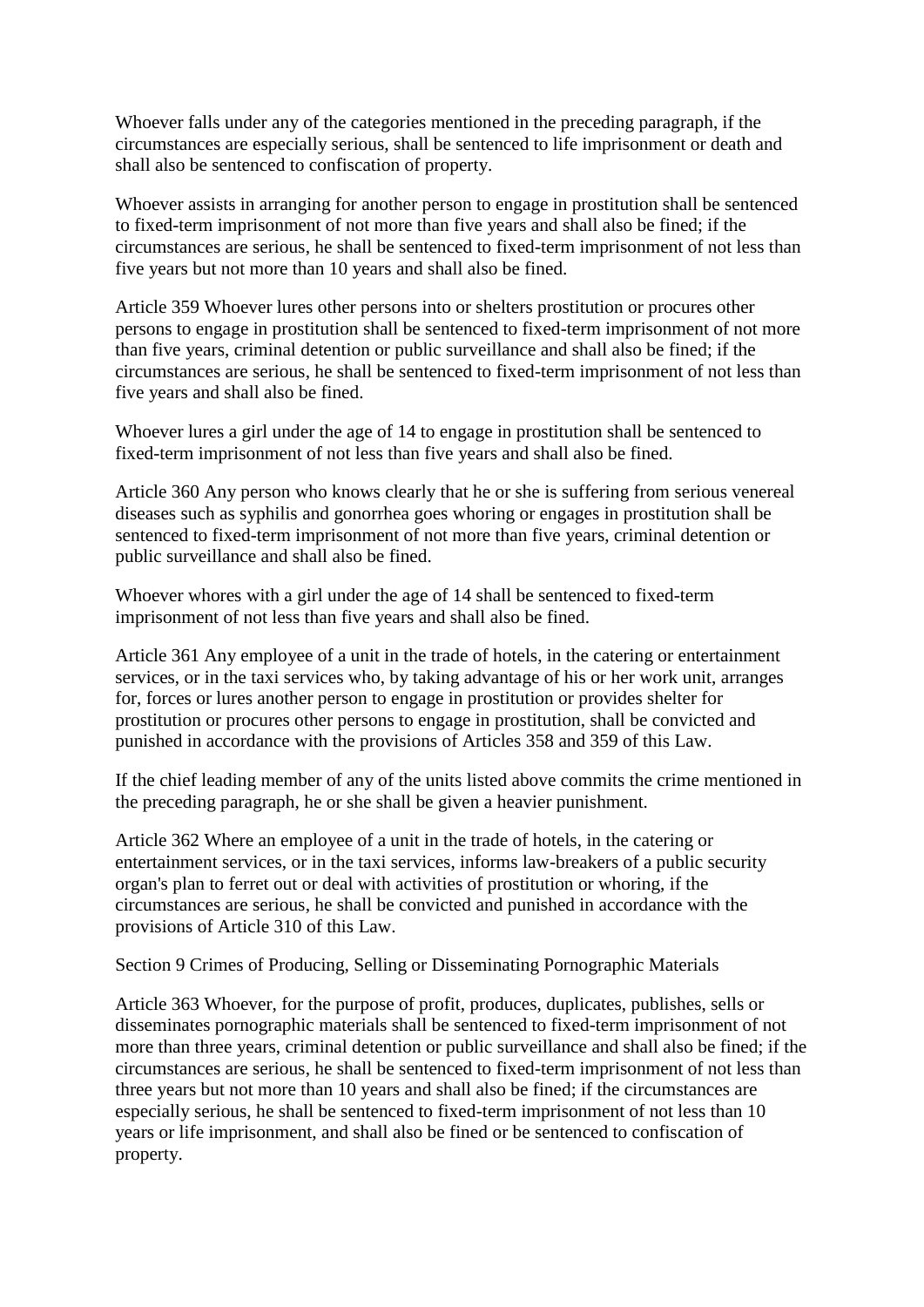Whoever provides book numbers for another person to publish pornographic books or periodicals shall be sentenced to fixed-term imprisonment of not more than three years, criminal detention or public surveillance and shall also, or shall only, be fined; whoever knowingly provides books numbers to another person who will use them for publishing pornographic books or periodicals shall be punished in accordance with the provisions of the preceding paragraph.

Article 364 Whoever disseminates pornographic materials including books, periodicals, movies, video-audio tapes and pictures, if the circumstances are serious, shall be sentenced to fixed-term imprisonment of not more than two years, criminal detention or public surveillance.

Whoever arranges for shows of pornographic audio-video products including movies and video-tapes shall be sentenced to fixed-term imprisonment of not more than three years, criminal detention or public surveillance and shall also be fined; if the circumstances are serious, he shall be sentenced to fixed-term imprisonment of not less than three years but not more than 10 years and shall also be fined.

Whoever produces or duplicates pornographic audio-video products including movies and video-tapes and arranges for their show shall be given a heavier punishment in accordance with the provisions of the second paragraph of this Article.

Whoever disseminates pornographic materials to a minor under the age of 18 shall be given a heavier punishment.

Article 365 Whoever arranges for pornographic performances shall be sentenced to fixedterm imprisonment of not more than three years, criminal detention or public surveillance and shall also be fined; if the circumstances are serious, he shall be sentenced to fixed-term imprisonment of not less than three years but not more than 10 years and shall also be fined.

Article 366 Where a unit commits any of the crimes mentioned in Articles 363, 364 and 365 of this Section, it shall be fined, and the persons who are directly in charge and the other persons who are directly responsible for the offence shall be punished in accordance with the provisions of the Articles respectively.

Article 367 For the purpose of this Law, pornographic materials refer to obscene books, periodicals, movies, video-and audio-tapes, pictures, etc. that explicitly portray sexual behavior or undisguisedly publicize pornographic materials.

Scientific works on human physiology or medical knowledge are not pornographic materials.

Literary and art works of artistic value which contain erotic contents shall not be regarded as pornographic materials.

Chapter VII Crimes of Impairing the Interests of National Defence

Article 368 Whoever by violence or threat obstructs a serviceman from performing his duties according to law shall be sentenced to fixed-term imprisonment of not more than three years, criminal detention or public surveillance or be fined.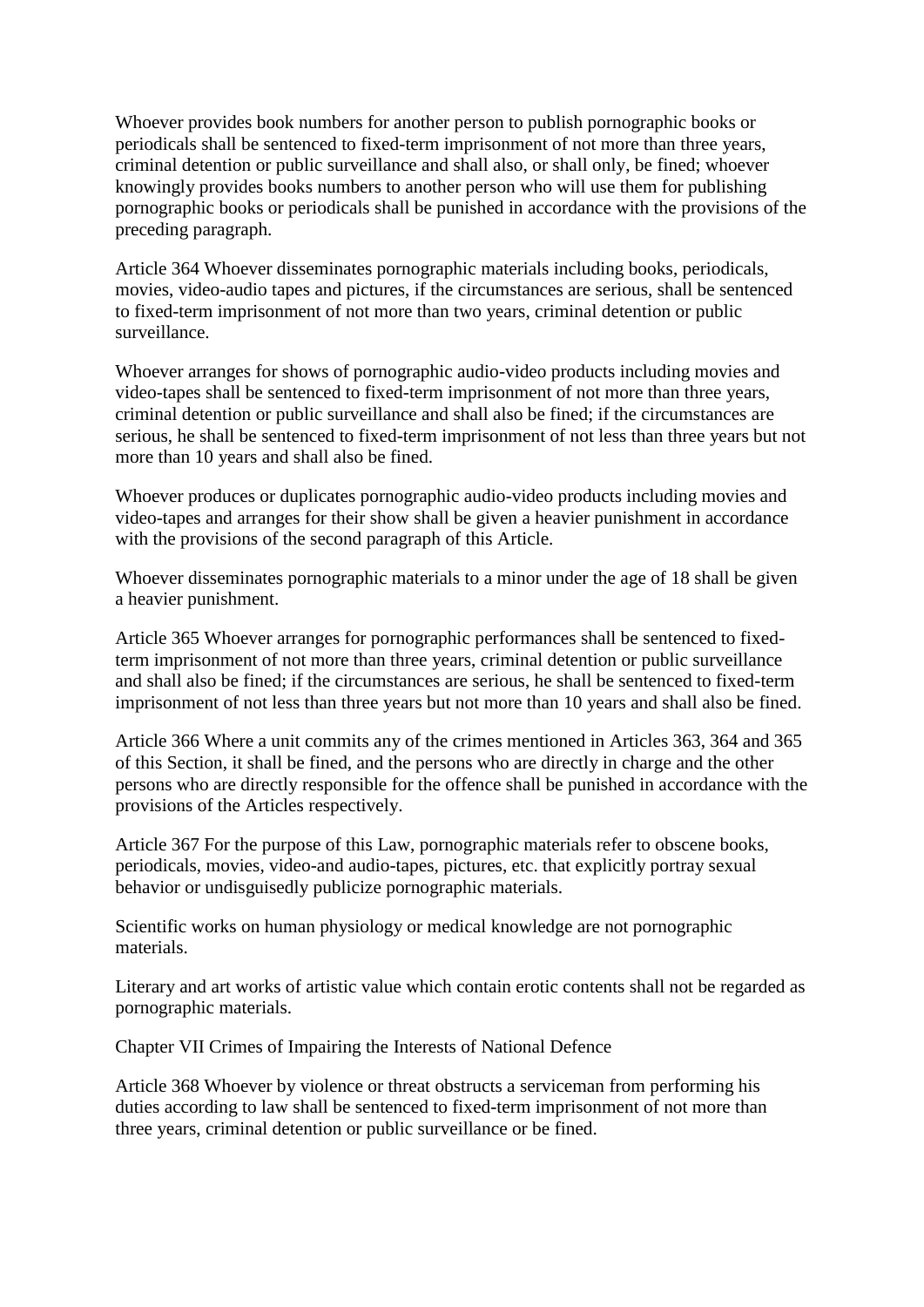Whoever intentionally obstructs military operations of armed forces, if the consequences are serious, shall be sentenced to fixed-term imprisonment of not more than five years or criminal detention.

Article 369 Whoever sabotages weapons or equipment, military installations or military telecommunications shall be sentenced to fixed-term imprisonment of not more than three years, criminal detention or public surveillance; whoever sabotages major weapons or equipment, military installations or military telecommunications shall be sentenced to fixedterm imprisonment of not less than three years but not more than 10 years; if the circumstances are especially serious, he shall be sentenced to fixed-term imprisonment of not less than 10 years, life imprisonment or death. He shall be given a heavier punishment during wartime.

Article 370 Whoever knowingly provides substandard weapons or equipment or military installations to the armed forces shall be sentenced to fixed-term imprisonment of not more than five years or criminal detention; if the circumstances are serious, he shall be sentenced to fixed-term imprisonment of not less than five years but not more than 10 years; if the circumstances are especially serious, he shall be sentenced to fixed-term imprisonment of not less than 10 years, life imprisonment or death.

Whoever commits the crime mentioned in the preceding paragraph through negligence, thus causing serious consequences, shall be sentenced to fixed-term imprisonment of not more than three years or criminal detention; if the consequences are especially serious, he shall be sentenced to fixed-term imprisonment of not less than three years but not more than seven years.

Where a unit commits the crime mentioned in the first paragraph, it shall be fined, and the persons who are directly in charge and the other persons who are directly responsible for the offence shall be punished in accordance with the provisions of the first paragraph.

Article 371 Where people are gathered to assault a military restricted zone, thus severely disturbing the order of the zone, the ringleaders shall be sentenced to fixed-term imprisonment of not less than five years but not more than 10 years; other active participants shall be sentenced to fixed-term imprisonment of not more than five years, criminal detention, public surveillance or deprivation of political rights.

Where people are gathered to disturb the order of a military administrative zone, if the circumstances are so serious that work in the zone cannot be carried on and heavy losses are caused, the ringleaders shall be sentenced to fixed-term imprisonment of not less than three years but not more than seven years; other active participants shall be sentenced to fixedterm imprisonment of not more than three years, criminal detention, public surveillance or deprivation of political rights.

Article 372 Whoever impersonates a serviceman to go about and deceive people shall be sentenced to fixed-term imprisonment of not more than three years, criminal detention, public surveillance or deprivation of political rights; if the circumstances are serious, he shall be sentenced to fixed-term imprisonment of not less than three years but not more than 10 years.

Article 373 Whoever incites a serviceman to desert from the unit or knowingly employs such a deserter, if the circumstances are serious, shall be sentenced to fixed-term imprisonment of not more than three years, criminal detention or public surveillance.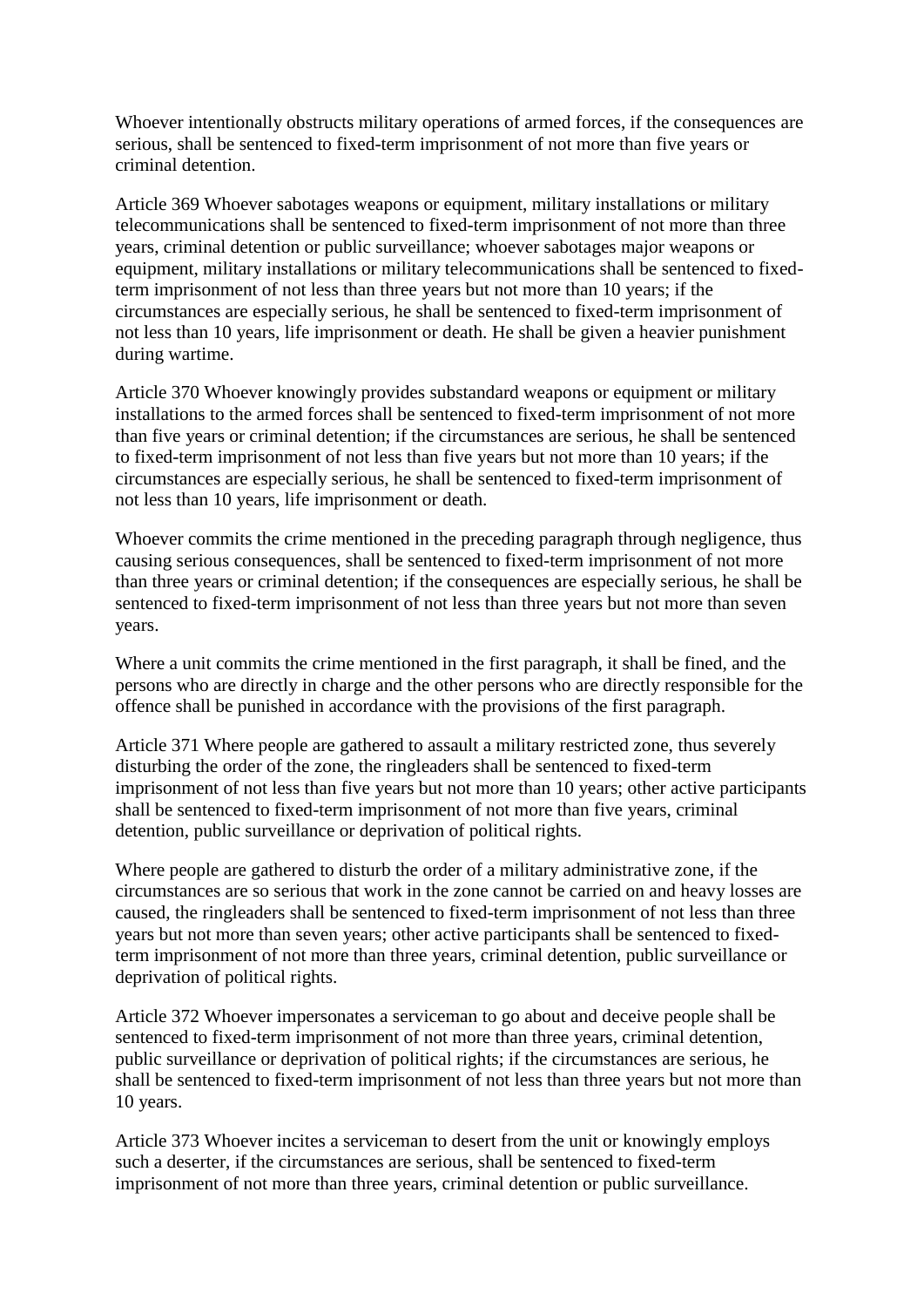Article 374 Whoever engages in malpractice for selfish ends in enlistment, accepting or sending unqualified recruits, if the circumstances are serious, shall be sentenced to fixedterm imprisonment of not more than three years or criminal detention; if the consequences are especially serious, he shall be sentenced to fixed-term imprisonment of not less than three years but not more than seven years.

Article 375 Whoever forges, alters, buys, sells or steals or forcibly seizes the official documents, certificates or seals of the armed forces shall be sentenced to fixed-term imprisonment of not more than three years, criminal detention, public surveillance or deprivation of political rights; if the circumstances are serious, he shall be sentenced to fixed-term imprisonment of not less than three years but not more than 10 years.

Whoever illegally manufactures, buys or sells uniforms or special symbols such as number plates of vehicles of the armed forces, if the circumstances are serious, shall be sentenced to fixed-term imprisonment of not more than three years, criminal detention or public surveillance and shall also, or shall only, be fined.

Where a unit commits the crime mentioned in the second paragraph, it shall be fined, and the persons who are directly in charge and the other persons who are directly responsible for the offence shall be punished in accordance with the provisions of the said paragraph.

Article 376 Any reservist who refuses or escapes enlistment or military training in wartime, if the circumstances are serious, shall be sentenced to fixed-term imprisonment of not more than three years or criminal detention.

Any citizen who refuses or escapes military service in wartime, if the circumstances are serious, shall be sentenced to fixed-term imprisonment of not more than two years or criminal detention.

Article 377 Whoever intentionally provides false information about the enemy to the armed forces during wartime, if the consequences are serious, shall be sentenced to fixed-term imprisonment of not less than three years but not more than 10 years; if the consequences are especially serious, he shall be sentenced to fixed-term imprisonment of not less than 10 years or life imprisonment.

Article 378 Whoever spreads rumors to create confusion among the troops and disturb their morale during wartime shall be sentenced to fixed-term imprisonment of not more than three years, criminal detention or public surveillance; if the circumstances are serious, he shall be sentenced to fixed-term imprisonment of not less than three years but not more than 10 years.

Article 379 Whoever during wartime knowingly provides shelter, money or property to a serviceman who has deserted from the unit, if the circumstances are serious, shall be sentenced to fixed-term imprisonment of not more than three years or criminal detention.

Article 380 Where a unit, during wartime, refuses to accept orders for military supplies or intentionally delays the provision of such supplies, if the circumstances are serious, it shall be fined, and the persons who are directly in charge and the other persons who are directly responsible for the offence shall be sentenced to fixed-term imprisonment of not more than five years or criminal detention; if the consequences are serious, they shall be sentenced to fixed-term imprisonment of not less than five years.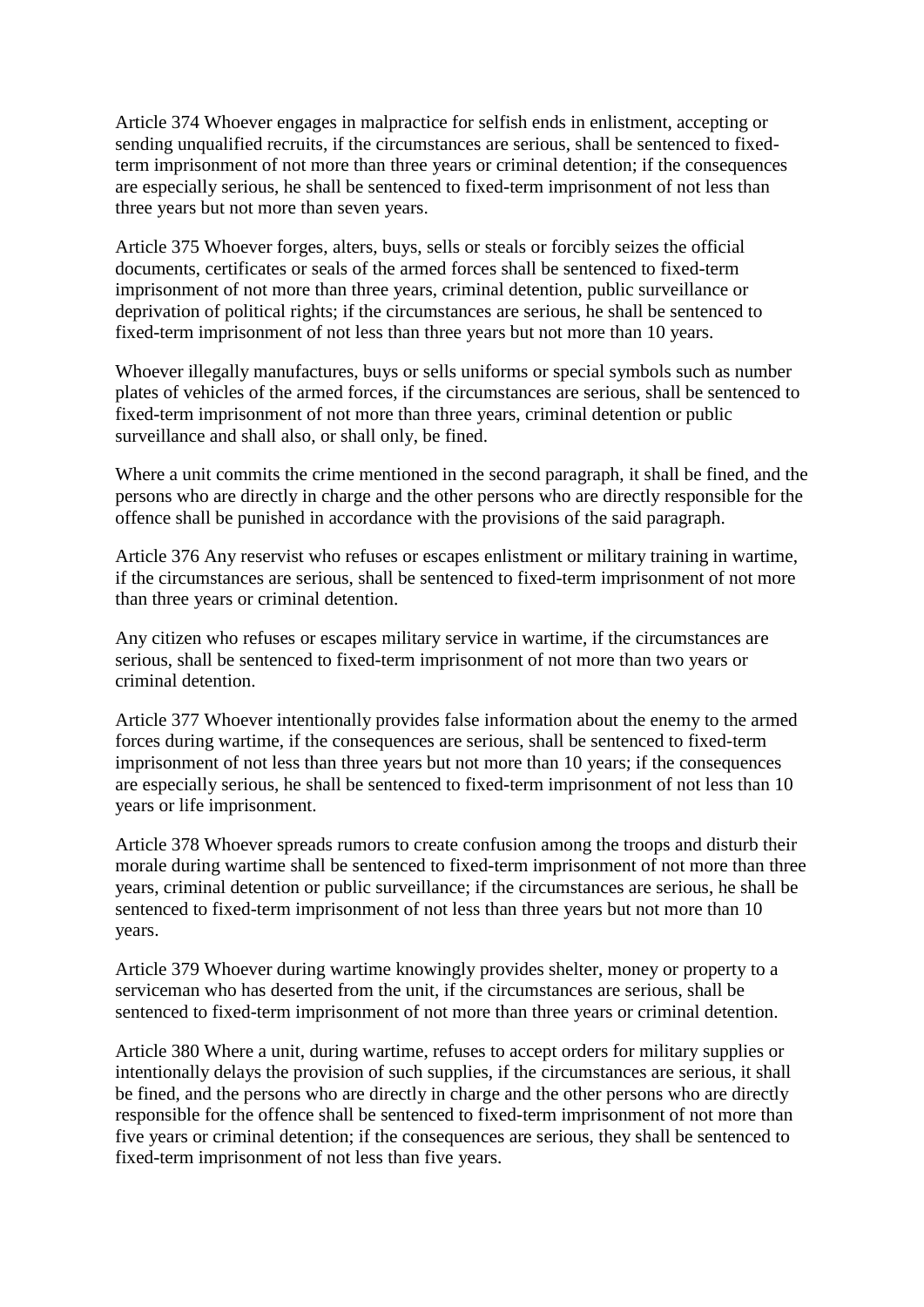Article 381 Whoever, during wartime, rejects requisition for military purposes, if the circumstances are serious, shall be sentenced to fixed-term imprisonment of not more than three years or criminal detention.

Chapter VIII Crimes of Embezzlement and Bribery

Article 382 Any State functionary who, by taking advantage of his office, appropriates, steals, swindles public money or property or by other means illegally take it into his own possession shall be guilty of embezzlement.

Any person authorized by State organs, State-owned companies, enterprises, institutions or people's organizations to administer and manage State-owned property who, by taking advantage of his office, appropriates, steals, swindles the said property or by other means illegally take it into his own possession shall be regarded as being guilty of embezzlement.

Whoever conspires with the person mentioned in the preceding two paragraphs to engage in embezzlement shall be regarded as joint offenders in the crime and punished as such.

Article 383 Persons who commit the crime of embezzlement shall be punished respectively in the light of the seriousness of the circumstances and in accordance with the following provisions:

(1) An individual who embezzles not less than 100,000 yuan shall be sentenced to fixedterm imprisonment of not less than 10 years or life imprisonment and may also be sentenced to confiscation of property; if the circumstances are especially serious, he shall be sentenced to death and also to confiscation of property.

(2) An individual who embezzles not less than 50,000 yuan but less than 100,000 yuan shall be sentenced to fixed-term imprisonment of not less than five years and may also be sentenced to confiscation of property; if the circumstances are especially serious, he shall be sentenced to life imprisonment and confiscation of property.

(3) An individual who embezzles not less than 5,000 yuan but less than 50,000 yuan shall be sentenced to fixed-term imprisonment of not less than one year but not more than seven years; if the circumstances are serious, he shall be sentenced to fixed-term imprisonment of not less than seven years but not more than 10 years. If an individual who embezzles not less than 5,000 yuan and less than 10,000 yuan, shows true repentance after committing the crime, and gives up the embezzled money of his own accord, he may be given a mitigated punishment, or he may be exempted from criminal punishment but shall be subjected to administrative sanctions by his work unit or by the competent authorities at a higher level.

(4) An individual who embezzles less than 5,000 yuan, if the circumstances are relatively serious, shall be sentenced to fixed-term imprisonment of not more than two years or criminal detention; if the circumstances are relatively minor, he shall be given administrative sanctions at the discretion of his work unit or of the competent authorities at a higher level.

Whoever repeatedly commits the crime of embezzlement and goes unpunished shall be punished on the basis of the cumulative amount of money he has embezzled.

Article 384 Any State functionary who, by taking advantage of his position , misappropriates public funds for his own use or for conducting illegal activities, or misappropriates a relatively large amount of public funds for profit-making activities, or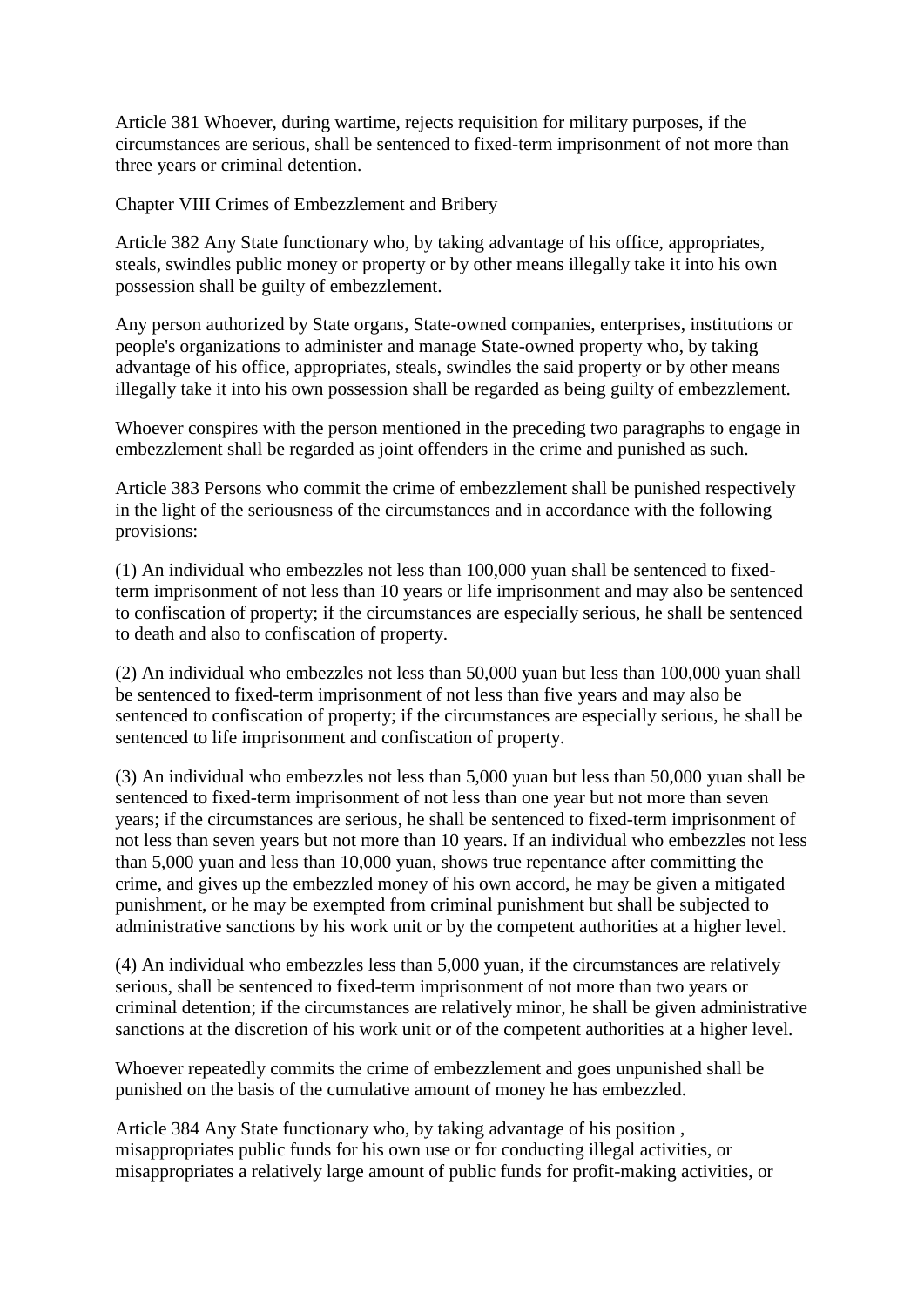misappropriates a relatively large amount of public funds and fails to return it after the lapse of three months, shall be guilty of misappropriation of public funds and shall be sentenced to fixed-term imprisonment of not more than five years or criminal detention; if the circumstances are serious, he shall be sentenced to fixed-term imprisonment of not less than five years. Whoever misappropriates a huge, amount of public funds and fails to return it shall be sentenced to fixed-term imprisonment of not less than 10 years or life imprisonment.

Whoever misappropriates for his own use funds or materials allocated for disaster relief, emergency rescue, flood prevention and control, special care for disabled servicemen and the families of revolutionary martyrs and servicemen, aid to the poor, migration and social relief shall be given a heavier punishment.

Article 385 Any State functionary who, by taking advantage of his position, extorts money or property from another person, or illegally accepts another person's money or property in return for securing benefits for the person shall be guilty of acceptance of bribes.

Any State functionary who, in economic activities, violates State regulations by accepting rebates or service charges of various descriptions and taking them into his own possession shall be regarded as guilty of acceptance of bribes and punished for it.

Article 386 Whoever has committed the crime of acceptance of bribes shall, on the basis of the amount of money or property accepted and the seriousness of the circumstances, be punished in accordance with the provisions of Article 383 of this Law. Whoever extorts bribes from another person shall be given a heavier punishment.

Article 387 Where a State organ, State-owned company, enterprise, institution or people's organization extorts from another person or illegally accepts another person's money or property in return for securing benefits for the person, if the circumstances are serious, it shall be fined, and the persons who are directly in charge and the other persons who are directly responsible for the offence shall be sentenced to fixed-term imprisonment of not more than five years or criminal detention.

Any of the units mentioned in the preceding paragraph that, in economic activities, secretly accepts off-the-book rebates or service charges of various descriptions shall be regarded as guilty of acceptance of bribes and punished in accordance with the provisions of the preceding paragraph.

Article 388 Any State functionary who, by taking advantage of his own functions and powers or position, secures illegitimate benefits for an entrusting person through another State functionary's performance of his duties and extorts from the entrusting person or accepts the entrusting person's money or property shall be regarded as guilty of acceptance of bribes and punished for it.

Article 389 Whoever, for the purpose of securing illegitimate benefits, gives money or property to a State functionary shall be guilty of offering bribes.

Whoever, in economic activities, violates State regulations by giving a relatively large amount of money or property to a State functionary or by giving him rebates or service charges of various descriptions shall be regarded as guilty of offering bribes and punished for it.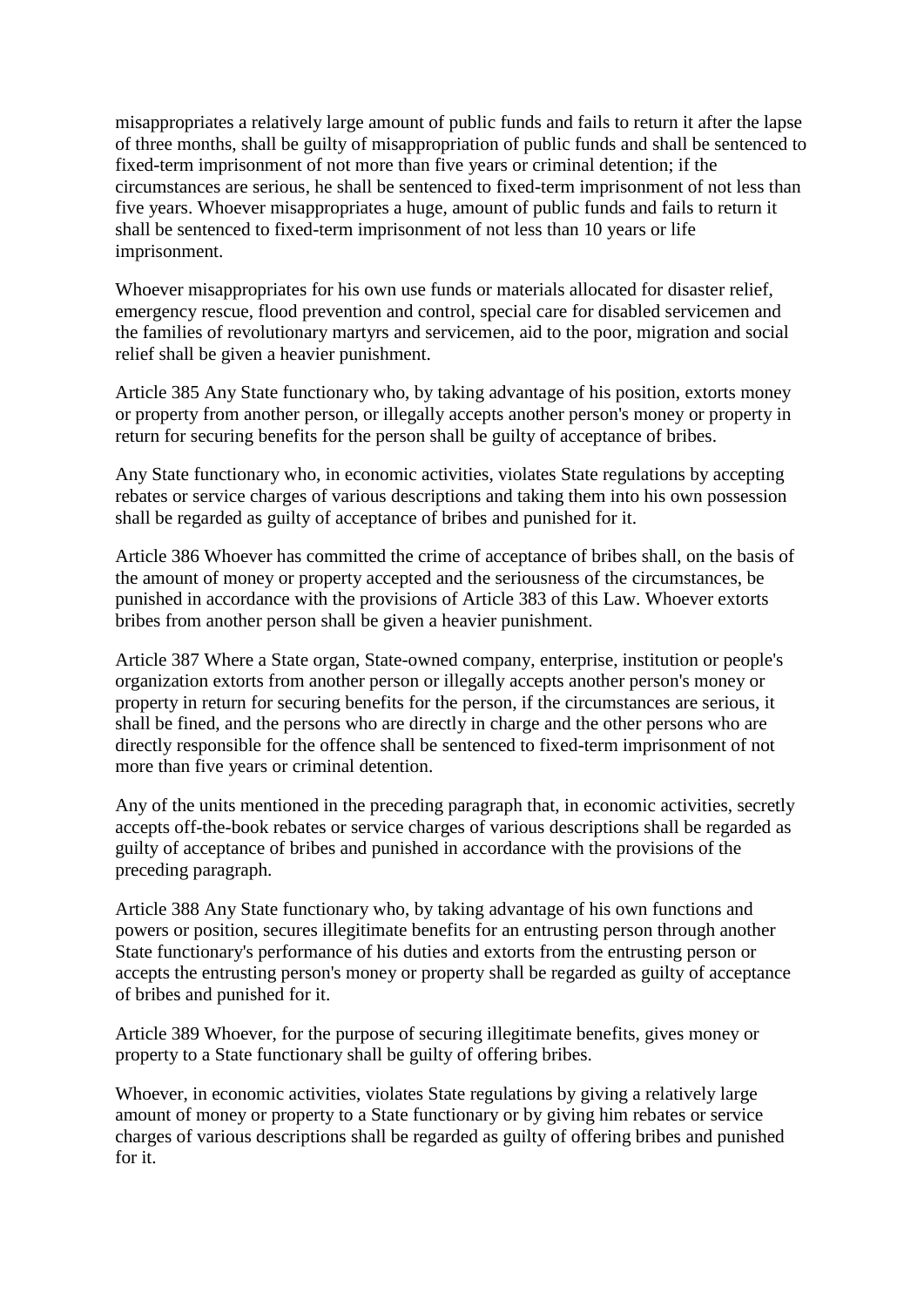Any person who offers money or property to a State functionary through extortion but gains no illegitimate benefits shall not be regarded as offering bribes.

Article 390 Whoever commits the crime of offering bribes shall be sentenced to fixed-term imprisonment of not more than five years or criminal detention; whoever offers bribes to secure illegitimate benefits, if the circumstances are serious or if heavy losses are caused to the interests of the State, shall be sentenced to fixed-term imprisonment of not less than five years but not more than 10 years; if the circumstances are especially serious, he shall be sentenced to fixed-term imprisonment of not less than 10 years or life imprisonment and may also be sentenced to confiscation of property .

Any briber who, before he is investigated for criminal responsibility, voluntarily confesses his act of offering bribes may be given a mitigated punishment or exempted from punishment.

Article 391 Whoever, for the purpose of securing illegitimate benefits, gives money or property to a State organ, State-owned company, enterprise, institution or people's organization or, in economic activities, violates State regulations by giving rebates or service charges of various descriptions shall be sentenced to fixed-term imprisonment of not more than three years or criminal detention.

Where a unit commits the crime mentioned in the preceding paragraph, it shall be fined, and the persons who are directly in charge and the other persons who are directly responsible for the offence shall be punished in accordance with the provisions of the preceding paragraph.

Article 392 Whoever introduces a bribe to a State functionary, if the circumstances are serious, shall be sentenced to fixed-term imprisonment of not more than three years or criminal detention.

Any person who introduces a bribe but voluntarily confesses the act before he is investigated for criminal responsibility may be given a mitigated punishment or exempted from punishment.

Article 393 Where a unit offers bribes for the purpose of securing illegitimate benefits or, in violation of State regulations, gives rebates or service charges to a State functionary, if the circumstances are serious, it shall be fined, and the persons who are directly in charge and the other persons who are directly responsible for the offence shall be sentenced to fixedterm imprisonment of not more than five years or criminal detention. Any person who takes into his own possession the illegal gains derived from bribing shall be convicted and punished in accordance with the provisions of Articles 389 and 390 of this Law.

Article 394 Any State functionary who, in his activities of domestic public service or in his contacts with foreigners, accepts gifts and does not hand them over to the State as is required by State regulations, if the amount involved is relatively large, shall be convicted and punished in accordance with the provisions of Articles 382 and 383 of this Law.

Article 395 Any State functionary whose property or expenditure obviously exceeds his lawful income, if the difference is enormous, may be ordered to explain the sources of his property. If he cannot prove that the sources are legitimate, the part that exceeds his lawful income shall be regarded as illegal gains, and he shall be sentenced to fixed-term imprisonment of not more than five years or criminal detention, and the part of property that exceeds his lawful income shall be recovered.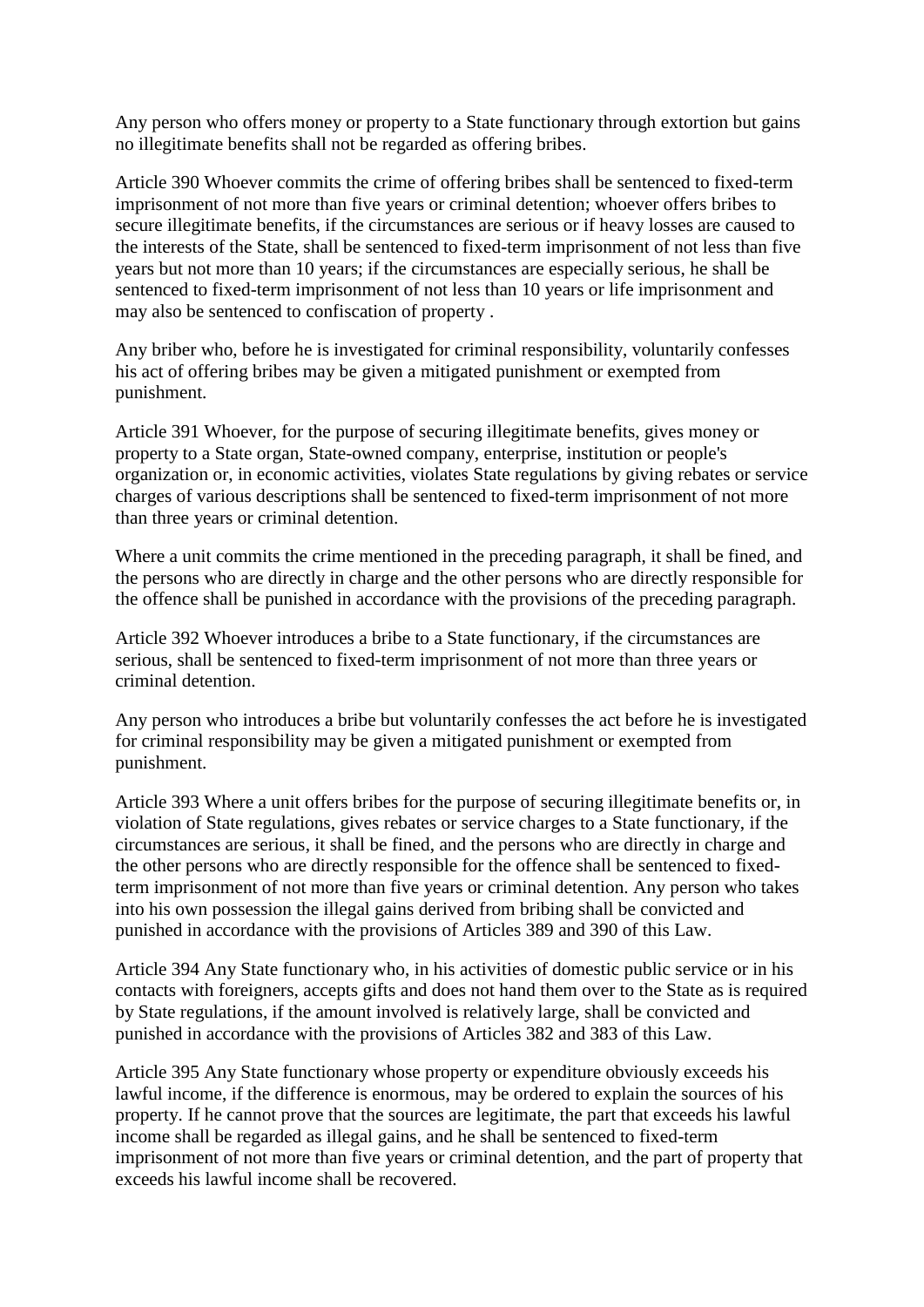Any State functionary shall, in accordance with State regulations, declare to the State his bank savings outside the territory of China. Whoever has a relatively large amount of such savings and does not declare them to the State shall be sentenced to fixed-term imprisonment of not more than two years or criminal detention; if the circumstances are relatively minor, he shall be given administrative sanctions at the discretion of his work unit or the competent authorities at a higher level.

Article 396 Where a State organ, State-owned company, enterprise, institution or people's organization, in violation of State regulations and in the name of the unit, divides up Stateowned assets in secret among all the individuals of the unit, if the amount involved is relatively large, the persons who are directly in charge and the other persons who are directly responsible for the offence shall be sentenced to fixed-term imprisonment of not more than three years or criminal detention and shall also, or shall only, be fined; if the amount involved is huge,, they shall be sentenced to fixed-term imprisonment of not less than three years but not more than seven years and shall also be fined.

Any judicial organ or administrative law-enforcing organ that, in violation of State regulations and in the name of the organ, divides up in secret the fines or confiscated money or property, which should be turned over to the State, among all the individuals of the organ shall be punished in accordance with the provisions of the preceding paragraph.

## Chapter IX Crimes of Dereliction of Duty

Article 397 Any functionary of a State organ who abuses his power or neglects his duty, thus causing heavy losses to public money or property or the interests of the State and the people, shall be sentenced to fixed-term imprisonment of not more than three years or criminal detention; if the circumstances are especially serious, he shall be sentenced to fixed-term imprisonment of not less than three years but not more than seven years, except as otherwise specifically provided in this Law.

Any functionary of a State organ who engages in malpractice for personal gain and commits the crime mentioned in the preceding paragraph shall be sentenced to fixed-term imprisonment of not more than five years or criminal detention; if the circumstances are especially serious, he shall be sentenced to fixed-term imprisonment of not less than five years but not more than 10 years, except as otherwise specifically provided in this Law.

Article 398 Any functionary of a State organ who, in violation of the provisions of the Law on Guarding State Secrets, intentionally or negligently divulges State secrets, if the circumstances are serious, shall be sentenced to fixed-term imprisonment of not more than three years or criminal detention; if the circumstances are especially serious, he shall be sentenced to fixed-term imprisonment of not less than three years but not more than seven years.

Any person who is not a functionary of a State organ commits the crime mentioned in the preceding paragraph shall, in the light of the circumstances, be punished in accordance with the provisions of the preceding paragraph.

Article 399 Any judicial officer who, bending the law for selfish ends or twisting the law for a favor, subjects to investigation for criminal responsibility a person he knows to be innocent or intentionally protects from investigation for criminal responsibility a person he knows to be guilty or, intentionally running counter to the facts and law, twists the law when rendering judgments or orders in criminal proceedings shall be sentenced to fixed-term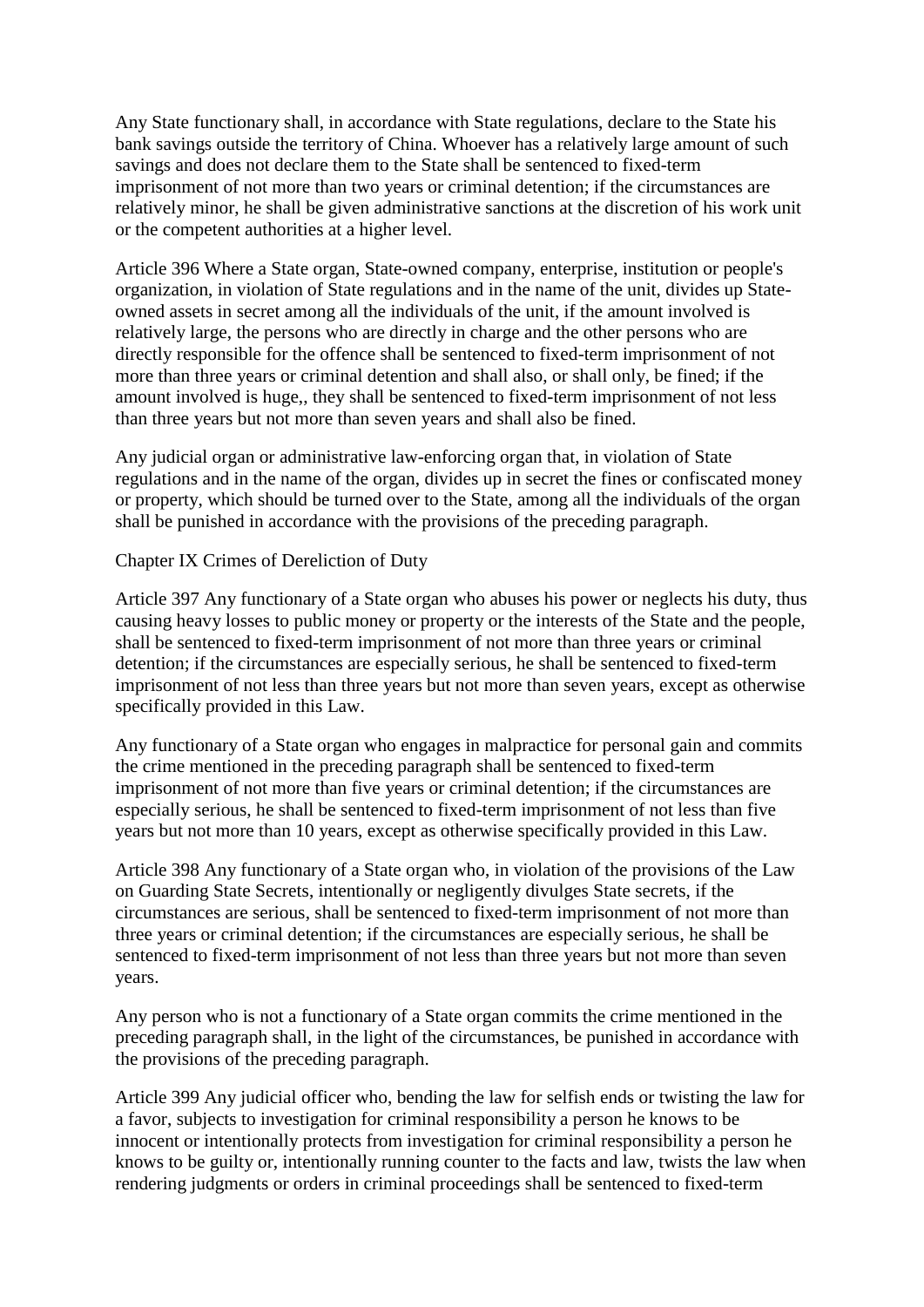imprisonment of not more than five years or criminal detention; if the circumstances are serious, he shall be sentenced to fixed-term imprisonment of not less than five years but not more than 10 years; if the circumstances are especially serious, he shall be sentenced to fixed-term imprisonment of not less than 10 years.

Whoever, in civil or administrative proceedings, intentionally runs counter to the facts and law and twists the law when rendering judgments or orders, if the circumstances are serious, shall be sentenced to fixed-term imprisonment of not more than five years or criminal detention; if the circumstances are especially serious, he shall be sentenced to fixed-term imprisonment of not less than five years but not more than 10 years.

Any judicial officer who takes a bribe and bends the law and commits any act mentioned in the preceding two paragraphs, which also constitutes a crime as provided for in Article 385 of this Law, shall be convicted and punished in accordance with the provisions for a heavier punishment.

Article 400 Any judicial officer who, without authorization, releases a criminal suspect, a defendant or a criminal held in custody shall be sentenced to fixed-term imprisonment of not more than five years or criminal detention; if the circumstances are serious, he shall be sentenced to fixed-term imprisonment of not less than five years but not more than 10 years; if the circumstances are especially serious, he shall be sentenced to fixed-term imprisonment of not less than 10 years.

Any judicial officer who, because of his gross neglect of duty, makes it possible for a criminal suspect, a defendant or a criminal held in custody to escape, if the consequences are serious, shall be sentenced to fixed-term imprisonment of not more than three years or criminal detention; if the consequences are especially serious, he shall be sentenced to fixedterm imprisonment of not less than three years but not more than 10 years.

Article 401 Any judicial officer who, engaging in malpractices for personal gain, grants commutation of punishment, parole or temporary execution of the sentence outside prison to a criminal who does not meet the conditions for it shall be sentenced to fixed-term imprisonment of not more than three years or criminal detention; if the circumstances are serious, he shall be sentenced to fixed-term imprisonment of not less than three years but not more than seven years.

Article 402 Any administrative law-enforcing officer who, engaging in malpractices for personal gain, does not transfer a person that should be transferred to a judicial organ according to law to be investigated for criminal responsibility, if the circumstances are serious, shall be sentenced to fixed-term imprisonment of not more than three years or criminal detention; if the consequences are serious, he shall be sentenced to fixed-term imprisonment of not less than three years but not more than seven years.

Article 403 Any functionary of a relevant competent department of the State who, engaging in malpractices for personal gain and abusing his power, approves an application for the incorporation and registration of a company or an application for the issue and listing of shares or bonds submitted by a company that does not meet the conditions provided by law, thus causing heavy losses to public money or property and the interests of the State and the people, shall be sentenced to fixed-term imprisonment of not more than five years or criminal detention.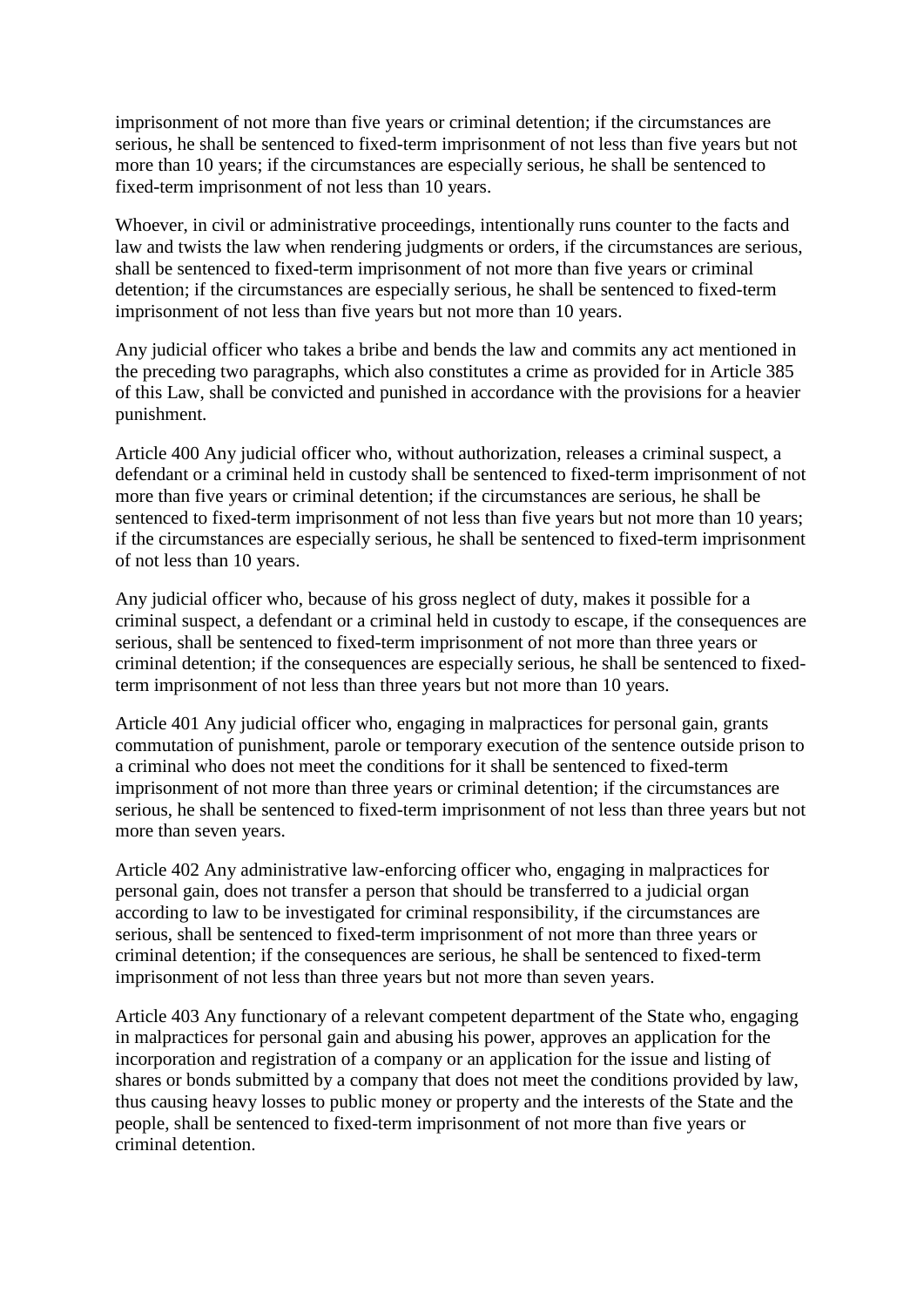Where a department at a higher level compels a registration office and its staff member to commit the acts mentioned in the preceding paragraph, the leading members of the department who are directly responsible for the offence shall be punished in accordance with the provisions of the preceding paragraph.

Article 404 Any tax official who, engaging in malpractices for personal gain, fails to collect or undercollects the tax payable, thus causing heavy losses to the revenue of the State, shall be sentenced to fixed-term imprisonment of not more than five years or criminal detention; if especially heavy losses are caused, he shall be sentenced to fixed-term imprisonment of not less than five years.

Article 405 Any tax official who, in violation of the provisions of law and administrative rules and regulations, engages in malpractices for personal gain in selling invoices, offsetting the tax payable and making tax refund for exports, thus causing heavy losses to the interests of the State, shall be sentenced to fixed-term imprisonment of not more than five years or criminal detention; if especially heavy losses are caused to the interests of the State, he shall be sentenced to fixed-term imprisonment of not less than five years.

Any functionaries of other State organs who, in violation of State regulations, engage in malpractices for personal gain in providing certificates for exports tax refund such as the declaration forms for exports and the verification and writing off documents for export proceeds, thus causing heavy losses to the interests of the State , shall be punished in accordance with the provisions of the preceding paragraph.

Article 406 Any functionary of a State organ who, in concluding or performing a contract, is defrauded as a result of his gross neglect of duty, thus causing heavy losses to the interests of the State, shall be sentenced to fixed-term imprisonment of not more than three years or criminal detention; if especially heavy losses are caused to the interests of the State, he shall be sentenced to fixed-term imprisonment of not less than three years but not more than seven years.

Article 407 Any functionary of a competent forestry department who, in violation of the provisions of the Forestry Law, issues forest tree felling licenses in excess of the approved annual felling quotas or, in violation of the regulations, arbitrarily issues forest tree felling licenses, if to such an extent as to cause serious damage to the forest, shall be sentenced to fixed-term imprisonment of not more than three years or criminal detention.

Article 408 Any functionary of a State organ who is responsible for environmental protection, supervision and control, through his gross neglect of duty, causes a serious environmental pollution accident, which results in heavy losses of public or private property or the grave consequences of injuries or deaths of persons, shall be sentenced to fixed-term imprisonment of not more than three years or criminal detention.

Article 409 Any functionary of an administrative department for public health who is engaged in prevention and treatment of infectious diseases, through his gross neglect of duty, causes the spread or epidemic of an infectious disease, if the circumstances are serious, shall be sentenced to fixed-term imprisonment of not more than three years or criminal detention.

Article 410 Any functionary of a State organ who, engaging in malpractices for personal gain, violating the law and regulations on land administration and abusing his power, illegally approves the requisition or occupation of land or illegally transfers at low prices the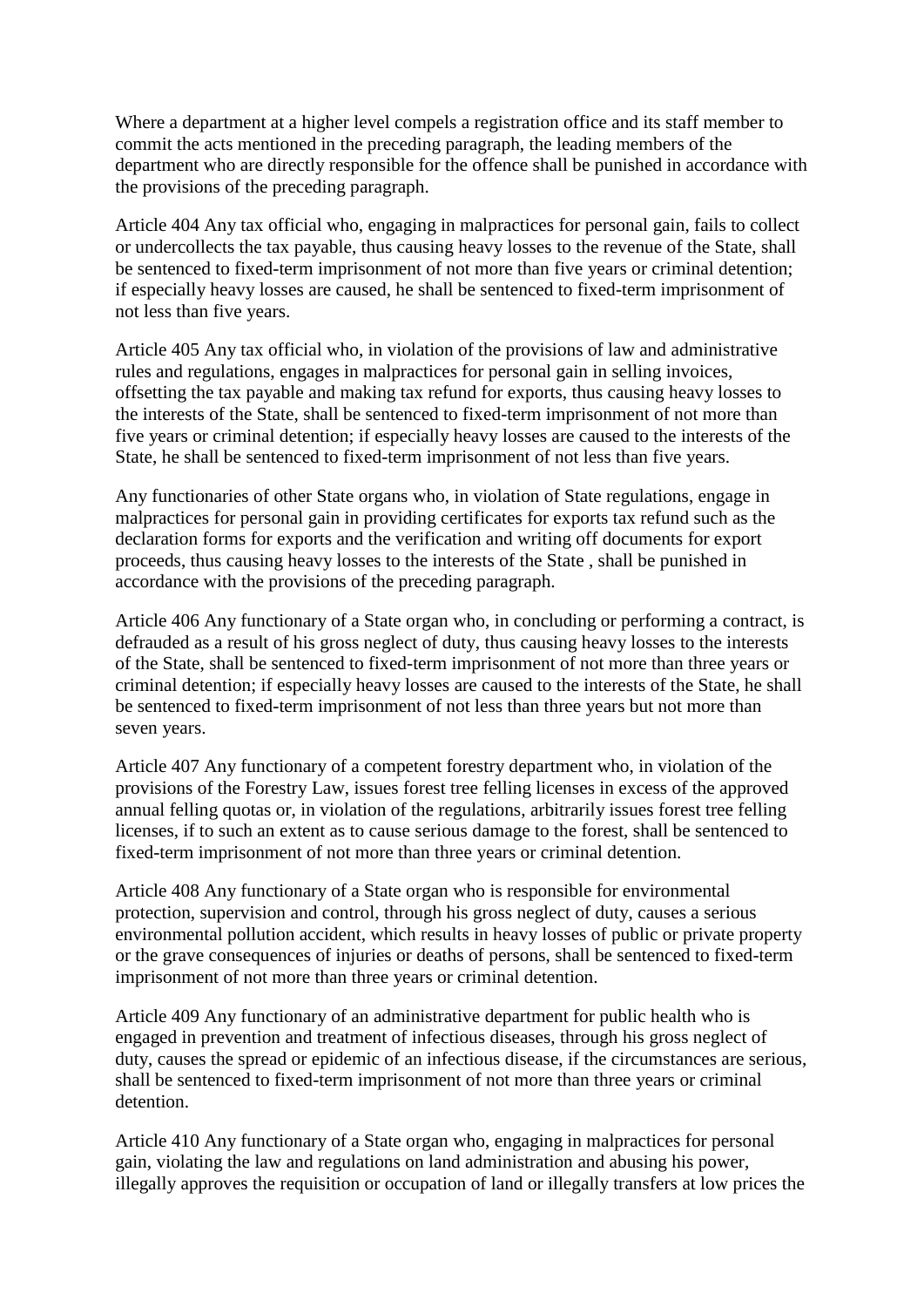right to the use of State-owned land, if the circumstances are serious, shall be sentenced to fixed-term imprisonment of not more than three years or criminal detention; if especially heavy losses are caused to the interests of the State or the collective, he shall be sentenced to fixed-term imprisonment of not less than three years but not more than seven years.

Article 411 Any Customs officer who, engaging in malpractices for personal gain, connives at smuggling, if the circumstances are serious, shall be sentenced to fixed-term imprisonment of not more than five years or criminal detention; if the circumstances are especially serious, he shall be sentenced to fixed-term imprisonment of not less than five years.

Article 412 Any officer of the department in charge of commodity inspection at the national or local level who, engaging in malpractices for personal gain, falsifies inspection results, shall be sentenced to fixed-term imprisonment of not more than five years or criminal detention; if the consequences are serious, he shall be sentenced to fixed-term imprisonment of not less than five years but not more than 10 years.

The officer as mentioned in the preceding paragraph who, through his gross neglect of duty, fails to inspect the commodities that should be inspected, delays the inspection or the issuance of a certificate or issues a false certificate, thus causing heavy losses to the interests of the State, shall be sentenced to fixed-term imprisonment of not more than three years or criminal detention.

Article 413 Any officer of an animal and plant quarantine organ who, engaging in malpractices for personal gain, forges a quarantine result, shall be sentenced to fixed-term imprisonment of not more than five years or criminal detention; if the consequences are serious, he shall be sentenced to fixed-term imprisonment of not less than five years but not more than 10 years.

Any officer as mentioned in the preceding paragraph who, through his gross neglect of duty, fails to conduct quarantine inspection of the items that should be inspected, delays the performance of quarantine inspection or the issuance of certificates, or issues false certificates, thus causing heavy losses to the interests of the State, shall be sentenced to fixed-term imprisonment of not more than three years or criminal detention.

Article 414 Any functionary of a State organ who, being responsible for investigating the offences such as production and sale of fake or substandard commodities, engages in malpractices for personal gain and does not perform his duty of investigation as is required by law, if the circumstances are serious, shall be sentenced to fixed-term imprisonment of not more than five years or criminal detention.

Article 415 Any functionary of a State organ who is in charge of handling passports, visa or other exit or entry certificates, knowingly grants an exit or entry certificate to a person attempting to illegally cross the national (frontier) border or, a functionary of a State organ such as the frontier authorities or a Customs office knowingly allows a person illegally crossing the national (frontier) border to pass shall be sentenced to fixed-term imprisonment of not more than three years or criminal detention; if the circumstances are serious, he shall be sentenced to fixed-term imprisonment of not less than three years but not more than seven years.

Article 416 Any functionary of a State organ who is charged with the functions and responsibilities to rescue a woman or child who is abducted, sold or kidnapped fails to do so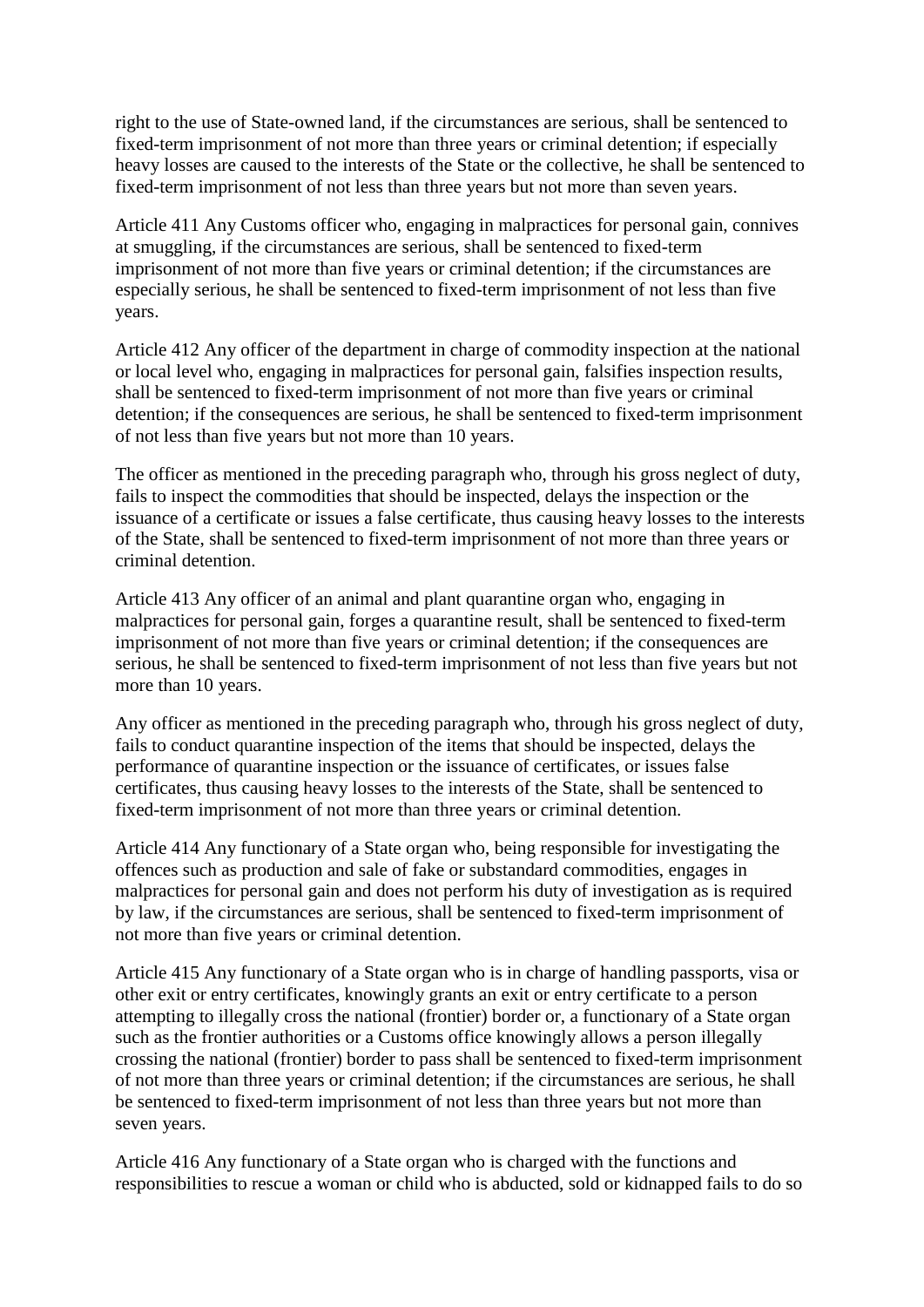on receiving a request for rescue by the victim or by his or her family members or on receiving a report thereon made by any other person, thus causing serious consequences, shall be sentenced to fixed-term imprisonment of not more than five years or criminal detention.

Any functionary of a State organ charged with the said functions and responsibilities who, by taking advantage of his office, hinders the rescue effort shall be sentenced to fixed-term imprisonment of not less than two years but not more than seven years; if the circumstances are relatively minor, he shall be sentenced to fixed-term imprisonment of not more than two years or criminal detention.

Article 417 Any functionary of a State organ, charged with the functions and responsibilities to investigate and prohibit criminal activities, who divulges information or provides convenience to criminals so as to help them escape punishment shall be sentenced to fixedterm imprisonment of not more than three years or criminal detention; if the circumstances are serious, he shall be sentenced to fixed-term imprisonment of not less than three years but not more than 10 years.

Article 418 Any functionary of a State organ who engages in malpractices for personal gain in recruiting public servants or students, if the circumstances are serious, shall be sentenced to fixed-term imprisonment of not more than three years or criminal detention.

Article 419 Any functionary of a State organ who, through his gross neglect of duty, causes damage to or losses of precious cultural relics, if the consequences are serious, shall be sentenced to fixed-term imprisonment of not more than three years or criminal detention.

Chapter X Crimes of Servicemen's Transgression of Duties

Article 420 Any act committed by a serviceman in transgression of his duties, an act that endangers the military interests of the State and should therefore be subjected to criminal punishment in accordance with law, constitutes a crime of a serviceman's transgression of duties.

Article 421 Any serviceman who disobeys an order during wartime, thereby jeopardizing a military operation, shall be sentenced to fixed-term imprisonment of not less than three years but not more than 10 years; if heavy losses are caused to a battle or campaign, he shall be sentenced to fixed-term imprisonment of not less than 10 years, life imprisonment or death.

Article 422 Any serviceman who intentionally conceals or makes a false report about the military situation, refuses to convey a military order or conveys a false military order, thereby jeopardizing a military operation, shall be sentenced to fixed-term imprisonment of not less than three years but not more than 10 years; if heavy losses are caused to a battle or campaign, he shall be sentenced to fixed-term imprisonment of not less than 10 years, life imprisonment or death.

Article 423 Any serviceman who cares for nothing but saving his skin on the battlefield voluntarily lays down his arms and surrenders to the enemy shall be sentenced to fixed-term imprisonment of not less than three years but not more than 10 years; if the circumstances are serious, he shall be sentenced to fixed-term imprisonment of not less than 10 years or life imprisonment.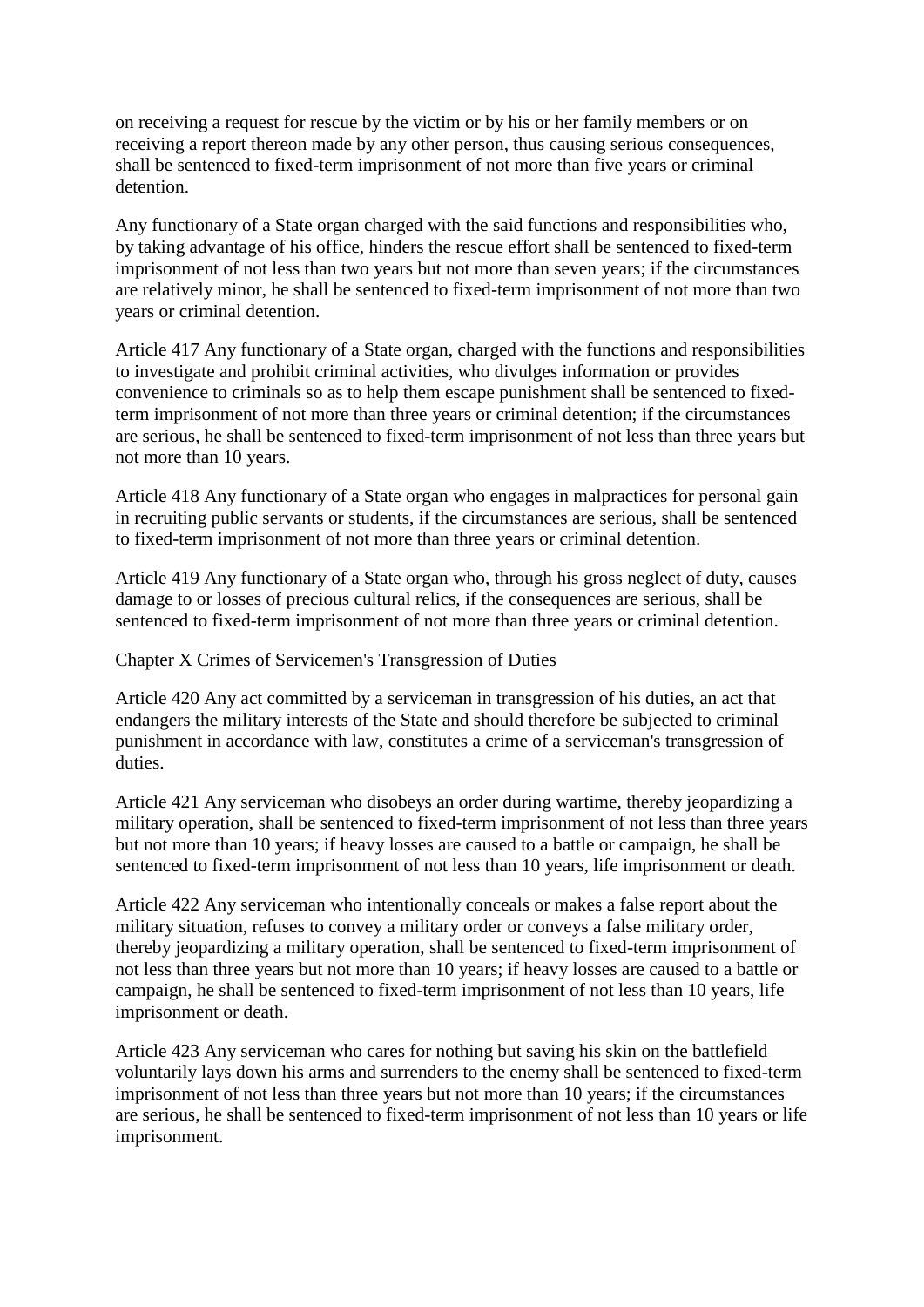Any serviceman who, after surrendering to the enemy, works for the enemy shall be sentenced to fixed-term imprisonment of not less than 10 years, life imprisonment or death.

Article 424 Any serviceman who deserts from the battlefield shall be sentenced to fixedterm imprisonment of not more than three years; if the circumstances are serious, he shall be sentenced to fixed-term imprisonment of not less than three years but not more than 10 years; if heavy losses are caused to a battle or campaign, he shall be sentenced to fixed-term imprisonment of not less than 10 years, life imprisonment or death.

Article 425 Any person in command or on duty who leaves his post without permission or neglects his duties, thereby causing serious consequences, shall be sentenced to fixed-term imprisonment of not more than three years or criminal detention; if the consequences are especially serious, he shall be sentenced to fixed-term imprisonment of not less than three years but not more than seven years.

Whoever in wartime commits the crime mentioned in the preceding paragraph shall be sentenced to fixed-term imprisonment of not less than five years.

Article 426 Whoever, by violence or threat, obstructs a commander or a person on duty from performing his duties shall be sentenced to fixed-term imprisonment of not more than five years or criminal detention; if the circumstances are serious, he shall be sentenced to fixedterm imprisonment of not less than five years; if serious injury or death is caused to a person or if there are other especially serious circumstances involved, he shall be sentenced to life imprisonment or death. The punishment for such a crime committed during wartime shall be heavier than in peacetime.

Article 427 Any officer who abuses his power and instigates his subordinates to act in transgression of their duties, thereby causing serious consequences, shall be sentenced to fixed-term imprisonment of not more than five years or criminal detention; if the circumstances are especially serious, he shall be sentenced to fixed-term imprisonment of not less than five years but not more than 10 years.

Article 428 Any commander who disobeys an order, or flinches before a battle or is inactive in a military operation, thereby causing serious consequences, shall be sentenced to fixedterm imprisonment of not more than five years; if heavy losses are caused to a battle or campaign or if there are other especially serious circumstances involved, he shall be sentenced to fixed-term imprisonment of not less than five years.

Article 429 Any commander on a battlefield who is in a position to rescue the neighbourly forces he knows are in a critical situation but does not do so upon request, thus causing heavy losses to the latter, shall be sentenced to fixed-term imprisonment of not more than five years.

Article 430 Any serviceman who, in performing his duties, leaves his post without permission or defects from China or does so when being outside of the country, thus jeopardizing the military interests of the State, shall be sentenced to fixed-term imprisonment of not more than five years or criminal detention; if the circumstances are serious, he shall be sentenced to fixed-term imprisonment of not less than five years.

Any serviceman who, piloting an aircraft or a vessel, defects, or if there are other especially serious circumstances involved, shall be sentenced to fixed-term imprisonment of not less than 10 years, life imprisonment or death.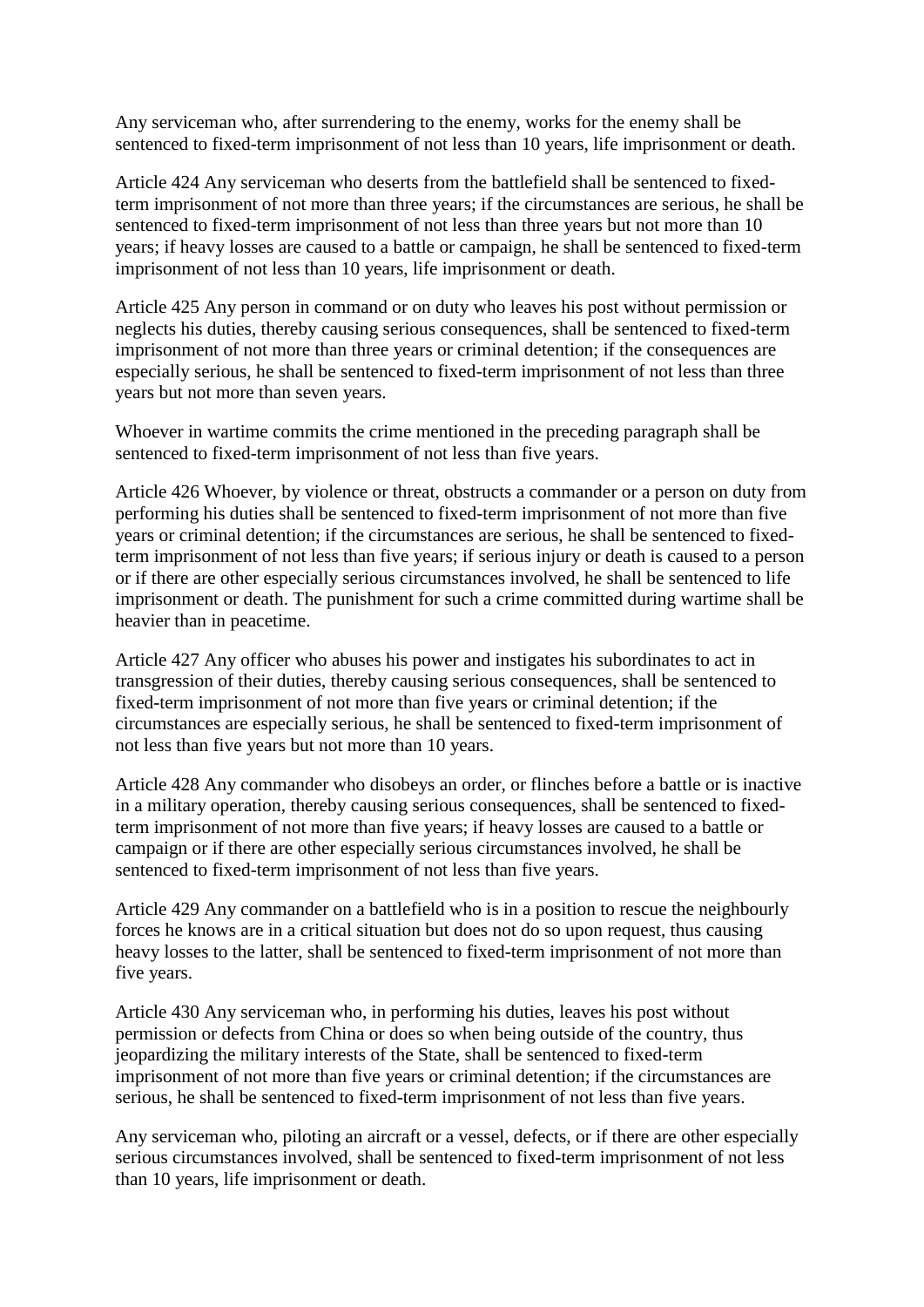Article 431 Whoever, by means of stealing, spying or buying, illegally obtains military secrets shall be sentenced to fixed-term imprisonment of not more than five years; if the circumstances are serious, he shall be sentenced to fixed-term imprisonment of not less than five years but not more than 10 years; if the circumstances are especially serious, he shall be sentenced to fixed-term imprisonment of not less than 10 years.

Whoever steals, spies into or buys military secrets for or illegally offers such secrets to the agencies, organizations or individuals outside the territory of China shall be sentenced to fixed-term imprisonment of not less than 10 years, life imprisonment or death.

Article 432 Whoever, in violation of the law and regulations on protection of State secrets, intentionally or negligently divulges military secrets, if the circumstances are serious, shall be sentenced to fixed-term imprisonment of not more than five years or criminal detention; if the circumstances are especially serious, he shall be sentenced to fixed-term imprisonment of not less than five years but not more than 10 years.

Whoever during wartime commits the crime mentioned in the preceding paragraph shall be sentenced to fixed-term imprisonment of not less than five years but not more than 10 years; if the circumstances are especially serious, he shall be sentenced to fixed-term imprisonment of not less than 10 years or life imprisonment.

Article 433 Whoever during wartime fabricates rumors to mislead others and shake the morale of troops shall be sentenced to fixed-term imprisonment of not more than three years; if the circumstances are serious, he shall be sentenced to fixed-term imprisonment of not less than three years but not more than 10 years.

Whoever colludes with the enemy to fabricate rumors so as to mislead others and shake the morale of troops shall be sentenced to fixed-term imprisonment of not less than 10 years or life imprisonment; if the circumstances are especially serious, he may be sentenced to death.

Article 434 Whoever during wartime injures himself in order to evade his military obligation shall be sentenced to fixed-term imprisonment of not more than three years; if the circumstances are serious, he shall be sentenced to fixed-term imprisonment of not less than three years but not more than seven years.

Article 435 Whoever, in violation of the military service law, deserts from the armed forces, if the circumstances are serious, shall be sentenced to fixed-term imprisonment of not more than three years or criminal detention.

Whoever during wartime commits the crime mentioned in the preceding paragraph shall be sentenced to fixed-term imprisonment of not less than three years but not more than seven years.

Article 436 Whoever violates the regulations on the use of weapons and equipment, if the circumstances are serious and an accident leading to serious injury or death of another person occurs due to his neglect of duty, or if there are other serious consequences, shall be sentenced to fixed-term imprisonment of not more than three years or criminal detention; if the consequences are especially serious, he shall be sentenced to fixed-term imprisonment of not less than three years but not more than seven years.

Article 437 Whoever in violation of the regulations on control of weapons and equipment, alters without authorization the use of weapons and equipment allocated, if the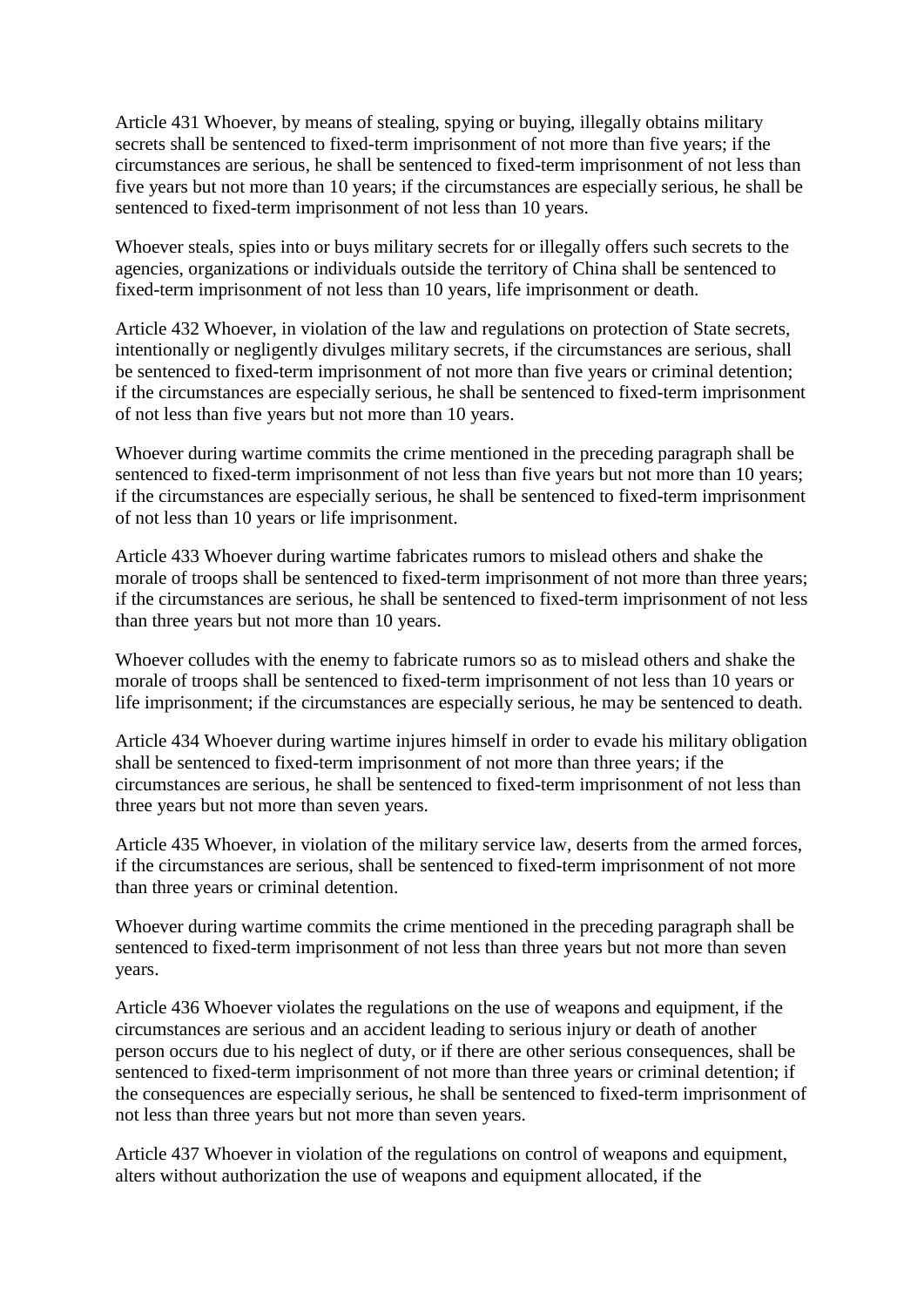consequences are serious, shall be sentenced to fixed-term imprisonment of not more than three years or criminal detention; if the consequences are especially serious, he shall be sentenced to fixed-term imprisonment of not less than three years but not more than seven years.

Article 438 Whoever steals or forcibly seizes weapons, equipment or military supplies shall be sentenced to fixed-term imprisonment of not more than five years or criminal detention; if the circumstances are serious, he shall be sentenced to fixed-term imprisonment of not less than five years but not more than 10 years; if the circumstances are especially serious, he shall be sentenced to fixed-term imprisonment of not less than 10 years, life imprisonment or death.

Whoever steals or forcibly seizes firearms, ammunition or explosives shall be punished in accordance with the provisions of Article 127 of this Law.

Article 439 Whoever illegally sells or transfers weapons or equipment of the armed forces shall be sentenced to fixed-term imprisonment of not less than three years but not more than 10 years; if a large amount of weapons or equipment is sold or transferred or if there are other especially serious circumstances involved, he shall be sentenced to fixed-term imprisonment of not less than 10 years, life imprisonment or death.

Article 440 Whoever, in violation of an order, abandons weapons or equipment shall be sentenced to fixed-term imprisonment of not more than five years or criminal detention; if he abandons important or a large amount of weapons or equipment or if there are other serious circumstances involved, he shall be sentenced to fixed-term imprisonment of not less than five years.

Article 441 Whoever loses weapons or equipment and fails to report the matter immediately, or if there are other serious circumstances involved, shall be sentenced to fixed-term imprisonment of not more than three years or criminal detention.

Article 442 Where the real estate of the armed forces is sold or transferred in violation of the regulations, if the circumstances are serious, the persons who are directly responsible for the offence shall be sentenced to fixed-term imprisonment of not more than three years or criminal detention; if the circumstances are especially serious, they shall be sentenced to fixed-term imprisonment of not less than three years but not more than 10 years.

Article 443 Any person who abuses his power and maltreats a subordinate, if the circumstances are so flagrant that the victim is seriously injured or if there are other serious consequences, shall be sentenced to fixed-term imprisonment of not more than five years or criminal detention; if he causes death of the victim, he shall be sentenced to fixed-term imprisonment of not less than five years.

Article 444 Where a wounded or sick serviceman is deliberately abandoned on a battlefield, if the circumstances are flagrant, the persons who are directly responsible for the offence shall be sentenced to fixed-term imprisonment of not more than five years.

Article 445 Whoever, being charged with the duty of saving and treating servicemen during wartime, refuses to do so to a serviceman who, though critically sick or wounded, can be saved or treated, he shall be sentenced to fixed-term imprisonment of not more than five years or criminal detention; if he causes serious disability or death of the sick or wounded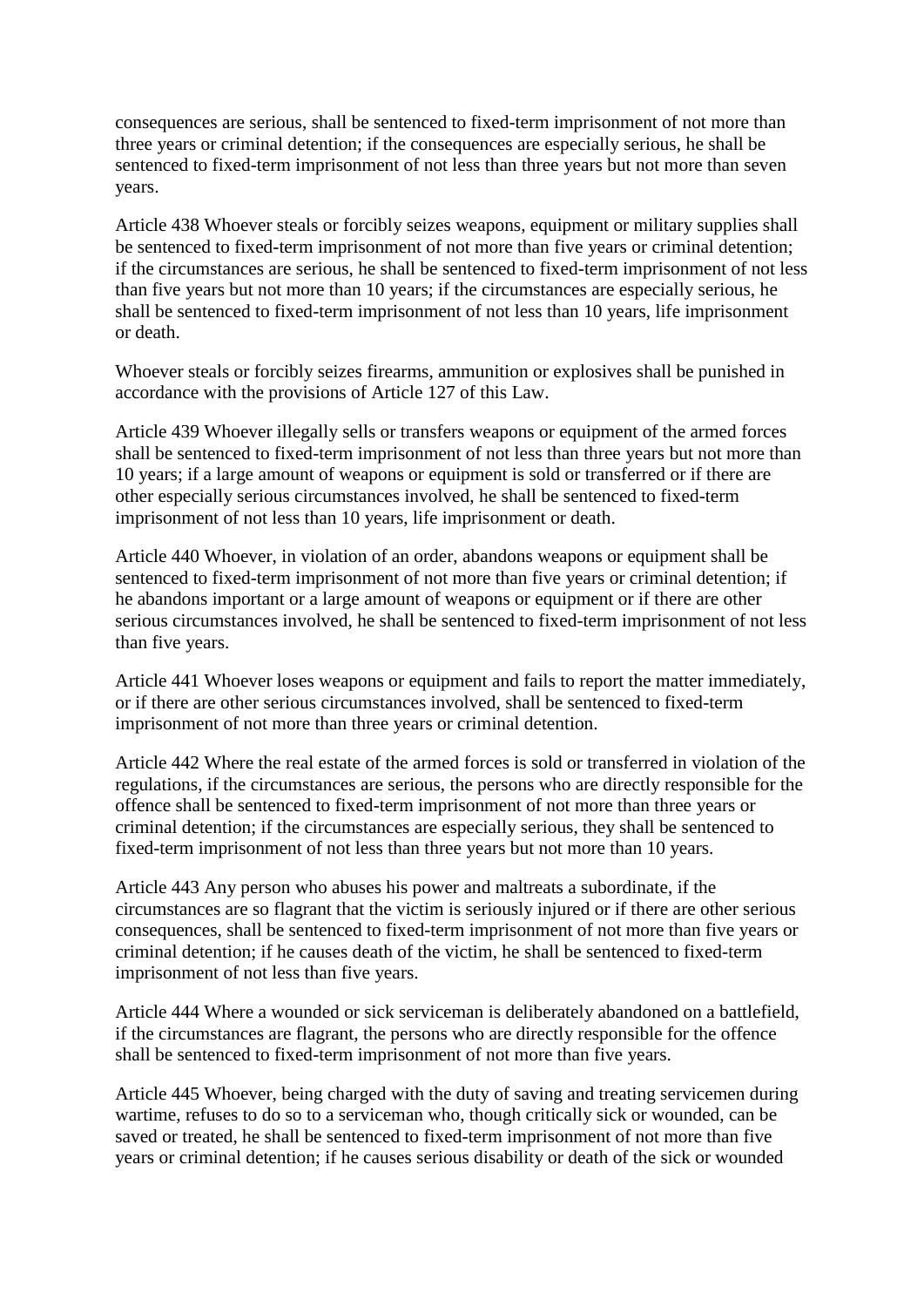serviceman or if there are other serious circumstances involved, he shall be sentenced to fixed-term imprisonment of not less than five years but not more than 10 years.

Article 446 Any serviceman who, during wartime, cruelly injures innocent residents in an area of military operation or plunders their money or property shall be sentenced to fixedterm imprisonment of not more than five years; if the circumstances are serious, he shall be sentenced to fixed-term imprisonment of not less than five years but not more than 10 years; if the circumstances are especially serious, he shall be sentenced to fixed-term imprisonment of not less than 10 years, life imprisonment or death.

Article 447 Whoever sets free a prisoner of war without authorization shall be sentenced to fixed-term imprisonment of not more than five years; if he, without authorization, sets free an important prisoner of war or a number of prisoners of war or if there are other serious circumstances involved, he shall be sentenced to fixed-term imprisonment of not less than five years.

Article 448 Whoever maltreats a prisoner of war, if the circumstances are flagrant, shall be sentenced to fixed-term imprisonment of not more than three years.

Article 449 If during wartime a serviceman is sentenced to fixed-term imprisonment of not more than three years for a crime he commits and is granted suspension of sentence because he presents no real danger , he may be allowed to atone for his crime by performing meritorious deeds. If he truly performs meritorious deeds, the original sentence may be rescinded and he shall not be regarded as a criminal.

Article 450 This Chapter shall apply to officers, civilian staff, soldiers in active service and cadets with military status of the Chinese People's Liberation Army, police officers, civilian staff and soldiers in active service and cadets with military status of the Chinese People's Armed Police, and reservists and other persons performing military tasks.

Article 451 The word "wartime" as used in this Law means the time when the State declares the state of war, the armed forces receive tasks of operations or when the enemy launches a surprise attack.

The time when the armed forces execute martial-law tasks or cope with emergencies of violence shall be regarded as wartime.

Supplementary Provisions

Article 452 This Law shall go into effect as of October 1, 1997.

The regulations, supplementary provisions and decisions enacted by the Standing Committee of the National People's Congress, as listed in Appendix I of this Law, which have been incorporated into this Law or are no longer applicable, shall be invalidated as of the date this Law goes into effect.

The supplementary provisions and decisions enacted by the Standing Committee of the National People's Congress, as listed in Appendix II of this Law, shall be retained. Among them the provisions on administrative penalty and administrative measures shall remain in force; however, since the provisions on criminal responsibility have been incorporated into this Law, the relevant provisions of this Law shall prevail as of the date this Law goes into effect.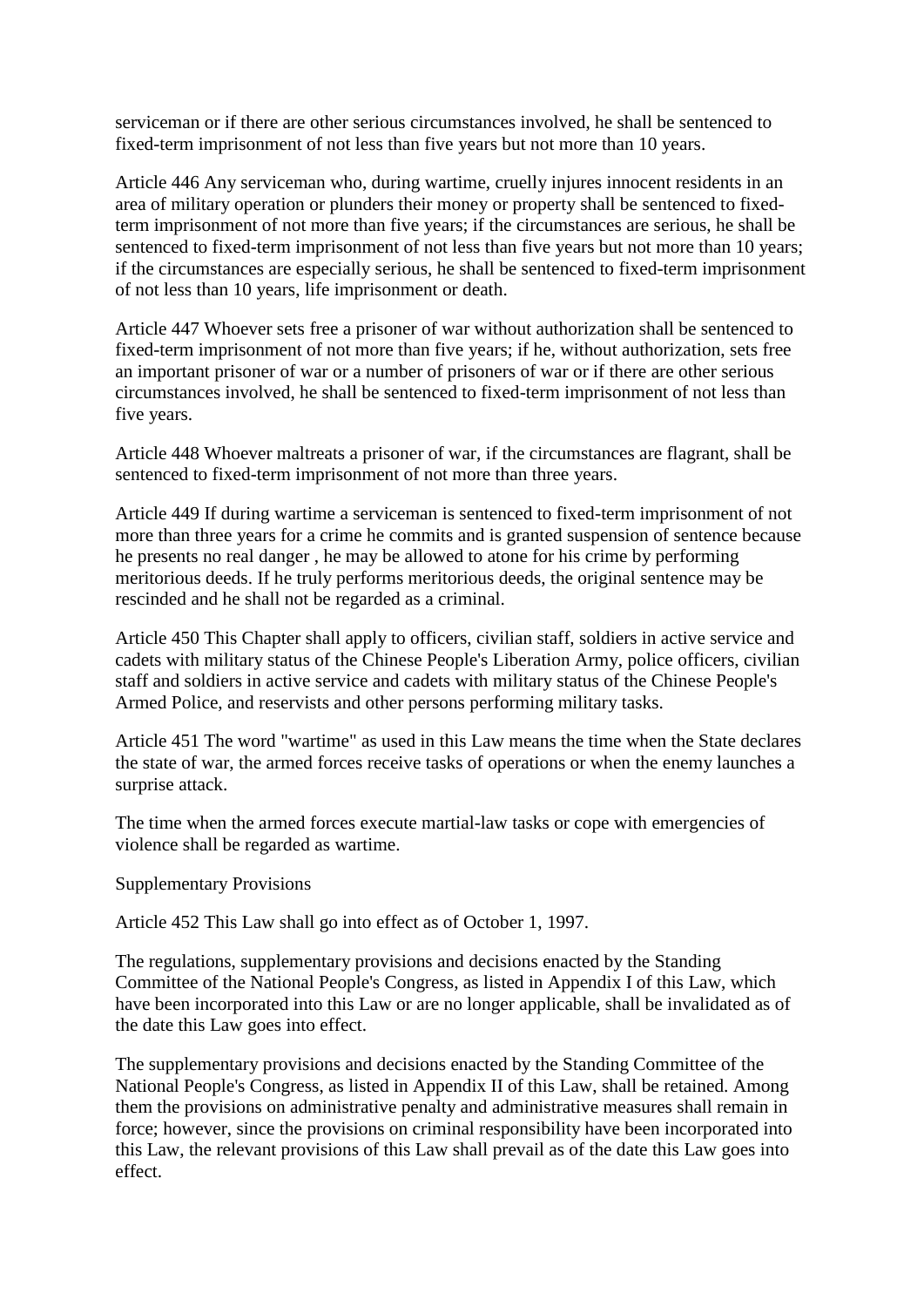Appendix I

The following regulations, supplementary provisions and decisions enacted by the Standing Committee of the National People's Congress which have been incorporated into this Law or are no longer applicable shall be invalidated as of the date this Law goes into effect:

1. Interim Regulations of the People's Republic of China on Punishment of Servicemen Who Commit Crimes Contrary to Their Duties

2. Decision Regarding the Severe Punishment of Criminals Who Seriously Sabotage the Economy

3. Decision Regarding the Severe Punishment of Criminals Who Seriously Endanger Public Security

4. Supplementary Provisions Concerning the Punishment of the Crimes of Smuggling

5. Supplementary Provisions Concerning the Punishment of the Crimes of Embezzlement and Bribery

6. Supplementary Provisions Concerning the Punishment of the Crimes of Divulging State **Secrets** 

7. Supplementary Provisions Concerning the Punishment of the Crimes of Catching or Killing Precious and Endangered Species of Wildlife Under Special State Protection

8. Decision Regarding the Punishment of the Crimes of Desecrating the National Flag and the National Emblem of the People's Republic of China

9. Supplementary Provisions Regarding the Punishment of the Crime of Excavating and Robbing Sites of Ancient Culture or Ancient Tombs

10. Decision Regarding the Punishment of the Criminals Engaged in Aircraft Hijacking

11. Supplementary Provisions Regarding Punishing Crimes of Counterfeiting Registered **Trademarks** 

12. Decision on Punishment of the Crimes of Production and Sale of Fake or Substandard **Commodities** 

13. Decision Regarding the Punishment of the Crimes of Infringement of Copyright

14. Decision Concerning Punishment of Crimes Against the Company Law

15. Decision Regarding the Handling of Criminals Undergoing Reform Through Labor and Persons Undergoing Rehabilitation Through Labor Who Escape or Commit New Crimes

Appendix II

The following supplementary provisions and decisions enacted by the Standing Committee of the National People's Congress shall be retained. Among them the provisions on administrative penalty and administrative measures shall remain in force; since the